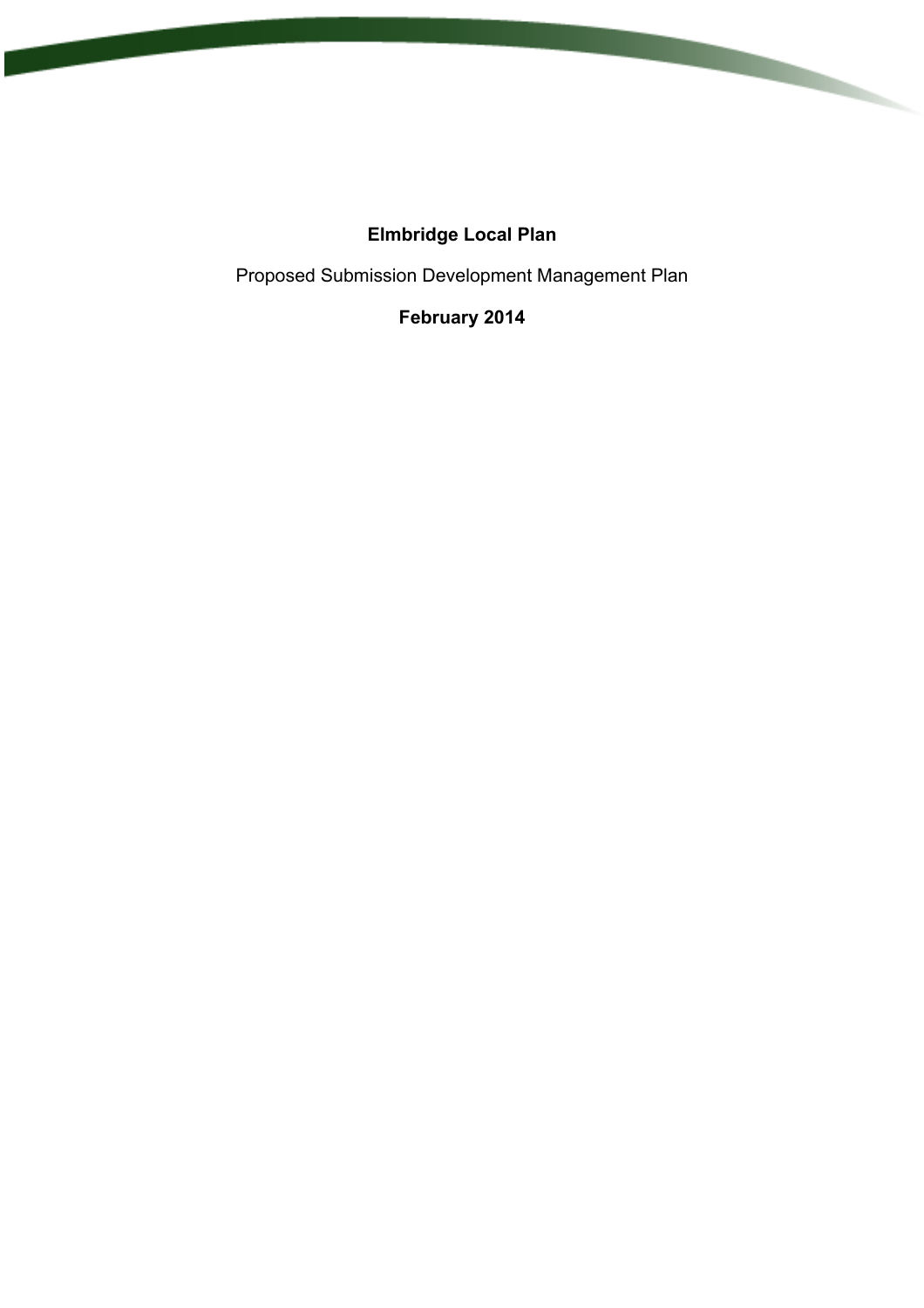# **Contact details**

| Web site:  | www.elmbridge.gov.uk/planning                                                                                                                                                    |
|------------|----------------------------------------------------------------------------------------------------------------------------------------------------------------------------------|
| Email:     | consultation@elmbridge.gov.uk                                                                                                                                                    |
| Telephone: | 01372 474787                                                                                                                                                                     |
| Address:   | <b>Planning Services</b><br><b>Planning Policy</b><br>Elmbridge Borough Council<br><b>Civic Centre</b><br><b>High Street</b><br><b>Esher</b><br><b>Surrey</b><br><b>KT10 9SD</b> |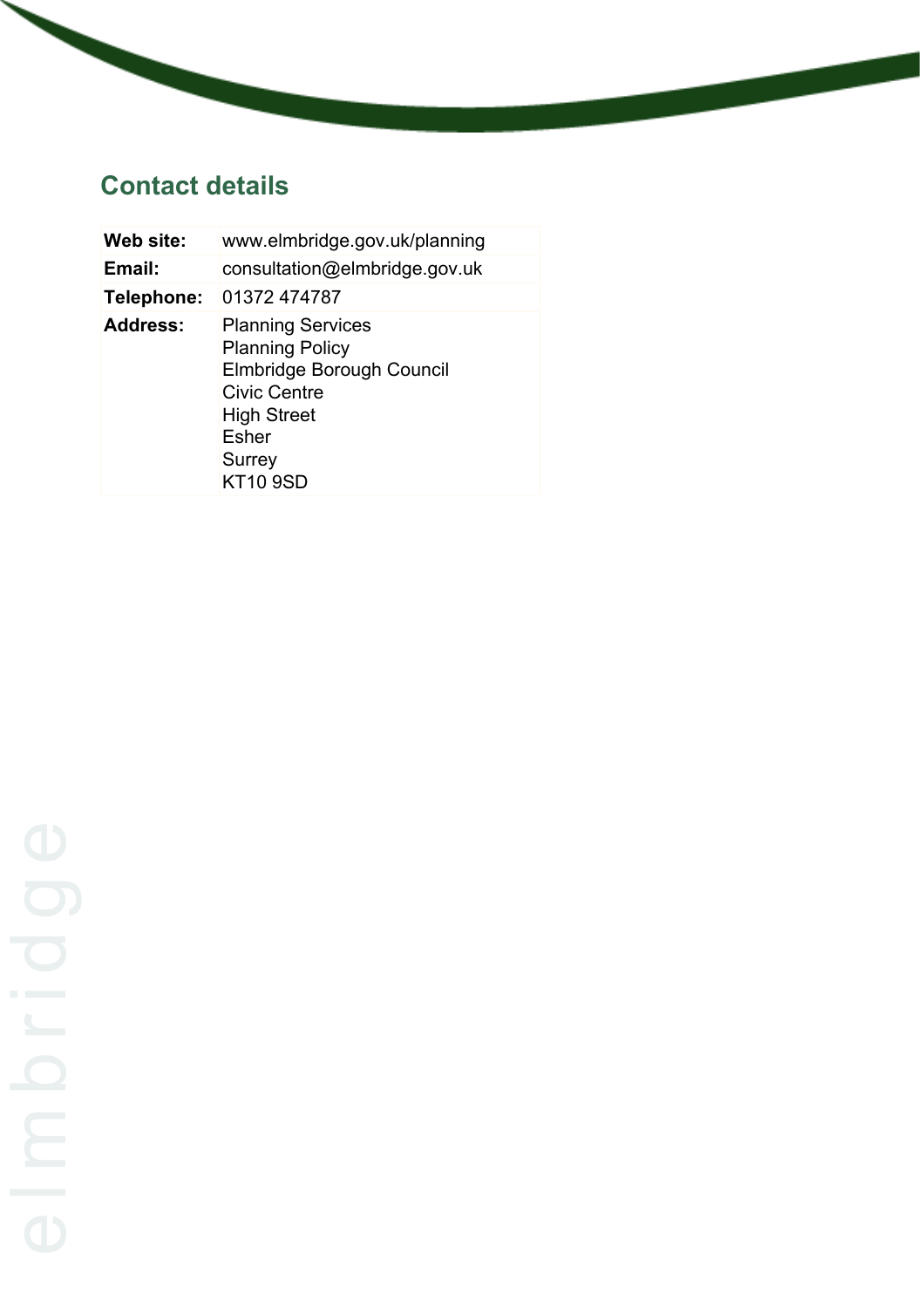# **Executive Summary**

The Development Management Plan contains the day-to-day policies against which planning applications and enforcement action will be assessed. These policies will ensure that development contributes to the wider, strategic aims of the Core Strategy, providing further detail where necessary in order to deliver the long-term spatial vision for Elmbridge. They will also replace many of the 'saved' policies in the Replacement Elmbridge Borough Local Plan 2000.

The Plan supports the 'management' approach to sustainable development, using land efficiently, looking for solutions, promoting early engagement and involving the community. This will allow the Council to manage and plan for development, infrastructure and growth, alongside the Settlement Investment and Development Plans as part of the Elmbridge Local Plan.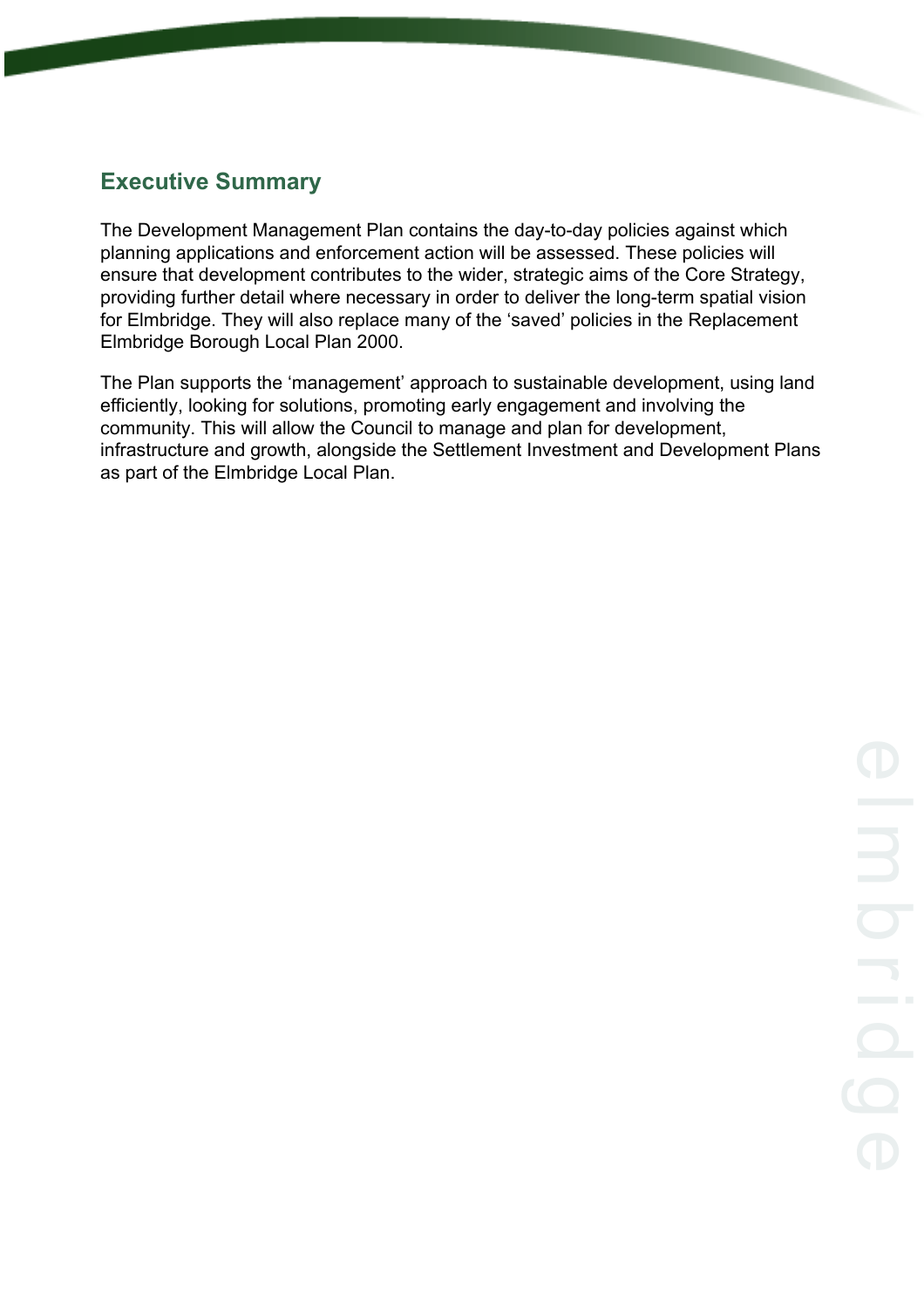### **Purpose**

Elmbridge Borough Council adopted its Core Strategy in July 2011. This sets the overarching strategy for the Borough which adopts a local approach to the promotion of sustainable growth, through directing the right sort of development to the right places, whilst protecting the environment and providing community infrastructure.

Whilst the Government promotes the production of a Local Plan, a single document that deals with all matters relating to the management and planning of development, local authorities do have the option to develop their Local Plan through a series of separate related documents. Given that the Council's Core Strategy is up to date, compatible with the Government's National Planning Policy Framework, and has its own locally assessed housing requirement, continuing to develop the Local Plan portfolio is the most sensible way forward. This has the benefits of putting in place the mechanisms for effective delivery of the Council's strategy, working closely with the local community in order to reflect their needs and aspirations as far as possible, and also providing clarity and certainty for those who wish to develop within the Borough.

The delivery of our strategy will only be successful if we engage with all those who are affected by new development, infrastructure and services, and all those who provide it. The Council is committed to taking a strong leadership role, co-ordinating skills resources and knowledge, and will adopt a proactive approach to the planning and management of development in order that we deliver what we have set out to deliver in the Core Strategy.

The Core Strategy sets out a commitment to produce further documents as part of the Local Plan, which include Settlement Investment and Development Plans and the Development Management Plan.

The **Development Management Plan (DMP)** contains the day-to-day policies against which planning applications and enforcement action will be assessed. They will focus on positive outcomes rather than negatively worded policies with strict criteria that attempt to 'control' development. The DMP will take the development management approach to the next level: front-loading the process by combining positive guidance and support to applicants on who to engage with and how their proposal will be assessed.

The planning application process has been moving towards a more positive, proactive approach to shaping, considering, determining and delivering development proposals. This approach is known as 'development management'. It is led by the Local Planning Authority, working in collaboration with developers, stakeholders and the community to seek solutions to the delivery of high quality sustainable development and achieve the objectives set out in the Core Strategy. The approach encourages early engagement, pre-application discussion and resolving issues at the beginning of the process.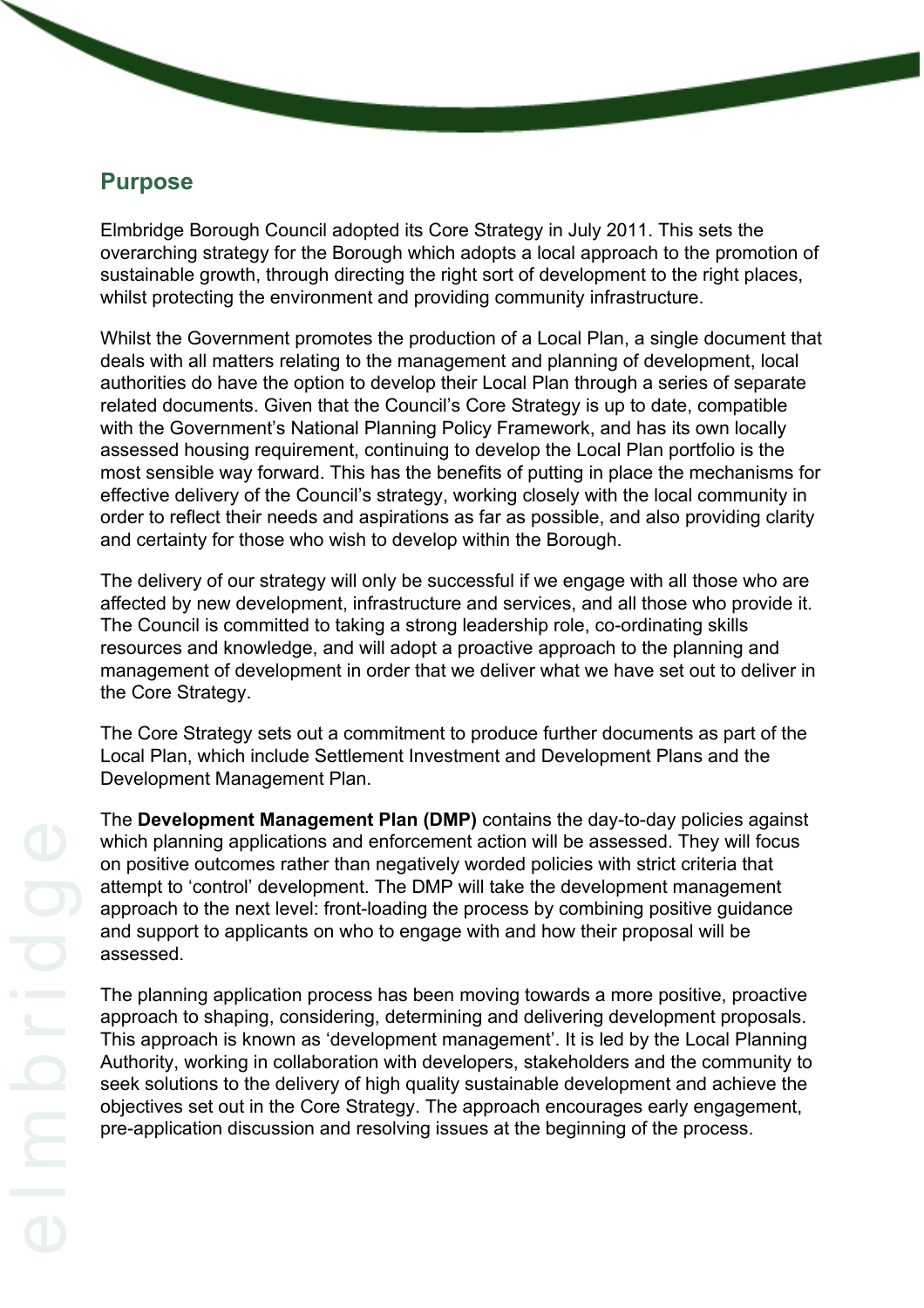Local workshops were held during August and September 2012. The aim was to raise awareness of the work being carried out by the Council and the benefits of adopting a plan-led, development management approach. They enabled us to discuss local concerns regarding growth and new development as well as identifying important sites for protection, potential sites for development and priorities for infrastructure.

Over 150 people attended the workshops. These have helped to increase understanding by the local community about the benefits of adopting a proactive approach to the consideration of development, and their comments helped to shape the preparation of the Development Management Plan.

**'Early and meaningful engagement and collaboration with neighbourhoods, local organisations and businesses is essential. A wide section of the community should be proactively engaged, so that local plans, as far as possible, reflect a collective vision and a set of agreed priorities for the sustainable development of an area.'**

**National Planning Policy Framework**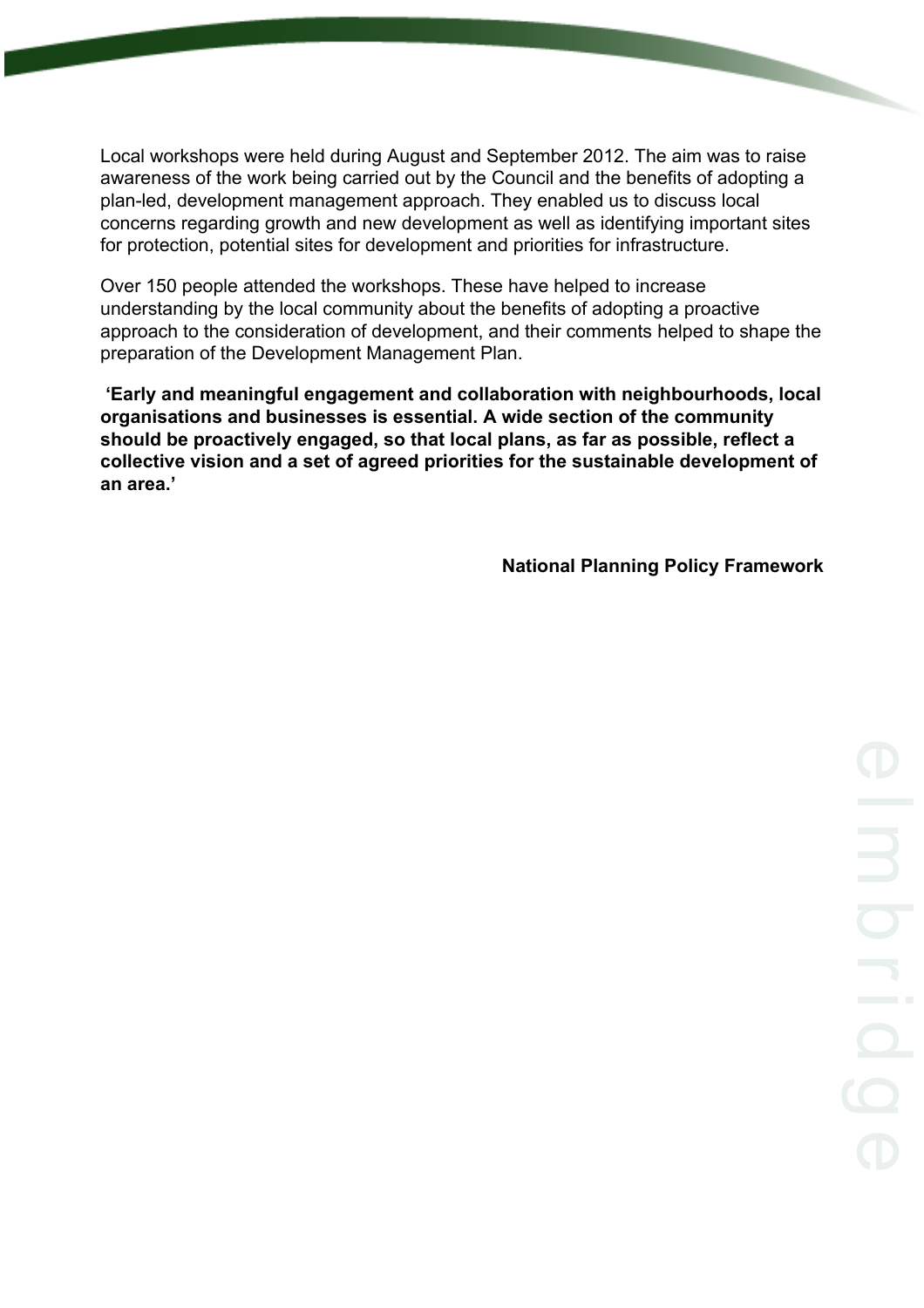| DM1 - Presumption in favour of sustainable development  9          |  |
|--------------------------------------------------------------------|--|
|                                                                    |  |
|                                                                    |  |
|                                                                    |  |
|                                                                    |  |
|                                                                    |  |
|                                                                    |  |
|                                                                    |  |
|                                                                    |  |
|                                                                    |  |
|                                                                    |  |
|                                                                    |  |
|                                                                    |  |
|                                                                    |  |
| DM13 - Riverside development and uses  44                          |  |
|                                                                    |  |
| DM15 - Advertisements, shopfronts and signage  49                  |  |
|                                                                    |  |
|                                                                    |  |
| DM17 - Green Belt (development of new buildings)  53               |  |
| DM18 - Green Belt (development of existing buildings)  56          |  |
| DM19 - Horse-related uses and development  59                      |  |
|                                                                    |  |
|                                                                    |  |
|                                                                    |  |
|                                                                    |  |
| Appendix 1: Elmbridge Parking Standards (DM7 - Access and Parking) |  |
|                                                                    |  |
| Appendix 2: Heritage Assets (DM12 - Heritage)  77                  |  |
| Appendix 3: Views and Landmarks (DM20 - Open space and views) . 80 |  |
| Appendix 4: Schedule of replaced policies from the Replacement     |  |
|                                                                    |  |
| Appendix 5: Schedule of deleted policies from the Replacement      |  |
|                                                                    |  |
|                                                                    |  |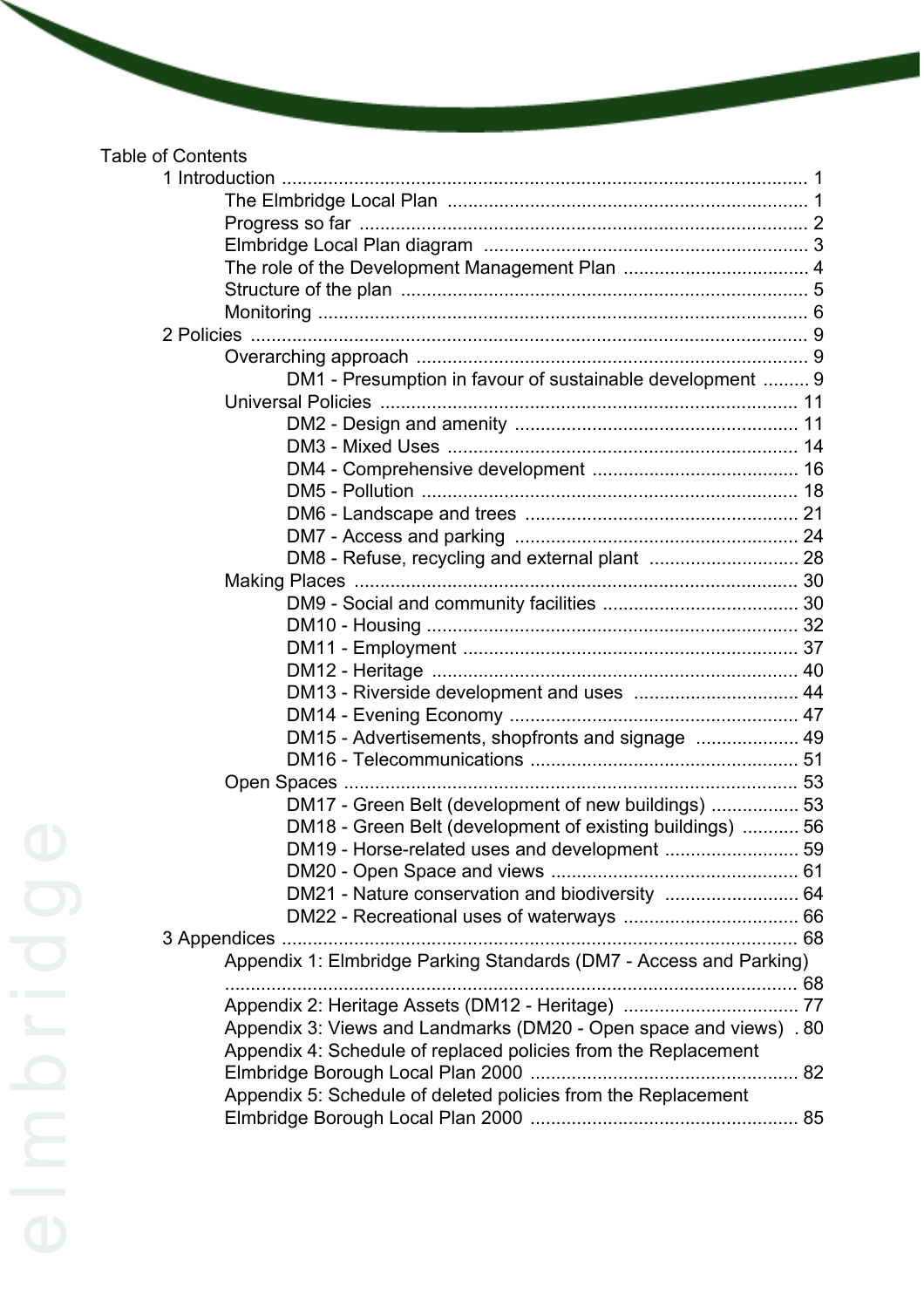# <span id="page-6-1"></span><span id="page-6-0"></span>**The Elmbridge Local Plan**

**1.1** The Elmbridge Core Strategy was adopted in July 2011. This sets the overarching strategy for the Borough. It adopts a local approach to the promotion of sustainable growth, through the direction of the right sort of development to the right places, whilst protecting the environment and providing community infrastructure.

**1.2** In considering the soundness of this planning strategy for the Borough, the independent planning inspector wrote:

**'In terms of housing, employment and other development, the plan provides for growth, reflecting the Government's agenda, and generally it strikes the right balance between needs and demands'.**

**'In its approach to the Green Belt the plan is also consistent with the Government's planning for growth agenda. This makes clear that wherever possible the answer to proposals should be yes, while ensuring the key sustainable development principles set out in national policy would not be compromised.'**

**1.3** Since the adoption of the Core Strategy, the Government published the National Planning Policy Framework. This is referred to throughout the document as 'the Framework', as used by the Government in planning appeals and to avoid over-use of acronyms. Following a detailed assessment, the Council considers that its Core Strategy is compatible with the Framework<sup>1</sup>. However, the Core Strategy forms only part of the Elmbridge Local Plan and a commitment has been made to prepare further documents for completeness. The diagram overleaf illustrates the family of documents that make up the Council's Local Plan and how they relate to each other.

<sup>1.[</sup>Framework Compatibility Self-Assessment Checklist available at www.elmbridge.gov.uk/planning/policy]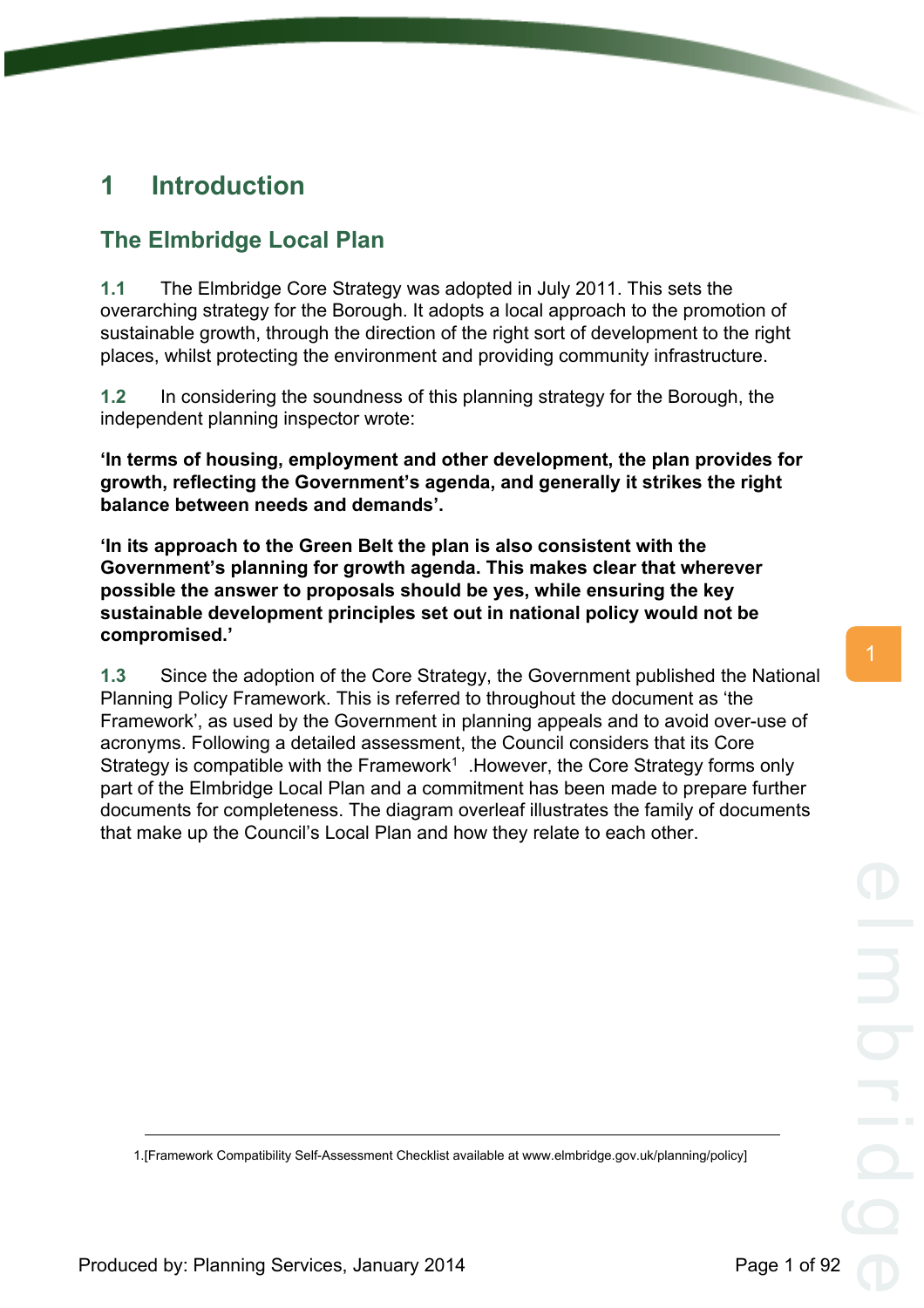### <span id="page-7-0"></span>**Progress so far**

**1.4** In response to local concerns about the impact of new development on local character and infrastructure, the Council prioritised the production of two documents which were adopted in April 2013:

- Design and Character Supplementary Planning Document
- Developer Contributions Supplementary Planning Document.

**1.5** In addition, a Community Infrastructure Charging Schedule, which was adopted at the beginning of 2013, will provide a comprehensive package of the contributions expected to be made by developers dependant on the nature of their proposal. The aim is to provide clarity about expectations prior to buying land, and ensure that new development contributes to the creation of an environment where growth is not stifled through lack of infrastructure and investment.

**1.6** The Council is now producing the remaining documents which will complete its Local Plan. Alongside the Development Management Plan, this will include the Settlement ID (Investment and Development) Plans.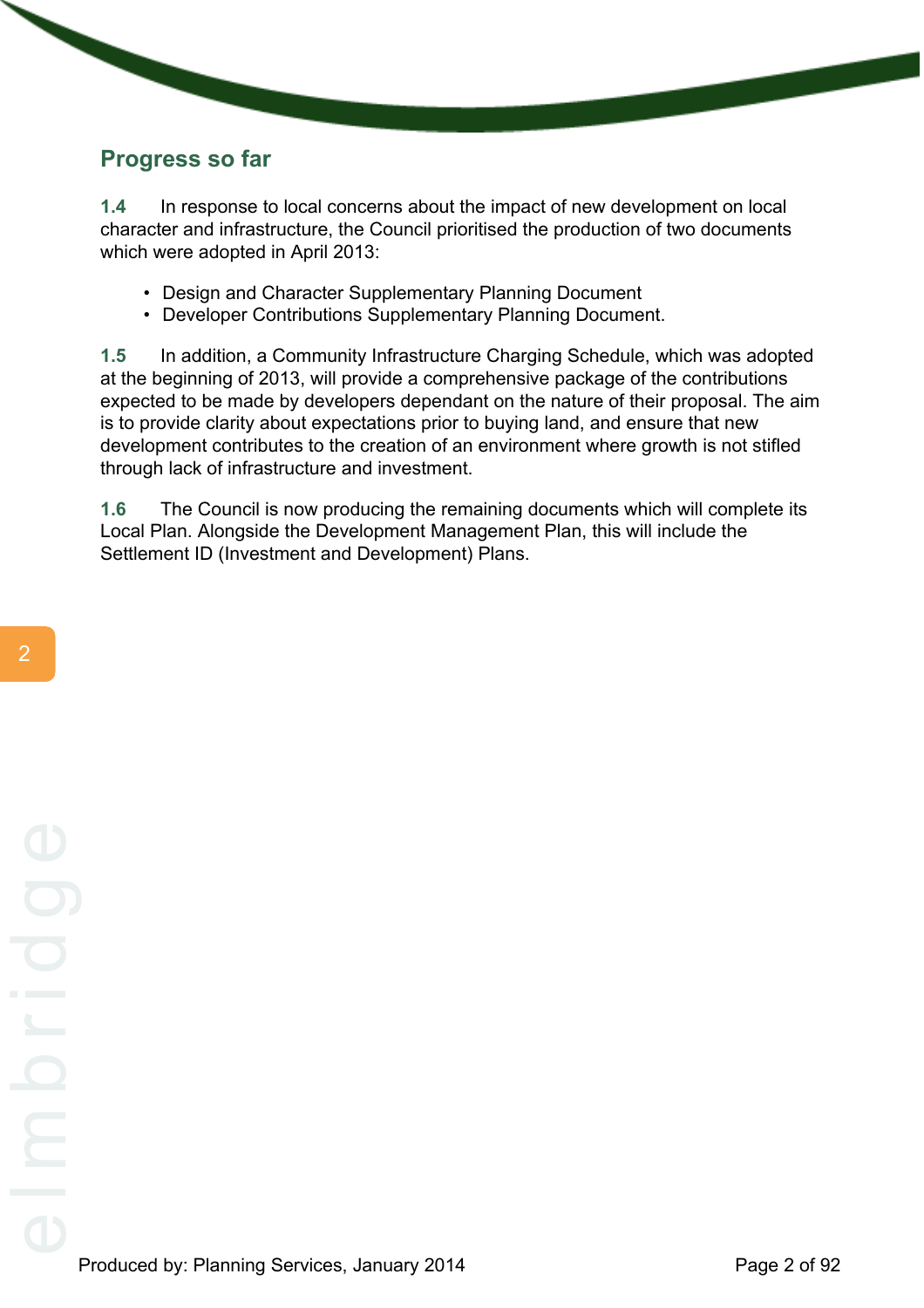# <span id="page-8-0"></span>**Elmbridge Local Plan diagram**

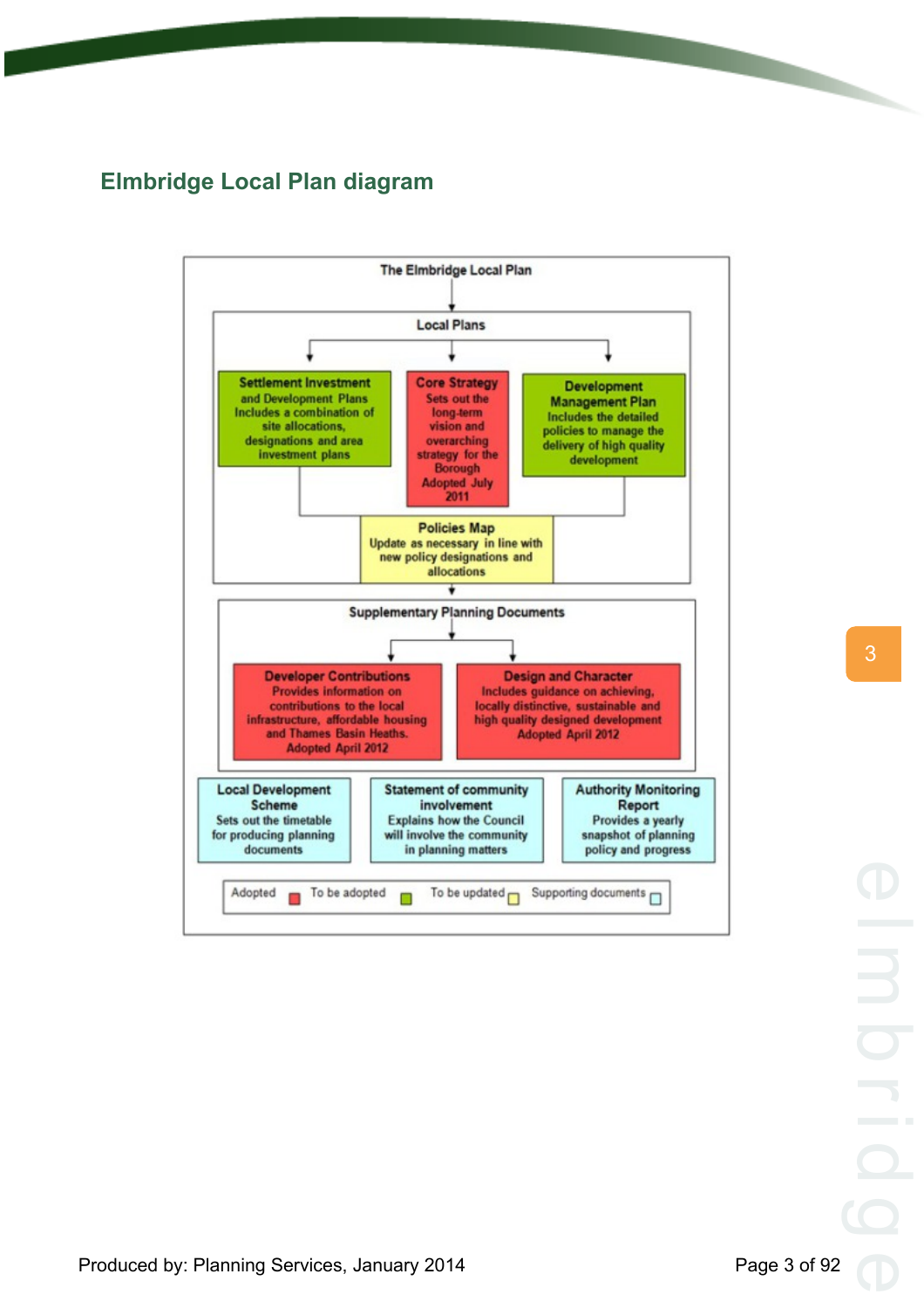# <span id="page-9-0"></span>**The role of the Development Management Plan**

**1.7** Taking into account their relationship to national policy and other Local Plan documents, Development Management policies address current and new issues, particularly since the publication of the Framework. They are positive in style to encourage the management of sustainable development and not to 'control' proposals.

**1.8** The Development Management Plan also provides specific policies for assessing the detail of development on sites that are delivered having been 'allocated' through the Settlement Investment and Development Plans. When considering development proposals the Council will take a positive approach that reflects the presumption in favour of sustainable development contained in the Framework. It will always work proactively with applicants jointly to find solutions which mean that proposals can be approved wherever possible, and to secure development that improves the economic, social and environmental conditions in the area.

**1.9** New development will be assessed against a number of local and national policies, including those contained in the Framework, depending on the planning issues raised by the proposal. These may be contained within the Core Strategy or elsewhere in the Development Management Plan. Where key links to other policies have been identified, cross-references have been included in the text. However, these are not exhaustive and it will always be advisable to read the full document to ensure that all relevant policies are addressed, particularly the Universal Policies that will be applicable to many types of development irrespective of its location. Applicants will need to submit information to support the application and should therefore consult the list of national and local validation requirements. There may also be other requirements, such as Environmental Impact Assessments, that are not directly referenced within the policies and will be dependent on the scale and sensitivity of the proposal.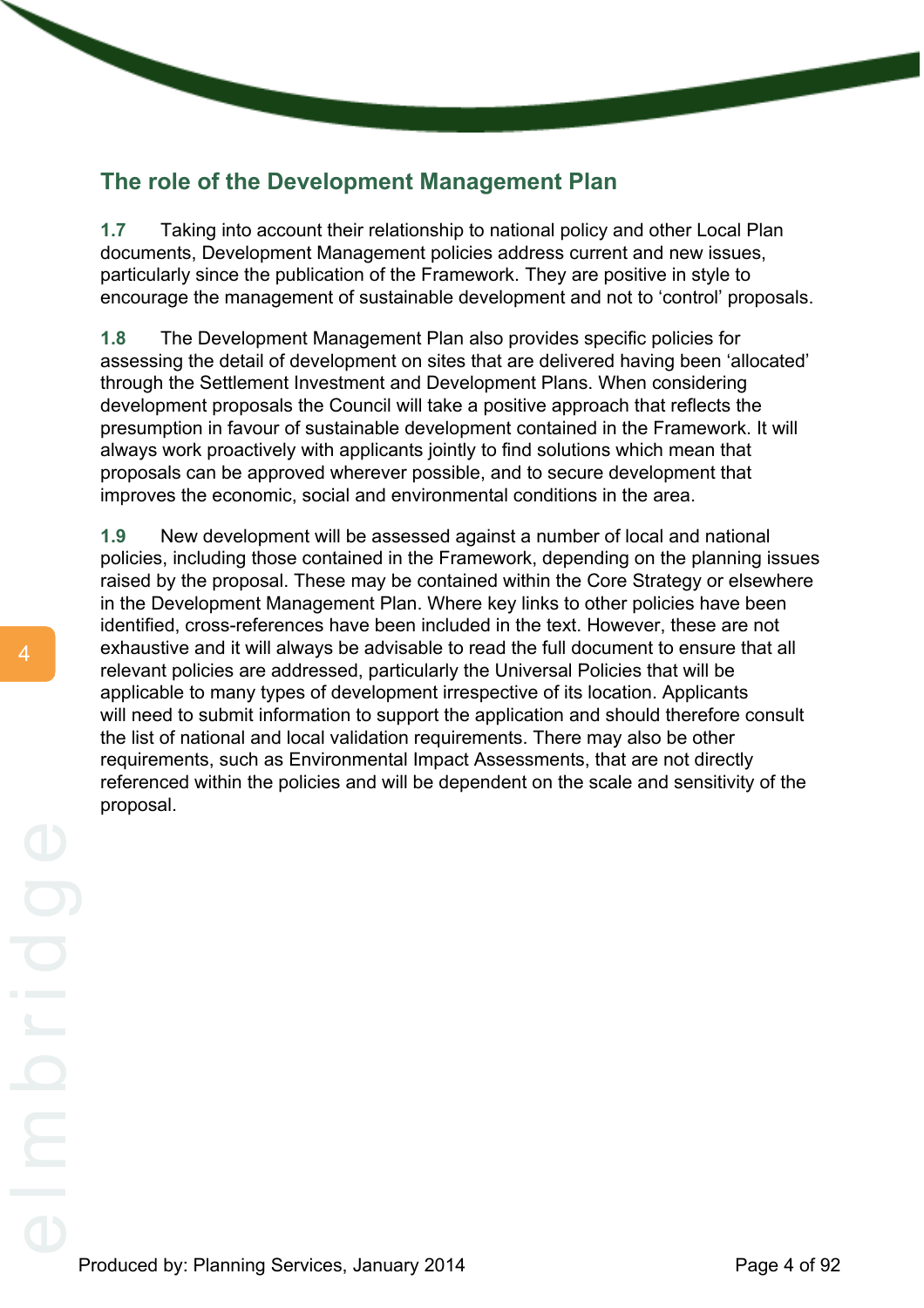# <span id="page-10-0"></span>**Structure of the plan**

**1.10** The document begins with an overarching policy on the **Presumption in Favour of Sustainable Development**, setting out the approach Council will adopt in the consideration of proposals. This policy was adopted as an interim statement following publication of the National Planning Policy Framework and will form the cornerstone of the Development Management Plan policies and their approach.

**1.11** The policies that follow are divided into three sections that cover Universal Policies, Making Places and Open Spaces. There will be overlap between these broad areas and cross-referencing between policies but they help to set out a structure to the document that will improve its usability.

### **Universal Policies**

**1.12** These policies cover a number of areas that are not specific to certain types of development or affected by particular designations. They are intended to address a variety of issues that will require assessment on most applications, such as design and amenity, parking and access, and landscape and trees, plus other considerations including the pollution effects of a development.

### **Making Places**

**1.13** These policies cover the built environment, focusing on development that supports housing, social and community infrastructure and employment uses, as well as proposals for advertisements and telecommunications equipment.

### **Open Spaces**

**1.14** These policies cover development affecting the natural environment, including the Green Belt, open land, nature conservation and rivers.

5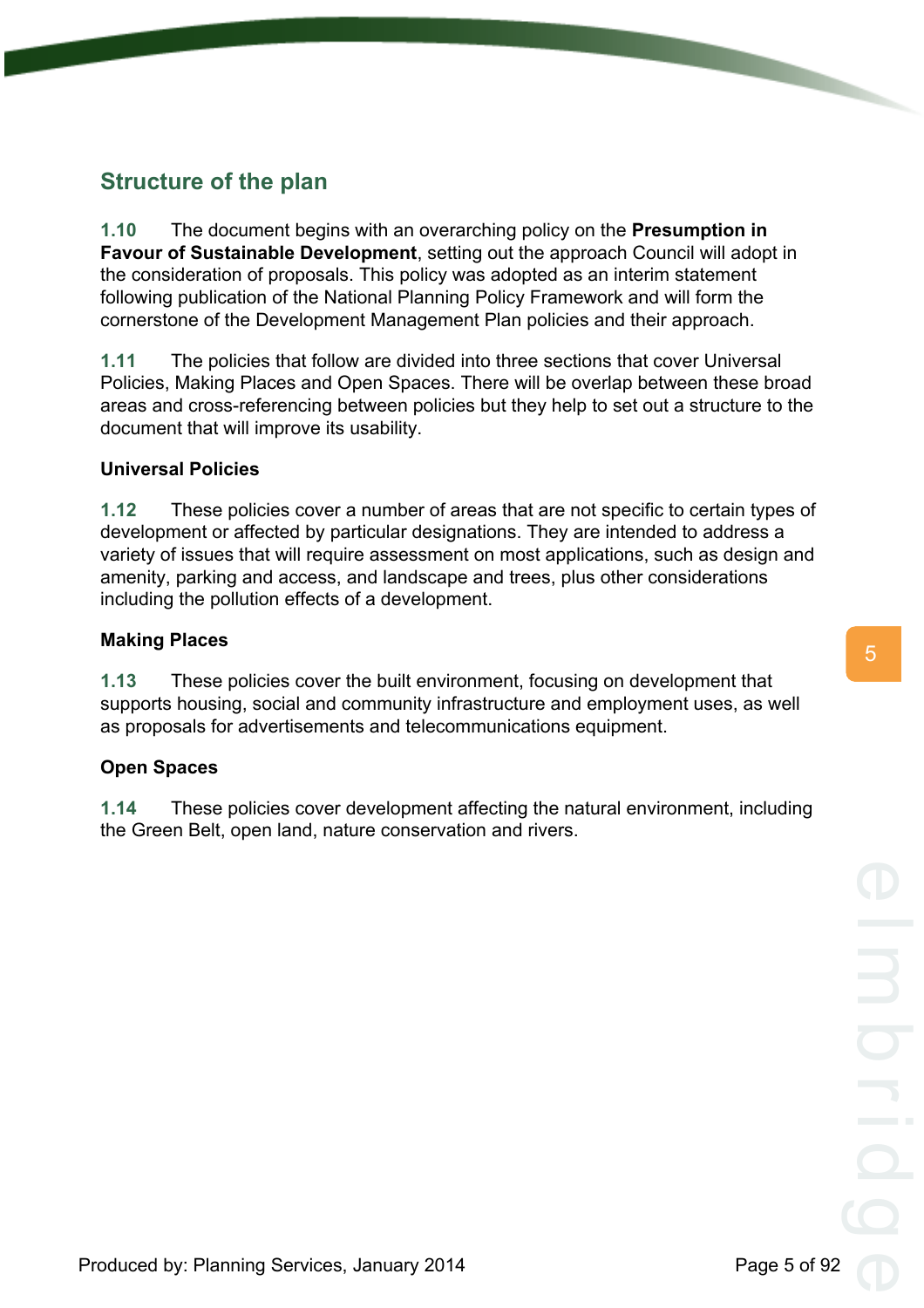## <span id="page-11-0"></span>**Monitoring**

**1.15** The Core Strategy sets the overarching strategy for the Borough and the Development Management Plan is key to ensuring the delivery of the strategy by providing the detail to manage decision-making on a daily basis. Monitoring of the policies within the Development Management Plan is essential to ensure the objectives of the Core Strategy are delivered in order to achieve the Council's Vision<sup>2</sup>. As with the Core Strategy, the Development Management policies will be monitored through the Council's annual Authority's Monitoring Report (AMR).

**1.16** The Development Management Plan will contribute to and support the Core Strategy's role in setting out a plan for the future development of the Borough. The Council's Objectives as set out in the Core Strategy cover all aspects of sustainability, working in partnership to address environmental, social and economic issues across the Borough. The following table indicates the individual Objectives that the policies in the Development Management Plan will support:

|                         | <b>Core Strategy Objective</b>                                                                                                                                                                                                                           | <b>DM</b><br><b>Policy</b>                                     |
|-------------------------|----------------------------------------------------------------------------------------------------------------------------------------------------------------------------------------------------------------------------------------------------------|----------------------------------------------------------------|
| $\overline{1}$          | To retain the high quality of life experienced by most Borough<br>residents and share the benefits across all sections of the<br>community, within and overall context of stabilising and ultimately<br>reducing the Borough's ecological footprint.     | DM <sub>1</sub>                                                |
| $\overline{2}$          | To protect the unique character of the Borough, and to enhance<br>the high quality of the built, historic and natural environment.                                                                                                                       | DM <sub>2</sub><br><b>DM12</b><br>DM17<br>IDM18<br><b>DM20</b> |
| $\overline{3}$          | To deliver high quality buildings and neighbourhoods that<br>enhance character, improve people's sense of safety and security DM7<br>and promote healthier lifestyles.                                                                                   | DM <sub>2</sub><br>DM14<br><b>DM19</b>                         |
| $\overline{\mathbf{4}}$ | To reduce people's reliance on driving, by directing new<br>development to sustainable locations, promoting attractive and<br>convenient alternatives to using the private car and, in so<br>doing, reducing congestion and pollution caused by traffic. | DM <sub>3</sub><br>IDM4<br>DM7<br><b>DM11</b>                  |
| 5 <sup>5</sup>          | To promote sustainable lifestyles, and limit the use of natural<br>resources, reducing the need to travel and maximising the use of<br>renewable energy.                                                                                                 | IDM2<br>IDM3<br>IDM4<br><b>DM7</b><br><b>DM11</b>              |

2.[See Core Strategy]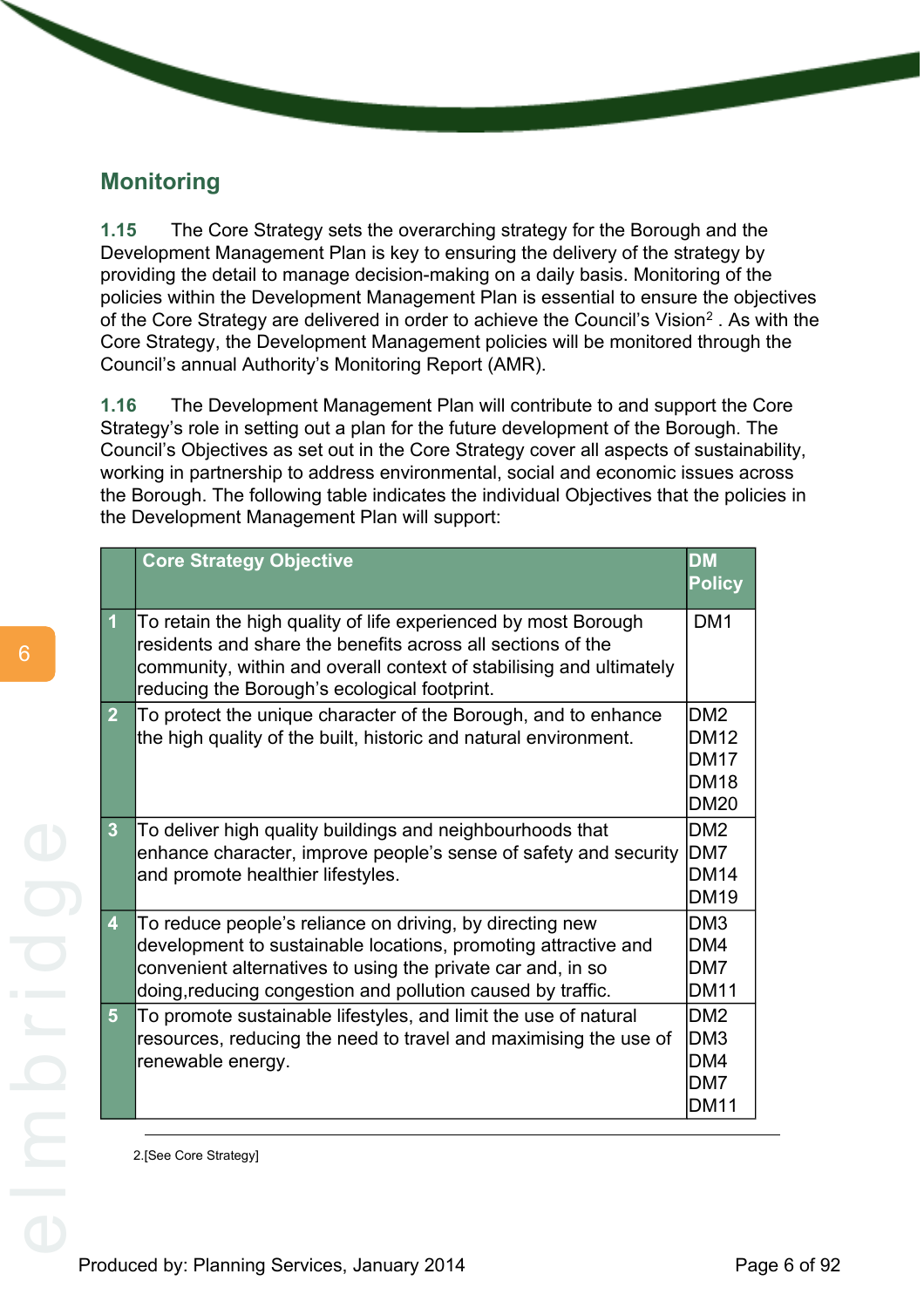| $6\phantom{1}6$  | To continue to protect the Green Belt, in order to prevent the<br>coalescence of the Borough's towns and villages and retain the<br>distinctiveness of our local communities.                                                                                                                                                  | <b>DM17</b><br><b>DM18</b>                                                       |
|------------------|--------------------------------------------------------------------------------------------------------------------------------------------------------------------------------------------------------------------------------------------------------------------------------------------------------------------------------|----------------------------------------------------------------------------------|
| $\overline{7}$   | To take part in a co-ordinated approach to the management of the<br>Borough's waterways in a way that protects and enhances their<br>distinct role and character and their biodiversity value, improves<br>water quality, and that minimises their potential to flood.                                                         | IDM <sub>2</sub><br>DM <sub>5</sub><br><b>DM13</b><br><b>DM21</b><br><b>DM22</b> |
| 8                | To enhance the distinctiveness and diversity of the landscapes<br>within the Green Belt, and to promote improvements to our<br>network of strategic and local open land and green corridors,<br>balancing the desire to increase access to the open countryside<br>with the need to protect andenhance biodiversity interests. | DM6<br><b>DM17</b><br><b>DM18</b><br><b>DM20</b><br><b>DM21</b>                  |
| $\boldsymbol{9}$ | To provide sufficient housing to meet the local target of 3,375<br>additional units in the most sustainable locations in the urban<br>area.                                                                                                                                                                                    | DM3<br>DM4<br><b>DM10</b>                                                        |
| 10               | To address inequalities, promote better integration and increase<br>opportunities for people who live in the less affluent areas of the<br>Borough.                                                                                                                                                                            | DM9<br><b>DM10</b>                                                               |
| 11               | To supply homes and land that address local housing needs in<br>terms of mix, size, design and tenure.                                                                                                                                                                                                                         | <b>DM10</b>                                                                      |
|                  | 12 To adopt a viable approach to contribute to increasing the supply<br>of affordable housing as a key priority.                                                                                                                                                                                                               | <b>DM10</b>                                                                      |
| 13               | To meet the needs of an increasingly ageing population through a<br>variety of measures, including lifetime homes, specialist<br>accommodation and care and support services that respondto<br>their needs.                                                                                                                    | DM9<br><b>DM10</b>                                                               |
| 14               | To provide for the identified pitch requirements of Gypsies,<br>Travellers and Travelling Showpeople in sustainable locations<br>supported by good quality facilities.                                                                                                                                                         | $\overline{\phantom{0}}$                                                         |
|                  | 15 To maintain a thriving economy by providing an adequate supply<br>of land and buildings, in the right places, to support a diverse<br>range of business and commercial activity.                                                                                                                                            | <b>DM11</b><br><b>DM14</b><br><b>DM16</b>                                        |
|                  | 16 To continue to support the Borough's variety of tourist attractions<br>whilst protecting the amenities of those who live close by and<br>provide an adequate supply of visitor accommodation in<br>appropriate and sustainable locations.                                                                                   | DM <sub>2</sub><br><b>DM13</b><br><b>DM14</b><br><b>DM22</b>                     |
| 17               | To support and develop the distinctive roles of our town and<br>village centres, in order that they provide a strong focus for<br>commercial and community development                                                                                                                                                         | DM3<br>DM9<br><b>DM11</b><br><b>DM14</b><br><b>DM15</b>                          |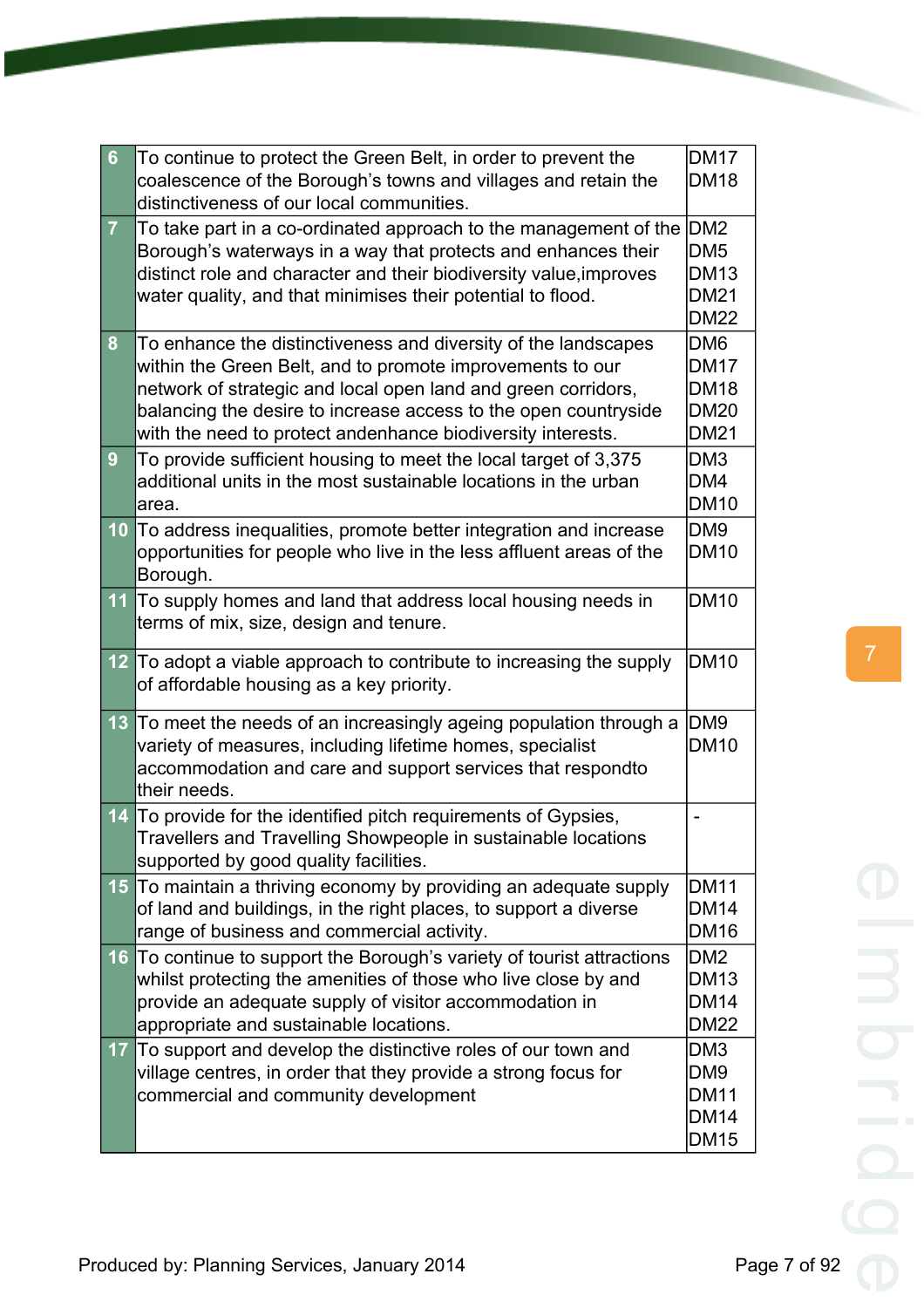**18** To respond to the social and physical infrastructure needs arising from new development in a way that delivers sustainable growth. DM<sub>8</sub> DM9 DM16 DM17

**1.17** As the Development Management Plan polices support the Core Strategy Objectives, they will be monitored using the same indicators within the Objective Led Performance Framework. Where necessary the Council will create new indicators and delete obsolete ones to meet changing circumstances, for example to address changes to national policy. Under the provisions of the Localism Act 2011, changes to monitoring requirements have given local planning authorities more scope to decide what is included within their monitoring information. As well as monitoring the outcome of policies individually, the AMR will also assess the effects of policies holistically to assess whether or not they are proving effective at delivering sustainable development. Where any negative effects are identified, remedial action will be suggested.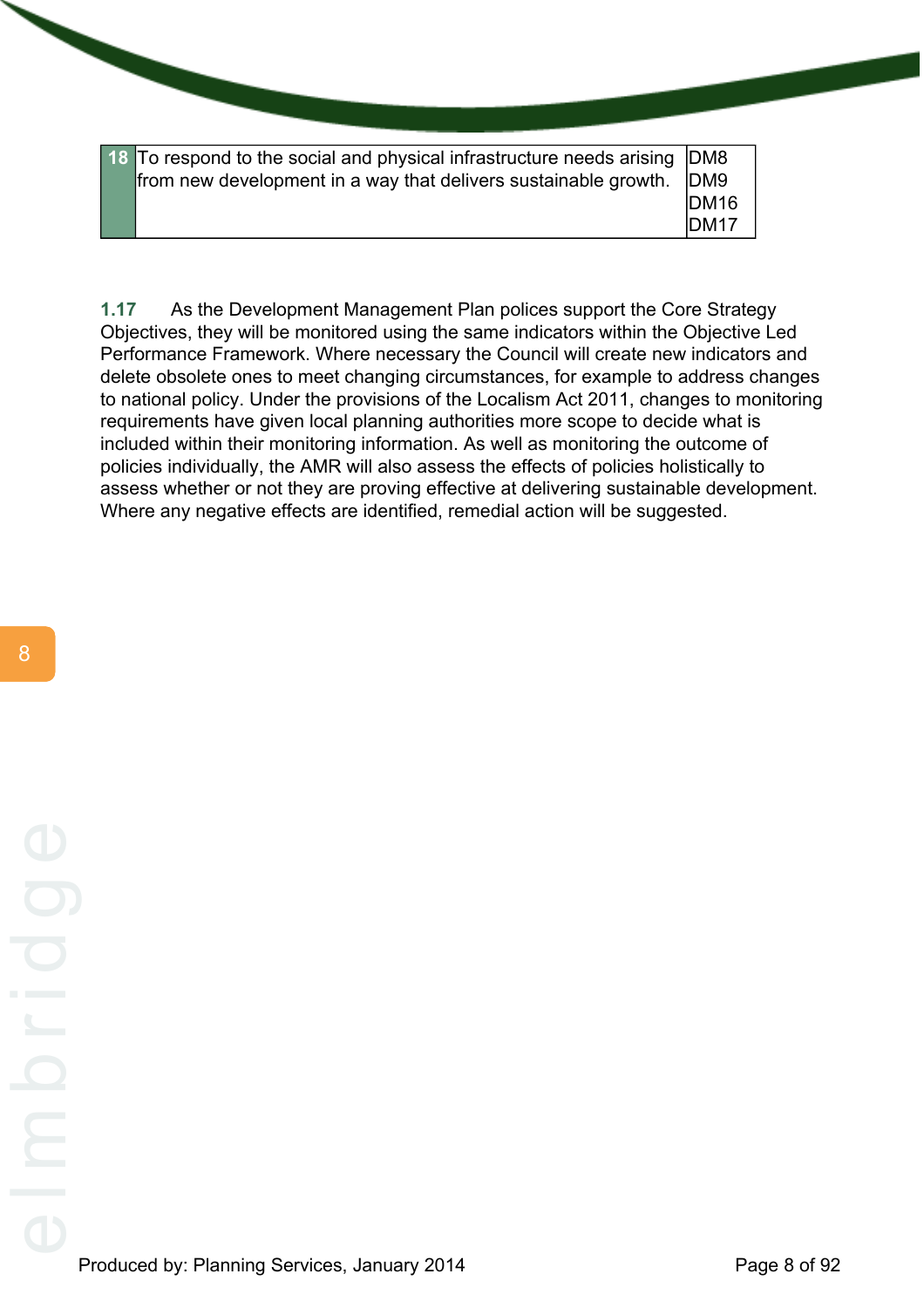9

# <span id="page-14-0"></span>**2 Policies**

# <span id="page-14-1"></span>**Overarching approach**

### <span id="page-14-2"></span>**DM1 - Presumption in favour of sustainable development**

- a. When considering development proposals the Council will take a positive approach that reflects the presumption in favour of sustainable development contained in the National Planning Policy Framework. It will always work proactively with applicants jointly to find solutions which mean that proposals can be approved wherever possible, and to secure development that improves the economic, social and environmental conditions in the area.
- b. Planning applications that accord with the policies in this Local Plan will be approved without delay, unless material considerations indicate otherwise.
- c. Where there are no policies relevant to the application or relevant policies are out of date at the time of making the decision then the Council will grant permission unless material considerations indicate otherwise – taking into account whether:
	- i. Any adverse impacts of granting permission would significantly and demonstrably outweigh the benefits, when assessed against the policies in the National Planning Policy Framework taken as a whole; or
	- ii. Specific policies in the Framework indicate that development should be restricted.

**2.1** Policies within the Local Plan combine to deliver a positive approach in favour of sustainable development. This policy sets out this clear presumption and how it will be applied when considering development proposals against other Development Management policies on specific issues and those in the Local Plan as a whole. It emphasises the importance of working with applicants, neighbours and other interested parties to find solutions in order to deliver high quality, sustainable development in Elmbridge.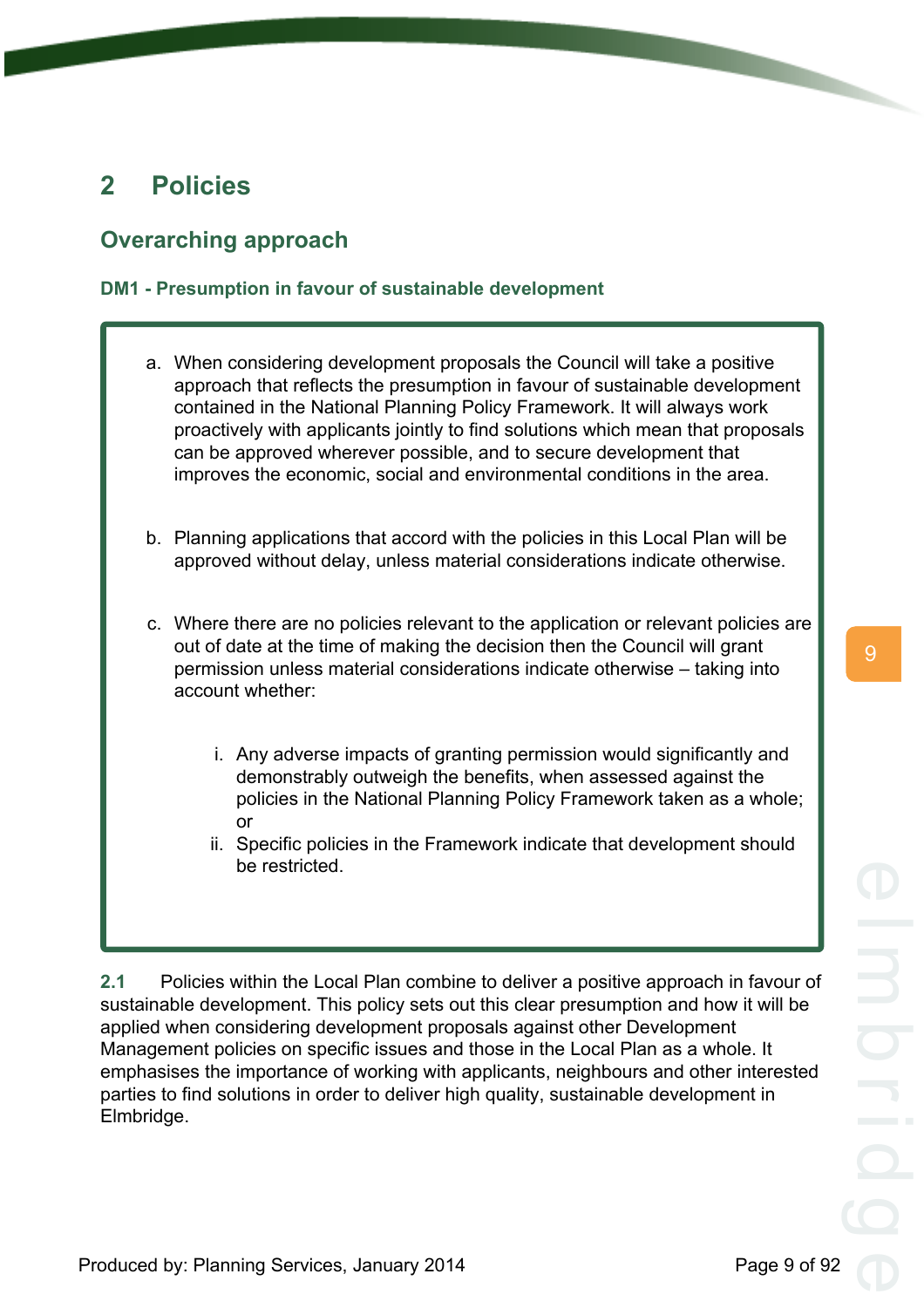| <b>Core Strategy links</b>  | Objectives<br>CS1 - Spatial Strategy |
|-----------------------------|--------------------------------------|
| <b>Framework paragraphs</b> | 14, 15                               |
| Other documents or guidance | ln/a                                 |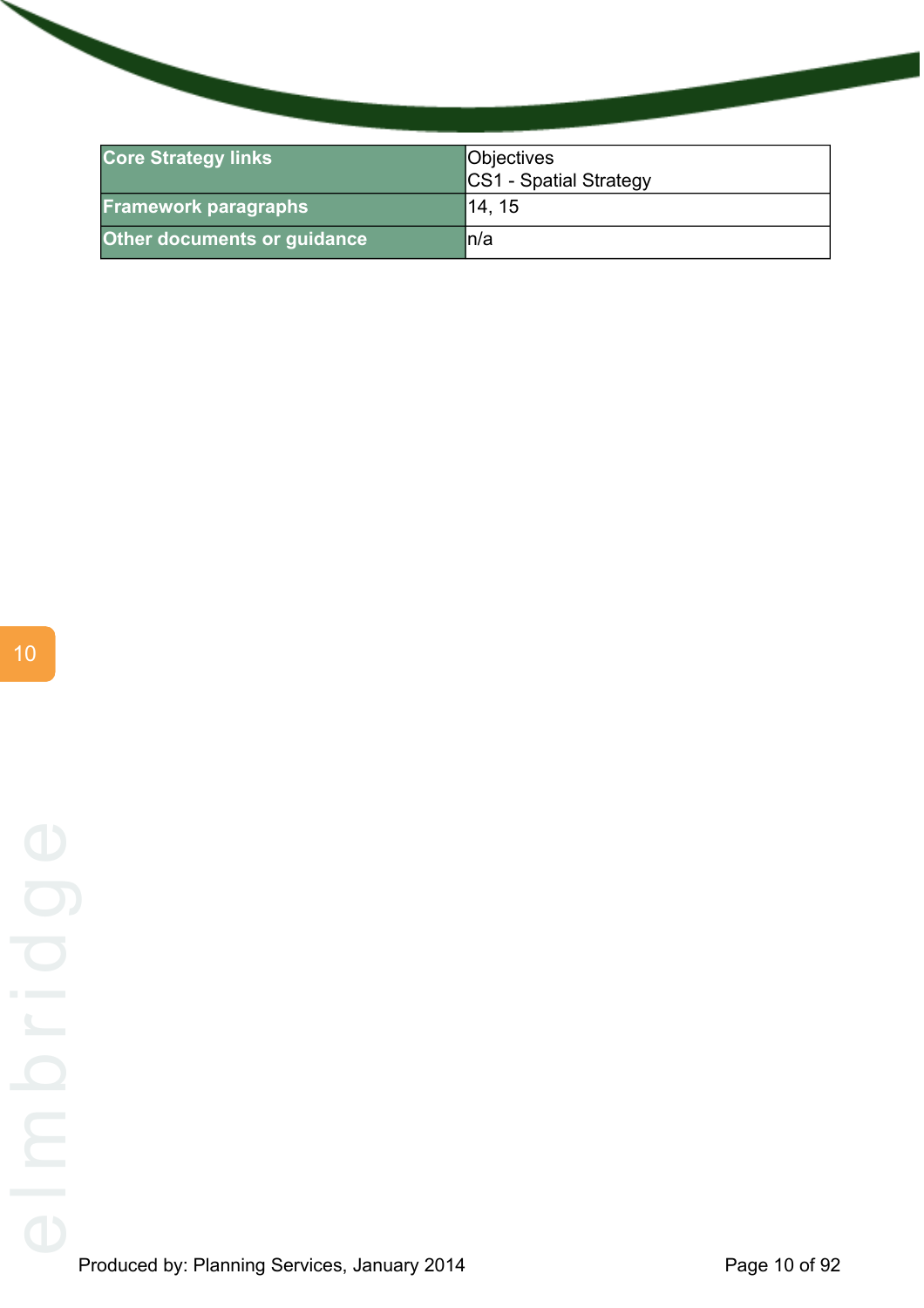# <span id="page-16-0"></span>**Universal Policies**

### <span id="page-16-1"></span>**DM2 - Design and amenity**

All new development should achieve high quality design, which demonstrates environmental awareness and contributes to climate change mitigation and adaptation. The Council will permit development proposals that demonstrate that they have taken full account of the following:

- a. All development proposals must be based on an understanding of local character including any specific local designations<sup>3</sup> and take account of the natural, built and historic environment. Development proposals will be expected to take account of the relevant character assessment companion guide in the Design and Character SPD.
- b. Proposals should preserve or enhance the character of the area, taking account of design guidance detailed in the Design and Character SPD, with particular regard to the following attributes:
	- Appearance
	- Scale
	- Mass
	- Height
	- Levels and topography
	- Prevailing pattern of built development
	- Separation distances to plot boundaries
	- Character of the host building, in the case of extensions<sup>4</sup>
- c. Proposals should take account of landform, layout, building orientation, massing and landscape to minimise energy consumption incorporating sustainable design and construction requirements as set out in the sustainability section of Chapter 5 of the Design and Character SPD.
- d. Development proposals should create safe and secure environments and reduce opportunities for crime.
- e. To protect the amenity of adjoining and potential occupiers and users, development proposals should be designed to offer an appropriate outlook and provide adequate daylight, sunlight and privacy. This is particularly

<sup>3.[</sup>These include Special Low Density Residential Areas, Thames Policy Area, the Green Belt, open space and heritage assets. ]

<sup>4.[</sup>Residential extensions should also take account of advice contained within the Home Extensions Companion Guide to the Design & Character SPD ]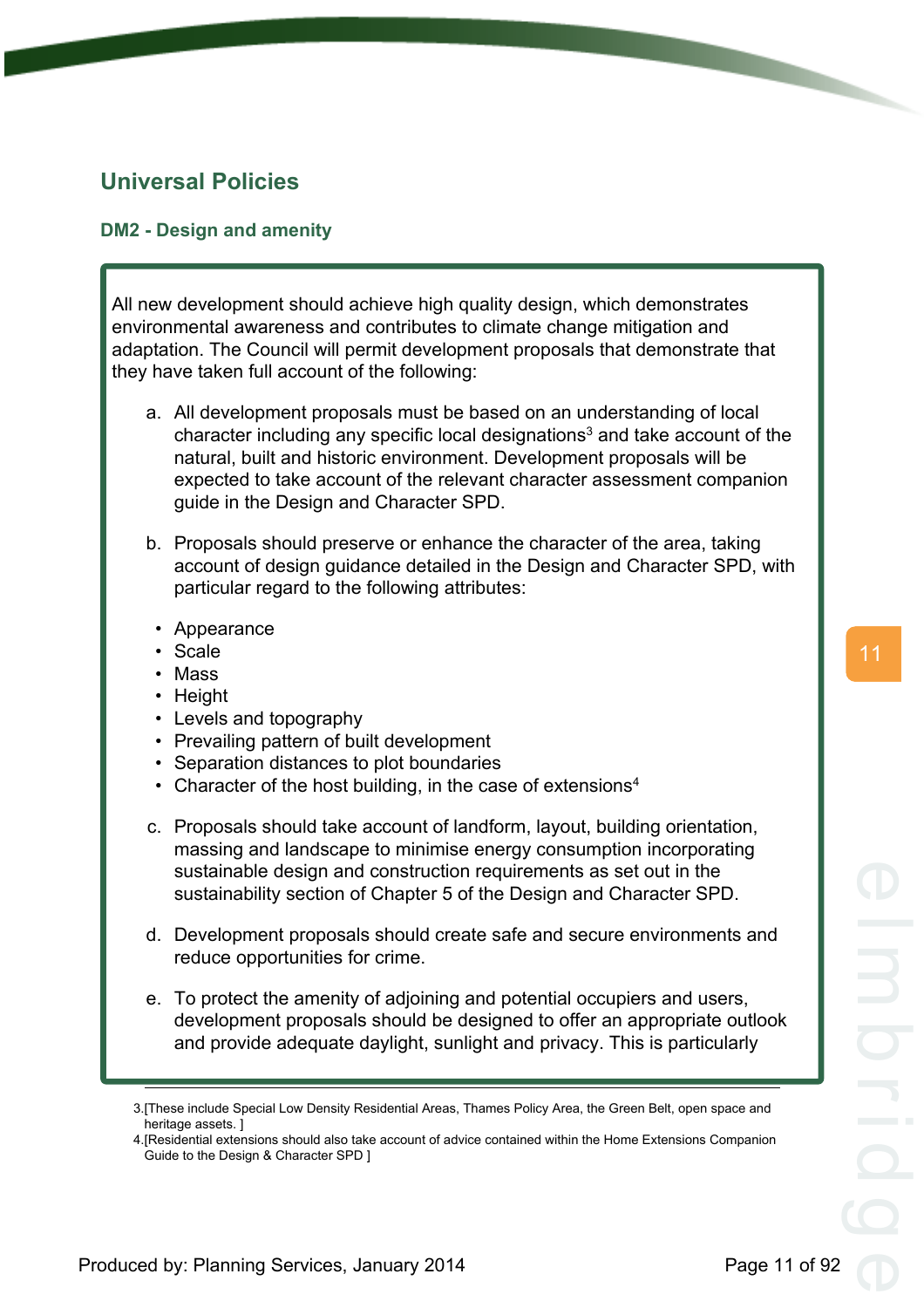important when considering proposals for windows, external staircases, balconies, raised terraces and roof gardens.

**2.2** One of the key objectives of the Core Strategy is to protect the unique character of the Borough, and to enhance the high quality of the built, historic and natural environment. This Development Management policy seeks to ensure all new development represents high quality design whether it is a small-scale householder extension or a larger mixed-use scheme. The adopted spatial strategy featured in the Core Strategy directs new development to the urban area with continual protection of the Green Belt. This results in pressure on the Borough's urban settlements to accommodate new development. With limited land available to build, infilling, conversions and redevelopments must be designed to a high standard in order to protect the character of settlements local people value so highly.

**2.3** This policy must be used in conjunction with the Design and Character SPD as it provides the guidance needed to achieve the policy. For example the main documents explains the design process, advising on how to assess character, appraise a site, develop a design concept and design a final scheme for submission. There is a chapter dedicated to sustainability which tackles how applicants can best meet sustainability objectives within their development. Understanding and following the design process featured in the SPD is a fundamental aspect in the delivery of high quality development and will be essential to meeting the policy.

**2.4** Understanding character is crucial to the success of a development. The policy requires that applicants take account of character assessment companion guide (part of the Design and Character SPD) as this will ensure the development is in keeping with and enhances the unique character of the Borough. This provides the applicant with the knowledge of the local characteristics featured in every sub area across the 8 urban settlements of Elmbridge. Reference to the Borough's special low density residential areas are featured in the relevant sub area analysis, which provides the specific design guidance for these local areas.

**2.5** Levels of crime are relatively low in Elmbridge, however fear of crime is disproportionately high compared with the actual level of crime. This policy will help to ensure development is designed to prevent crime thus making places safer, which will help to reduce the fear of crime people experience in the Borough.

**2.6** This policy covers amenity issues, which should be integral to the design of any development proposal, including changes of use. Specific guidance relating to layout, privacy and amenity is covered in the Design and Character SPD, however this policy will ensure that people's amenity is not damaged by poorly designed development. Policy relating to development of land located to the rear of existing residential properties can be found at DM10 Housing (d).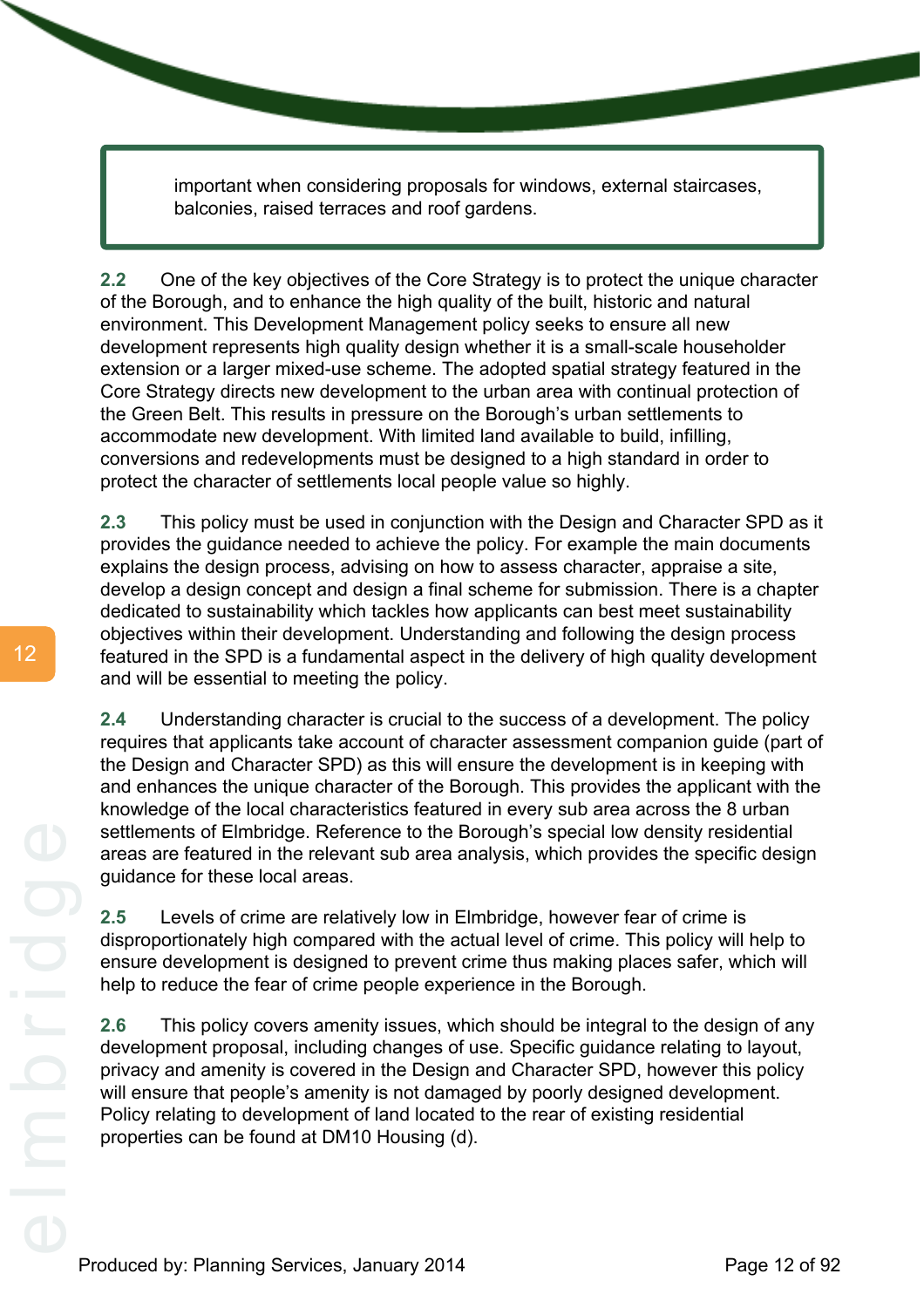**2.7** Working at every scale of development, this policy applies to householder proposals including extensions and alterations. However, for more detailed design guidance applicants should use the Home Extensions companion guide, which gives greater detail on achieving high quality home improvements.

**2.8** This policy is intended to provide the basis for assessing design and amenity in a universal manner. Development proposals will be expected to take account of other relevant policies that address specific issues including access and parking (with particular reference to policy DM7), flooding, landscape and trees.

| <b>Core Strategy links</b>  | CS17 - Local Character, Density and<br>Design                                                                                     |
|-----------------------------|-----------------------------------------------------------------------------------------------------------------------------------|
| <b>Framework paragraphs</b> | l56 — 68                                                                                                                          |
| Other documents or guidance | Design & Character SPD including<br>Companion Guides for the Character of<br>Elmbridge, all 8 settlements and Home<br>Extensions. |

13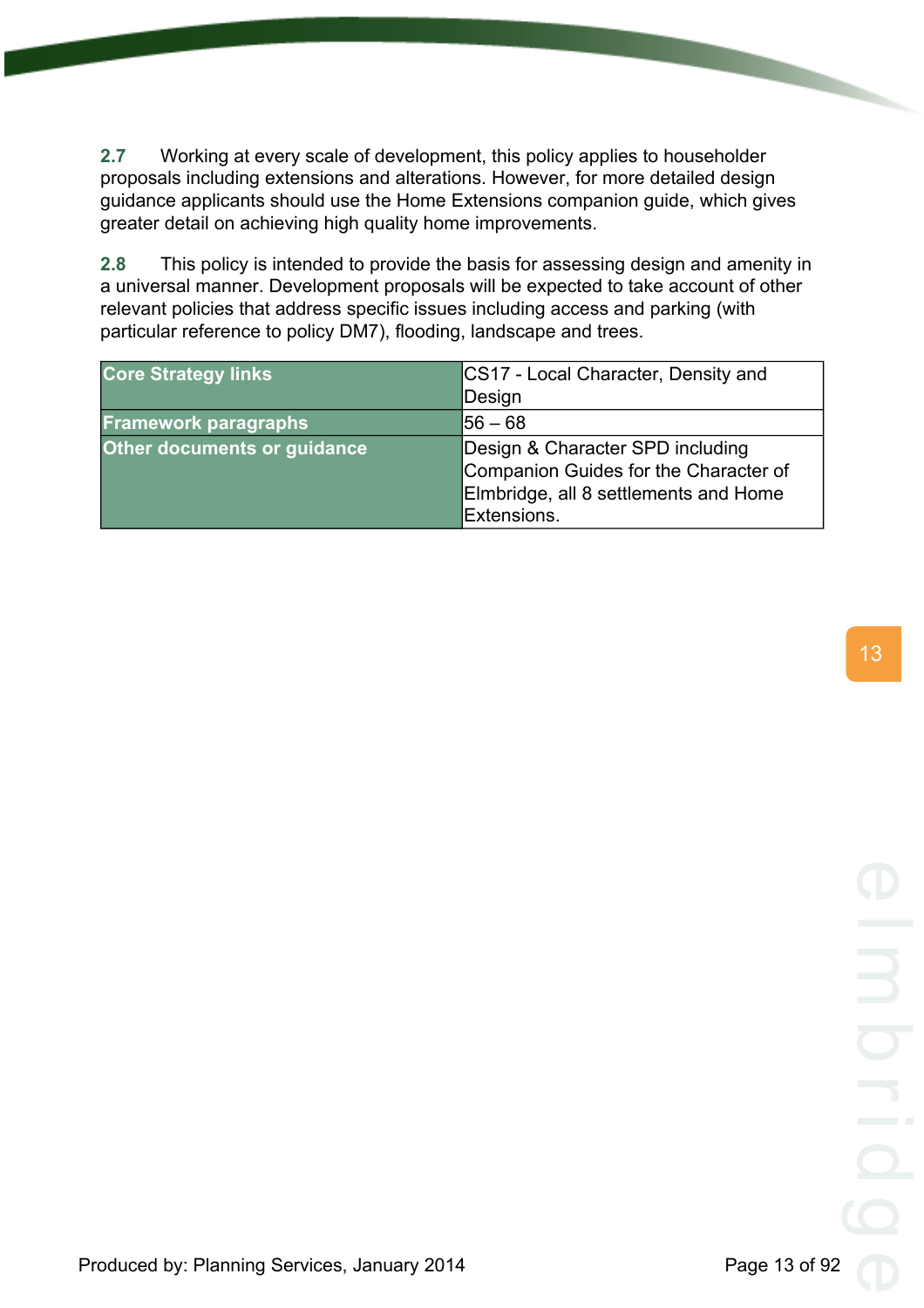#### <span id="page-19-0"></span>**DM3 - Mixed Uses**

- a. The Council will encourage a diversity of uses in town and district centres and will resist large, single use buildings unless mixed use development has first been explored and discounted for viability and feasibility reasons.
- b. Mixed use development should be appropriate to the character of the area and ensure that the proposed uses are compatible with one another and existing uses nearby.
- c. The proposed development site should maximise opportunities for sustainable travel, make use of the range of services and facilities in the area and promote opportunities for contact between different members of the community.
- d. New development should achieve high quality design that creates a pleasant yet functional place for people to live and work. It should offer an appropriate standard of accommodation for the types of use proposed, including providing adequate outlook, privacy, ventilation and prevention of nuisance from commercial to residential uses.
- e. Access to the building should be clearly defined, secure and integral to the design of the proposal. Where provision is made on site for deliveries and servicing, the scheme should include sufficient space to avoid conflict between vehicles and pedestrians and create a safe environment.

**2.9** Mixed use development, often incorporating residential flats, can be an efficient way of using land, especially in town and district centres. This helps the Borough to achieve the aims of the Core Strategy by maximising development opportunities in the urban area, promoting sustainable locations and continuing to preserve the Green Belt. The Framework also recognises that residential development can play an important role in ensuring the vitality of centres and encourages local planning authorities to set out policies that encourage residential development on appropriate sites.

**2.10** This policy provides additional detail to support Core Strategy policy CS18 - Town Centre Uses, which includes the promotion of higher density mixed use schemes in town and district centres. It is acknowledged that some uses within the same site or building may be less compatible than others and therefore careful consideration needs to be given to the design, location and access arrangements of mixed use developments so that negative effects, particularly on future residents, can be avoided. However, it also recognises that mixed use development is commonplace in town and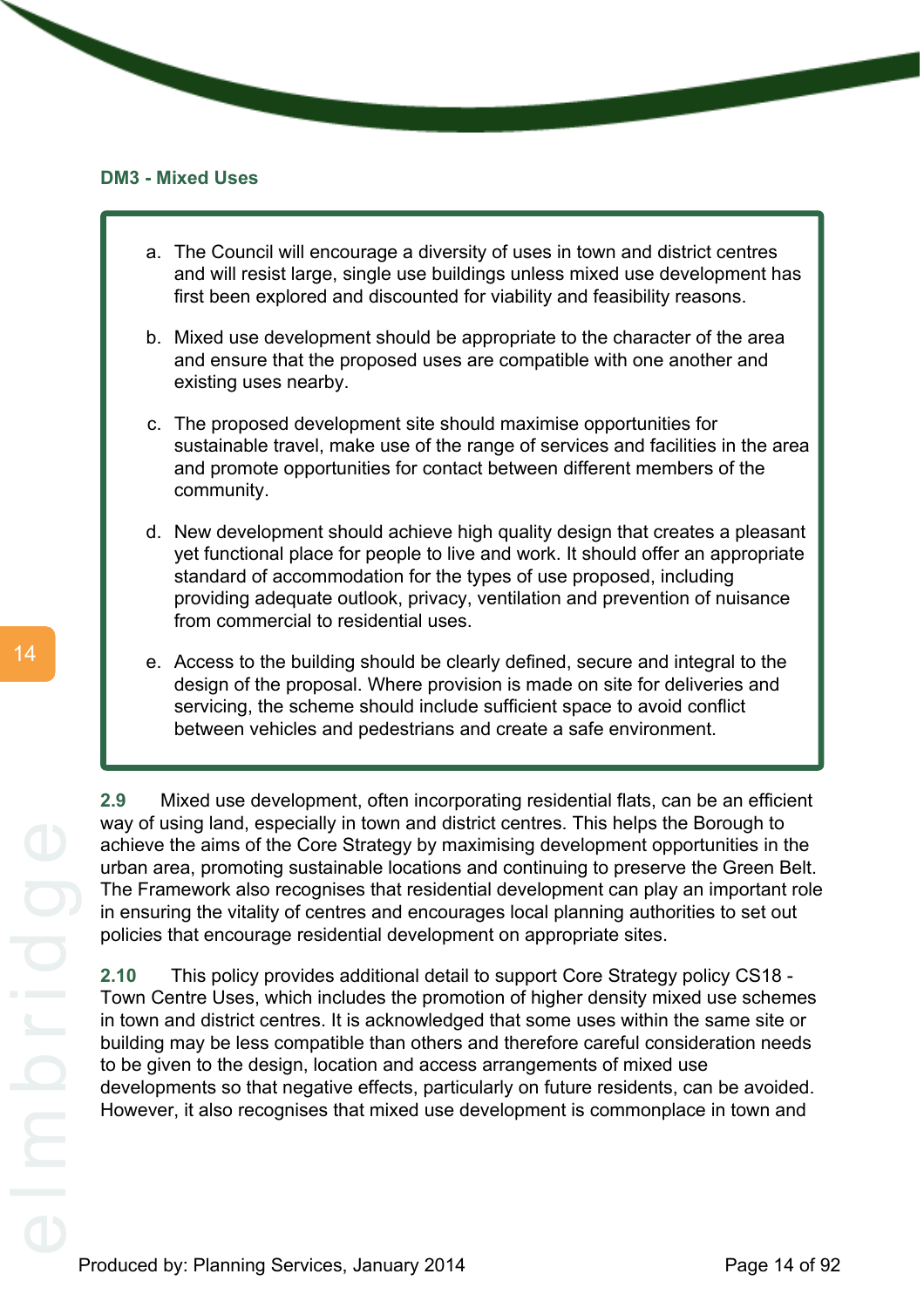district centres and that the diversity of uses and the character and vitality of the area can be eroded by large, single use buildings.

**2.11** The Elmbridge Design & Character SPD contains specific guidance on achieving high quality, high density mixed use schemes in town centres within the Case Studies.

| <b>Core Strategy links</b>         | CS1 - Spatial Strategy                                            |
|------------------------------------|-------------------------------------------------------------------|
|                                    | CS2 - Housing Provision, Location and                             |
|                                    | <b>Distribution</b>                                               |
|                                    | CS3-11 - Settlement Policies                                      |
|                                    | CS16 - Social and Community                                       |
|                                    | IInfrastructure                                                   |
|                                    | CS17 - Local Character, Density and                               |
|                                    | Design                                                            |
|                                    | <b>CS18 - Town Centre Uses</b>                                    |
|                                    | <b>CS23 - Employment Land Provision</b>                           |
| <b>Framework paragraphs</b>        | 17 (9th bullet), 23 (9 <sup>th</sup> bullet), 69 (1 <sup>st</sup> |
|                                    | bullet)                                                           |
| <b>Other documents or guidance</b> | Design & Character SPD                                            |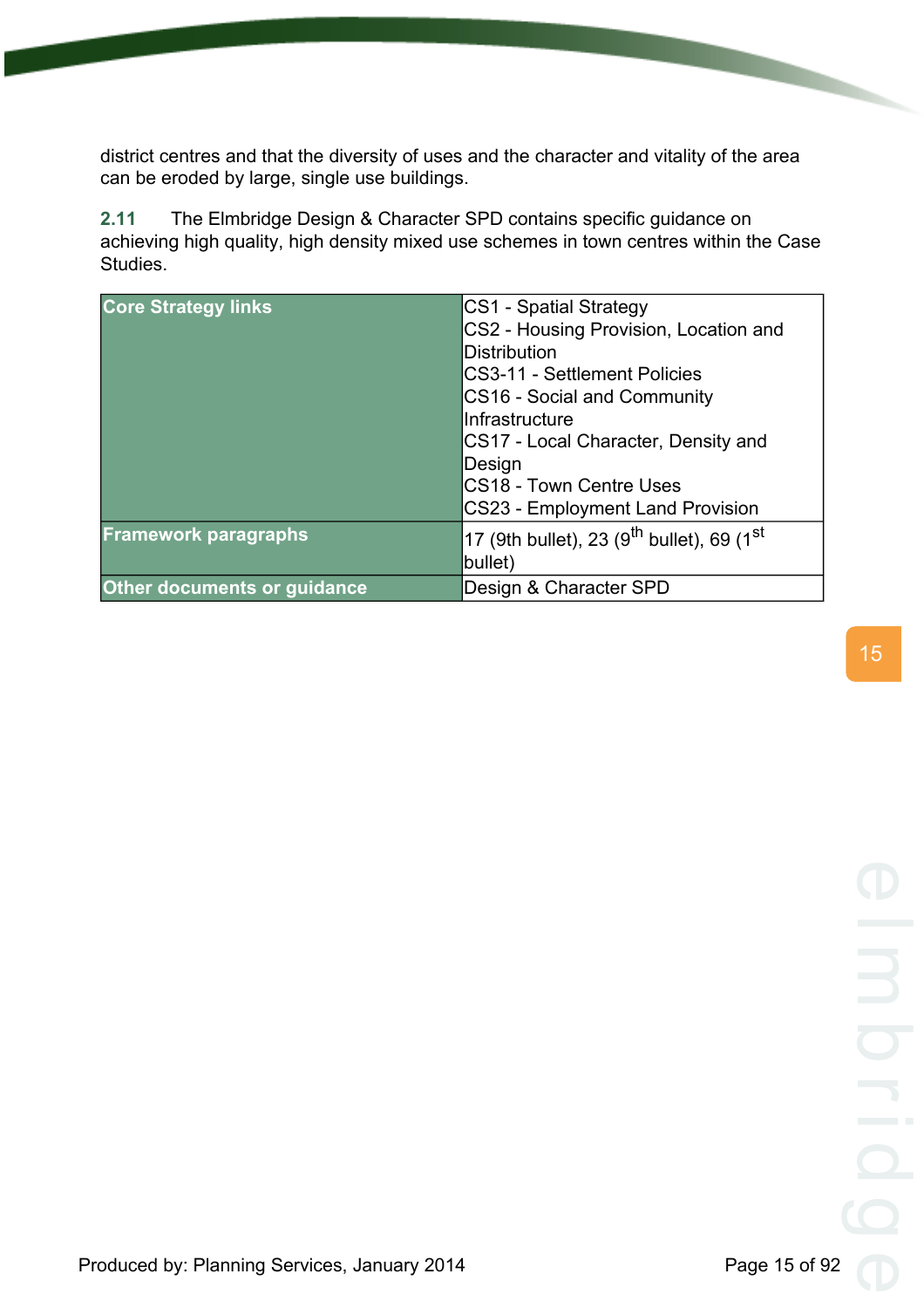#### <span id="page-21-0"></span>**DM4 - Comprehensive development**

- a. Comprehensive development that achieves a co-ordinated approach with adjoining sites will be encouraged, especially when it may result in additional benefits to the Borough such as, for example, improved access arrangements, a wider mix of housing, integration of key external natural and biodiversity links through the development site or provision of on-site playspace.
- b. Developers and landowners of adjoining sites will be encouraged to work together with each other and key partners to deliver comprehensive development.
- c. To avoid piecemeal development, proposals for a site adjacent to another site with development potential should demonstrate that all reasonable attempts to develop the sites comprehensively have been exhausted. Development proposals that fetter the potential for developing an adjoining site will not be supported.
- d. In assessing proposals for separate sites in the same and/or public control or ownership that involve sharing and/or transferring uses between the sites, the Council will give careful consideration to balancing the benefits of such development to the Borough as a whole with the aims of sustainability and achieving mixed communities whilst making efficient use of land.

**2.12** Piecemeal development can be hard to plan for and ensure that adequate infrastructure is in place to meet the needs of existing and future occupiers. A more advantageous scheme may be able to be delivered if sites come forward in a coordinated manner. This may involve ensuring an appropriate access that can serve a larger scheme, the ability to provide a greater mix of housing types and tenures on site, by providing on-site playspace that otherwise would not have been required due to the size of the site or linking external natural and biodiversity features through the development site that would support wider green infrastructure and enhance existing natural assets. Similarly, this policy also aims to prevent proposals that unduly prejudice the development of an adjoining site in future, for example by limiting amenity and outlook.

**2.13** There are other documents and evidence bases, such as the Settlement ID Plans and the Strategic Housing and Employment Land Availability Assessment, that are publicly available and identify sites that have been put forward for redevelopment. It may be useful for developers and landowners to consult these documents and liase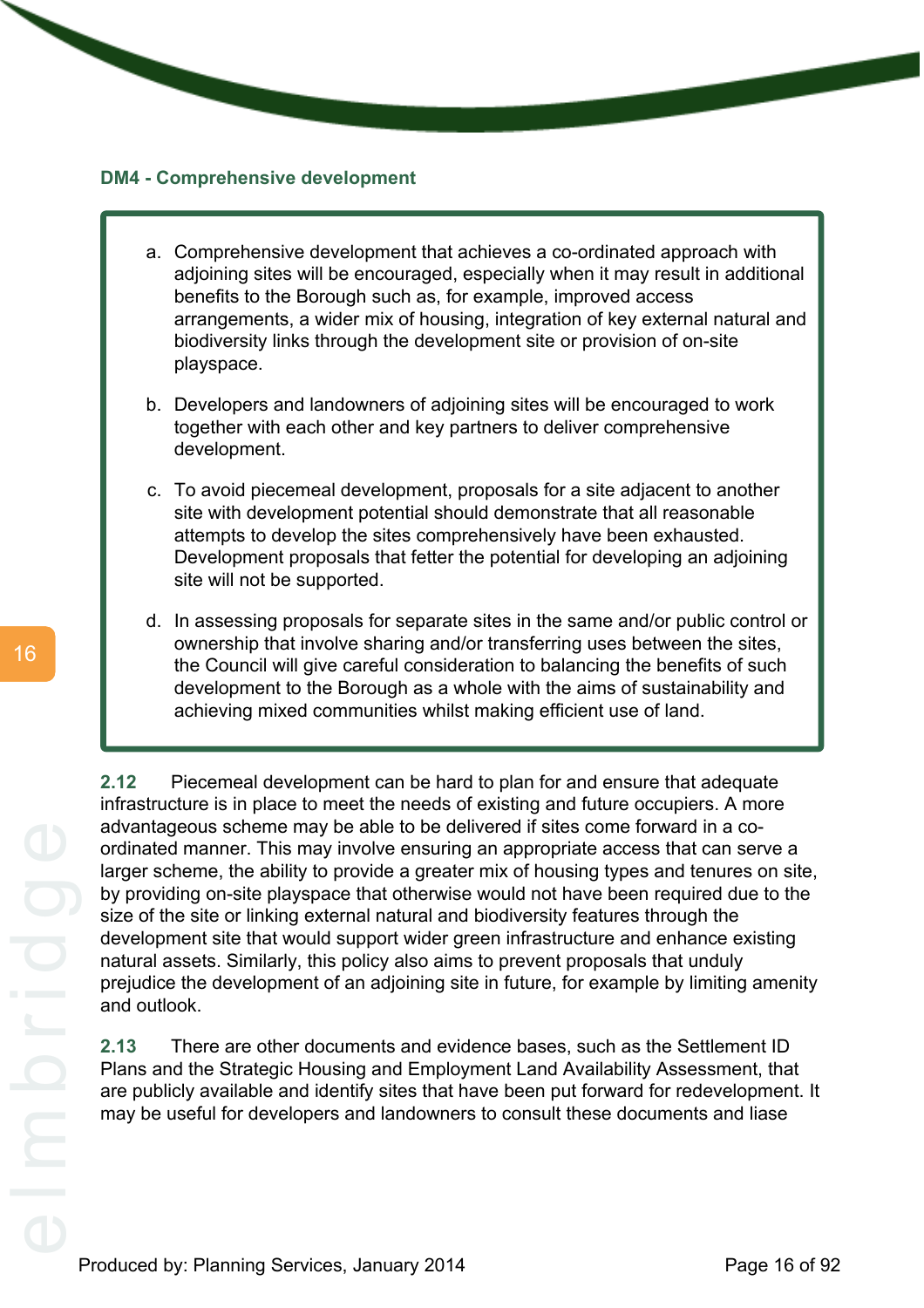with Planning Services in order to ascertain whether any developments are proposed on neighbouring sites that would benefit from being considered together.

**2.14** In a similar way to adjoining sites within different ownership, sites that are not geographically contiguous but are within the same ownership warrant careful consideration and a more strategic approach to their assessment. An applicant may wish to develop a site for a particular purpose but 'decant' a use that is beneficial to the Borough onto an alternative site within their ownership or control, such as on-site affordable housing or a social/community facility. In such cases, the Council will be mindful of any additional advantages this approach could bring, over and above those inherent to the independent development of these sites, but also any negative impacts to local communities caused by displacing important uses.

| <b>Core Strategy links</b>         | CS1 - Spatial Strategy<br>CS2 - Housing Provision, Location and<br>Distribution<br>CS16 - Social and Community<br>Infrastructure |
|------------------------------------|----------------------------------------------------------------------------------------------------------------------------------|
| <b>Framework paragraphs</b>        | 17 (8th, 9th and 11th bullets)                                                                                                   |
| <b>Other documents or guidance</b> | Settlement ID Plans, SHELAA                                                                                                      |

17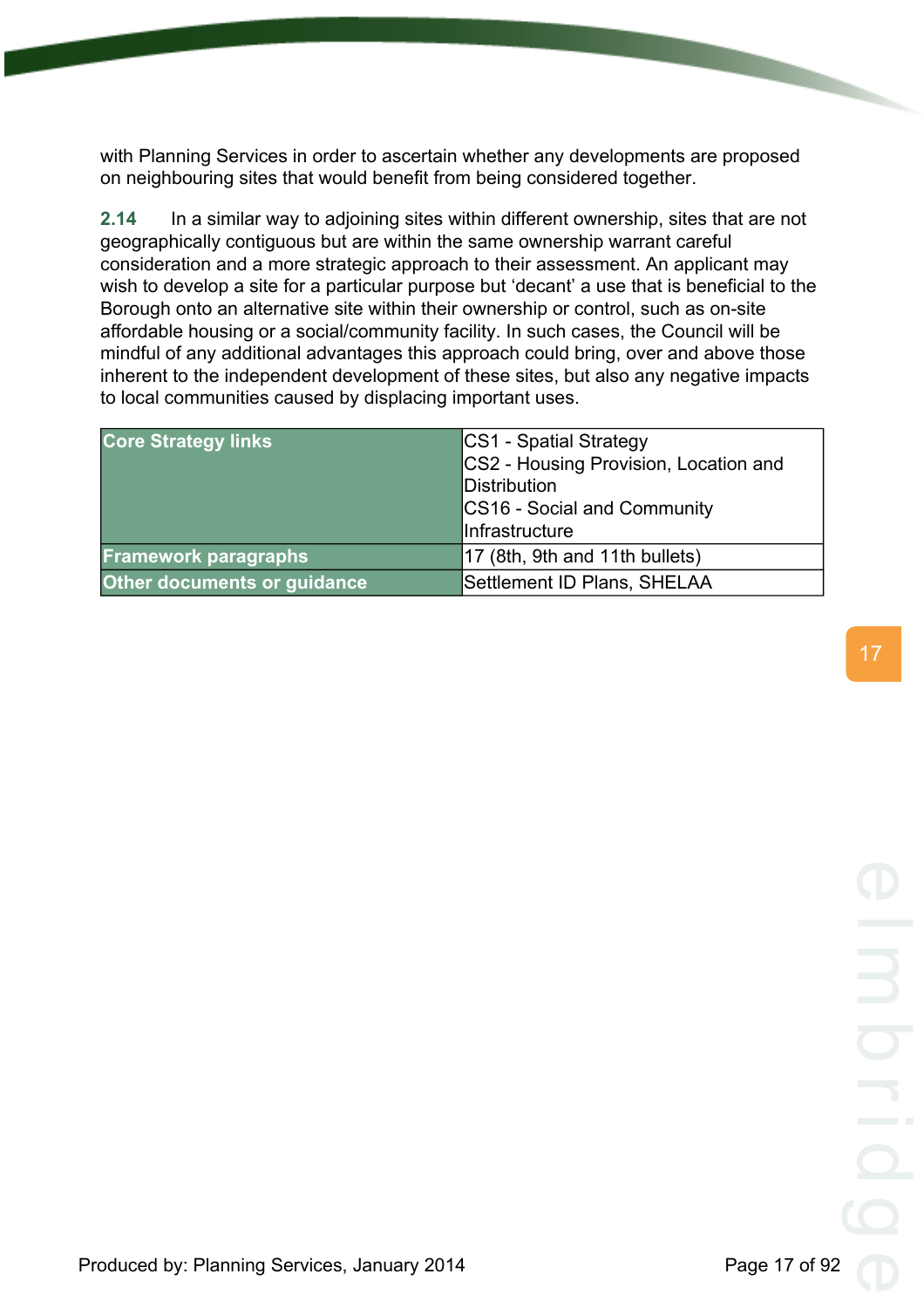#### <span id="page-23-0"></span>**DM5 - Pollution**

#### a. **Noise, odour and light**

All development that may result in noise or odour emissions or light pollution will be expected to incorporate appropriate attenuation measures to mitigate the effect on existing and future residents. New development located near to existing noise, odour or light generating uses will be expected to demonstrate that the proposal is compatible and will not result in unacceptable living standards, for example through the mitigation measures, the design of the building and its orientation and layout<sup>5</sup>.

### b. **Floodlighting**

Floodlighting of sports grounds and historic/architectural features will be permitted provided there is no unacceptable harm to biodiversity, intrinsically dark landscapes, such as the Green Belt, or the local character and amenity of the area, taking into account the benefits to and/or impact on:

- i. The use and viability of the facility,
- ii. Nature conservation and wildlife,
- iii. Residential amenities and the wider community, and
- iv. Highway safety.

Support will be given to the replacement of existing lighting to minimise its impact and improve energy efficiency. Applicants should consider incorporating mitigation measures to prevent light spillage beyond the focus of the lighting and should limit hours of use to reasonable times.

#### c. **Air quality**

Within designated Air Quality Management Areas<sup>6</sup>, the Council will promote measures to improve air quality and will expect development proposals to avoid introducing additional sources of air pollution. For proposals falling within an Air Quality Management Area and/or where the Council considers that air quality objectives are likely to be prejudiced, applicants will be expected to submit a detailed specialist report which sets out the impact that the proposed development would have upon air quality. Planning permission will not be granted for proposals where there is significant adverse impact upon the status of the Air Quality Management Area or where air quality may have a harmful

<sup>5.[</sup>See also DM14 - Evening Economy]

<sup>6.[</sup>The current list of AQMAs can be found at www.elmbridge.gov.uk/envhealth ]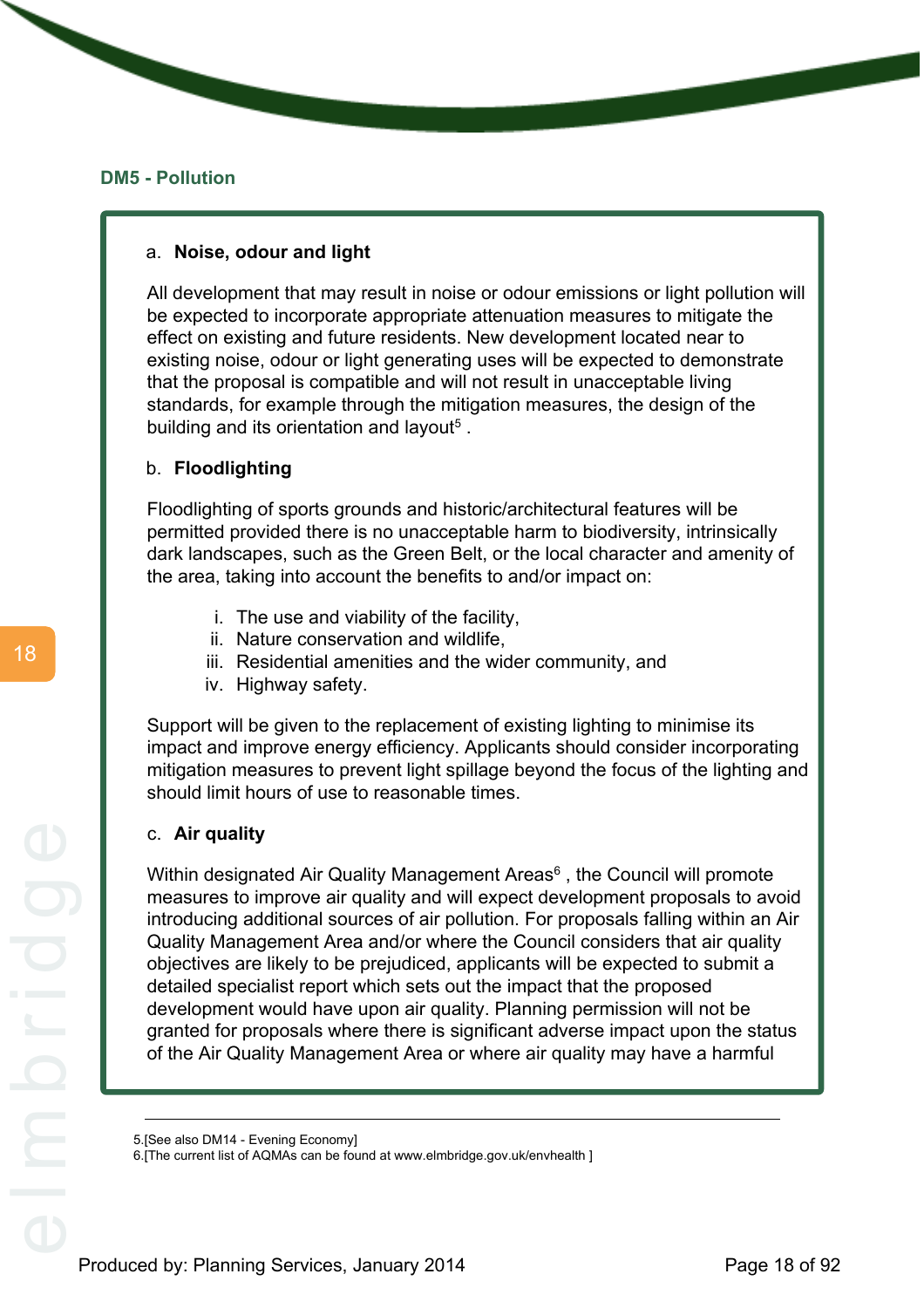effect on the health of future occupiers of the development, taking into account their sensitivity to pollutants, unless the harm can be suitably mitigated.

### d. **Water quality**

Development proposals should be designed and/or located to prevent or limit the input of pollutants into water bodies and the groundwater. Sustainable Drainage Systems (SuDS) should be incorporated wherever practical to reduce the discharge of surface water to the sewer network.

### e. **Land contamination**

Development affecting contaminated land will be permitted provided that the site is remediated to ensure it is suitable for the proposed use, taking into account the sensitivity of future occupants/users to pollutants, and that remedial decontamination measures are sufficient to prevent harm to living conditions, biodiversity or the buildings themselves. All works, including investigation of the nature of any contamination, should be undertaken without escape of contaminants that could cause risk to health or the environment.

To minimise the impact of development and potential sources of pollution, the Council will seek appropriate conditions attached to planning permissions to secure mitigation measures.

**2.15** One of the Council's key planning objectives is to focus development in the most sustainable locations, using land efficiently and protecting the Green Belt. However, development in urban locations may have an impact upon or be affected by existing sources of pollution, such as noise, odour, contaminated land and poor air quality. The Sustainability Appraisal, which is carried out for all new policies, promotes sustainable development through better integration of social, environmental and economic considerations into the preparation of planning documents. Baseline information is supplied, which identifies sustainability issues and problems that will inform the policies with the effect of addressing areas of concern.

**2.16** The information shows that there are a number of indicators that are not performing well or that are below the target and it is essential that policies are developed that can have a positive benefit on sustainability by ensuring new development does not worsen current trends or improves upon them. For example, some of the Air Quality Management Areas in the Borough are higher than the national annual objective for nitrogen dioxide emissions and are therefore flagged as areas of concern.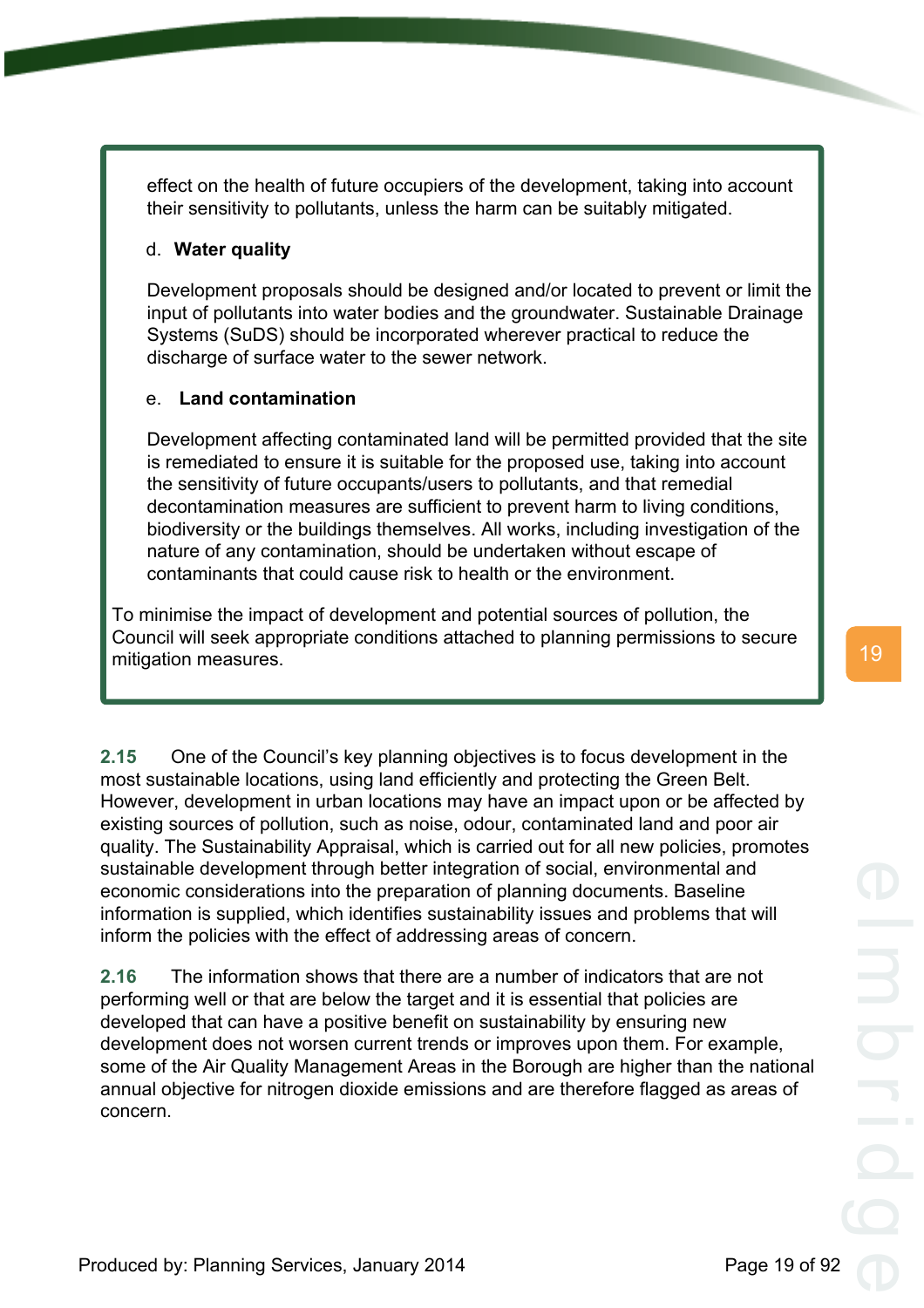**2.17** This policy aims to ensure that development in the Borough is sustainable by taking account of sources of pollution that affect the local environment and seeks improvements, such as the remediation of contaminated land, and mitigation measures where necessary. The inclusion of proactive environmental improvements and habitat enhancement and/or creation as part of a development proposal would also serve to improve current diffuse pollution risks to the Borough's waterways and biodiversity generally so DM21 - Nature conservation and biodiversity will also be relevant.

| <b>Core Strategy links</b>         | CS15 - Biodiversity                                                                                                                                 |
|------------------------------------|-----------------------------------------------------------------------------------------------------------------------------------------------------|
|                                    | CS25 - Travel and Accessibility                                                                                                                     |
| <b>Framework paragraphs</b>        | 109, 110, 120, 121, 122, 123, 124, 125                                                                                                              |
| <b>Other documents or guidance</b> | Information available from the<br>Environmental Health & Licensing Team at<br>www.elmbridge.gov.uk/envhealth<br><b>EU Water Framework Directive</b> |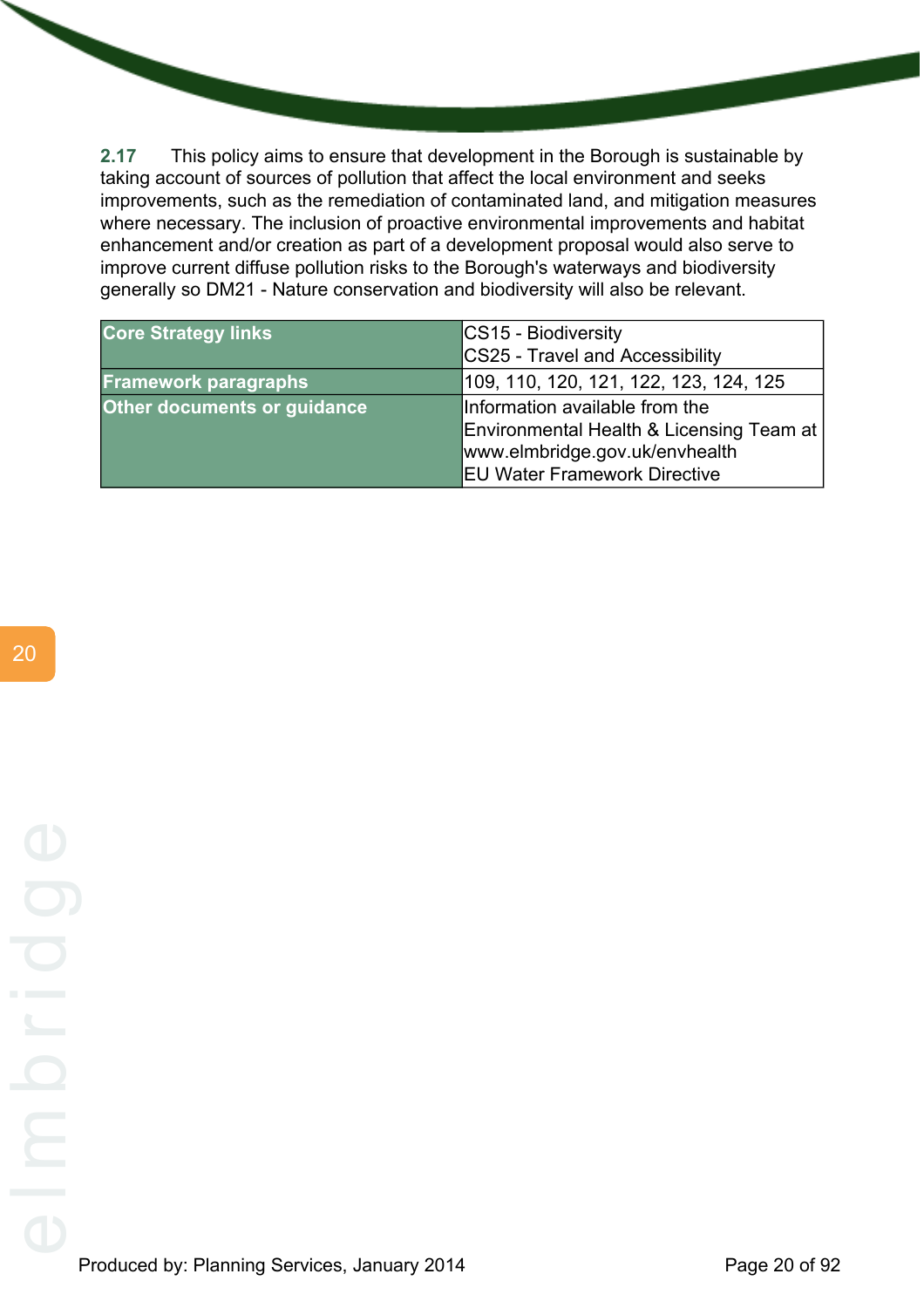#### <span id="page-26-0"></span>**DM6 - Landscape and trees**

Development proposals should be designed to include an integral scheme of landscape, tree retention, protection and/or planting that:

- a. Reflects, conserves or enhances the existing landscape and integrates the development into its surroundings, adding scale, visual interest and amenity,
- b. Contributes to biodiversity by conserving existing wildlife habitats, creating new habitats and providing links to the green infrastructure network,
- c. Encourages adaptation to climate change, for instance by incorporating Sustainable Drainage Systems (SuDS), providing areas for flood mitigation, green roofs, green walls, tree planting for shade, shelter and cooling and a balance of hard and soft elements,
- d. Does not result in loss of, or damage to, trees that are, or are capable of, making a significant contribution to the character or amenity of the area, unless in exceptional circumstances the benefits would outweight the loss,
- e. Adequately protects existing trees including their root systems prior to, during and after the construction process,
- f. Would not result in the loss or deterioration of irreplaceable habitats including ancient woodland and ancient or veteran trees, unless in exceptional circumstances the benefits would outweigh the loss, and
- g. Includes proposals for the successful implementation, maintenance and management of landscape and tree planting schemes.

To ensure high quality landscape schemes and depending on the scale, nature and location of the development, the Council will seek appropriate conditions attached to planning permissions to secure various improvements. These may include tree retention and protection, the submission and implementation of a landscape or treeplanting scheme, surface materials, screen walls, fences and planting.

### **Tree Preservation Orders (TPOs)**

In considering consent for works to trees protected by TPO, the Council will:

i. Assess the amenity value of the tree or woodland and the likely impact of the proposal on the amenity of the area, and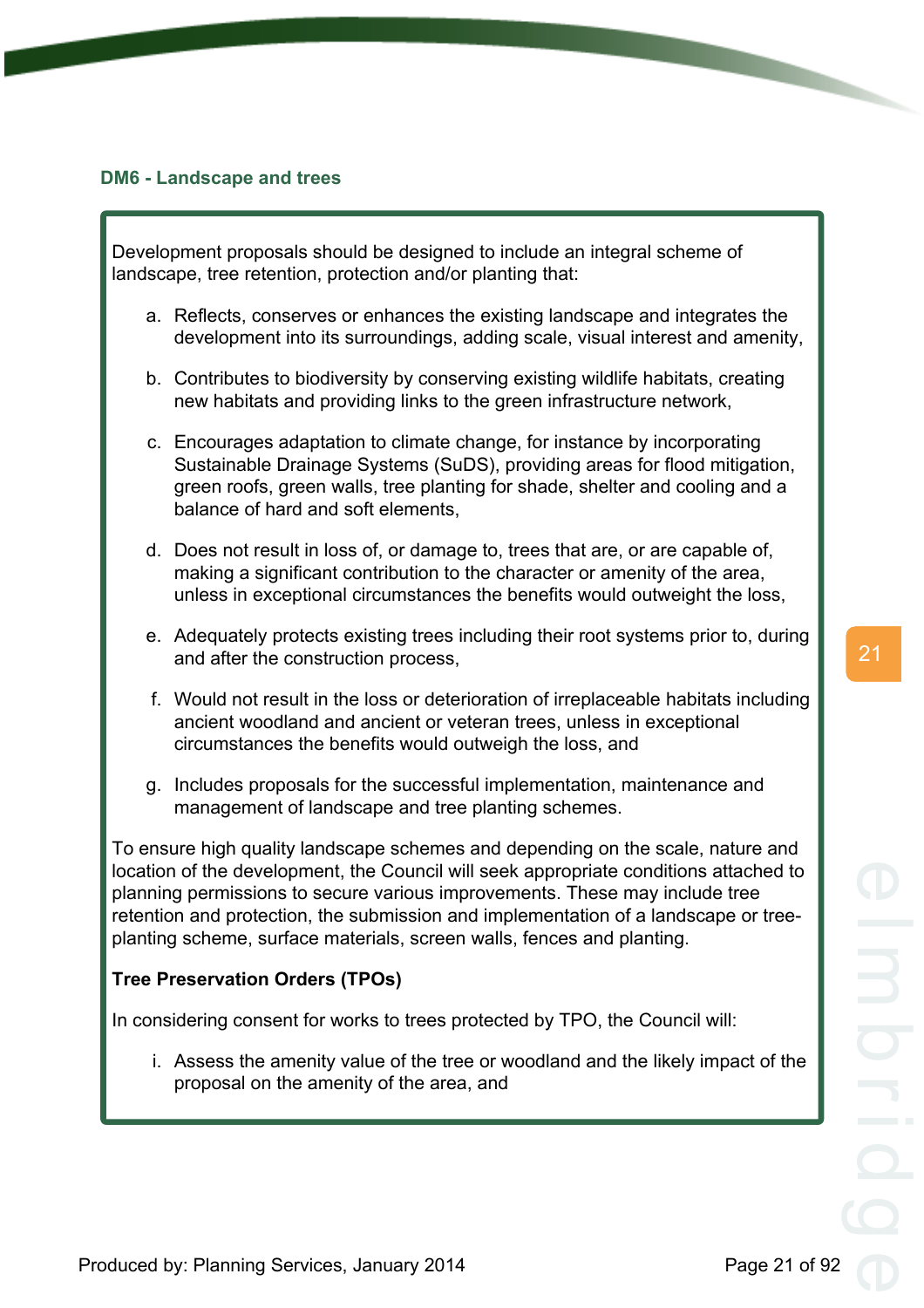ii. In the light of this assessment consider whether or not the proposal is justified, having regard to the reasons put forward in support of it.

#### **Trees in conservation areas**

In considering works to trees protected by virtue of their location within a conservation area the Council will assess the amenity value of the tree or woodland and the likely impact of the proposal on the amenity of the area. The Council will then either:

- i. Make a TPO if justified in the interests of amenity. The proposal would then have to be the subject of a formal application under the TPO, or
- ii. Decide not to make a TPO and allow the six week period to expire, at which point the proposed work may go ahead as long as it is carried out within two years from the date of the notice.

**2.18** Elmbridge has a variety of landscapes, which contribute to its local character and distinctiveness and is highly valued by local residents. These form part of the essential green infrastructure, such as open spaces, woodland, farmland, gardens and blue infrastructure such as rivers, lakes and reservoirs. Much of this falls within the Green Belt and has other designations such as habitats and historic landscapes of local, national and international importance. A number of these are covered by other Local Plan policies on open space and views, Green Belt, nature conservation, rivers and heritage.

**2.19** Although described as relatively urban, Elmbridge's towns, villages and residential areas contain a wealth of green landscapes including tree-lined roads, verges, greens, parks, playing fields and private gardens. These have important environmental and biodiversity value as well as playing an essential role in the landscape character of the area<sup>7</sup>.

**2.20** This policy seeks to ensure that developers consider the local landscape at the outset of the development design process and make sure this is reflected in their landscape proposals. It should be read in conjunction with DM2, which covers Design and Amenity. Depending on the scale, nature and location of the development a thorough survey, appraisal and analysis of the site and its surroundings will usually be essential. Consideration should be given to the retention of existing trees, hedgerows and other features, new planting, boundary treatments and the hard and soft elements. The presence of trees within or adjacent to the development site will require supporting arboricultural information prepared by a person who has, through relevant education,

<sup>7.[</sup>See the Design & Character SPD Companion Guide: The Character of Elmbridge. ]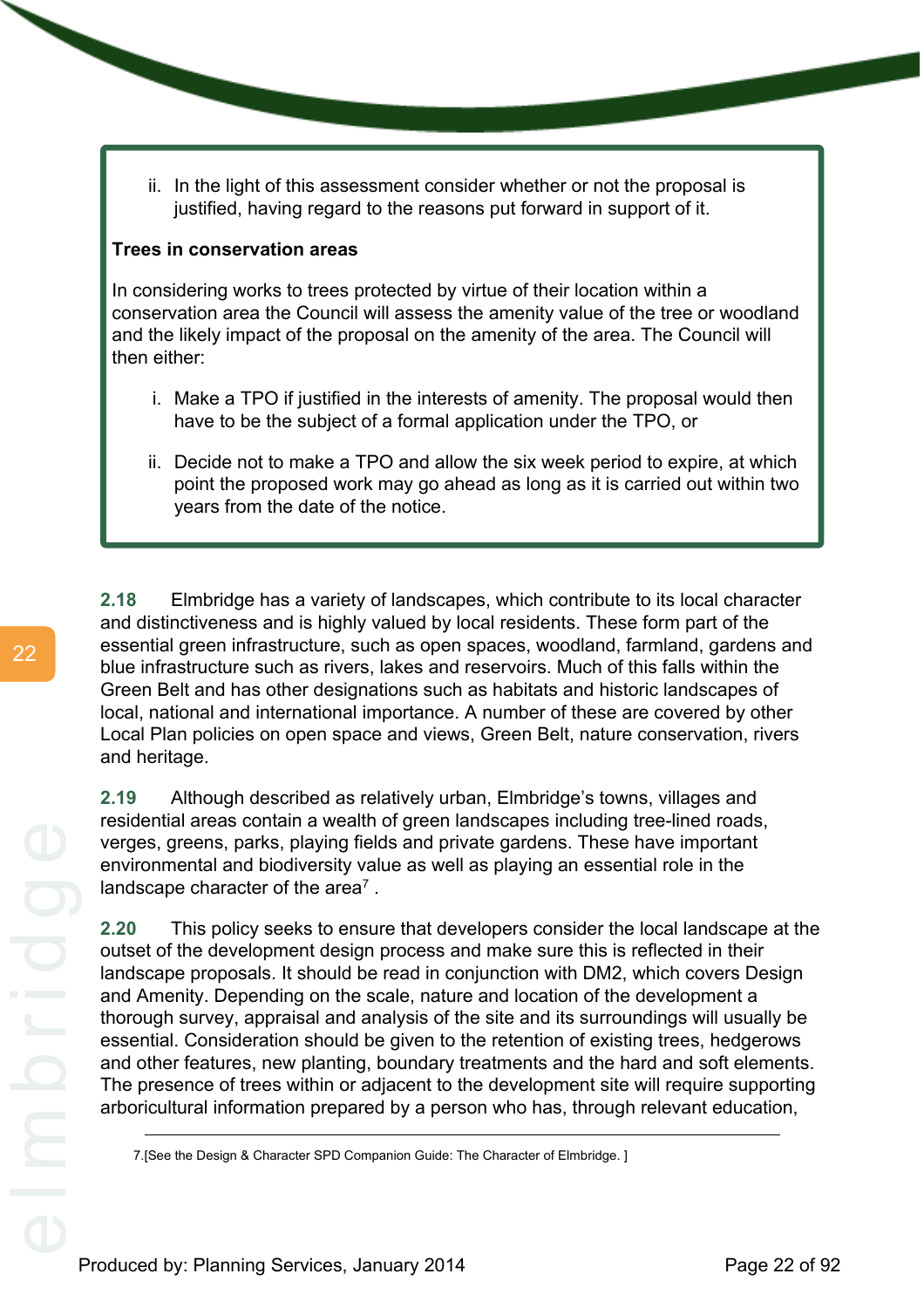training and experience, gained expertise in the field of trees in relation to construction. This information will provide the basis for evaluation. Planting schemes should use native species and/or those native to the area and not rely on the use of fast growing coniferous or evergreen hedges for screening purposes.

**2.21** There are a number of useful documents including the landscape design section in the Design and Character SPD and the Thames Landscape Strategy, plus it is the Council's intention to produce a future Tree and Landscape Strategy. These together with other specialist information will be used by the Council to assess landscape and tree planting schemes.

**2.22** Trees make an important contribution to the character and appearance of the Borough. Trees which are healthy and are of high amenity value can be protected by the making of a Tree Preservation Order (TPO) under the Town and Country Planning Act 1990. Tree Preservation Orders can help to protect trees from inappropriate treatment and prevent their removal, as permission must first be sought from the council to carry out most types of tree surgery. Appropriate protection of TPO trees and those identified for retention will be expected in line with good practice during construction of a development.

| <b>Core Strategy links</b>         | CS1 - Spatial Strategy<br>CS12 - The River Thames Corridor and its<br><b>Tributaries</b> |
|------------------------------------|------------------------------------------------------------------------------------------|
|                                    | CS14 - Green Infrastructure<br>CS15 - Biodiversity                                       |
|                                    | CS17 - Local Character, Density and<br>Design                                            |
| <b>Framework paragraphs</b>        | 58, 61, 114, 118, 156, 170, 206                                                          |
| <b>Other documents or guidance</b> | Design and Character SPD 'Landscape<br>Design' Thames Landscape Strategy                 |

Produced by: Planning Services, January 2014 **Produced by: Page 23 of 92**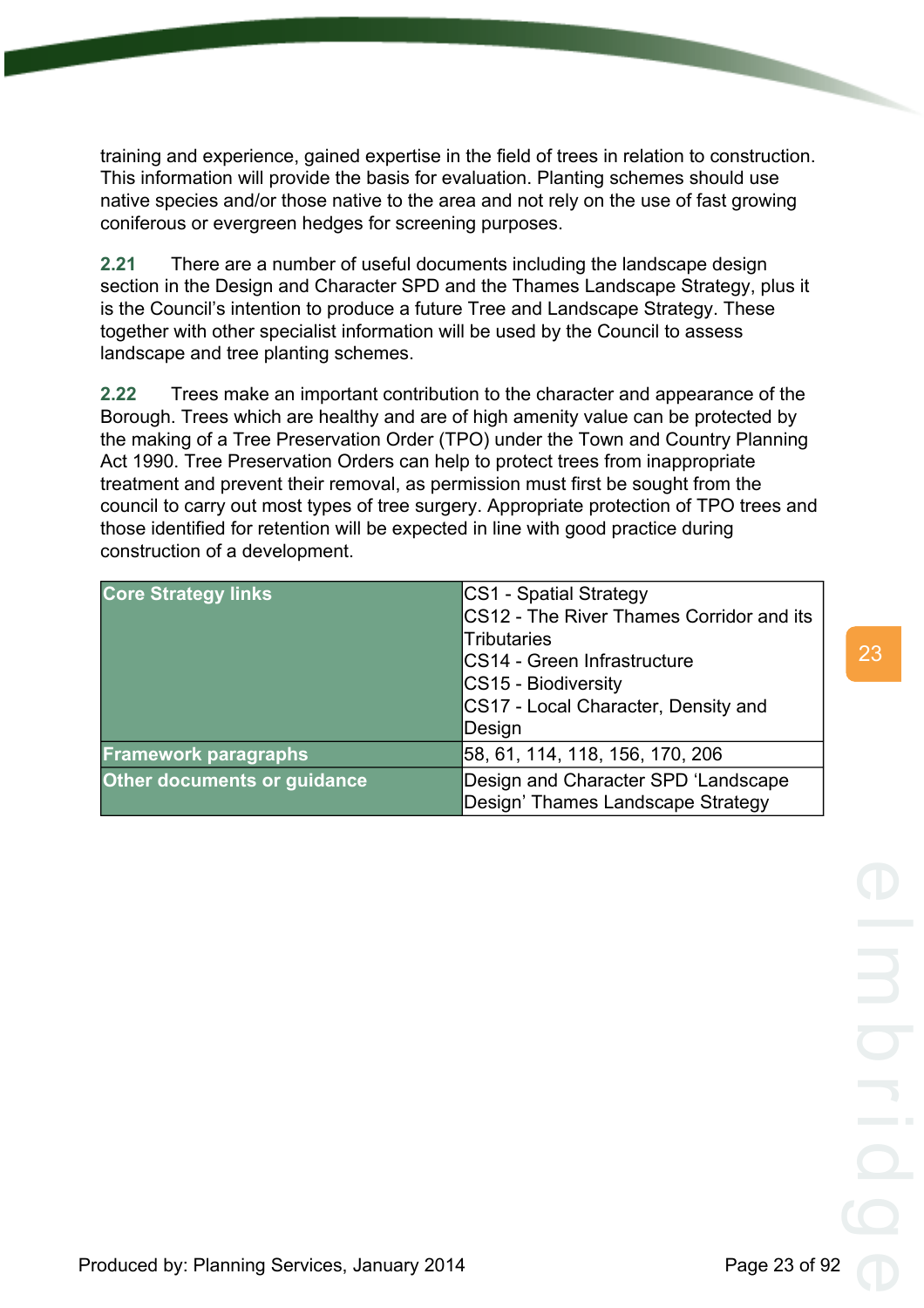#### <span id="page-29-0"></span>**DM7 - Access and parking**

#### a. **Access**

- i. The layout and siting of accesses should be acceptable in terms of amenity, capacity, safety, pollution, noise and visual impact.
- ii. Access to and from the highway should be safe and convenient for pedestrians, cyclists and motorists.
- iii. Provisions for loading, unloading and the turning of service vehicles are expected to be designed into the scheme ensuring highway and pedestrian safety.
- iv. The proposal should minimise the impact of vehicle and traffic nuisance, particularly in residential areas and other sensitive areas.

### b. **Parking**

- i. The proposed parking provision should be appropriate to the development and not result in an increase in on-street parking stress that would be detrimental to the amenities of local residents. In such instances, a minimum provision of one space per residential unit will be required<sup>8</sup>
- ii. Garaging, cycle stores and car parking designs should be integrated into the scheme and respect the character of the area.
- iii. Hardstanding should be designed and constructed with permeable (or porous) surfacing. Impermeable paving should be limited and the use of soft landscape maximised.
- iv. Provision of car, cycle and disabled parking should accord with the Elmbridge Parking Standards at Appendix 1.

#### c. **Public car parks**

- i. Public off street parking will continue to be provided where it supports the economic or recreational use of the immediate area and provides dual use allowing parking for residents and shoppers/employees, particularly in town centres.
- ii. New park and ride proposals will be assessed against their impact on highway capacity, traffic congestion, amenity of local residents and

<sup>8.[</sup>An individual assessment will be made on the minimum level of parking to be provided for non-residential development in areas of on-street parking stress.]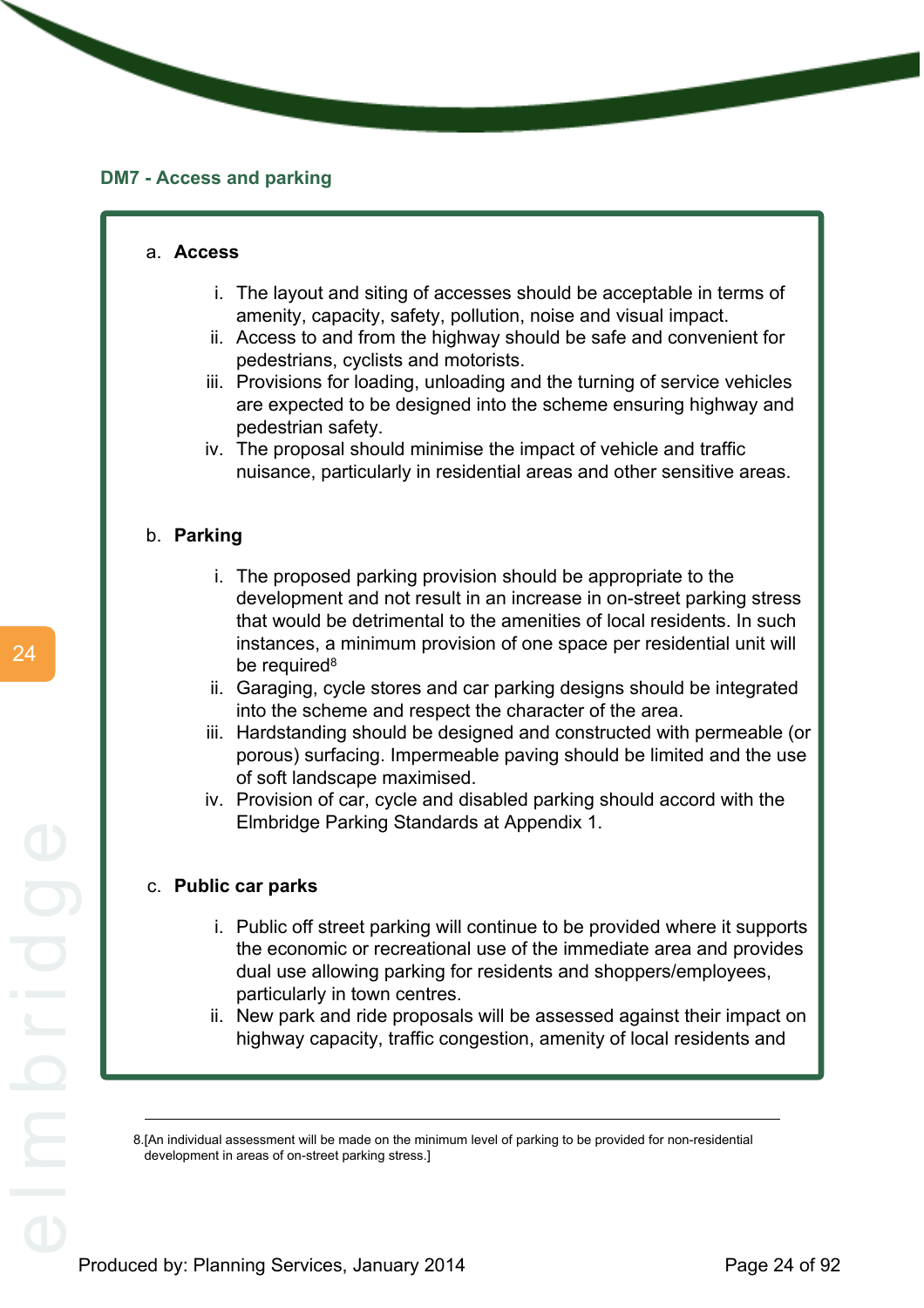land within sensitive designations<sup>9</sup>, together with the potential benefits to the provision of sustainable transport links.

- iii. The Council will encourage the improvement and retention of station car parking unless the existing provision exceeds the need or the redevelopment would re-provide sufficient lost spaces.
- iv. The cumulative impact of changes to station car park provision will be considered in terms of the possible knock on effect with regard to the impact on number and length of car journeys, increased demand on another train station or impact on traffic safety, congestion or residential amenity in surrounding streets.

**2.23** One of the objectives of the Core Strategy is to reduce people's reliance on driving, by directing new development to sustainable locations, promoting attractive and convenient alternatives, including public transport, and in doing so reducing congestion and pollution caused by traffic. Policy CS25 - Travel and Accessibility sets out the overarching policy for sustainable travel and accessibility for the Borough and deals with issues such as submitting transport assessments, improving transport infrastructure and the environmental impact of transport.

**2.24** It is recognised that car ownership in Elmbridge is high. The 2011 census shows that 88% of the Borough's households have access to a private car or van, while 46% own two or more private vehicles. The accessibility of the A3 and M25 to many of the region's strategic locations makes driving a key transport mode in the Borough. In addition to the high level of car use, public transport is limited in some settlement areas, although there are a number of regularly used bus services that operate in the settlements to the north of the Borough such as Claygate, Molesey and the Dittons. As many of the Borough's residents commute to London, train stations are well used but often located away from the town or district centres, resulting in people driving to the stations.

**2.25** The high trip rate of the Borough's residents to work, train stations and local services result in congestion on the roads and emissions that adversely affect air quality. The Core Strategy aims to minimise the effect of trips by encouraging new development in accessible locations, encouraging use of sustainable transport modes and applying maximum parking standards, including consideration of zero parking for certain town centre developments. However, in many instances zero parking will not be acceptable and this is often the case in areas where on-street parking stress is a particular problem and there is no suitable alternative provision. In such cases, the Council will require one parking space per residential unit for new developments in order to ensure that the existing pressure to park on nearby roads is not exacerbated. The level of parking that should be provided on non-residential developments in areas

9.[Designations may include Green Belt, open space, sites of biodiversity importance, conservation areas and flood zones. Policies covering these designations will also need to be satisfied.]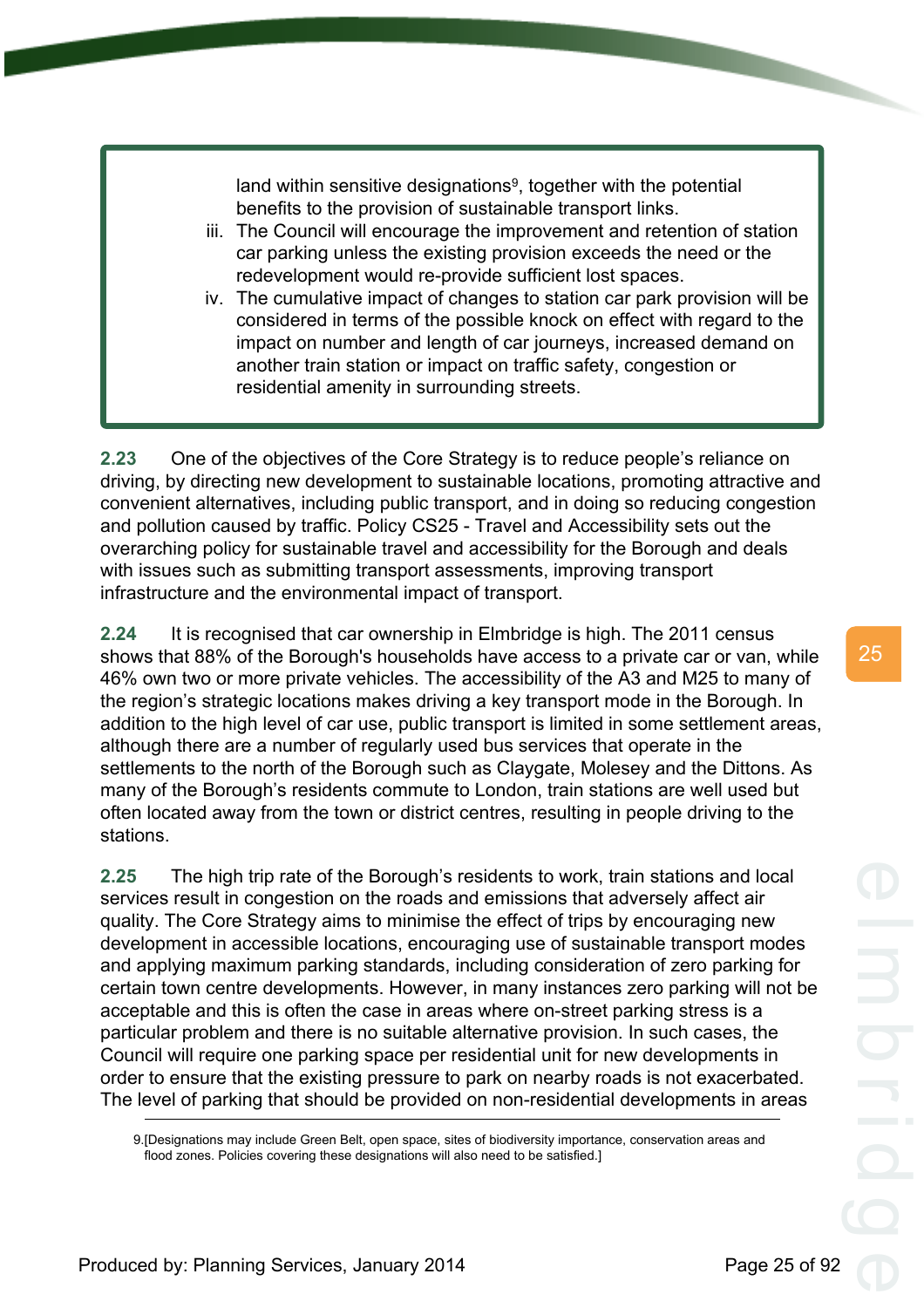of parking stress will be individually assessed, taking into account the availability of other parking and travel options for shoppers, workers and visitors in that location. The onus will be on the applicant to demonstrate why zero parking is appropriate in a given location. This Development Management policy supports the aims of the Core Strategy by providing detailed parking standards that are also based on maximums and ensuring that proposals affecting public car parks are carefully considered in terms of the wider impact on the Borough.

**2.26** Accessibility is an important factor to a development proposal and this policy ensures that various environmental and highway safety issues have been addressed. In order to improve air quality and mitigate pollution from vehicles, the council will expect a development proposals to comply with criteria a) and c) in policy DM5 - Pollution. It is important to note that the design and layout of access should be designed at the outset of the proposal, as this will determine the layout of the rest of the development. The site must be accessible to a range of users including those with disabilities and people using pushchairs.

**2.27** The design of parking areas, turning points and garaging is key to the success of the development and can have a positive impact on the area if designed well. The use of soft landscape and permeable surfacing can have positive environmental implications preventing flooding and drainage issues from occurring. All of these elements will be assessed by the Council to ensure an environmentally sustainable development.

**2.28** As well as considering these elements, the Council will also refer to the Design and Character SPD that provides guidance on parking and vehicular access within the Layout chapter. It covers landscape design, the storage of cars and bicycles and incorporates designing out crime. The case studies also provide possible solutions to incorporating safe access and accommodating parking within a development.

**2.29** The policy states that development will be approved if it accords with the Elmbridge Parking Standards. These are outlined at Appendix 1 and are broadly in line with the 2004 parking standards. However the Framework advises that local planning authorities should take into account the accessibility of the development when setting local standards. As well as doing this, the standards have taken account of the Surrey Vehicular and Cycle Parking Guidance, which provides a guide on accommodating electric charging points and minimum cycle parking in order to promote more sustainable methods of transport across the Borough.

**2.30** There are 28 Council owned car parks in the Borough, which are located close to the town and village centres and have 'Park Mark' safety awards. These allow people to access local shops and contribute to the local economy. There are also a number of Council owned car parks that are located close to sports clubs and or open spaces. A Parking Plan commissioned by the Council's Environmental Care Team provides an assessment of the use of all these car parks, many of which are in high demand. Only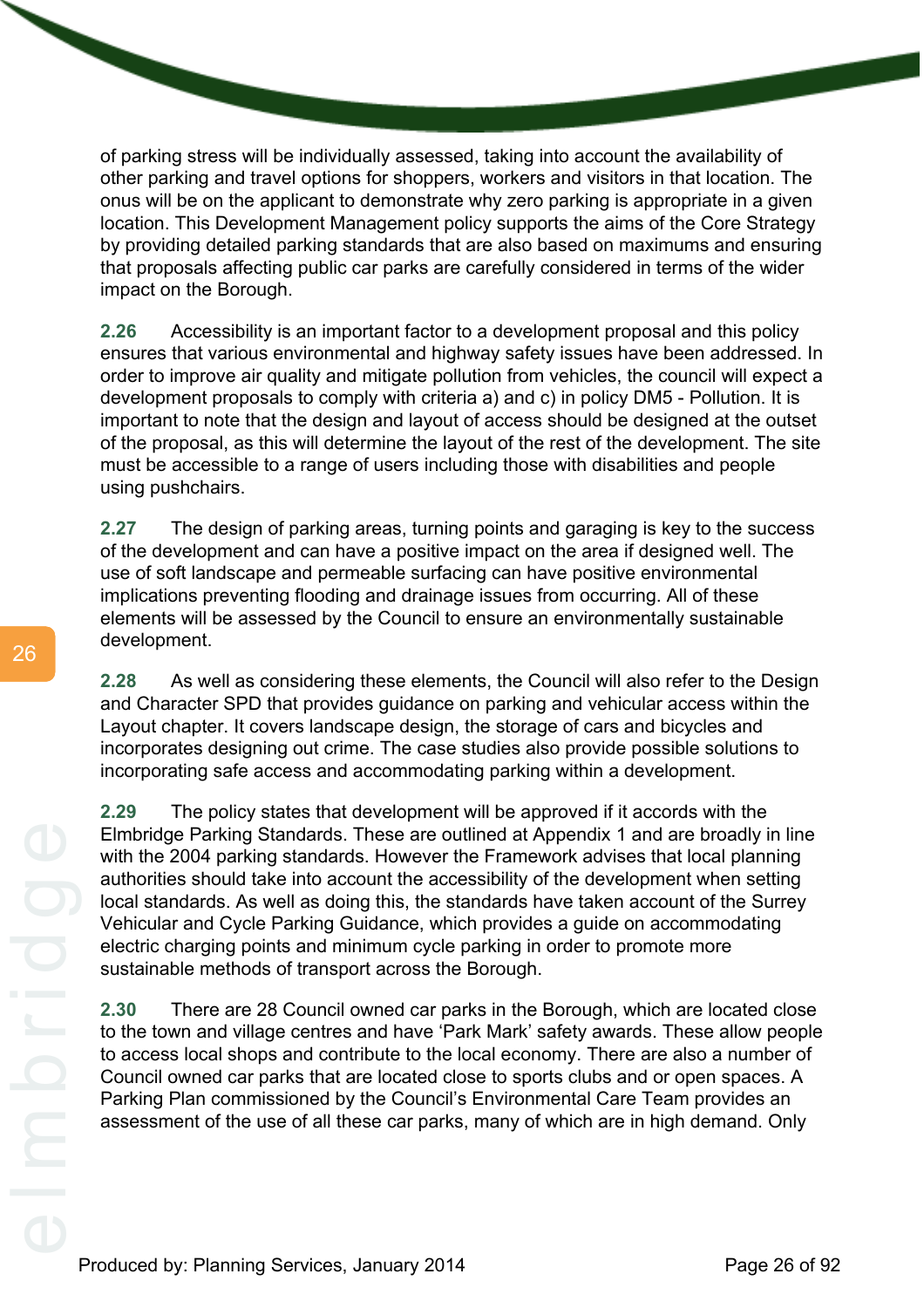in instances of significant under-use will alternative uses be considered in line with the Core Strategy and National policy.

**2.31** Although the introduction of park and ride schemes could help provide local people and visitors accessibility to a number of key events and locations in and on the borders of the Borough, the location of these will have to be assessed carefully so not to cause traffic congestion, noise pollution or disturbance to residential area.

**2.32** Many people living in Elmbridge commute to London using the train stations across the Borough. Located away from the majority of town and village centres and some residential areas, station car parks are essential to their daily journeys to and from work. This policy seeks to ensure that these car parks are retained where necessary and that the impact of any change in parking provision is assessed strategically across the Borough.

| <b>Core Strategy links</b>  | <b>CS25 - Travel and Accessibility</b> |
|-----------------------------|----------------------------------------|
| <b>Framework paragraphs</b> | $ 32 - 40 $                            |
| Other documents or guidance | Manual for Streets 2007 & 2010         |
|                             | Design and Character SPD               |

27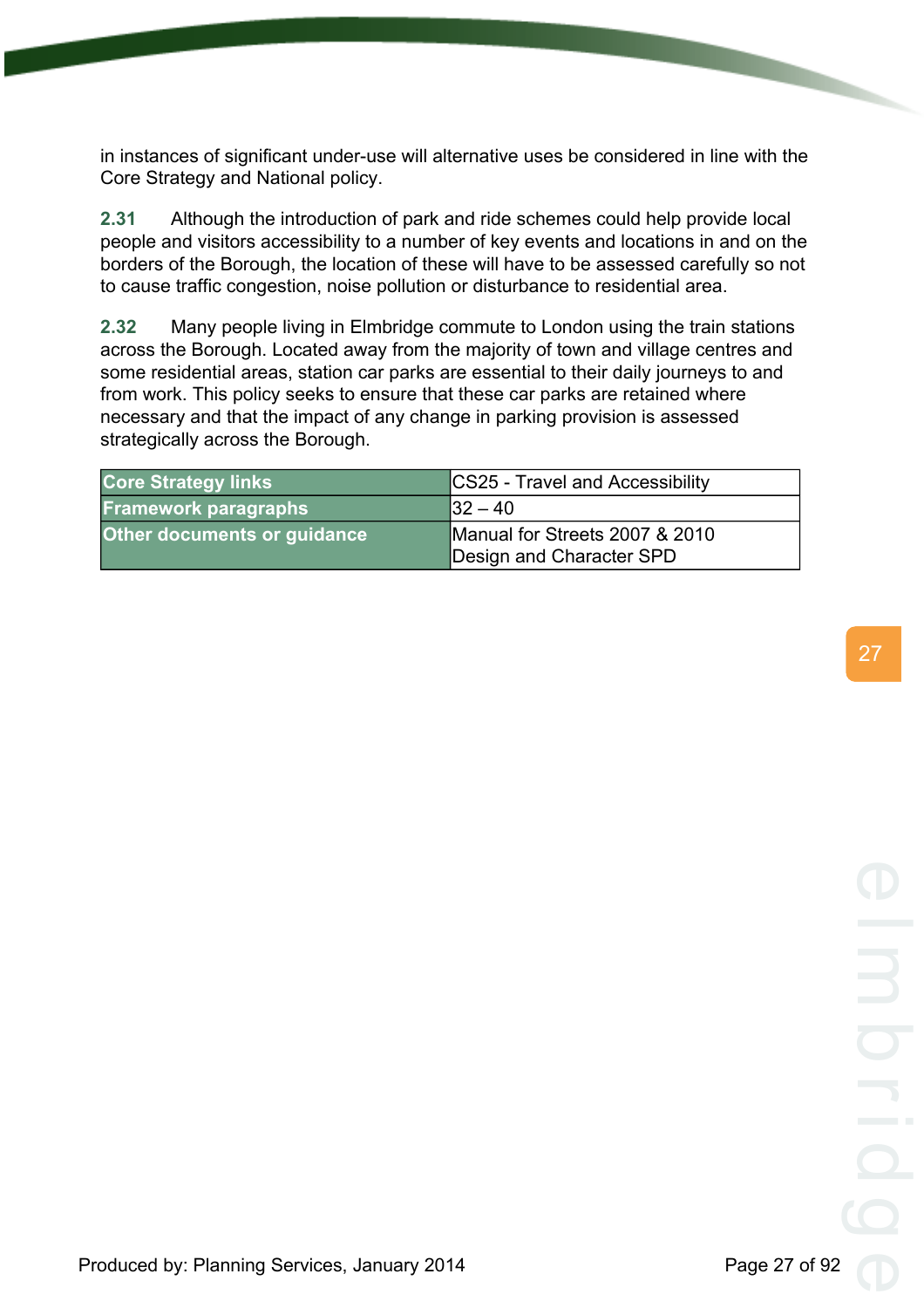### <span id="page-33-0"></span>**DM8 - Refuse, recycling and external plant**

Appropriate waste and recycling facilities must be provided on all new developments, including changes of use. Proposals will be acceptable provided that:

- a. The location and design of bin storage, waste facilities and any proposed external plant, such as air conditioning units and extract flues, have been considered at the outset and are integral to the development,
- b. The design and siting of bin storage and external plant respect the visual amenities of the host building and the area, and
- c. Storage points for refuse and recycling are accessible for collection vehicles as well as regular users.

**2.33** New development, whether residential or commercial, conversion or change of use, will produce waste from its users. In order to encourage recycling and reduce waste as one of the Core Strategy's Objectives (5), it is important that new development incorporates adequate waste facilities and storage points.

**2.34** These facilities and storage points must be considered at the outset of a design proposal and not added on at the end of the design process. Establishing the number and dimensions of the bins required for the proposal is key to ensuring an integrated and successful bin storage solution. Poorly designed bin stores added as an 'afterthought' to the scheme often have a negative impact on the streetscene. The same applies to external plant, which includes air conditioning units, extract systems, flues and ducts, which usually require sensitive siting, especially on existing buildings.

**2.35** The policy seeks to ensure bin storage and plant is sited and designed carefully in order to prevent any negative effects on amenity and the street scene. It is also vital that refuse and recycling facilities are easily accessible for regular users and collection vehicles.

**2.36** The Council's Environmental Care Team has produced 'Guidance on the storage and collection of household waste' which provides detailed advice on the dimensions of wheelie bins, the design of storage areas and access requirements. Tailored designs will be required for flatted development and commercial development.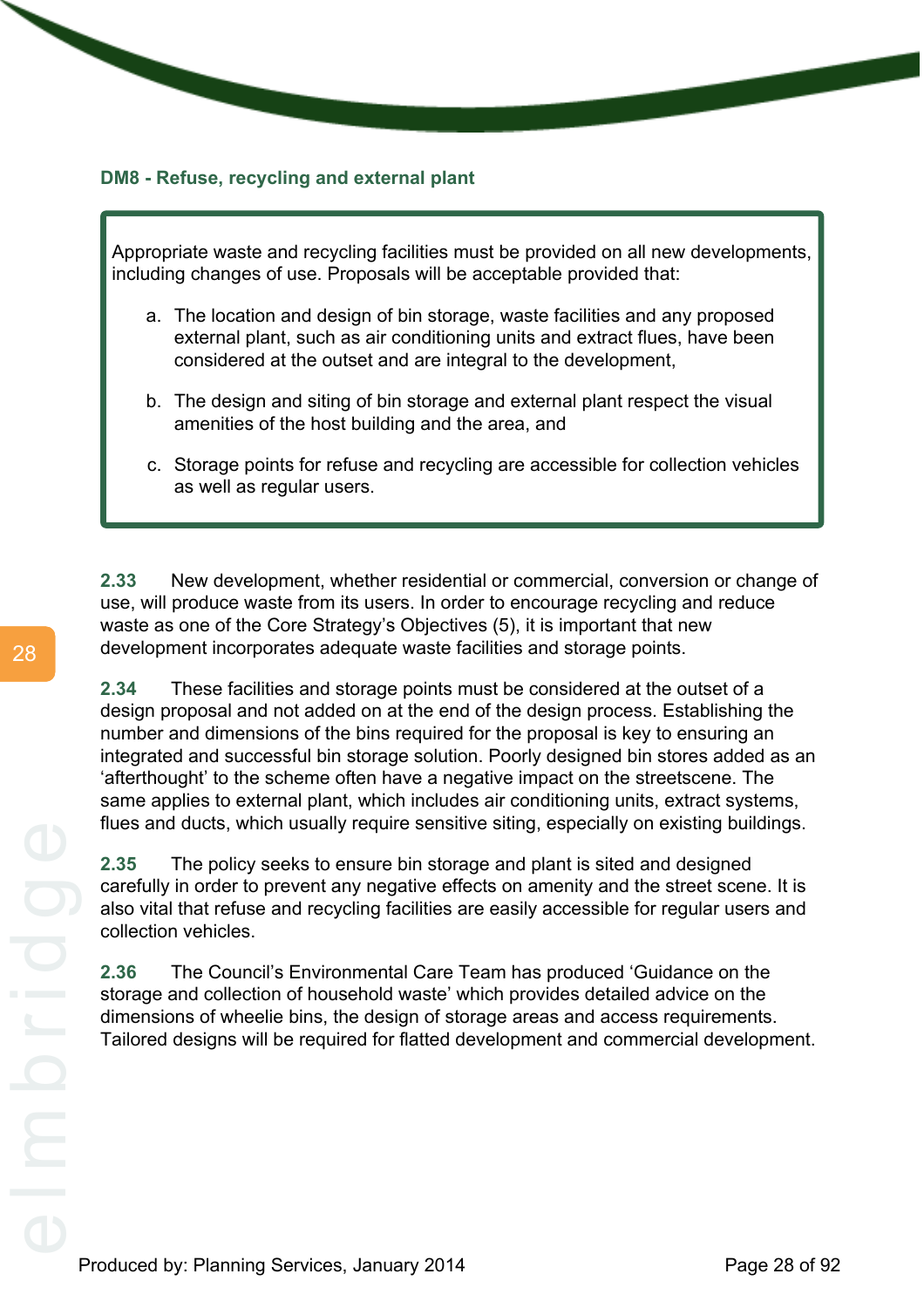| <b>Core Strategy links</b>  | ln/a                                                                                                                |
|-----------------------------|---------------------------------------------------------------------------------------------------------------------|
| <b>Framework paragraphs</b> | ln/a                                                                                                                |
| Other documents or guidance | Design & Character SPD<br>Guidance on the storage and collection of<br>household waste (Environmental Care<br>Team) |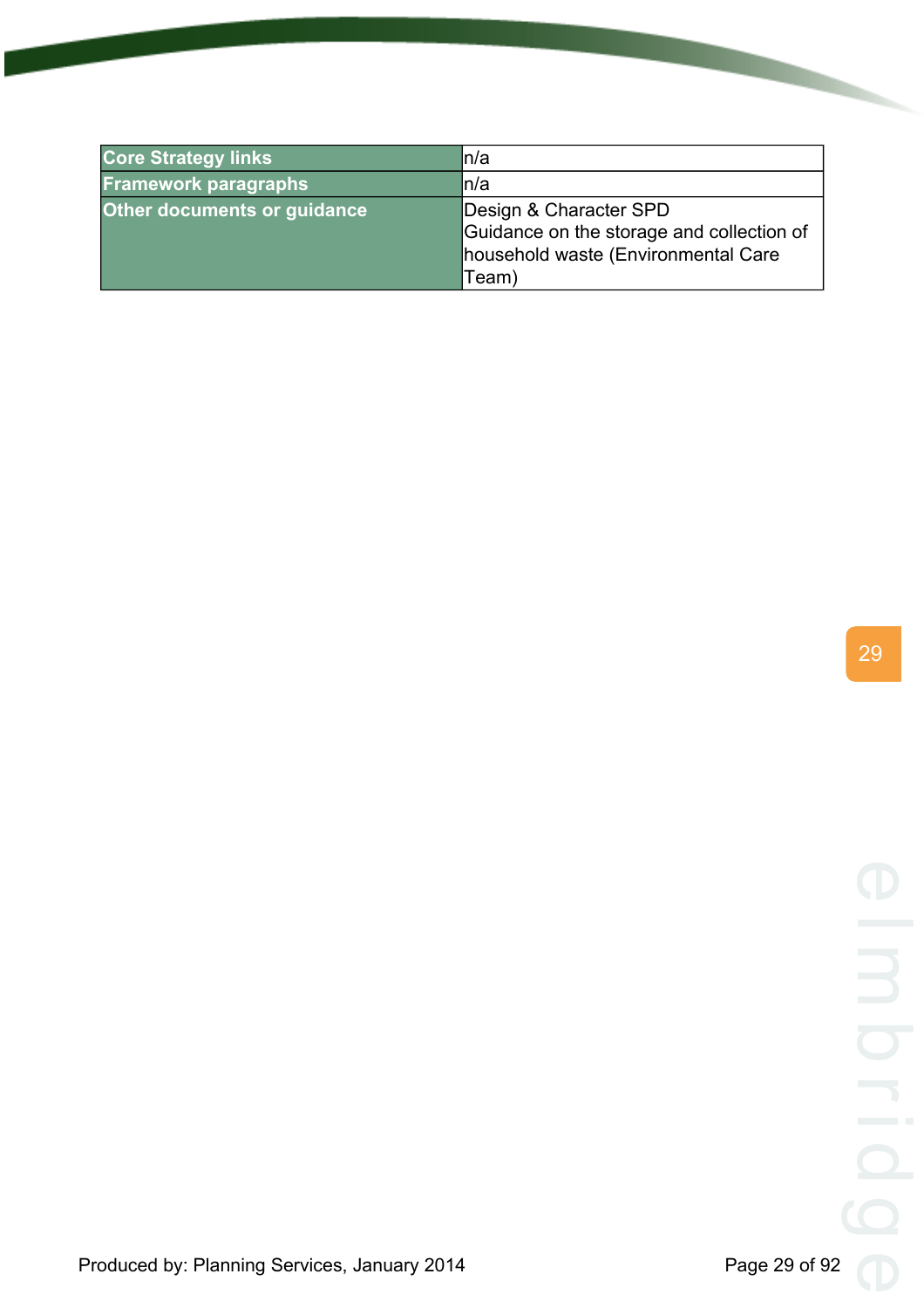### <span id="page-35-0"></span>**Making Places**

### <span id="page-35-1"></span>**DM9 - Social and community facilities**

- a. New development for social and community facilities<sup>10</sup> will be encouraged provided that:
	- i. It meets identified local need,
	- ii. The site is in a sustainable location that is safe and accessible to the local community,
	- iii. It will accord with the character and amenity of the area, particularly in residential areas,
	- iv. It achieves a high quality design that allows for flexible use and provides inclusive access for all, and
	- v. The level of parking provision and the effects on traffic movement and highway safety are acceptable<sup>11</sup>.
- b. The Council will support mixed-use, shared, flexible and adaptable buildings and spaces that meet the needs of the community, subject to the above provisions, and will encourage collaboration between service providers, the community and key partners.

**2.37** The Council recognises the important role that social and community infrastructure has in supporting the needs of people who live or work in the Borough and the additional pressure as the population grows and development takes place. The strategic approach to social and community infrastructure, including its loss, is set out in Policy CS16 of the Core Strategy.

**2.38** Local communities are very protective of existing uses but are also open to considering more flexible approaches to providing facilities in existing or new buildings and spaces to make the most efficient use of sites in sustainable locations. This approach is supported in National policy, which promotes local authorities creating a shared vision with communities of the facilities they wish to see. Opportunities may arise in the future which can deliver improvements and enhancements to existing community buildings by managing assets in a more integrated manner.

<sup>10.[</sup>Social and community facilities include those listed in Core Strategy policy CS16 (schools, further and higher education facilities, health centres, GP surgeries, dentists, child care premises, care homes, libraries, community halls, day centres, children centres, indoor and outdoor recreation and sports facilities, theatres, cinemas and museums, and any other facility owned by a publicly funded body to provide front line services) and those additional facilities referred to in Paragraph 70 of the National Planning Policy Framework (local shops, meeting places, cultural buildings, public houses and places of worship) ]

<sup>11.[</sup>Parking provision and access should accord with policy DM7 - Access and Parking ]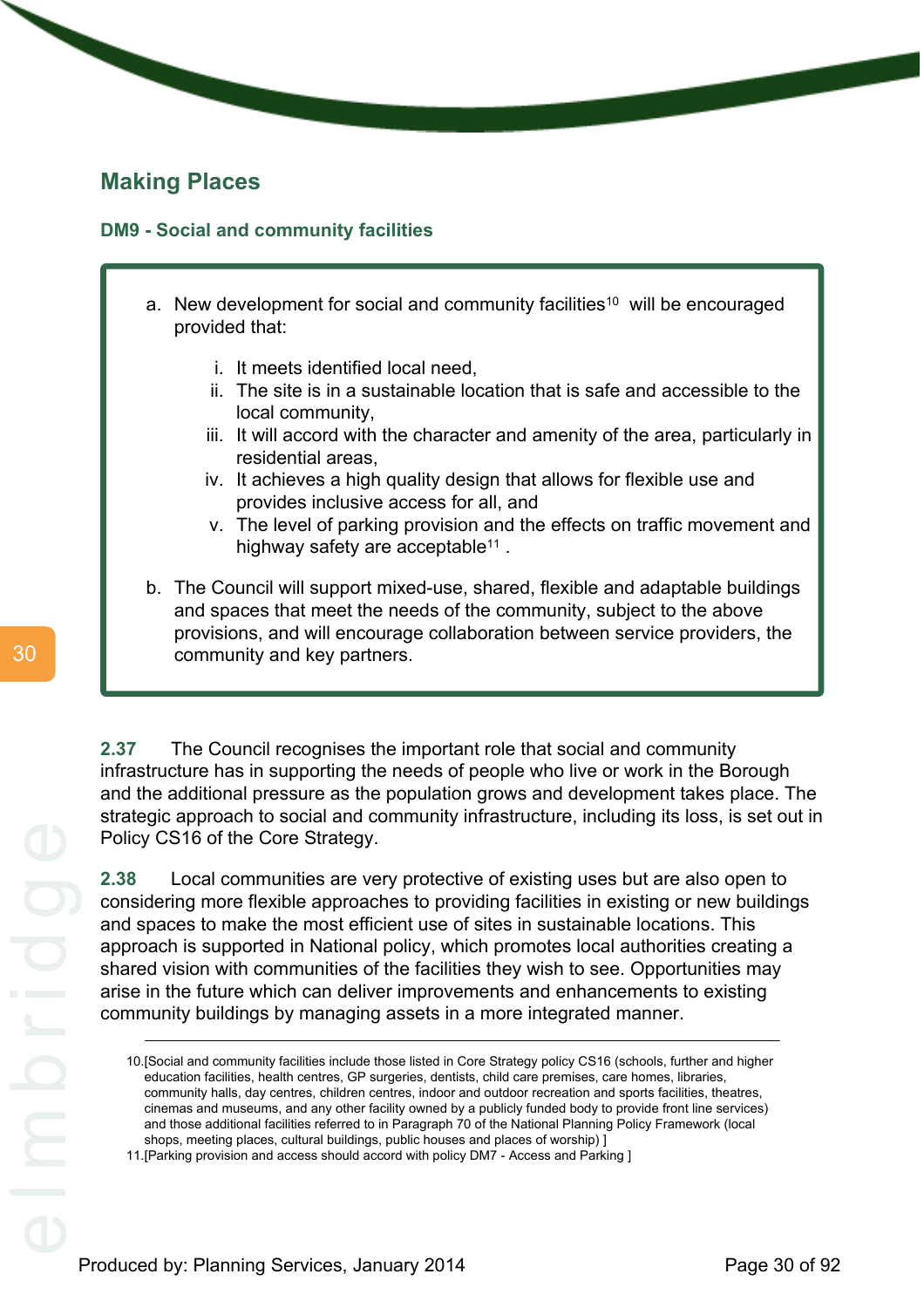**2.39** Providing facilities in sustainable locations that are accessible to local communities reduces reliance on the private car and encourages healthier methods of travelling. Due to the cost of land in Elmbridge, new development may come forward in the form of extensions and changes of use to existing building that may be substandard or inappropriate in their current form rather than purpose-built structures. Therefore, the design of the building or space will be highly important, so as to integrate with the character of the area and existing infrastructure, whilst supporting dual or multiple uses. The Design & Character SPD offers guidance on all types of development and how it can respect the local character within each sub-area. The case studies on mixed-use development will also be useful in town and village centre locations and DM3 - Mixed Uses will also be relevant.

**2.40** Communities will have more say in the creation of new facilities as part of the Settlement ID Plan allocations and by having input into how funds from the Community Infrastructure Levy are spent. In facilitating the development of social and community uses that are important to local people, the policy aims to promote inclusive and sustainable neighbourhoods and encourage the range of organisations that provide them to work together with each other, the Council and the community.

| <b>Core Strategy links</b>  | CS16 - Social and Community<br>Infrastructure          |
|-----------------------------|--------------------------------------------------------|
| <b>Framework paragraphs</b> | 28, 69, 70, 71, 72, 73, 74                             |
| Other documents or guidance | Settlement ID Plans, Design & Character<br><b>ISPD</b> |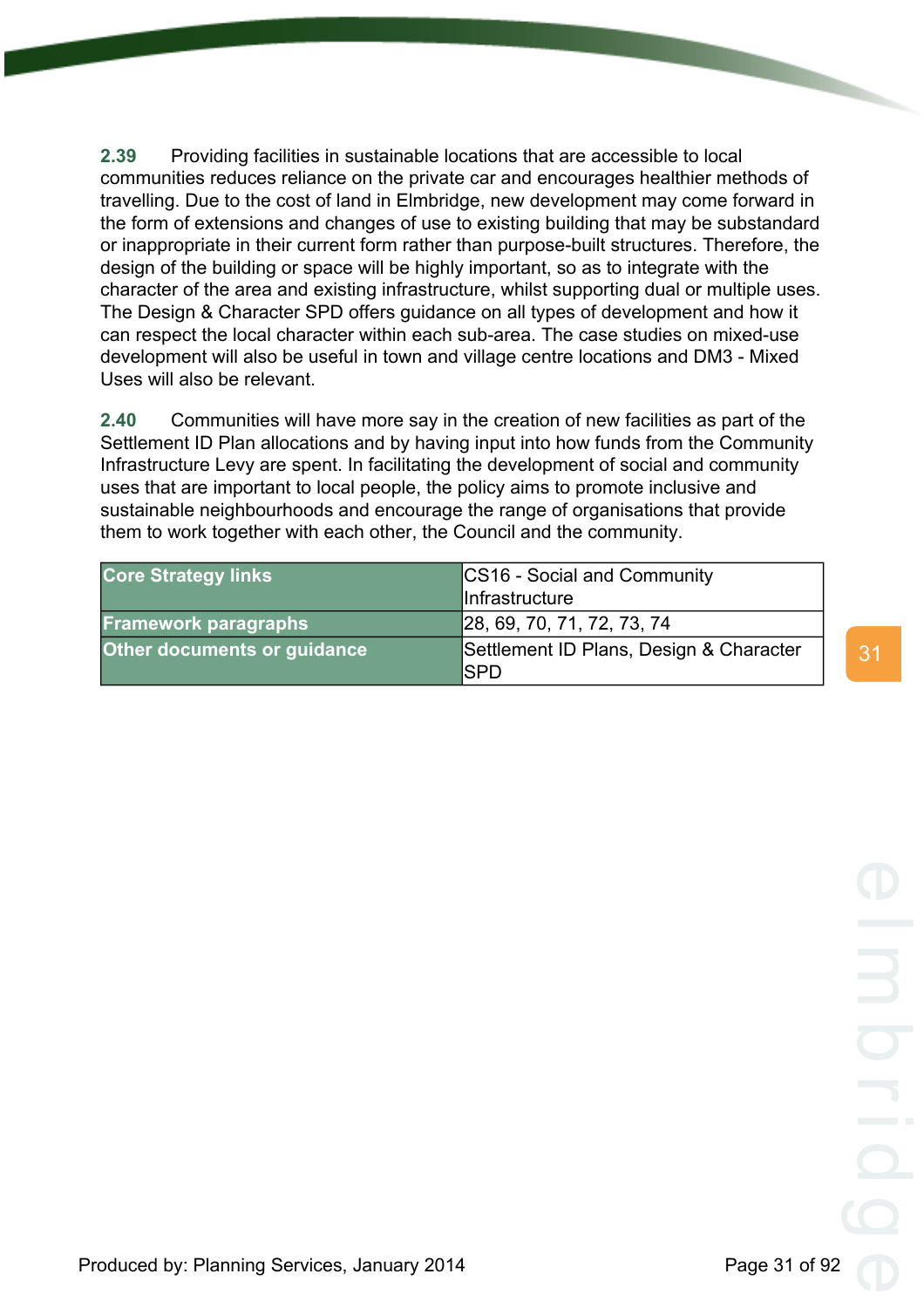#### **DM10 - Housing**

#### a. **Housing mix**

Housing development on sites of 0.3 hectares or more should promote house types and sizes that make most efficient use of land and meet the most up to date measure of local housing need, whilst reflecting the character of the area.

#### b. **Loss of housing**

In accordance with CS2 of the Core Strategy, development that results in a net loss of housing units will be resisted unless it can be demonstrated that it would result in benefits that would outweigh the harm. Consideration will be given to the type and quality of accommodation that will be lost; the contribution it makes to the range of housing in the Borough including low cost housing that supports local businesses, for example Houses in Multiple Occupation and accommodation above shops; and the importance of the new use to the community.

#### c. **Living standards**

Proposals for new housing development or the conversion of larger dwellings into smaller units will be expected to offer an appropriate standard of living, internally and externally. Minimum space standards will be applied to all new housing development (including conversions) in line with the table below. Residential accommodation should offer residents an appropriate level of light, outlook (particularly when the accommodation is lit solely by rooflights) and amenity, including gardens or outdoor space, commensurate with the type and location of housing proposed.

#### d. **Development on garden land**

Housing development on garden land and/or to the rear or side of existing residential property will be appropriate provided that:

- i. The scheme as a whole has been well designed to respect the character of the area,
- ii. The relationship between buildings within and outside the site ensures that privacy and amenity of existing and future residents are preserved,
- iii. The means of access is appropriate in size and design to accommodate vehicles and pedestrians safely and to prevent harm to the amenities of adjoining residents, and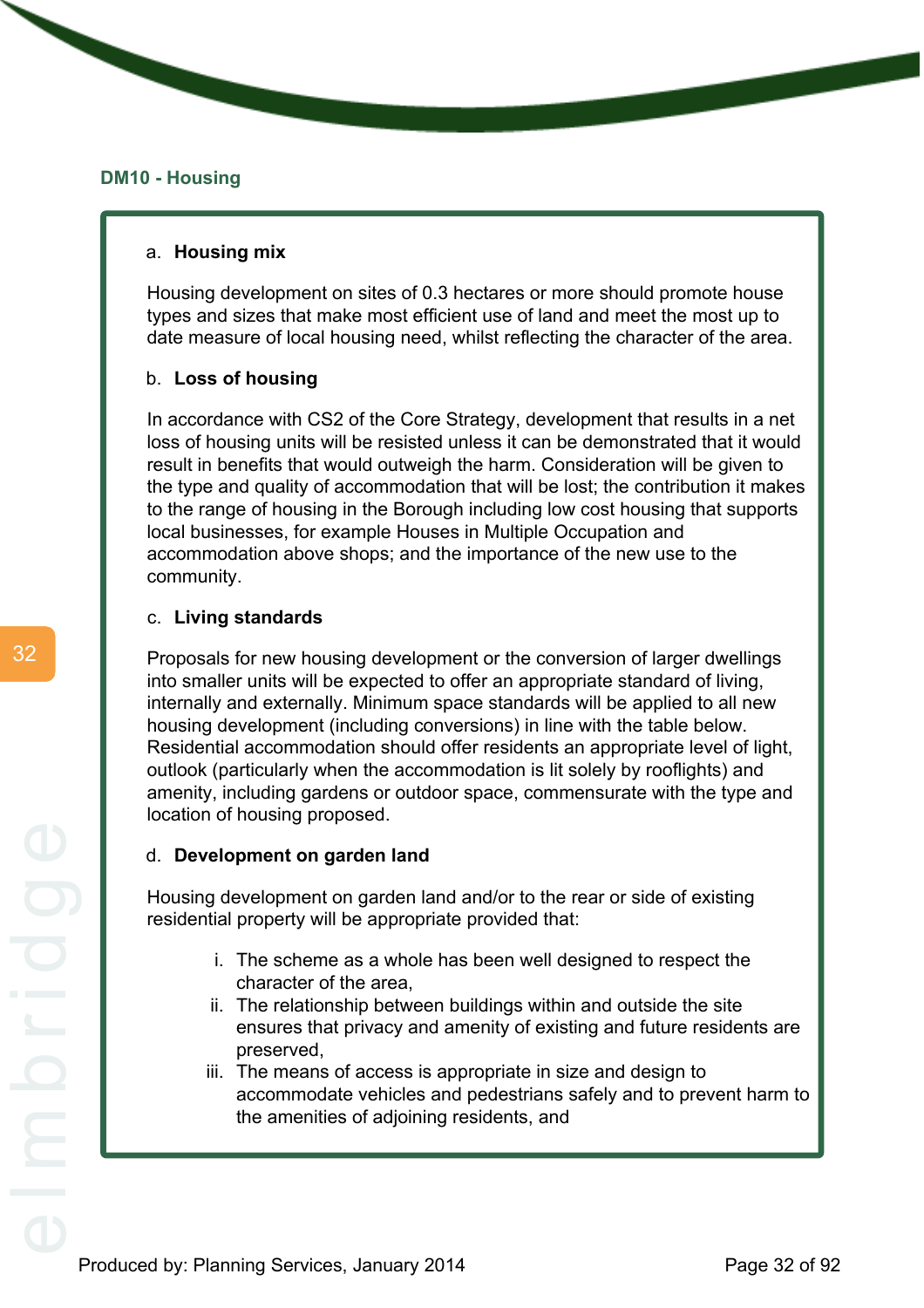iv. A high standard of landscape is incorporated into the design.

# e. **Ancillary accommodation**

Ancillary residential extensions, including 'granny annexes' and staff accommodation, should be subservient to the main dwelling and be capable of incorporation into the main house if no longer required. Freestanding units that can demonstrate they are genuinely ancillary to the occupation of the main house will be considered in light of the character and amenities of the area and may be subject to conditions restricting their occupancy. Separate, freestanding, independent accommodation will be treated in the same way as a proposal for a new dwelling.

# **Minimum Space Standards**

|                 | <b>Dwelling type</b><br>bedroom (b)/ persons-<br>bedspaces (p) | <b>Gross Internal Area</b><br>(GIA) |
|-----------------|----------------------------------------------------------------|-------------------------------------|
| Flats           | 1p                                                             | 37                                  |
|                 | 1b <sub>2p</sub>                                               | 50                                  |
|                 | 2b3p                                                           | 61                                  |
|                 | 2b4p                                                           | 70                                  |
|                 | 3b4p                                                           | 74                                  |
|                 | 3b5p                                                           | 86                                  |
|                 | 3b6p                                                           | 95                                  |
|                 | 4b5p                                                           | 90                                  |
|                 | 4b6p                                                           | 99                                  |
| 2 Storey Houses | 2b4p                                                           | 83                                  |
|                 | 3b4p                                                           | 87                                  |
|                 | 3b5p                                                           | 96                                  |
|                 | 4b5p                                                           | 100                                 |
|                 | 4b6p                                                           | 107                                 |
| 3 Storey Houses | 3b5p                                                           | 102                                 |
|                 | 4b5p                                                           | 106                                 |
|                 | 4b6p                                                           | 113                                 |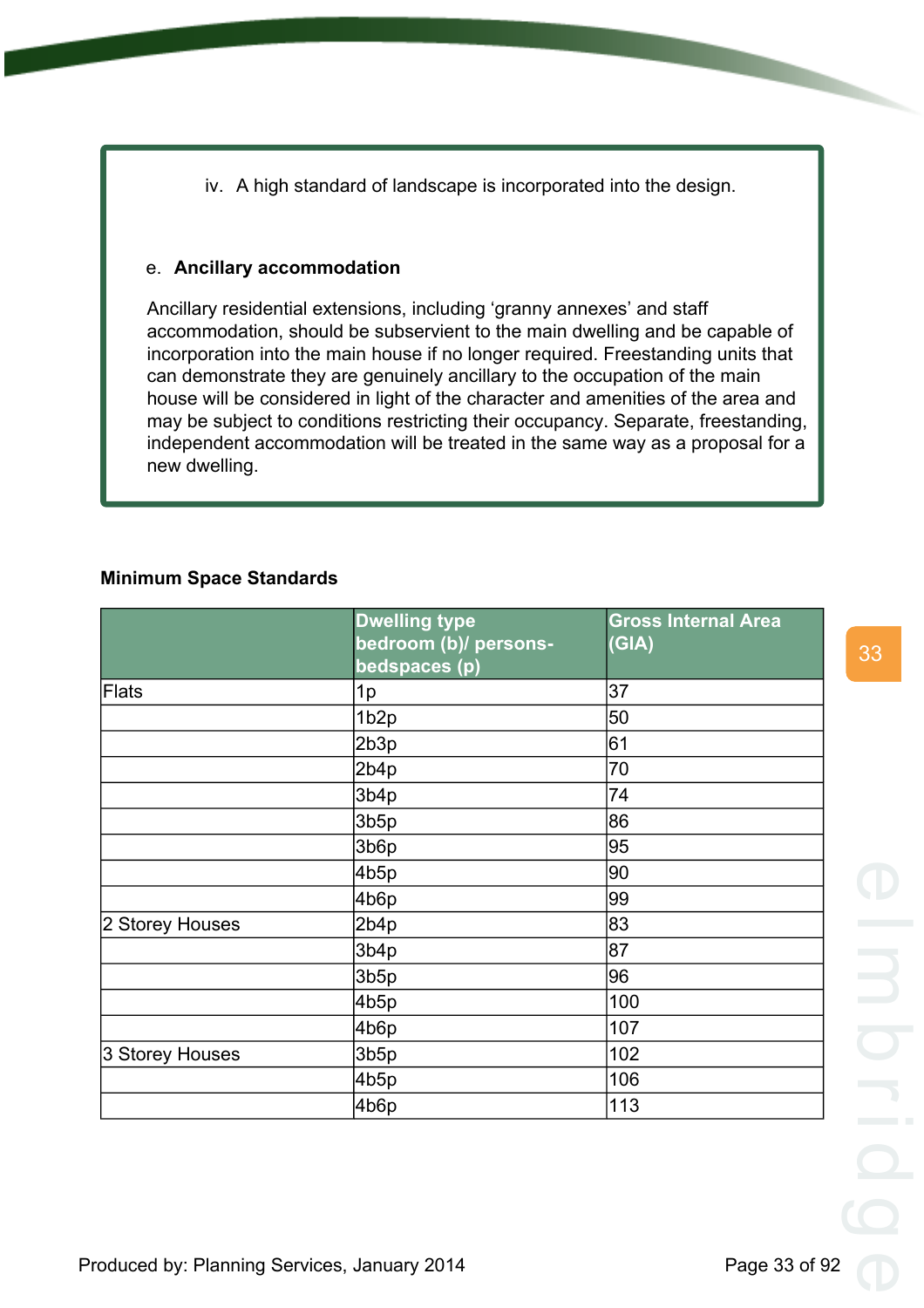**2.41** Proposals for new housing should be in accordance with Policy CS19 - Housing Type and Size of the Core Strategy in order to ensure that a mix of housing is achieved across the Borough to meet identified need. It is acknowledged that achieving this mix may conflict with market forces in the Borough and that viability will also be a determining factor. As such, whilst CS19 applies to all new residential development, the above policy will have specific regard to sites over 0.3 hectares (i.e. those that will be expected to accommodate more than 10 units on the basis of a minimum density of 30 dwellings per hectare). This will enable greater scrutiny of larger schemes that may have capacity to achieve a broader mix than smaller sites, in order to address any imbalance in meeting local need.

**2.42** Resisting the loss of residential units is a key factor in maintaining the Borough's housing supply, in order to deliver new homes within the urban area and prevent pressure on the Green Belt, in accordance with the Core Strategy. Given the cost of home ownership and rental in Elmbridge, certain types of accommodation such as flats above shops and Houses in Multiple Occupation (HMOs) have an important role in providing relatively low-cost housing for people who often work nearby or even in the same building, which can be regarded as a highly sustainable way of life. This can ease the pressure on 'formal' affordable housing provision and supports local shops, restaurants and businesses. Whilst the Council is not promoting the creation of additional HMOs, it will resist their loss. There are currently more than ten licensed HMOs in the Borough, which are occupied by more than six persons who form more than one household. Planning permission is not required for a change of use from a dwelling (Class C3 of the Use Classes Order<sup>12</sup>) to small scale houses in multiple occupation with three to six occupants (now Class C4), nor to change back again to Class  $C3^{13}$ . This means that the Council does not have, nor seeks to have<sup>14</sup> planning control over such development but through this policy the development of larger HMOs can be managed to ensure that residential accommodation is not lost through their change of use or replacement with fewer units, unless there are overriding factors that support the proposal. Alongside this, the Council's Housing Services Team will continue to seek to regulate HMOs through the licensing regime to ensure they are effectively managed and maintained.

**2.43** The Core Strategy aims to promote housing schemes in the urban area in the most sustainable locations. This means making efficient use of land, increasing densities where local character allows and maximising opportunities in town centres. Without careful planning, this can have the result of reducing the quality of accommodation in designing viable, high density schemes. Residential schemes that do not achieve acceptable living standards are often symptomatic of overdevelopment, poor design, an inappropriate location for housing or a combination of these.

<sup>12.[</sup>The Town and Country Planning (Use Classes) (Amendment) (England) Order 2010 ]

<sup>13.[</sup>The Town and Country Planning (General Permitted Development) (Amendment) (No.2) (England) Order 2010 ]

<sup>14.[</sup>By using an Article 4 direction under the Town and Country (General Permitted Development) Order to remove permitted development rights ]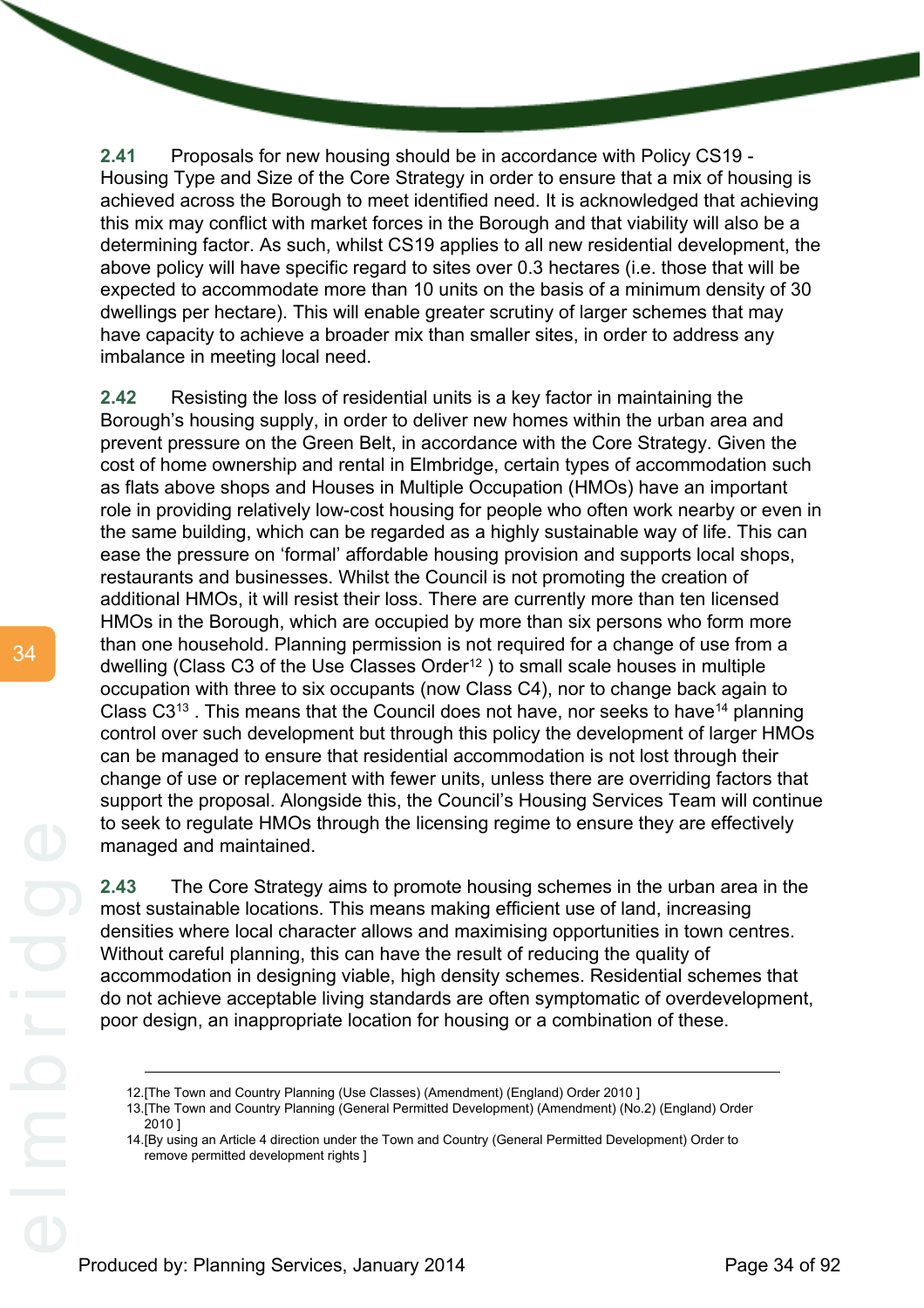**2.44** In considering proposals for new development, the Council proposes applying minimum internal space standards<sup>15</sup>. This is a new provision in the Elmbridge Local Plan due to concerns that some developments have been proposed that are not large enough to offer the future occupant(s) a decent standard of living or to provide lifetime homes in accordance with Core Strategy policies CS17 - Local Character, Density and Design and CS20 - Older People to meet Objective 13<sup>16</sup> . Particularly when the housing market is buoyant, the Borough can experience pressure on even the smallest of sites for residential units, such as the conversion of storerooms behind or above retail premises or the subdivision of larger units to form smaller flats or bedsits. Although the creation of smaller units is often welcomed, there is also a responsibility to ensure that such housing is not excessively small to result in a poor standard of living for its occupants.

**2.45** Similarly, the Council will also look at the quality of individual units to ensure that each has appropriate levels of amenity for future residents. Whilst the expectations for living in a town centre flat, for example, should reflect those of an urban environment with all the benefits it can bring, the standard should not fall below reasonable levels.

**2.46** The Framework states that it is for Local Authorities to consider the case for setting out policies that resist inappropriate development of residential gardens<sup>17</sup>. In Elmbridge, 'backland' development has made a meaningful contribution to the supply of housing as an efficient use of land, particularly large and underused gardens, and in some locations has become established as characteristic of the area. As such, the Council is not seeking to resist all development of residential gardens. However, housing development of this type needs very careful consideration and benefits from early engagement with all interested partners to develop a scheme that is sensitive to the constraints such sites will have in order to preserve the character of the area and the amenities of neighbouring residents. Proposals in the Green Belt would also need to take account of DM17 and DM18 to establish at the outset whether the housing development is 'appropriate' in principle.

**2.47** The Council is mindful that housing development needs to respond flexibly to the changing needs of families by accommodating additional relatives or staff. The policy on ancillary accommodation aims to meet such needs whilst recognising that separate buildings within the curtilage of larger dwellings can have a negative impact on the character of the area and may not have suitable amenity space or access arrangements to be used as an independent house. Conditions may therefore be appropriate in order to set the parameters for the occupation of the extension or buildings and to retain control where appropriate.

<sup>15.[</sup>Proposed space standards to be consistent with those used as Elmbridge's minimum floorspace requirements for affordable housing (see the Developer Contributions SPD) and by other local planning authorities, such as the standards contained in the London Plan 2011. ]

<sup>16.[</sup>To meet the needs of an increasingly ageing population through a variety of measures, including lifetime homes, specialist accommodation and care and support services that respond to their needs ]

<sup>17.[</sup>Paragraph 53 of the National Planning Policy Framework. ]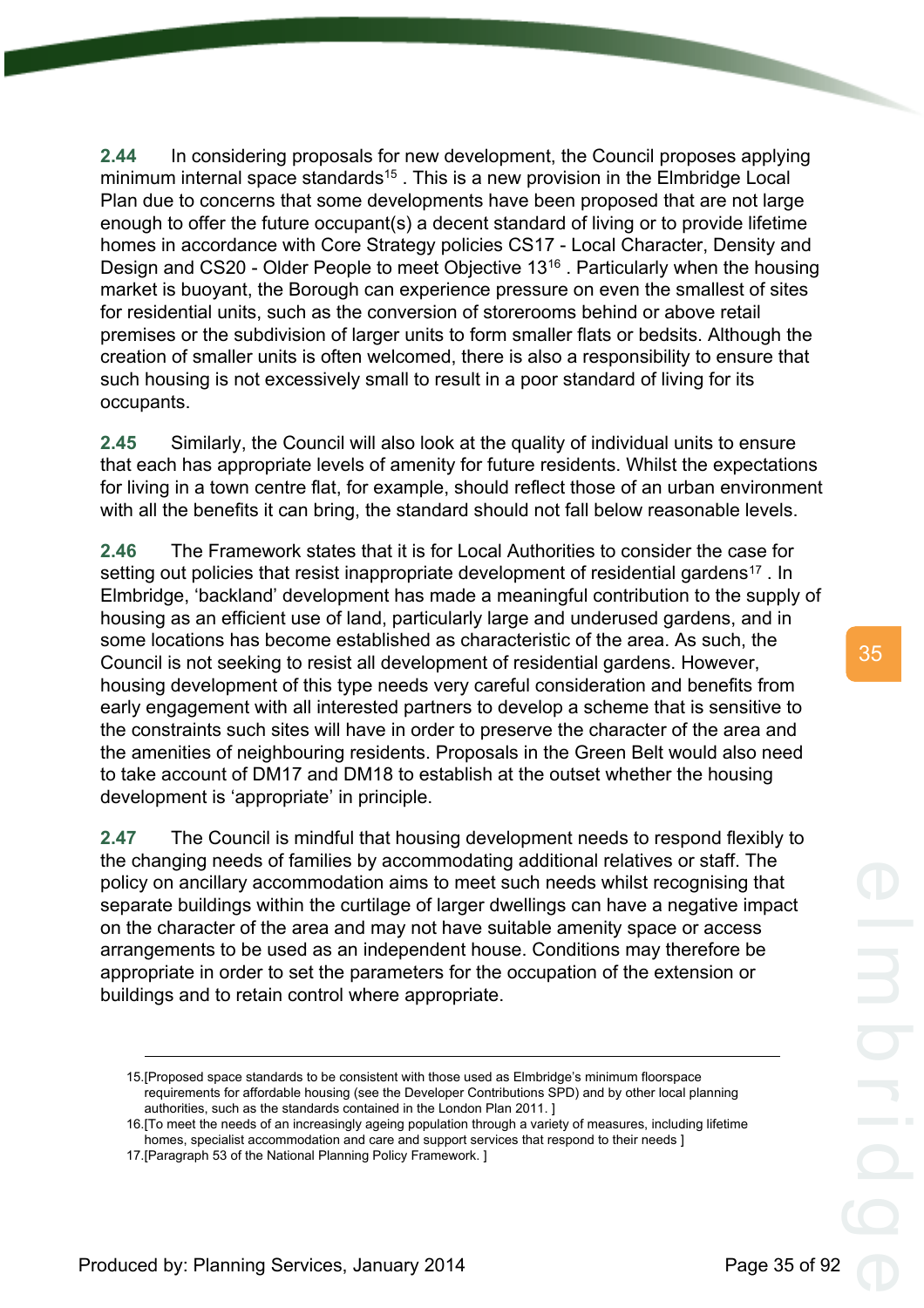| <b>Core Strategy links</b>  | CS1 - Spatial Strategy                 |
|-----------------------------|----------------------------------------|
|                             | CS2 - Housing Provision, Location, and |
|                             | <b>Distribution</b>                    |
|                             | <b>CS311- Settlement Policies</b>      |
|                             | CS17 - Local Character, Density and    |
|                             | Design                                 |
|                             | CS19 - Housing Type and Size           |
|                             | CS20 - Older People                    |
|                             | CS21 - Affordable Housing              |
|                             | <b>CS25 - Travel and Accessibility</b> |
|                             | CS27 - Sustainable Buildings           |
| <b>Framework paragraphs</b> | 47, 49, 50, 53, 54, 55                 |
| Other documents or guidance | Design and Character SPD               |
|                             | <b>Developer Contributions SPD</b>     |
|                             |                                        |

**N.B. General design and amenity policy for residential development is contained in DM2 Design & Amenity**

36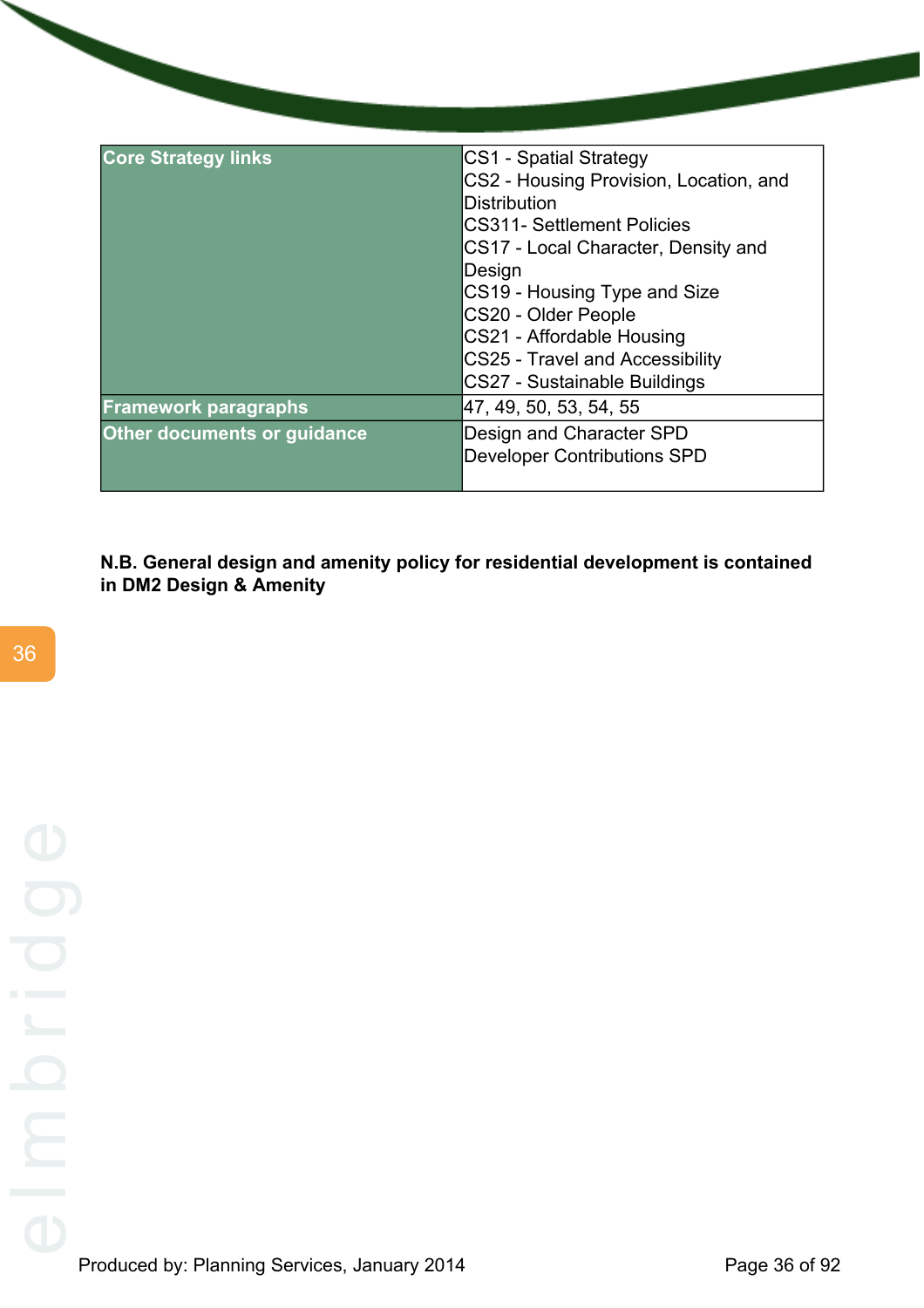## **DM11 - Employment**

- a. Encouragement will be given to employment development that has a positive impact on the local area and supports:
	- i. Sustainable economic growth,
	- ii. Existing business sectors, whether expanding or contracting,
	- iii. Knowledge driven, creative or high technology industries, and
	- iv. The vitality and viability of town, district and local centres.
- b. When considering the loss of non-strategic employment sites, the Council will take into account the wider benefits to the community, as well as the current and future demand for the existing use and the local need for the proposed use, based on an individual assessment. Applicants will be expected to demonstrate that the site has been marketed unsuccessfully for employment purposes for an appropriate period of time at a reasonable market rate<sup>18</sup>. The benefit to the community should be proportionate to the loss of the use and the contribution it would make to achieving Core Strategy objectives.
- c. Flexible working will be encouraged through the provision of purpose-built live/work units where they achieve a high standard of internal and external design and are compatible with the character of the surrounding area. Such units must ensure that an appropriate residential environment is provided and that each use does not compromise the other.
- d. Proposals for working from a dwelling, which require planning permission as a material change of use, will be supported provided that the use:
	- i. Remains linked to the residential use and does not operate as a separate commercial unit,
	- ii. Will not have a significant adverse effect on residential amenity, and
	- iii. Has an acceptable impact on the highway, taking account of whether the site can accommodate associated parking and vehicle movements without unreasonable disturbance to neighbouring dwellings.

In order to facilitate economic growth, conditions will be used where necessary to provide solutions to individual circumstances, such as to manage the size,

<sup>18.[</sup>A reasonable market rate will be dependent on the age, condition and location of the premises. ]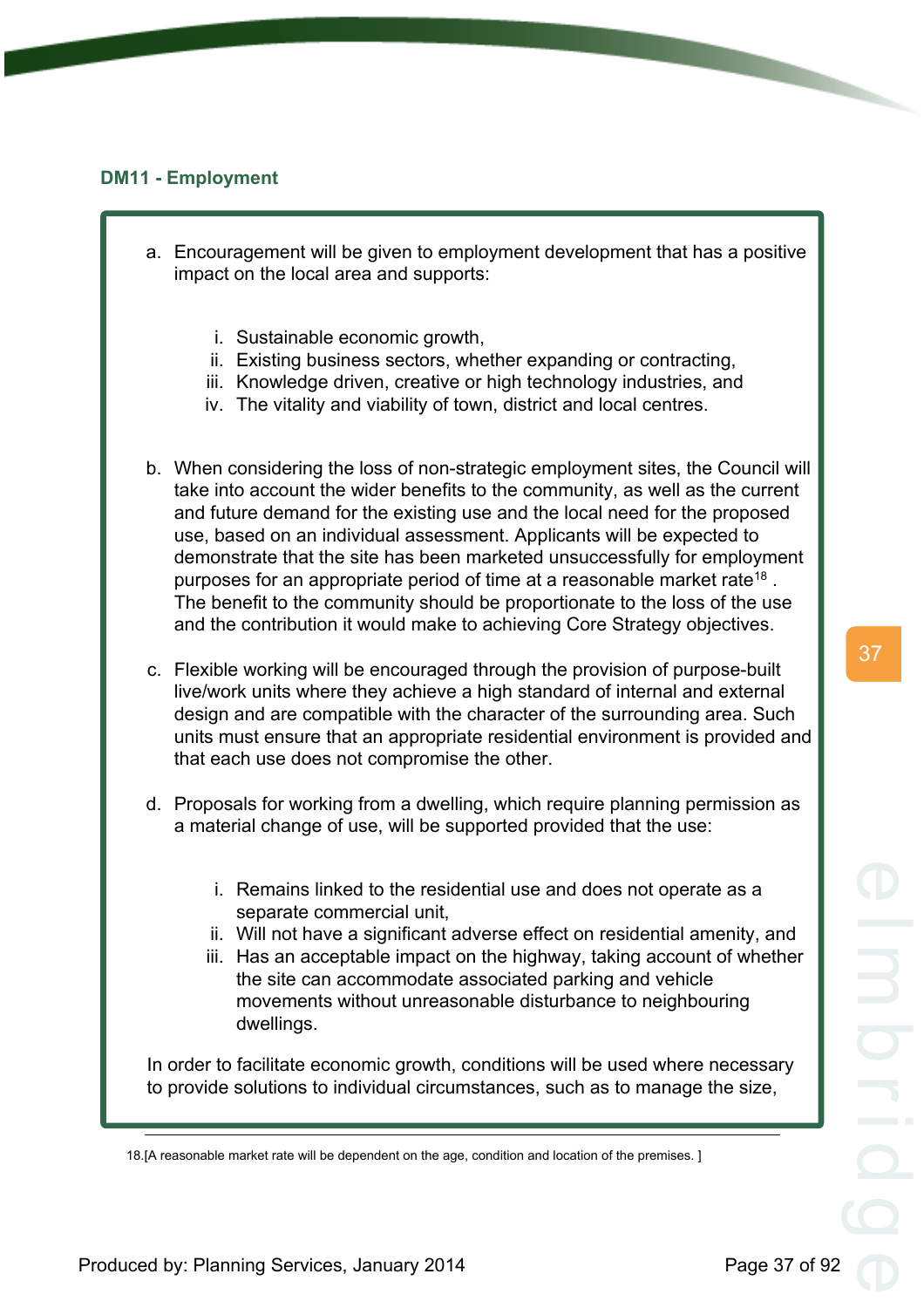times and frequency of deliveries, limit the approval to a temporary permission and/or grant a permission personal to the occupier of the dwelling and the operator of the business.

**2.48** The Council is committed to delivering growth in the Borough and the Core Strategy is a key tool that plans positively to accommodate employment growth, promote efficient use of land in the urban area and support vibrant town, district and local centres, whilst taking account of their respective roles. This Development Management policy provides additional detail and criteria for managing and assessing development proposals in order to facilitate sustainable economic growth and to reinforce the national policy objectives in the Framework. A key element of this policy is to provide and support flexibility for employment uses and between these uses and others, in order to respond to changes in the market. However, it is important that any new use of an employment site is also in an appropriate and sustainable location, for example by ensuring that retail development, whilst serving an employment function as a provider of jobs, is focused in town centres. The Settlement ID Plans will explore opportunities for designating further primary and secondary shopping frontages, such as in local centres where their retail function in particular settlements may warrant greater protection.

**2.49** Elmbridge experiences relatively low unemployment levels<sup>19</sup>, with many Elmbridge residents commuting out of the Borough to London or other areas for work. Significant numbers of people commute into the Borough to work because of the high cost of home ownership in Elmbridge. There is currently a relatively high vacancy rate within certain types of employment sites, such as offices<sup>20</sup>, and there is evidence of changing markets for office buildings in terms of size and location. Demand for general industrial use buildings (B2) is also expected to decline. These changing markets warrant a flexible approach, which links to the review of Strategic Employment Land as part of the Settlement ID Plans. Policy CS23 - Employment Land Provision allows for the redevelopment of sites not designated as Strategic Employment Land where a new use may offer wider benefits to the community. Such benefits might include the provision of residential accommodation in a sustainable location, particularly where local accommodation needs can be met, such as affordable housing or a site for Gypsies and Travellers, or the provision of a community facility serving a local need. There may also be visual benefits to bringing a vacant, maybe derelict building back into use. Inherent to considering whether a new purpose would be beneficial to the community is assessing the demand for the existing employment use and using evidence of current market trends, such as the latest Employment Land Review and the applicant's own attempts to market the site for employment purposes, usually for a

<sup>19.[</sup>Source: Census 2011 ]

<sup>20.[</sup>Elmbridge Employment Land Review - www.elmbridge.gov.uk/planning/policy]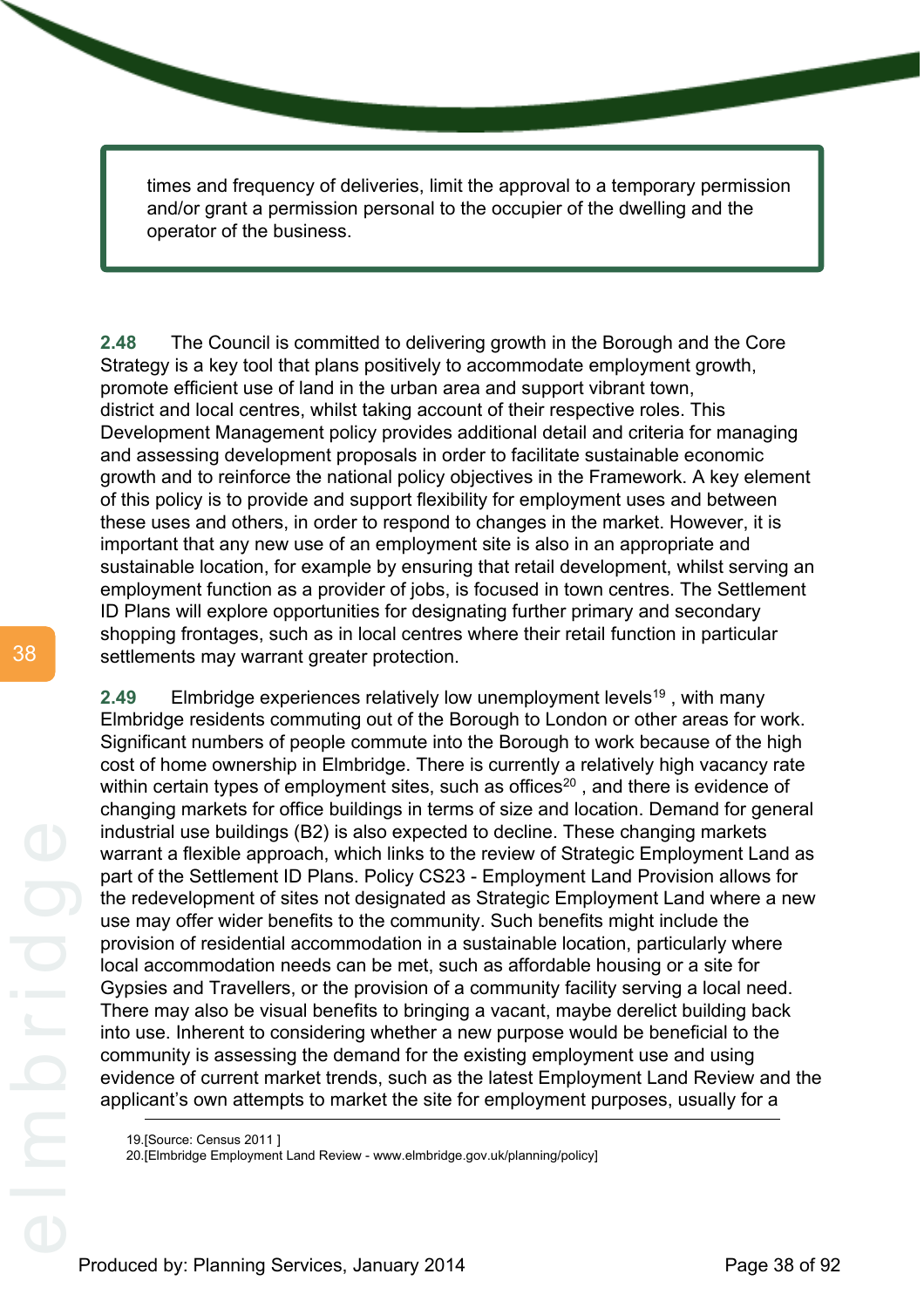period of no less than 12 months but in some instances a longer period may be required.

**2.50** The Council encourages flexible working practices, recognising the social and economic benefits of working from home and the significant number of people who are self-employed and/or work from home currently or wish to do so in future<sup>21</sup>. Advancements in technology mean that there is more scope for residents to work from home, either within a purpose built live-work unit or by utilising an area within an existing dwelling. By supporting small-scale economic activity and an entrepreneurial culture, there is potential for some of these businesses to expand and eventually take up conventional, larger business premises and contribute to the growth of the economy. Planning permission often is not required to work from home but where the level of activity alters the character of the property as a residential dwelling, a material change of use will have occurred. This policy provides criteria for assessing whether such use would be appropriate on a case-by-case basis, taking into account the impact on wider amenity.

| <b>Core Strategy links</b>  | CS1 - Spatial Strategy<br>CS18 - Town Centre Uses |
|-----------------------------|---------------------------------------------------|
|                             |                                                   |
|                             | CS23 - Employment Land Provision                  |
| <b>Framework paragraphs</b> | 18, 19, 20, 21, 22                                |
| Other documents or guidance | Employment Land Review, Town Centre<br>Audit      |

21.[Source: Experian ©]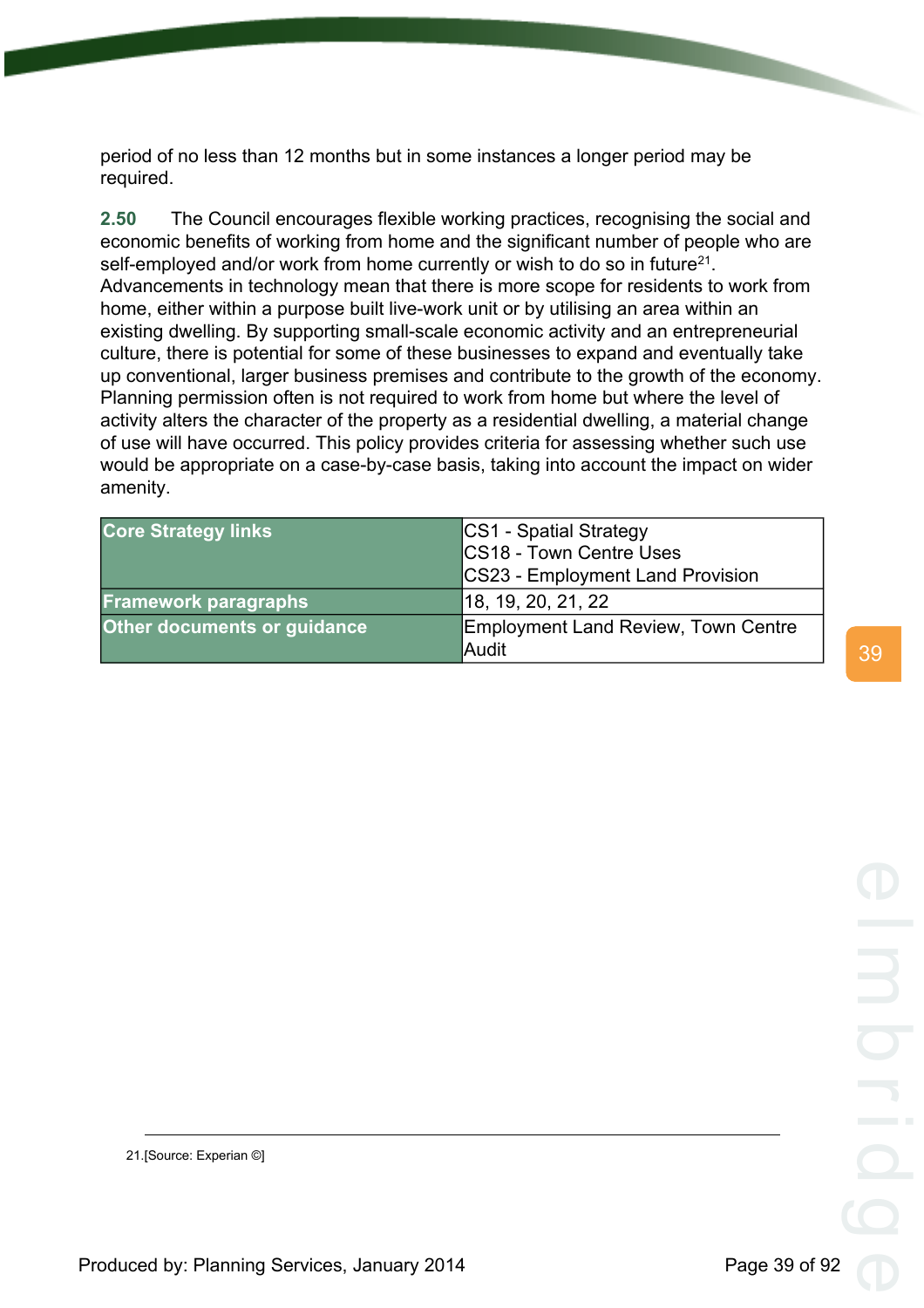#### **DM12 - Heritage**

Planning permission will be granted for developments that protect, conserve and enhance the Borough's historic environment. This includes the following heritage assets $22$  :

- Listed Buildings and their settings
- Conservation Areas and their settings
- Parks and Gardens of Special Historic Interest and their settings
- Scheduled Monuments and their settings
- Areas of High Archaeological Potential and County Sites of Archaeological Importance (CSAIs)
- Locally Listed Buildings and other identified or potential assets (including non-designated locally significant assets identified in the local lists compiled by the Council).

#### a. **Listed Buildings**

- i. The Council will encourage appropriate development to maintain and restore Listed Buildings, particularly those identified as being most at risk.
- ii. Development to, or within the curtilage or vicinity of, a listed building or structure should preserve or enhance its special interest and its setting.
- iii. A change of use of part, or the whole, of a Listed Building will be approved provided that its setting, character and features of special architectural or historic interest would be preserved or enhanced. Consideration will also be given to the long-term preservation that might be secured through a more viable use.
- iv. Partial demolition of a Listed Building, including curtilage buildings, will be resisted unless the character or appearance of the listed building and its setting will be improved.
- v. Total demolition of a Listed Building will be refused.

#### b. **Conservation Areas**

- i. Development proposals should take full account of the Council's Conservation Area Character Appraisals and Management Plans for the relevant area.
- ii. Proposals for all new development, including alterations and extensions to buildings, their re-use and the incorporation of energy efficiency and

<sup>22.[</sup>These are listed in Appendix 2. Conservation Areas, Parks and Gardens of Special Historic Interest, Scheduled Ancient Monuments and Areas of High Archaeological Potential are shown on the Policies Map ]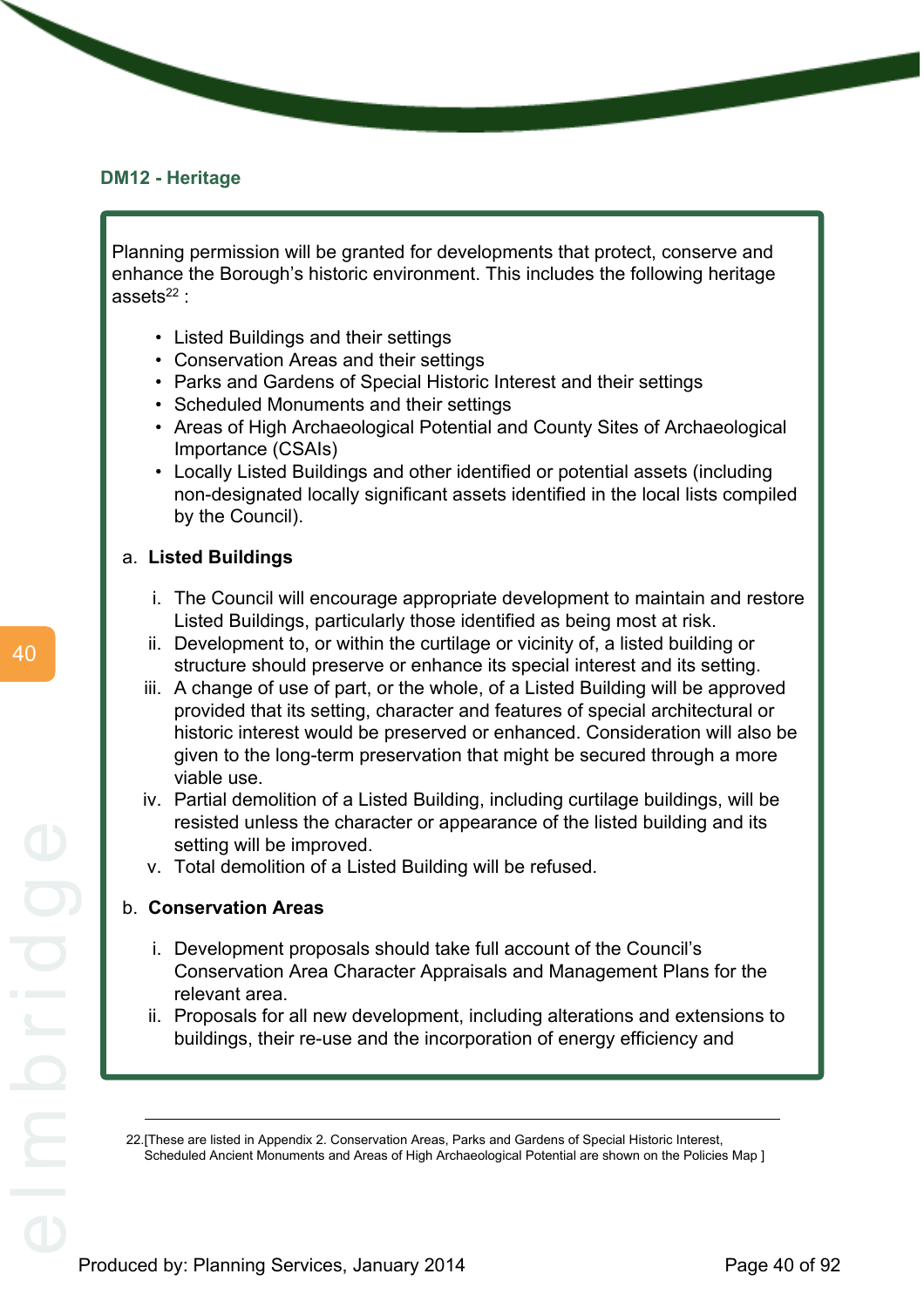renewable energy technologies, must have a sensitive and appropriate response to context and good attention to detail.

- iii. Development within or affecting the setting of a conservation area, including views in or out, should preserve or enhance the character and appearance of the area, taking account of the streetscape, plot and frontage sizes, materials and relationships between existing buildings and spaces.
- iv. Open spaces, trees and other hard and soft landscape features important to the character or appearance of the area should be retained or be in keeping with the character of the area.
- v. Demolition of buildings and/or structures will be granted consent provided that the building and/or structure to be demolished makes no material contribution to the character or appearance of the conservation area and that permission has been granted for their sensitive replacement or redevelopment.

# c. **Parks and Gardens of Special Historic Interest**

- i. Parks and gardens identified as being of special historic interest, including landscape features and buildings, and their setting, will be protected and their sensitive restoration encouraged.
- ii. Any proposed development within or conspicuous from a historic park or garden will be permitted provided that it does not detract from the asset.

# d. **Scheduled Monuments and County Sites of Archaeological Interest (CSAIs)**

- i. Development that adversely affects the physical survival, setting or overall heritage significance of any element of a Scheduled Monument or CSAI will be resisted.
- ii. Any new development should be sensitive to these criteria and positively act to enhance the monument or CSAI overall and ensure its continued survival.

# e. **Areas of High Archaeological Potential**<sup>23</sup>

- i. Proposals for development should take account of the likelihood of heritage assets with archaeological significance being present on the site, provide for positive measures to asses the significance of any such assets, and enhance understanding of their value.
- f. **Locally Listed Buildings and other identified heritage assets**

<sup>23.[</sup>For the purposes of this policy the Council considers an Area of High Archaeological Potential to comprise either an area specifically identified on the policies map as such, or outside of these areas, any major development area of 0.4ha or greater]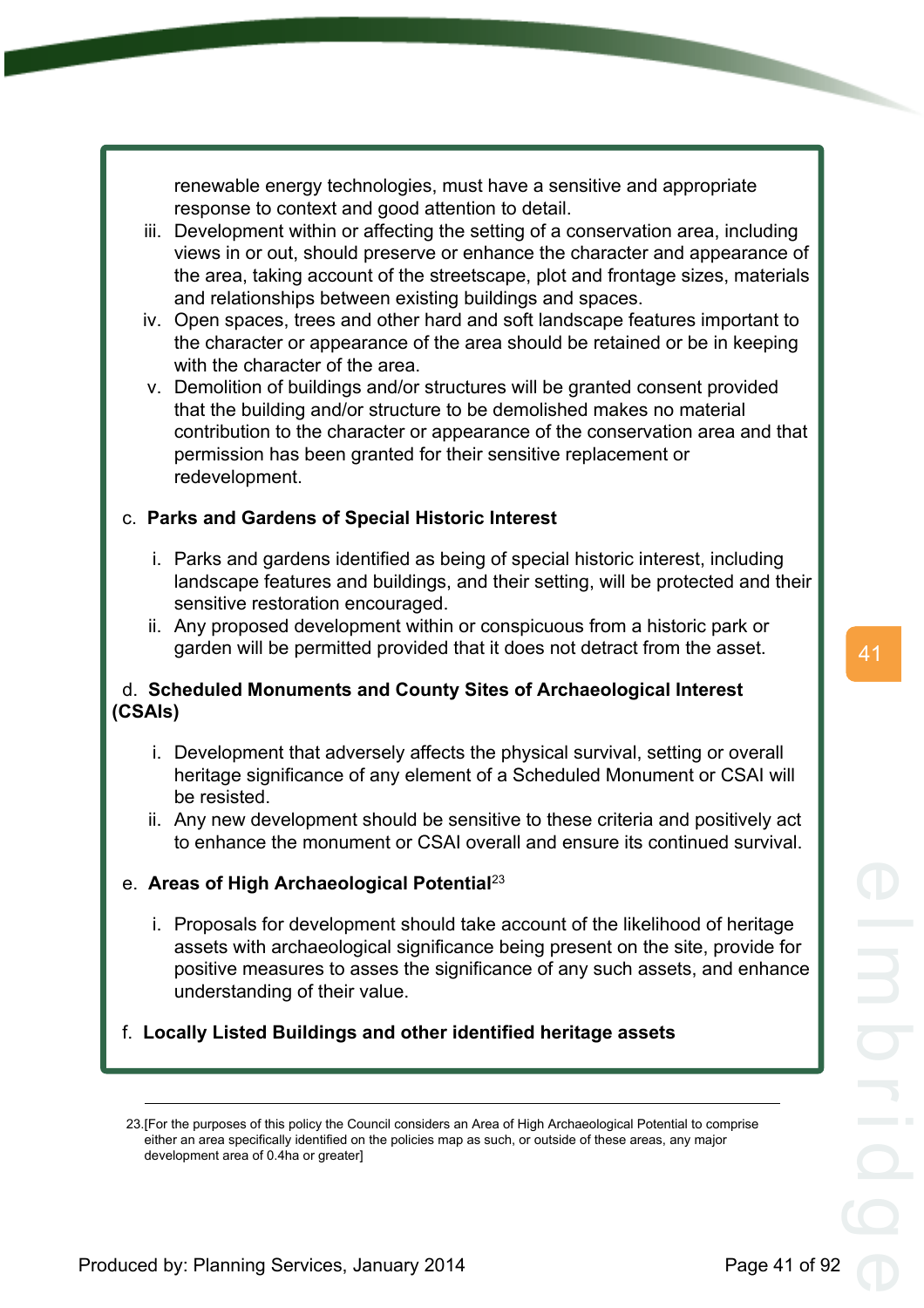i. The Council will seek to retain these, ensuring new development does not harm the character, appearance or setting of the building or asset.

Where harm or loss to a heritage asset is considered by the Council to be justified by the scale and nature of public benefits of the proposed development, developers will be required to record and advance understanding of the significance of the asset to be lost (wholly or in part) in a manner proportionate to their importance and the impact, and to make this evidence publicly accessible.

**2.51** The Framework identifies protecting and enhancing our natural, built and historic environment as a key role for the planning system in achieving sustainable development. It recognises that heritage assets are an irreplaceable resource and that they should be conserved in a manner appropriate to their significance. Elmbridge has a rich historic environment that has evolved around historic estates, towns and villages and this helps to create the Borough's local character and distinctiveness**.**

**2.52** In accordance with the Borough's spatial strategy, development will be located in the urban area, which includes many of the historic towns and villages throughout Elmbridge. It is therefore important that development has a positive impact on the historic environment and that all new development affecting a heritage asset conserves or enhances the character and appearance of the area. Proposed advertisements on historic buildings and/or within a conservation area, shopfront replacements and alterations and associated signage are covered in policy DM15 - Advertisements, shopfronts and signage.

**2.53** This policy aims to ensure that applicants understand that new development needs to respond to local character and history and integrate into the natural, built and historic environment. It encourages high quality development that reflects the identity of local surroundings and materials, while not preventing appropriate innovation. Applicants should make attempts to engage with the local community and consult with local heritage and conservation groups, which may be able to offer valuable local insight and knowledge. Environmental improvements and adaptation to climate change should be encouraged but sensitive design and siting is required to prevent any undue harm to the historic asset. Additionally some change of use and conversion applications can bring a heritage asset back to life and enhance its vitality, appearance and setting.

**2.54** A list of the Borough's heritage assets is included in Appendix 2, however these are likely to change during the life of the Plan. New heritage assets can be identified and scheduled or the historic significance of existing assets can be reassessed and downgraded. Areas of High Archaeological Potential (AHAPs) could also be subject to change as sites in the Borough are excavated prior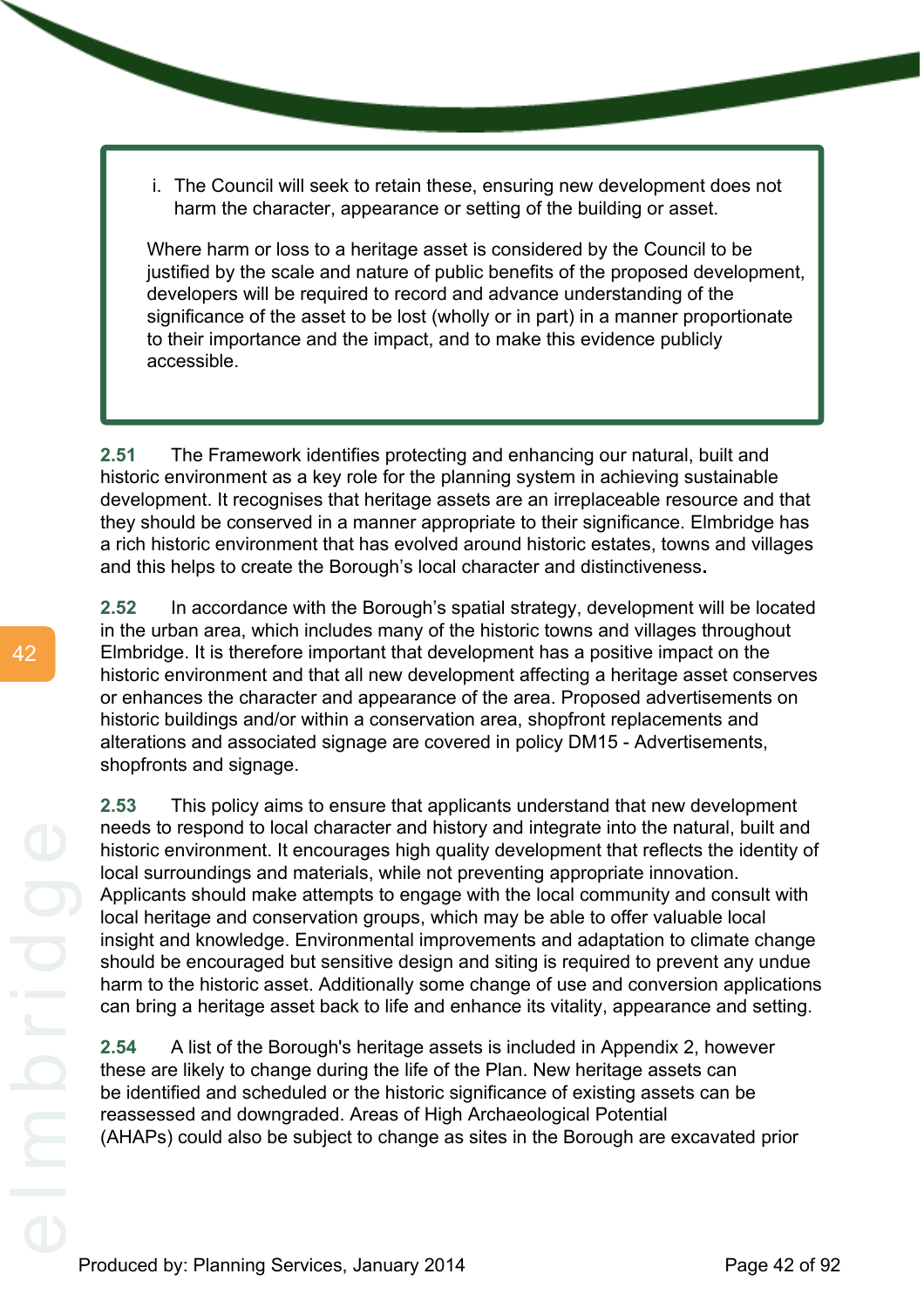to development and their potential can then be reassessed depending on the findings of archaeological survey work. Surrey County Council plans to review existing AHAPs in future.

**2.55** Produced in partnership with the local community, development proposals should take full account of the Council's Conservation Area Character Appraisals and Management Plans for the relevant area. The Council will use these to encourage appropriate development and manage change. The Design and Character Supplementary Planning Document 2012 also provides character assessments for each settlement including key design guidelines and should be used in association with more specialist heritage advice and information. It is the Council's intention to produce a future Heritage Strategy, which will set out in more detail how the historic environment will be conserved and enhanced in the Borough.

| <b>Core Strategy links</b>  | CS1 - Spatial Strategy<br>CS17 - Local Character, Density and                                          |
|-----------------------------|--------------------------------------------------------------------------------------------------------|
|                             | Design                                                                                                 |
|                             | Threaded through CS3-CS11                                                                              |
| <b>Framework paragraphs</b> | 126-141                                                                                                |
| Other documents or guidance | PPS5 Guidance (or subsequent amended<br>version), English Heritage 'The Setting of<br>Heritage Assets' |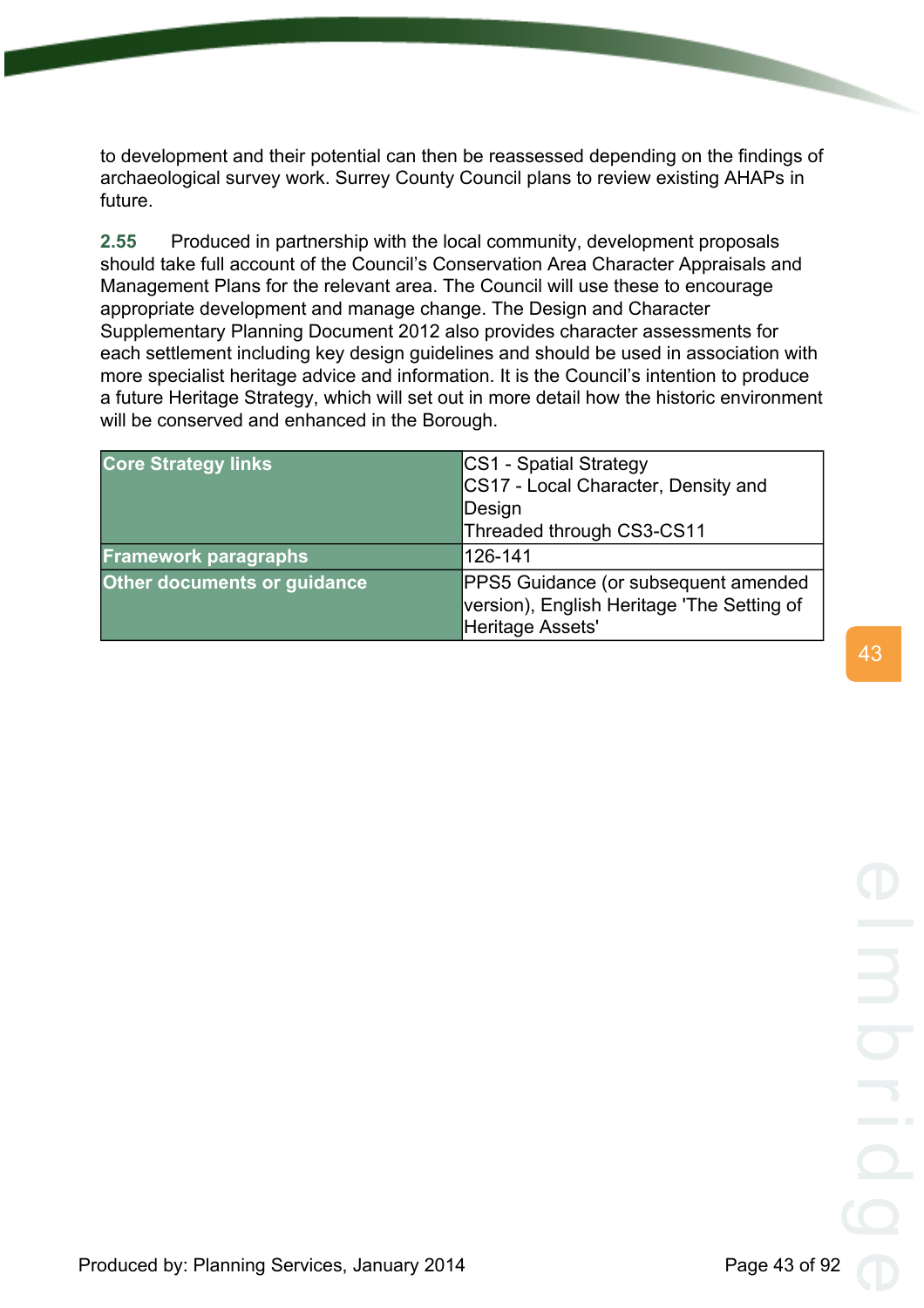



framework/index\_en.html for the full report.]

44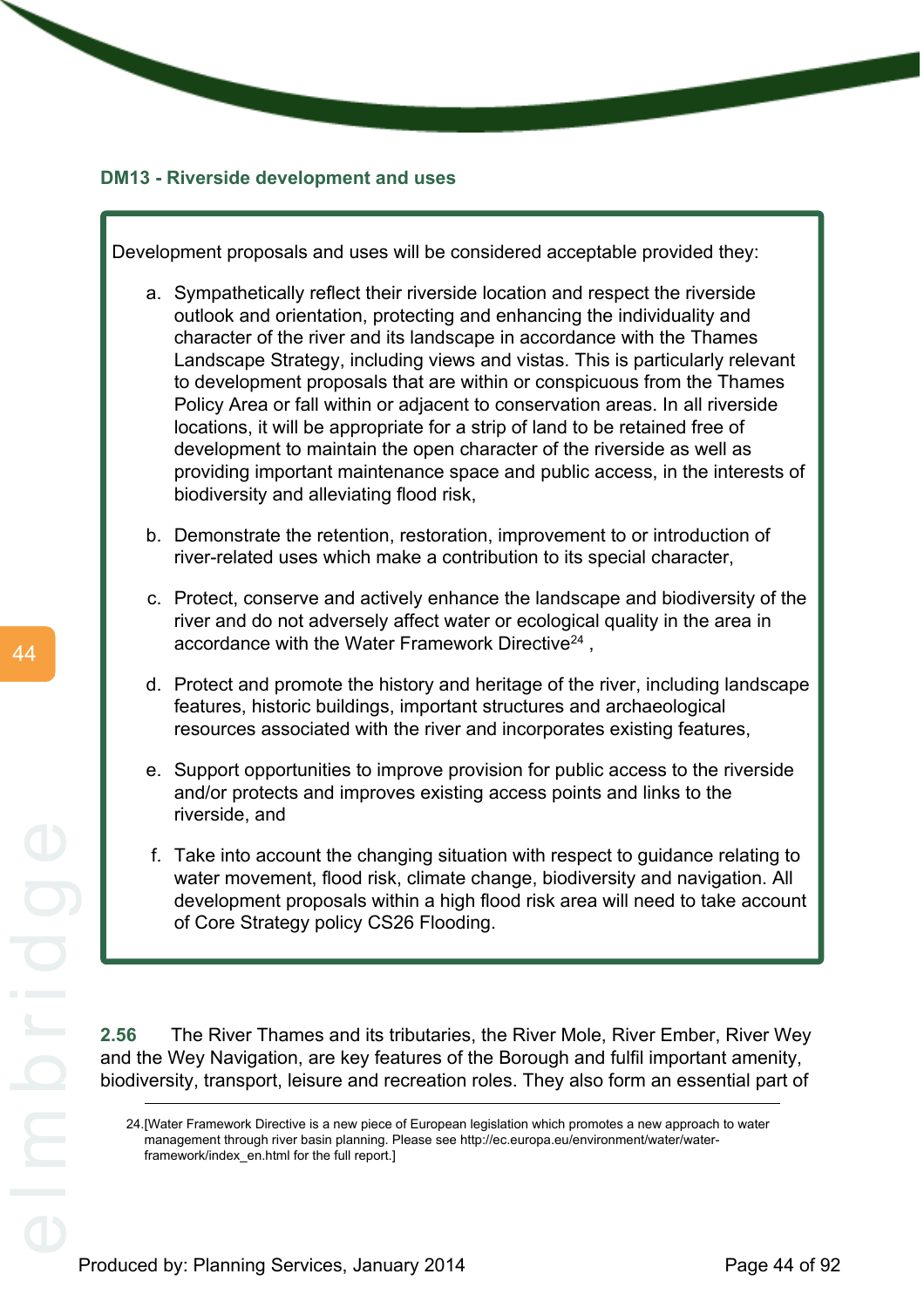the Borough's green infrastructure network and make a fundamental contribution to the landscape quality and character of the Borough. The variety of small and large scale uses such as rowing clubs and boat repair works and features such as locks and towpaths create this unique character. Together with the Borough's open areas and conservation areas, the rivers and to some extent reservoirs, form an essential element of the quality of life for the Borough's residents.

**2.57** The Core Strategy policy CS12 provides the strategic policy for the River Thames Corridor and its tributaries. It promotes a co-ordinated partnership approach to the future of waterways. It states that detailed guidance, which relates to the need for new development to take account of all aspects relating to the waterside setting, will be included in future documents that address Development Management. This policy provides the link between the strategic policy and the guidance featured in the Design and Character SPD relating to riverside development.

**2.58** The Thames Policy Area is a designated area featured on the policies map and includes the River Thames that forms the northern boundary of the Borough and extends to a short section of the River Wey and Wey Navigation within Elmbridge. It reflects the importance of the River Thames as one of the greatest natural and manmade cultural assets of Elmbridge. Although particular consideration is required for development within or conspicuous from the Thames Policy area, this policy also seeks to ensure all new riverside development covers the same important aspects from its design, siting and character to its accessibility and environmental impact.

**2.59** Many of the reservoirs and waterways are of national and international biodiversity significance with SSSI, Ramsar, SPA designations and large areas are within Green Belt. Many of the strategic views and landmarks are river related and cross borough boundaries and this is covered by other DM policies.

**2.60** Assessing the character of the river is an important aspect of the policy and this is covered in the Design and Character SPD. The Thames Landscape Strategy [Weybridge-Hampton-Kew] is a 100-year strategic vision for the Thames including guidance, project, management and maintenance objectives. It provides analysis of the character of the river landscape through a series of Landscape Character Reaches. Its aim is to conserve, enhance and promote for the future, one of the world's great urban landscapes. To achieve this aim the strategy bring together a partnership of statutory and non statutory organisations, local groups and individuals to inform strategic policy and implement a broad range of projects. These supporting documents provide the detail needed to meet the policy's aim of ensuring high quality riverside development that protects and enhances the environment and allows for future generations to enjoy the riverside.

**2.61** The Council would expect applicants to meet all criteria in this policy taking account of other Local Plan policies (where applicable) that address open space, Green Belt, heritage, design and amenity, landscape and flooding. DM22 - Recreational Uses of the Waterways may be relevant for development associated with recreational use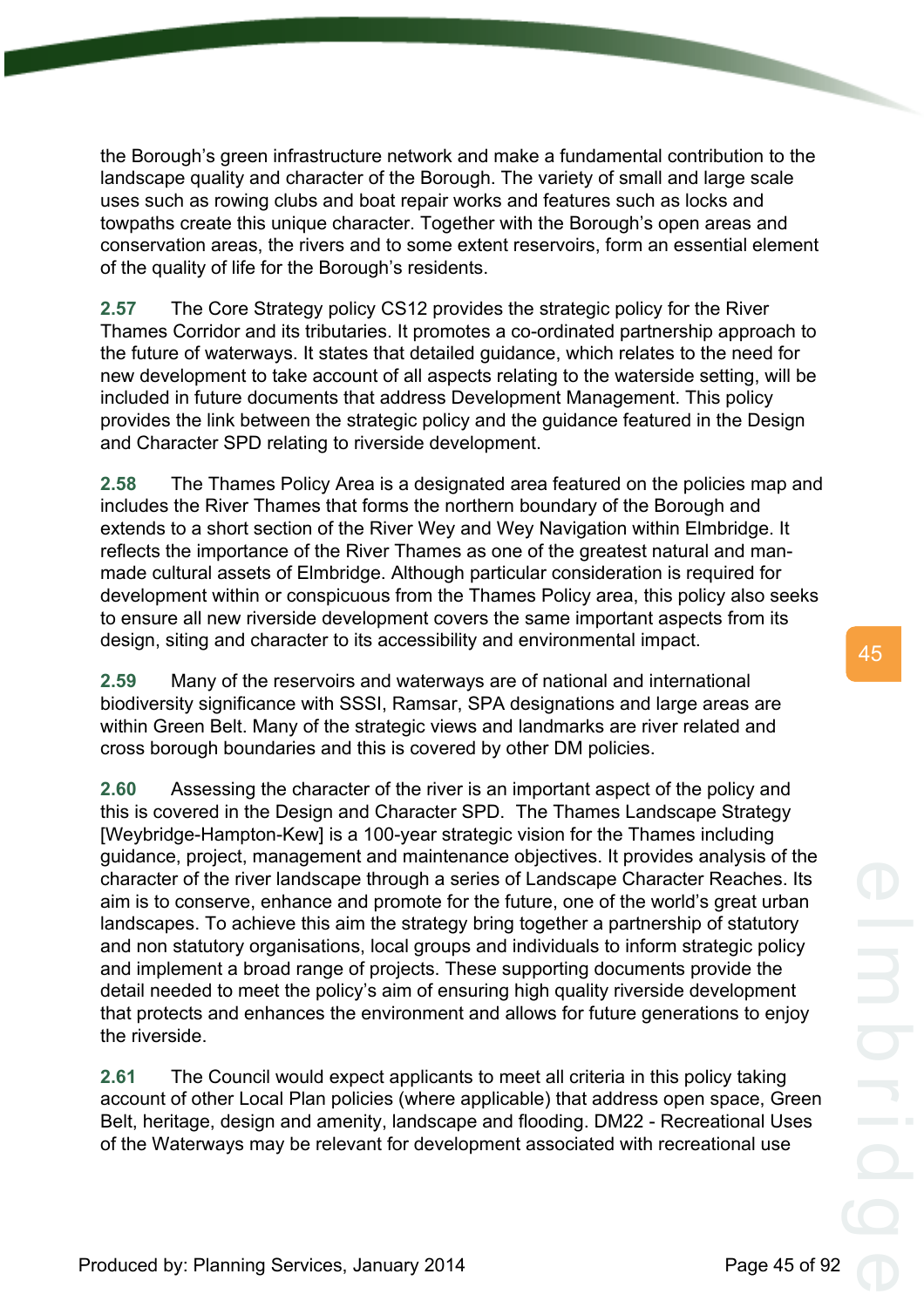on rivers, reservoirs and other bodies of water. The guidance featured in the Design and Character SPD and Thames Landscape Strategy will also be key considerations.

| <b>Core Strategy links</b>         | <b>CS1 - Spatial Strategy</b>           |
|------------------------------------|-----------------------------------------|
|                                    | CS12 - River Thames and its Tributaries |
|                                    | CS14 - Green Infrastructure             |
|                                    | CS15 - Biodiversity                     |
|                                    | CS17 - Local Character, Density and     |
|                                    | Design                                  |
| <b>Framework paragraphs</b>        | 73, 74, 75, 77, 165                     |
| <b>Other documents or guidance</b> | Thames Landscape Strategy, Design and   |
|                                    | <b>Character SPD</b>                    |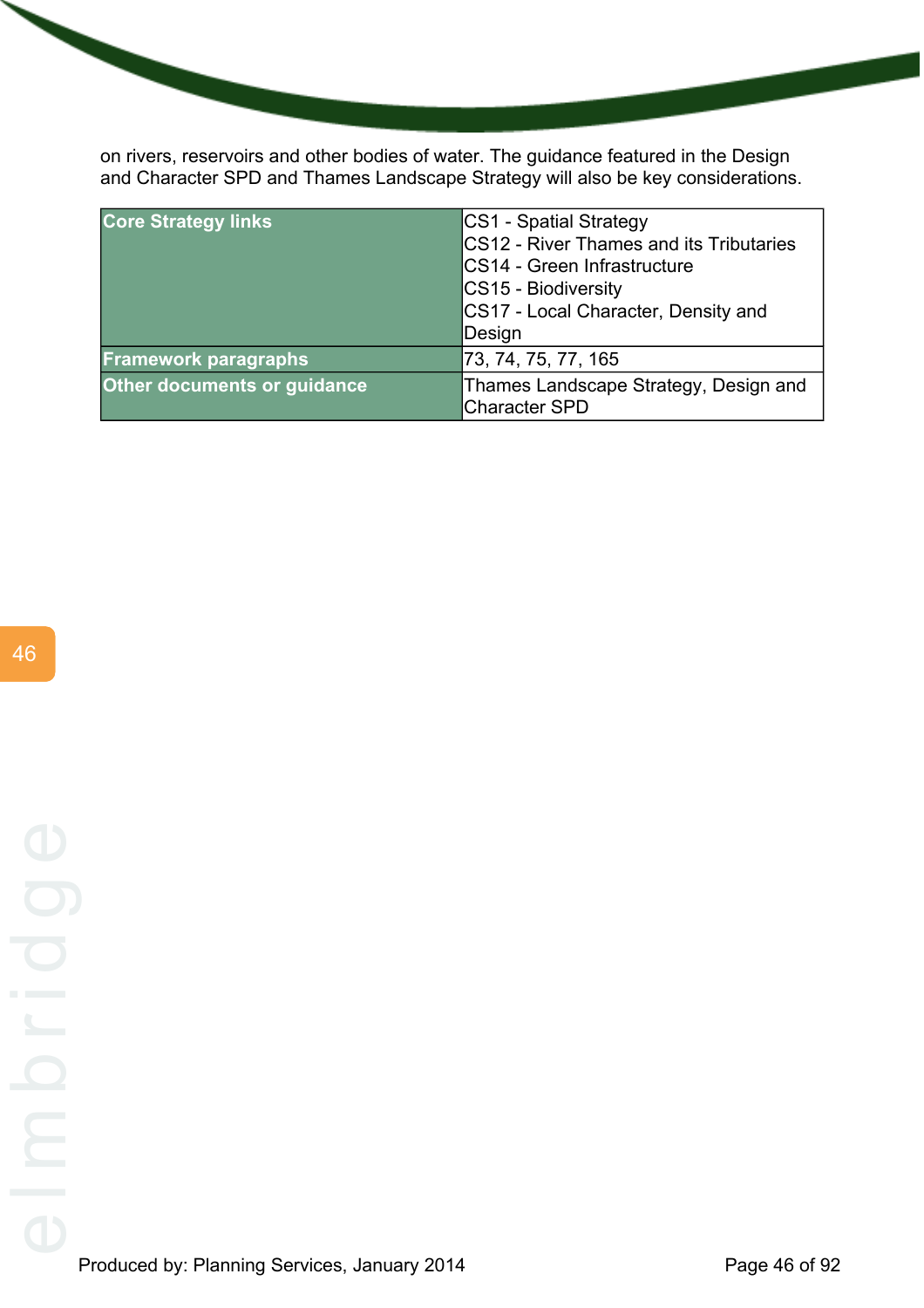### **DM14 - Evening Economy**

- a. The Council will support new uses that contribute to the economy in appropriate locations<sup>25</sup>, including takeaway hot food shops, restaurants, taxi/ minicab premises and associated development, unless they result in a harmful impact on residential amenity in the evening.
- b. Proposals should be designed and located to ensure that highway safety is maintained and has an acceptable impact on local on-street parking provision.
- c. Adequate infrastructure and measures should be included to ensure the development is neighbourly particularly when located near to residential properties. This may be achieved by seeking innovative design solutions to handling emissions and through the use of conditions<sup>26</sup>.

**2.62** The Borough enjoys a thriving evening economy, due to the extensive variety of restaurants, takeaways, bars and pubs, supported by numerous taxi hire businesses. Certain areas have a higher concentration of these uses because of nearby venues that attract additional visitors to the town centre, such as the Sandown Racecourse in Esher and Hampton Court Palace near Bridge Road, East Molesey. The types of premises referred to in this policy also make a contribution to the overall vitality of shopping areas during the day, in common with other non-retail uses, but these particular uses have been identified for specific inclusion within a Development Management policy due to the disturbance they may cause in the evening in areas where there are residential properties.

**2.63** These businesses have an important role in maintaining growth within the town centres and as part of mixed-use development schemes (see also DM3 - Mixed Uses). As such, the Council will support their economic viability where appropriate but will balance this against the fact that some evening activities may be unneighbourly in residential areas, resulting in noise, disturbance and odour. The Council will carefully consider such applications and work with local businesses to assess whether any harmful effects can be mitigated through design solutions for extraction systems, orientation of new buildings, conditions on opening times and controlling outdoor seating.

<sup>25.[</sup>See CS18 - Town Centre Uses for policy on retaining retail uses within primary and secondary frontages in town and village centres, and in local centres, together with the range of uses specified in Paragraph 23 of the National Planning Policy Framework that are needed in town centres]

<sup>26.[</sup>In conjunction with the provisions of DM3 - Mixed Uses and DM5 - Pollution, as applicable.]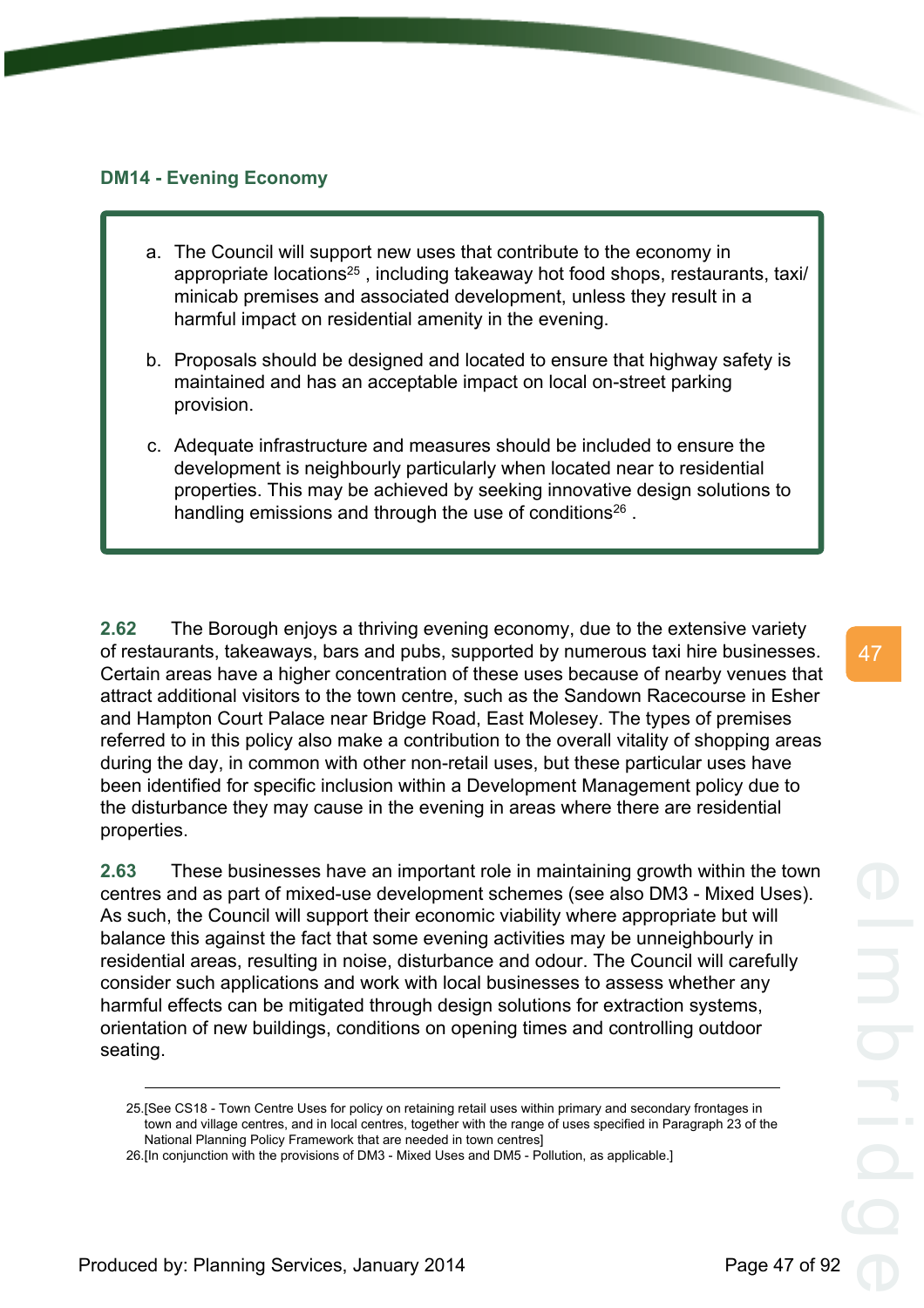**2.64** This policy sets out that the Council will not encourage proposals for development associated with the evening economy that cannot demonstrate that any potentially harmful effects on local residents, the character of the area or highway safety are limited to an acceptable level.

| <b>Core Strategy links</b>  | CS3 - CS11 Settlement Areas<br>CS18 - Town Centre Uses                                                                  |
|-----------------------------|-------------------------------------------------------------------------------------------------------------------------|
| <b>Framework paragraphs</b> | 23                                                                                                                      |
| Other documents or guidance | Licensing and inspection information from<br>Environmental Health & Licensing Team at<br>www.elmbridge.gov.uk/envhealth |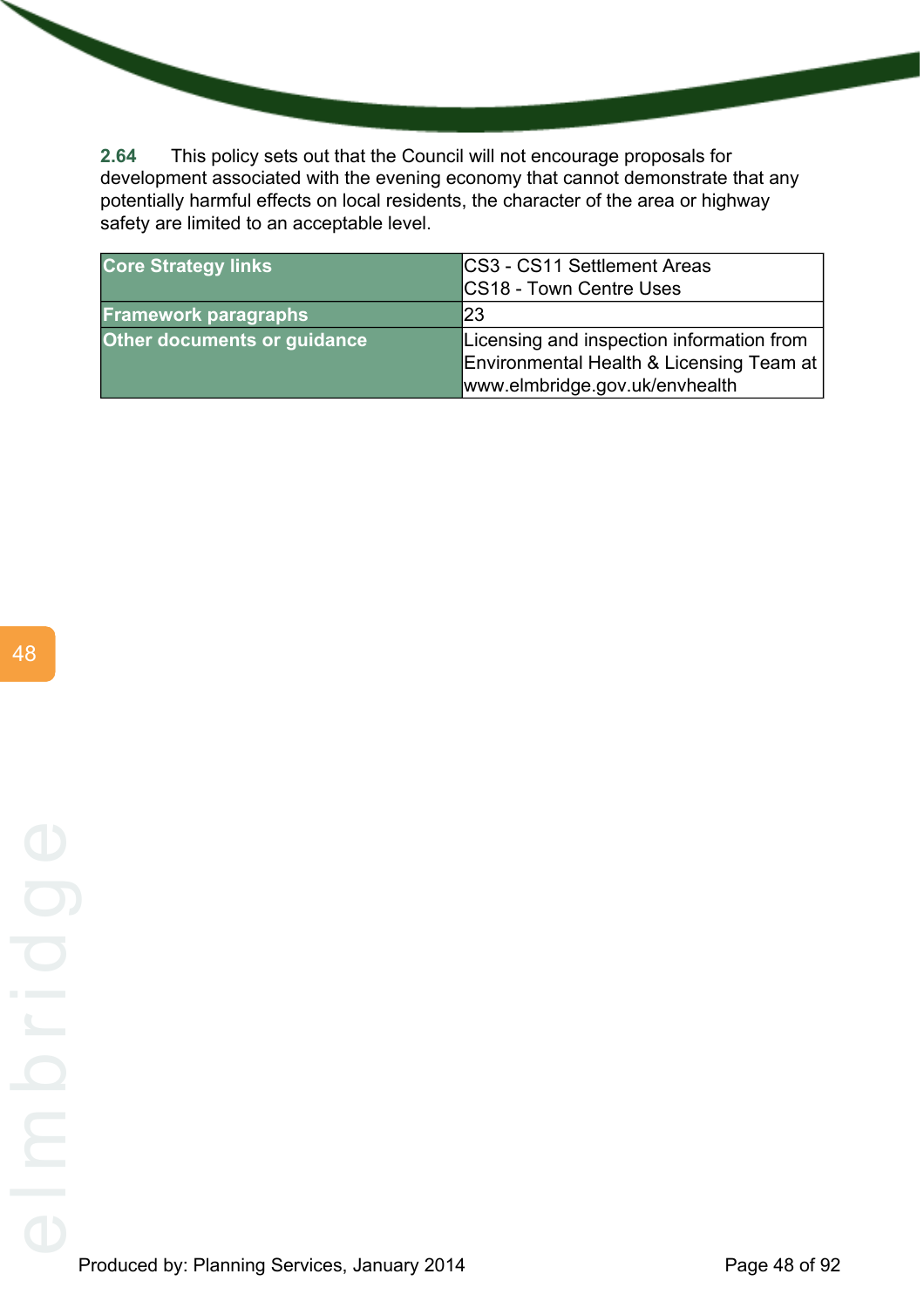49

# **DM15 - Advertisements, shopfronts and signage**

Permission and/or consent will be granted provided that:

- a. Advertisements (including hoardings) are well designed to ensure they do not harm visual amenity, are in proportion to their surroundings and do not result in undue clutter. Consideration will be given to the size (including individual lettering), materials, cumulative number and method of illumination, together with any impact on public or highway safety,
- b. Advertisements in areas of special control and conservation areas are carefully designed to prevent an adverse impact to the historic or open environment.<sup>27</sup>
- c. Projecting signs and illumination to shopfronts must be appropriate in size, design and scale, complement the character and materials of the shopfront and surrounding streetscene, and must not compromise public safety. Illumination to advertisements and shopfronts in conservation areas should be sensitively designed and should normally be external. Large illuminated fascias will be resisted outside town and district centres or other appropriate locations,
- d. Shopfront proposals demonstrate a high quality of design, which complements the original design, proportions, materials and detailing of the shopfront, surrounding streetscene and the building of which it forms part. The Council will resist the removal of shopfronts of architectural or historic interest,
- e. New shopfronts must be designed to allow equal access for all users. Public and highway safety must be considered when siting signage or seating, table arrangements and structures, and
- f. Blinds, canopies or shutters where acceptable in principle must be appropriate to the character of the shopfront and its setting. External security grilles and solid shutters which present blank frontages will not be permitted. In sensitive areas, rigid and non-retractable canopies will generally be unacceptable.

<sup>27.[</sup>Areas of special advertisement control include the Borough's open land, which makes a significant contribution to the structure and environmental quality of the built up area, and the Green Belt.]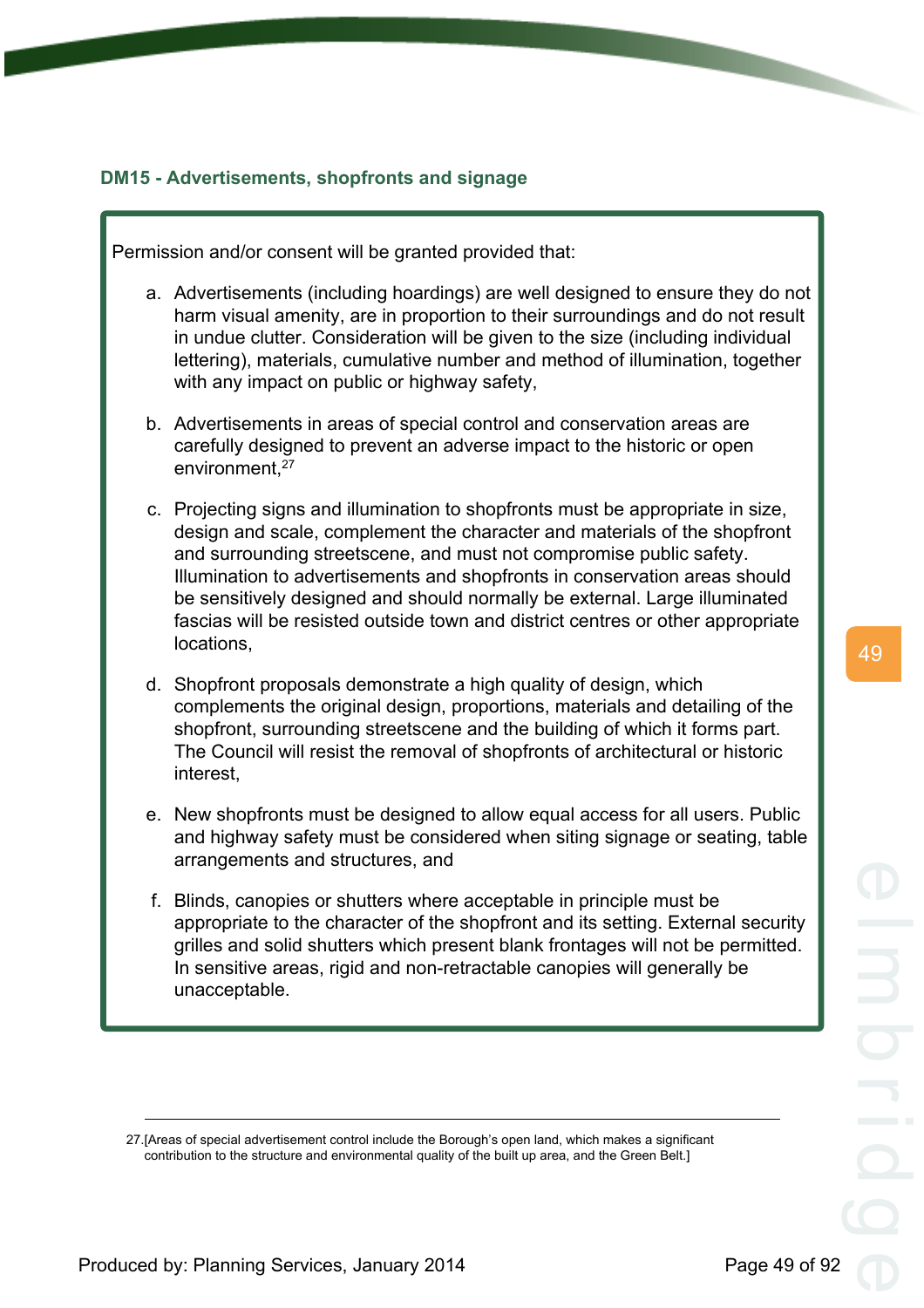**2.65** Elmbridge has a number of attractive town and village centres as well as local parades of shops. The environmental quality of these shopping areas is of fundamental importance to their economic health and viability. Well designed advertising displays, signage and shopfronts add to the vitality of the town and village centre and provide important information for the shopper or visitor. It is important that the Council supports the economic development of these centres and one way of doing this is through the provision of high quality advertisements, shopfronts and signage. This is particularly important when considering advertisements and shopfronts in conservation areas and on historic (listed) buildings.

**2.66** As well as ensuring shopfronts are of a high quality design, the policy also aims to ensure all associated advertising on shopfronts such as illuminated fascia boards, projecting signs, freestanding displays and forecourt seating/structures are also appropriate to the character of the area. The size, scale, illumination and design of some of these may not be appropriate in areas of special control because of the likely impact. Similarly, some canopies will not be suitable in sensitive areas, such as nonretractable 'Dutch blinds' which often have a high gloss finish and do not represent high quality design.

**2.67** Areas of special control include the Green Belt and open urban land that makes a significant contribution to the structure and environmental quality of the builtup area and is seen by many people from a public vantage point of a daily basis. Illumination can cause light pollution affecting local amenity, landscapes that are intrinsically dark and nature conservation. It is therefore important that advertising in these areas have stricter control to prevent harm to these areas of strategic importance.

**2.68** Poorly placed and designed adverts and hoardings can also have a negative impact on the character of the area, visual amenity and raise issues of public and highway safety. The Council will assess all of these factors when determining advertising consents. Policy DM5 - Pollution will also be relevant in assessing the impact of illumation on local residents.

**2.69** New shopfronts should be accessible to all users, taking into account the objectives of the Disability Discrimination Act 2005. This is important, as the Council wants to ensure equal access for everyone that lives, works or visits the Borough.

| <b>Core Strategy links</b>         | <b>CS18 - Town Centre Uses</b>             |
|------------------------------------|--------------------------------------------|
| <b>Framework paragraphs</b>        | 167                                        |
| <b>Other documents or guidance</b> | Shopfronts in a conservation area' leaflet |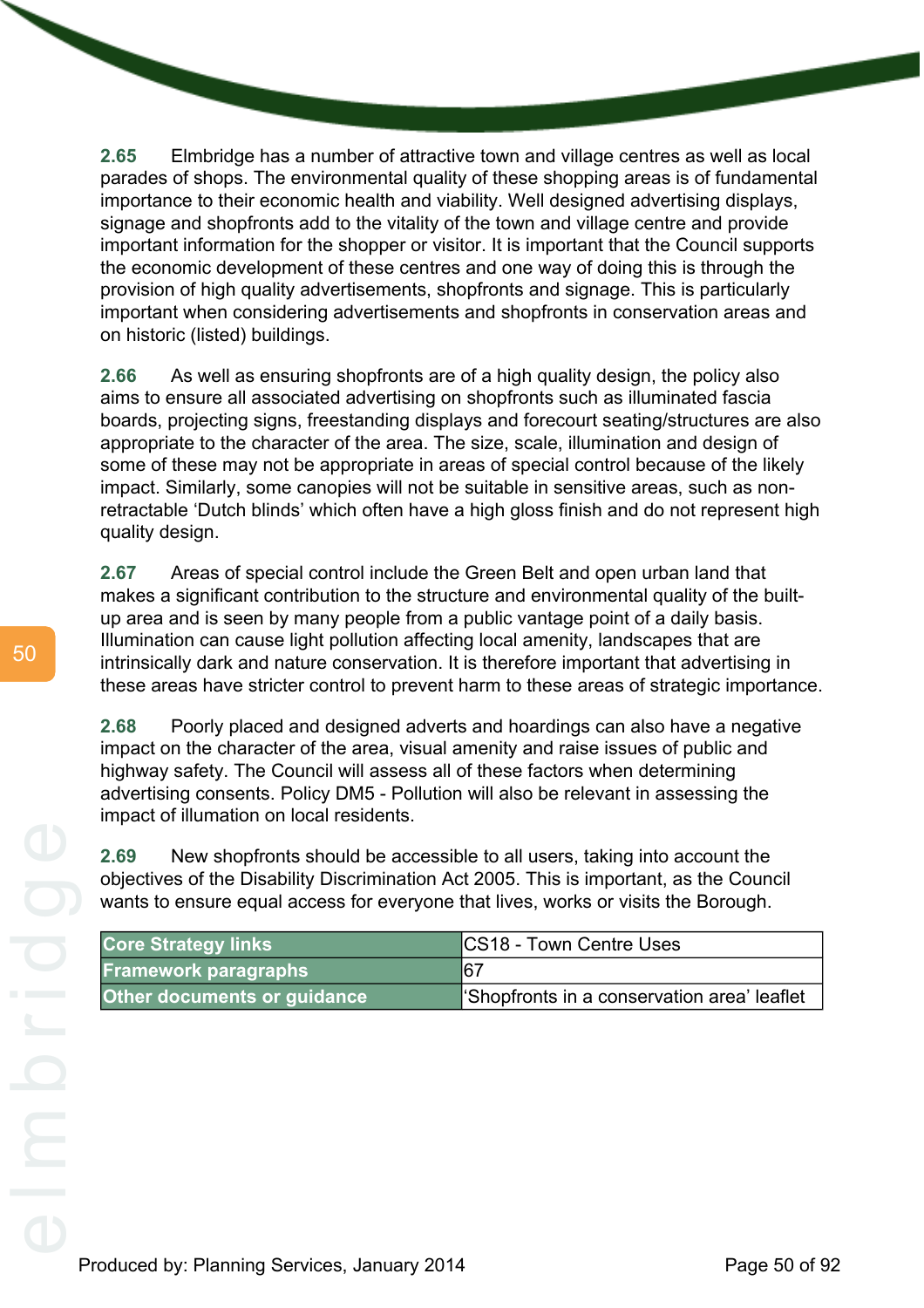# **DM16 - Telecommunications**

The installation of telecommunications equipment will be permitted where it can be demonstrated that:

- a. It is sited to achieve operational efficiency, taking account of the existing and planned future networks,
- b. There is no significant adverse effect on the external appearance of the building on which it is located or the visual amenities of the area, including as a result of clutter and poorly located street furniture,
- c. Alternative sites, mast sharing and utilising existing buildings or structures have been fully considered and evidence is submitted if this is impractical,
- d. Technologies to miniaturise and camouflage any telecommunications apparatus have been fully explored and incorporated where possible, and
- e. It is appropriately designed, coloured and landscaped to take account of its setting.

Installations should avoid sensitive local areas including conservation areas and listed buildings, Green Belt, sites of nature conservation importance, sites of special scientific interest, Local Green Space, strategic views and landmarks and the Thames Policy Area unless there is evidence that this is technically impractical.

**2.70** Fast, reliable and affordable telecommunications is essential for the Borough in terms of promoting growth, increasing the competitiveness of business and ensuring excellent communications and choice for the public. They can also benefit the environment by reducing the need to travel as more people choose to work from home using alternative methods of communication. Elmbridge has a large self-employed workforce and providing the most advanced and high quality communication technology to support them to operate within the Borough is vital to the local economy. Therefore, the Council will give positive consideration to telecommunications development, which is well located and designed, both in terms of its contribution to the efficiency of the existing or planned network and its minimal impact on the environment and amenity.

**2.71** The policy aims to achieve this by ensuring that telecommunications equipment is kept to a minimum through encouraging the sharing of existing and/or proposed facilities where this is technically possible. The visual impact of telecommunications equipment can be minimised through careful design, placement,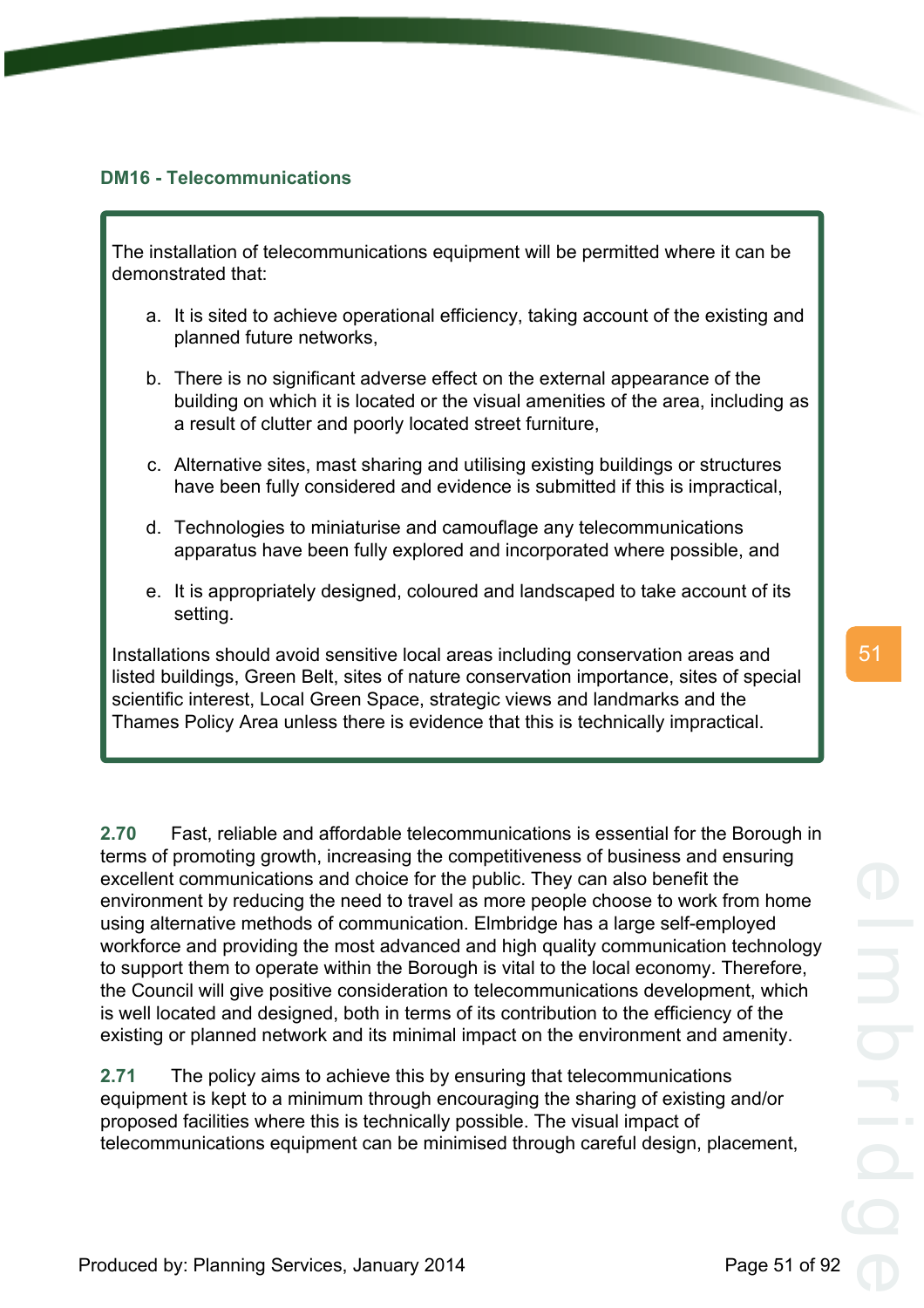colouring and landscape. In addition, using available technologies to miniaturise and camouflage apparatus can also contribute to reducing any visual intrusion. This will help to protect the character of an area and the appearance of property, which is of particular importance to local people.

**2.72** The policy highlights those areas in Elmbridge where new telecommunication development should be avoided due to their unique character. Telecommunication equipment in these areas may appear visually intrusive in these settings and hence should be avoided.

**2.73** Local people are often concerned about the possible health implications of telecommunication development. However, the Framework states local planning authorities must determine application on planning grounds and not determine health safeguards if the proposal meets International Commission guidelines for public exposure.

**2.74** The policy applies to planning applications or prior notification applications for the installation of satellite dishes, microwave antennae, radio masts, cabinet boxes and other types of telecommunications apparatus, which require planning permission. When considering such applications the Council will also have regard to the legal requirements placed upon telecommunications operators to provide an adequate service, and any technical and operational constraints.

| <b>Core Strategy links</b>         | <b>CS23 - Employment land provision</b> |
|------------------------------------|-----------------------------------------|
| <b>Framework paragraphs</b>        | 42, 43, 44, 45, 46                      |
| <b>Other documents or guidance</b> | Code of Practice on Mobile Network      |
|                                    | Development (2002).                     |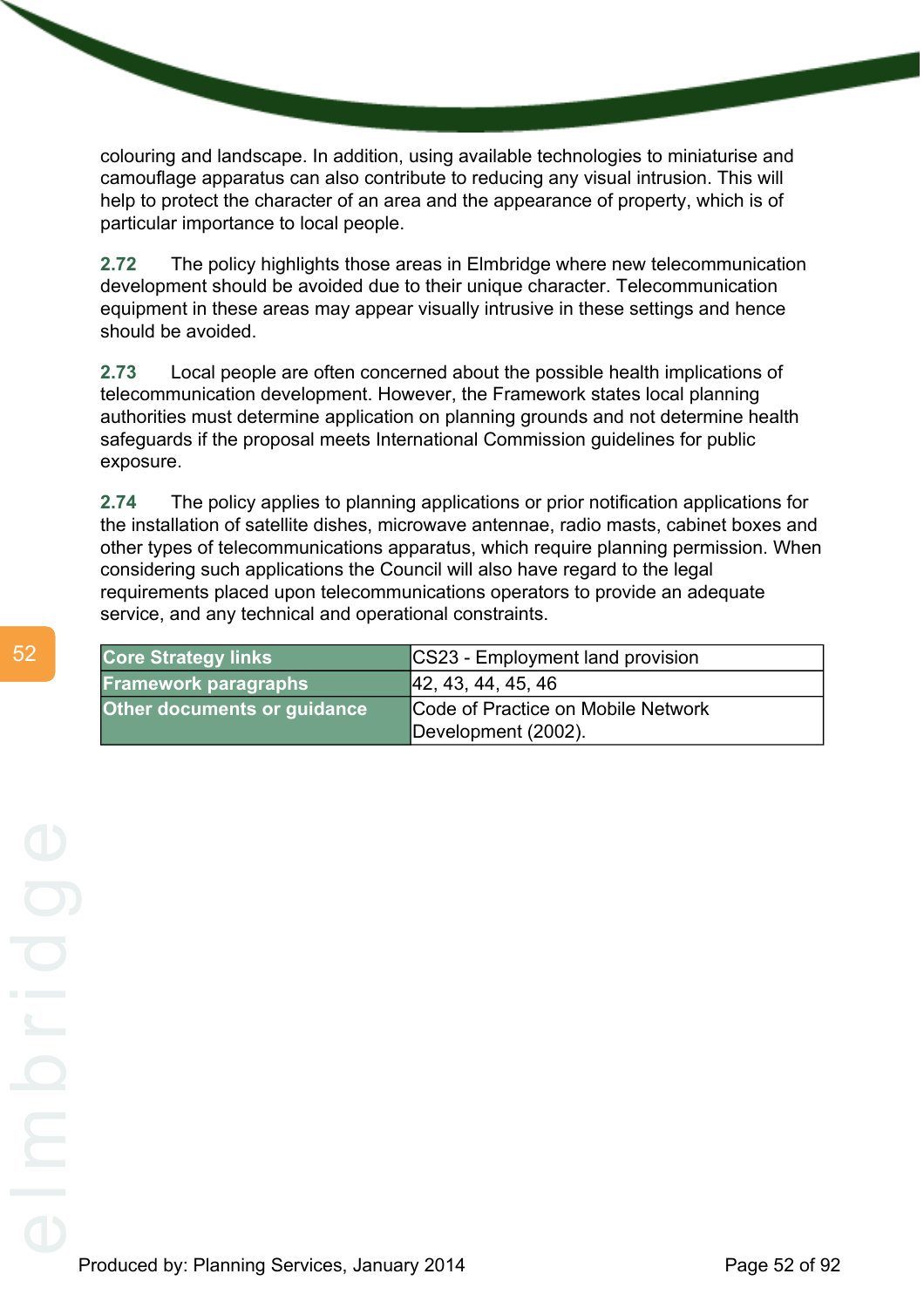# **Open Spaces**

# **DM17 - Green Belt (development of new buildings)**

- a. The Green Belt boundary is defined on the Policies Map<sup>28</sup>. In order to uphold the purposes of the Green Belt to prevent urban sprawl and to keep land within its designation permanently open, inappropriate development will not be approved unless the applicant can demonstrate very special circumstances that will clearly outweigh the harm.
- b. Built development for outdoor sport, recreation and other appropriate uses<sup>29</sup> will need to demonstrate that the building's function is ancillary and appropriate to the use and that it would not be practical to re-use or adapt any existing buildings on the site. Proposals should be sited and designed to minimise the impact on the openness of the Green Belt and should include a high quality landscape scheme. The development will be expected to comply with other policies that prevent an adverse impact on the environment and the community.
- c. Proposals for the limited infilling or the partial or complete redevelopment of previously developed sites will be considered in light of the size, height, type, layout and impact of existing buildings, structures and hardstanding. Support will be given to proposals that limit the dispersal of development throughout the site or can demonstrate that the openness of the Green Belt will be improved.
- d. New development of land adjoining or clearly visible from the Green Belt should respond to its setting and the character of the area, ensuring that buildings and landscape schemes are designed to create an appropriate transition between urban and open land.

28.[The Green Belt policies set out and referred to in the Local Plan will apply to the area of land so designated] 29.[See Paragraph 89 of the National Planning Policy Framework ]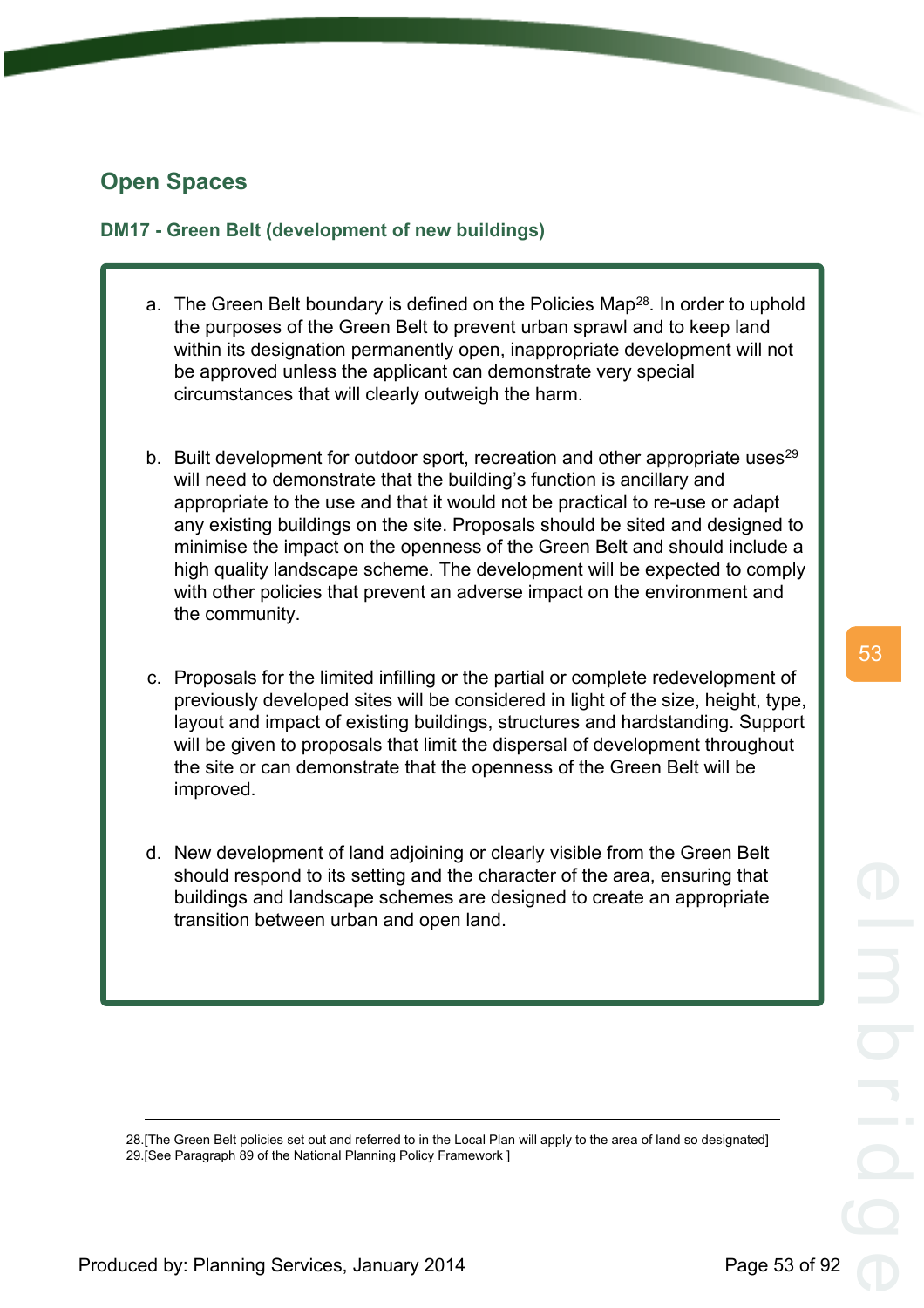**2.75** The Green Belt in Elmbridge plays a key role in shaping settlement and development patterns. It forms an important element of the Borough's character and is a highly valued asset to local people, as well as having wider strategic significance in conjunction with other neighbouring boroughs. The Council is committed to protecting and enhancing the Green Belt, which is one of the Core Strategy's Objectives, in order to prevent settlements from merging and to retain the distinctiveness of local communities. We also recognise the role of the Borough's green infrastructure network, of which the Green Belt forms a significant part, in providing an attractive environment for local businesses and future investment, as well as a recreation resource.

**2.76** Some development is regarded as 'appropriate' within the Green Belt and this is limited to that which supports uses which keep the land open and are consistent with the purpose it serves, including agriculture, forestry, cemeteries, and outdoor sport and recreation. Other forms of development that are also 'not inappropriate' are listed in the Framework<sup>30</sup>. The Council acknowledges the appropriateness of such proposals and plans to positively enhance the beneficial use of the Green Belt but will require buildings to be genuinely ancillary and appropriate to the sustainable operation of the appropriate use in order to minimise development wherever possible and therefore preserve the openness of the Green Belt. Similarly, applicants will be expected to consider whether any existing buildings could be re-used sustainably rather than proposing a new development that may have greater impact on the Green Belt and the environment, and to include measures that may serve to mitigate the effect on the character of the area, such as a high standard of design and landscape.

**2.77** The Framework also allows for the limited infilling or the partial or complete redevelopment of previously developed land and does not require these to be formally identified in order to benefit from the 'exception' to inappropriate development for new buildings. Consideration will be given on a case-by-case basis, recognising that new development should not have a greater impact on the openness of the Green Belt. As such, careful assessment of the impact of existing buildings and structures in comparison to new development is required. For example, an existing area of hardstanding can be regarded as 'development' but its impact on openness is significantly less than a proposed building. Applicants are encouraged to take the opportunity to make improvements to the openness of the Green Belt where possible, which could include focusing development in a less conspicuous or open part of the site or removing a sprawl of buildings in favour of a single, cohesive development that leaves the remainder of the site open.

**2.78** The policy also refers to land adjoining the Green Belt but not within it, recognising that development in close proximity to its boundary could have just as significant an effect upon it. By applying good design principles, development can form

30.[See Paragraph 90 of the National Planning Policy Framework ]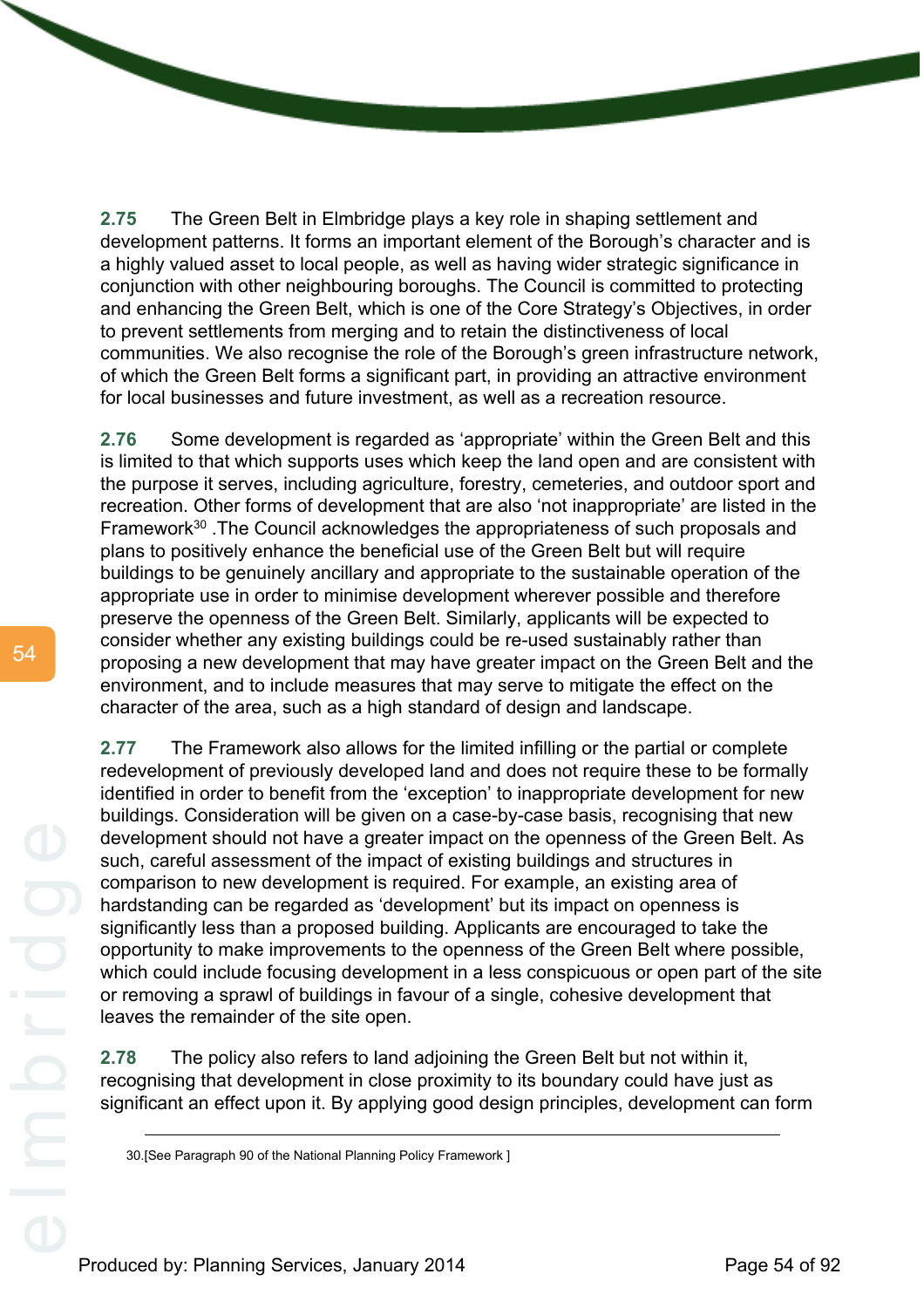an attractive transition, ensuring that more prominent elements of the building are located furthest from the Green Belt boundary and ensuring that softer landscape features such as gardens are located closest to it.

| <b>Core Strategy links</b>         | <b>CS1 - Spatial Strategy</b><br>CS14 - Green Infrastructure                                                                                           |
|------------------------------------|--------------------------------------------------------------------------------------------------------------------------------------------------------|
| <b>Framework paragraphs</b>        | 79-92                                                                                                                                                  |
| <b>Other documents or guidance</b> | Design & Character SPD (for general<br>guidance as the Green Belt is not included<br>in the character areas to avoid<br>encouraging development there) |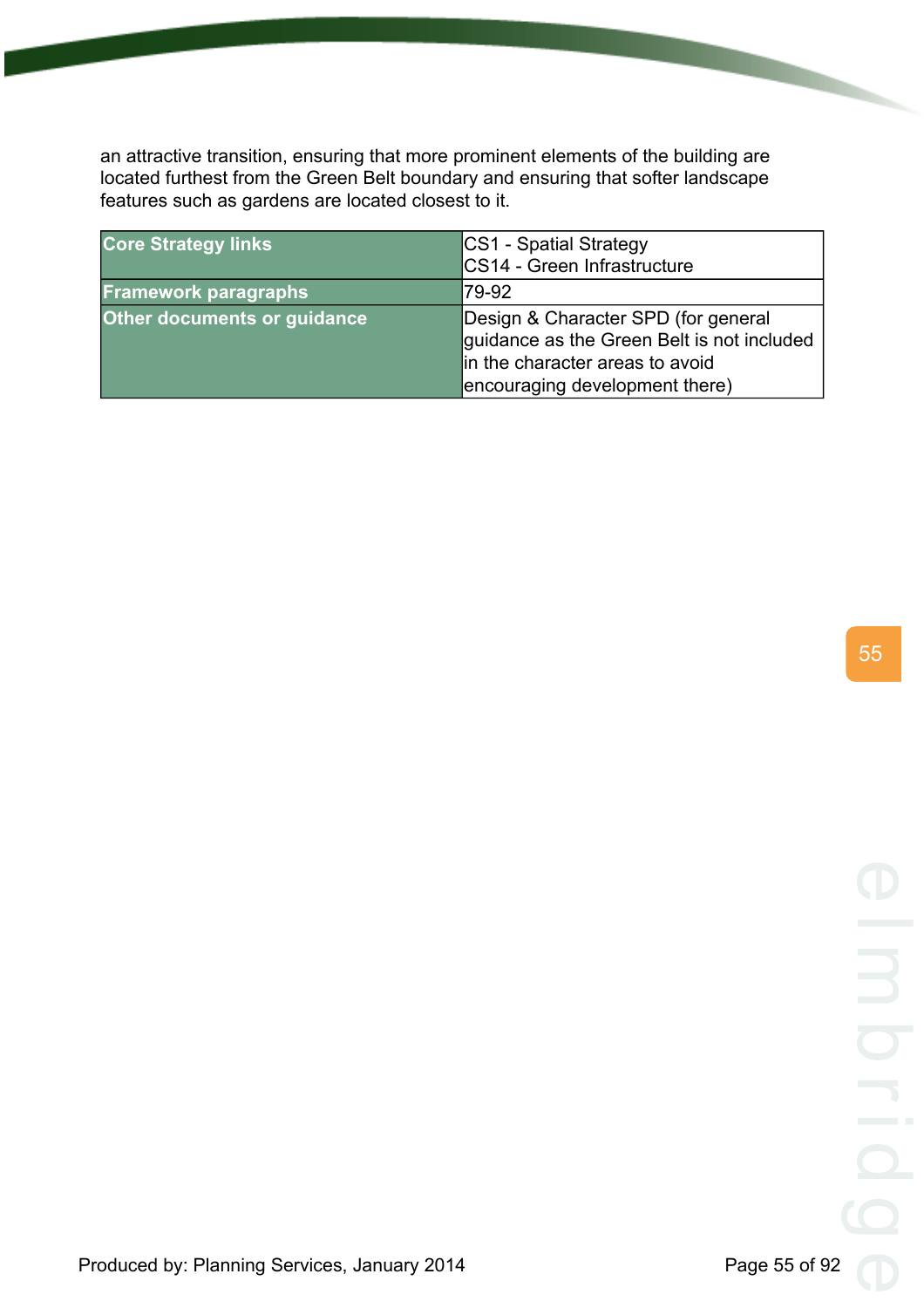## **DM18 - Green Belt (development of existing buildings)**

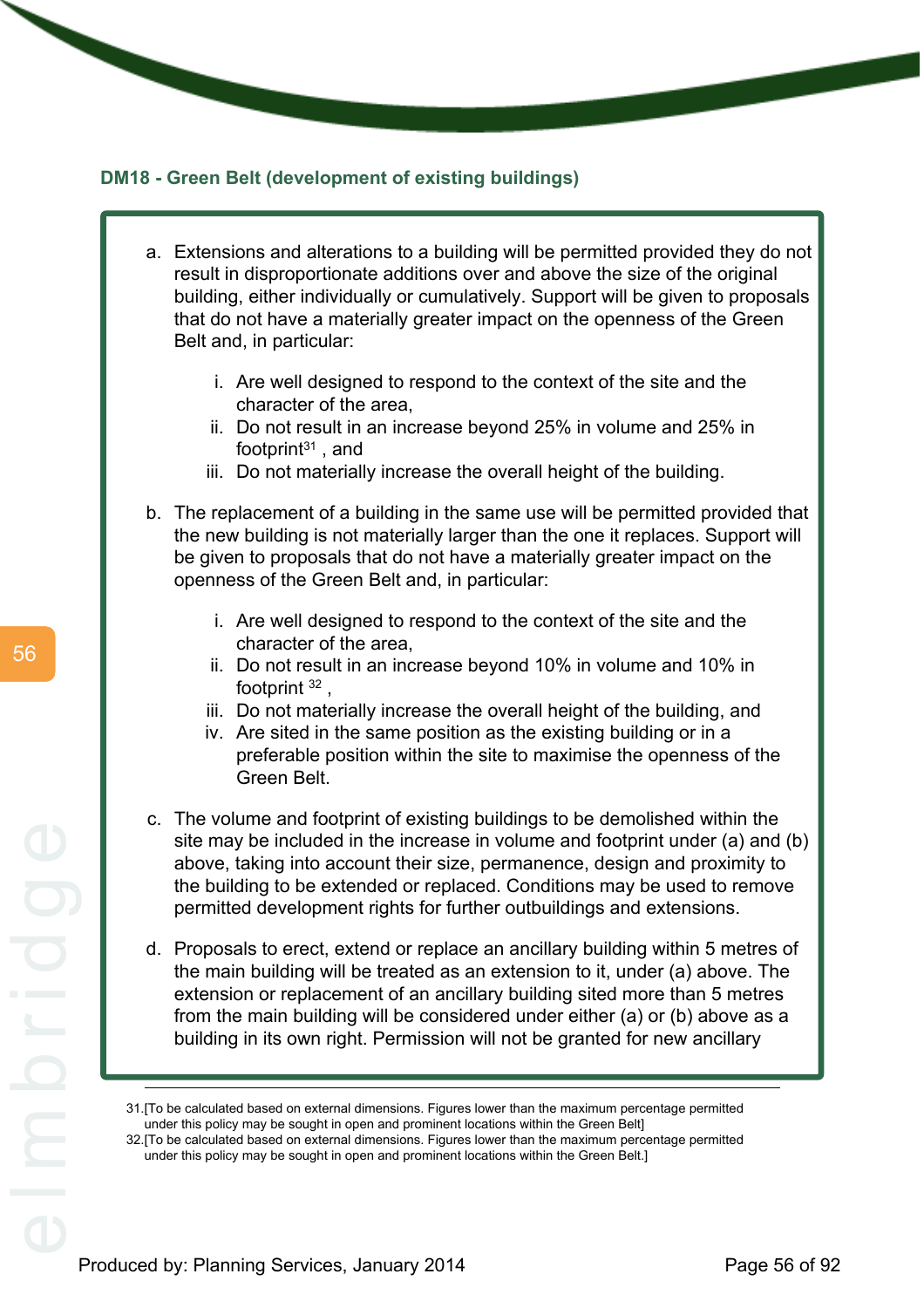buildings sited more than 5 metres from the main building unless it is for an appropriate use in the Green Belt or very special circumstances can be demonstrated that would clearly outweigh any harm to the openness.

e. Proposals for a basement will be permitted provided it is wholly subterranean, does not generate significant additional activity on the site as a whole, does not exceed the footprint of the existing building (including as extended or replaced) and is served only by discreet light wells, ventilation systems or means of escape. Basements that do not comply with these provisions will be regarded as contributing to the increase in volume and footprint under (a) and (b) above.

**2.79** There are many dwellings within the Green Belt in Elmbridge and it is reasonable for those living within them to be able to extend or replace their homes to meet their changing needs and circumstances, provided that overall openness is preserved. The Framework allows the replacement or extension of any building, subject to certain provisions. This will enable local businesses to respond to their growing needs and be flexible to change. The amount of enlargement is not dependent on the size of the plot or the general size of buildings in the area but rather the size of the original building. To permit a significant increase in the size of a building merely because it is sited on a large plot or there are other larger structures nearby would undermine the objectives of safeguarding the openness of the Green Belt and its character.

**2.80** The original building will be determined based on its size as existing on 1 July 1948 or as first built if later than this date. In order to give applicants greater certainty as to the amount of development that may be acceptable, a maximum increase is specified in the policy. This is intended to set out the limit beyond which the Council will consider an extension to be disproportionate to the original building or a replacement building to be materially larger than that it replaces. There will be instances where perhaps a significantly lower figure will be more appropriate, based on the specifics of the site, including environmental factors such as flood risk, but the percentages offer clear parameters within which new developments can be designed to preserve the openness of the Green Belt and the character of the area.

**2.81** When assessing the volume and footprint increase for extensions to buildings or replacement buildings, it is common for applicants to propose that other structures within the site that are due to be demolished are combined to 'offset' the increase. The policy allows for this in some circumstances, taking into account a number of factors. For example, a proposal for a replacement house may include an integral garage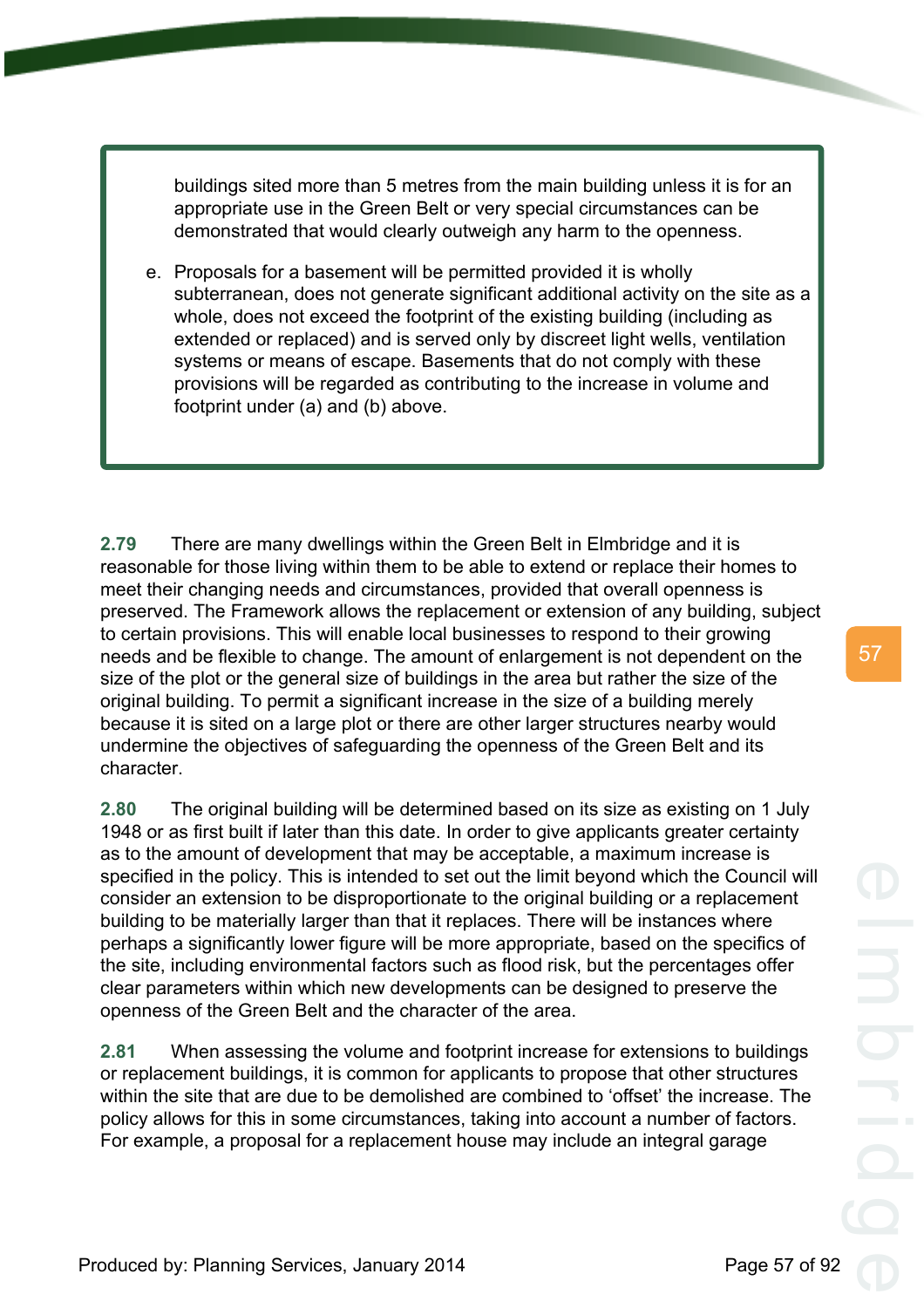following demolition of an existing detached garage. In this case, the volume and footprint of the existing garage could be combined with that of the main house before establishing to what extent it would be enlarged.

**2.82** This policy gives specific guidance on how ancillary buildings will be treated in assessing new proposals. This is to give greater clarity for applicants which could result in more focus on the quality and design of the proposal rather than lengthy discussion on other matters. The distance of 5 metres within which an ancillary building will be treated as being part of the main building has been specified as a dimension that is commonly used to imply contiguousness of development for Green Belt purposes and stems from its use in earlier versions of the General Permitted Development Order in respect of outbuildings to dwellinghouses.

**2.83** Proposals for basements are common in Elmbridge as homeowners in particular seek to maximise the amount of built development within a plot. In the Green Belt, they are often seen as ways of adding additional footprint without impacting on the openness of the area. Whilst this is true to some extent, much depends on the design of the basement and the extent to which it is visible or apparent externally. If the basement results in or contributes to a disproportionate increase over the original building, or a materially larger replacement building, the proposal would still result in definitional harm to the Green Belt. However, it is acknowledged that a basement that is entirely subterranean with little or no external evidence to indicate its existence will have only a minimal impact on the openness of the Green Belt.

**2.84** It is important to note that proposals in the Green Belt will be expected to comply with all other relevant Local Plan policies and guidance, including those that address design, amenity, access, parking, landscape, biodiversity, flooding and sustainability.

| <b>Core Strategy links</b>  | CS1 - Spatial Strategy<br>CS14 - Green Infrastructure |
|-----------------------------|-------------------------------------------------------|
|                             | l79 - 92                                              |
| <b>Framework paragraphs</b> |                                                       |
| Other documents or guidance | Design & Character SPD (for general                   |
|                             | guidance as the Green Belt is not included            |
|                             | in the character areas to avoid                       |
|                             | encouraging development there)                        |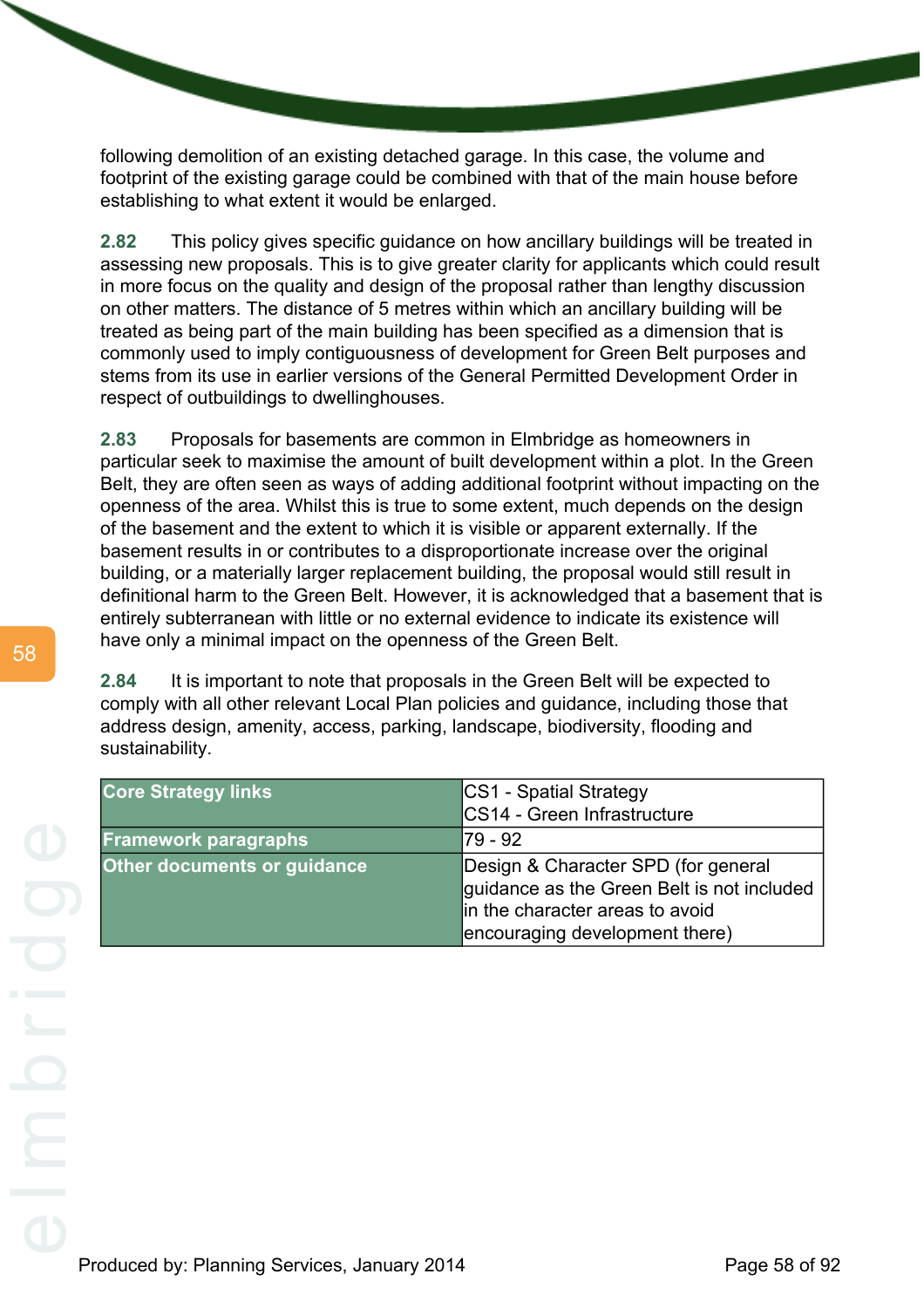# **DM19 - Horse-related uses and development**

- a. New development associated with appropriate horse-related activities will be permitted, including within the Green Belt where it complies with policy, if it would respect the character and amenity of the area without resulting in undue pressure on local infrastructure, nature conservation and biodiversity.
- b. Proposals for new buildings, extensions to existing buildings and means of enclosure should achieve a high standard of design and use sensitive materials that reflect local character, particularly in the Green Belt and other open areas, and be of a scale that is proportionate to the activity proposed. Appropriate provision should be made for access, storage and waste associated with the activity, especially in residential areas.
- c. Proposals will be expected to incorporate a high quality landscape scheme into the design, especially within the Green Belt and other open areas, in order to integrate the development into the natural landscape.
- d. New development should be designed to offer a high level of equine welfare in accordance with current legislation.
- e. Proposals to extend and/or enhance the recreational value of the bridleway network will be supported, provided that there is no conflict with agriculture, nature conservation or with facilities for walkers on existing public footpaths or other paths currently only used by walkers.

**2.85** Equestrian activities are popular in Elmbridge, offering opportunities for outdoor recreation and promoting healthy communities. There are currently seven licensed riding establishments within Elmbridge<sup>33</sup>, all of which lie within the Green Belt. There are also liveries, stables and associated facilities for public, private or domestic use.

**2.86** As an appropriate use of the Green Belt, equestrian uses will be supported. It is important that the design of new buildings and associated facilities respond positively to their context, which is usually rural in character and landscape. Therefore proposals will be expected to demonstrate that the scale of development, quality of design, use of materials and the landscape scheme will enhance the visual amenity of the area. There are also factors that will influence the location of buildings within the site, such as the

<sup>33.[</sup>The list of licensed riding establishments in Elmbridge is available from the Environmental Health & Licensing Team – www.elmbridge.gov.uk/envhealth ]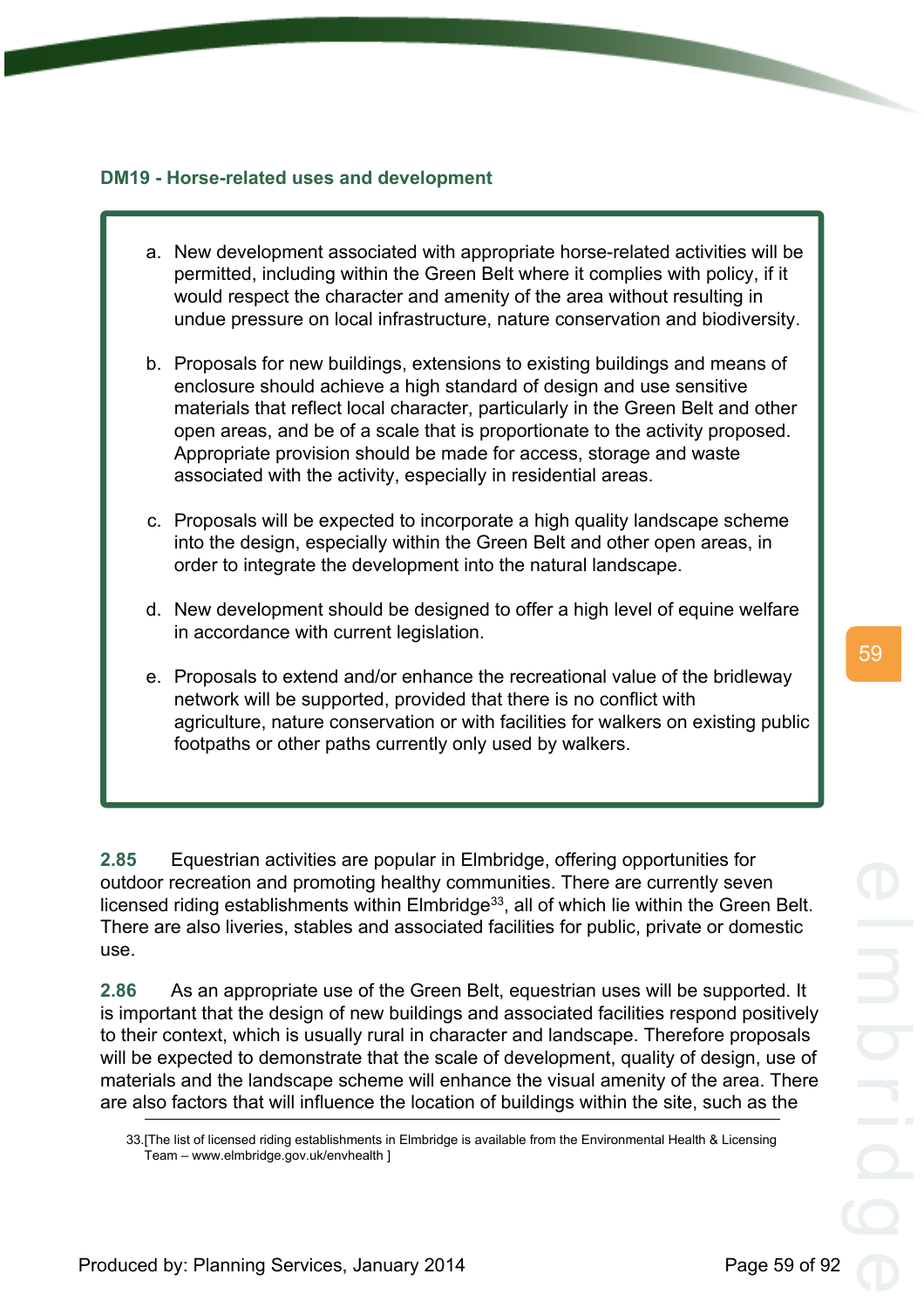need for natural surveillance, site security and welfare considerations. These matters are for the applicant to consider in the context of the specifics of the site when designing the scheme.

**2.87** Elmbridge has seen a slight decline in the number of licensed riding establishments in recent years, partly due to the high cost involved in setting up and maintaining a riding centre. As such, it is not considered necessary to repeat previous policy that resisted an over concentration of horse activity in the immediate area.

**2.88** The policy also includes reference to welfare standards for horses. Environmental Health & Licensing is the body responsible for issuing licences to riding centres and can offer advice to applicants on requirements that may have an impact on the size and design of stables and loose boxes. The Council can therefore offer a collaborative approach to ensuring the aims of the policy are achieved. This will prevent the need to reapply for a revised scheme if the approved design does not meet the standards required to acquire the licence.

**2.89** Opportunities to improve existing rights of way networks and National Trails (long distance routes for walking, cycling and horse-riding) will be sought where possible as this aspiration is supported in the Framework and existing bridleways are protected in the Core Strategy, in recognition of the recreational contribution horse riding makes to promote healthy lifestyles.

| <b>Core Strategy Links</b>         | <b>CS14 - Green Infrastructure</b>                                                  |
|------------------------------------|-------------------------------------------------------------------------------------|
| <b>Framework Paragraphs</b>        | 75 and Section 9 as the activity falls under<br>'outdoor recreation' for Green Belt |
|                                    | purposes                                                                            |
| <b>Other documents or guidance</b> | Sport and Physical Activity Strategy 2011 -<br>2014                                 |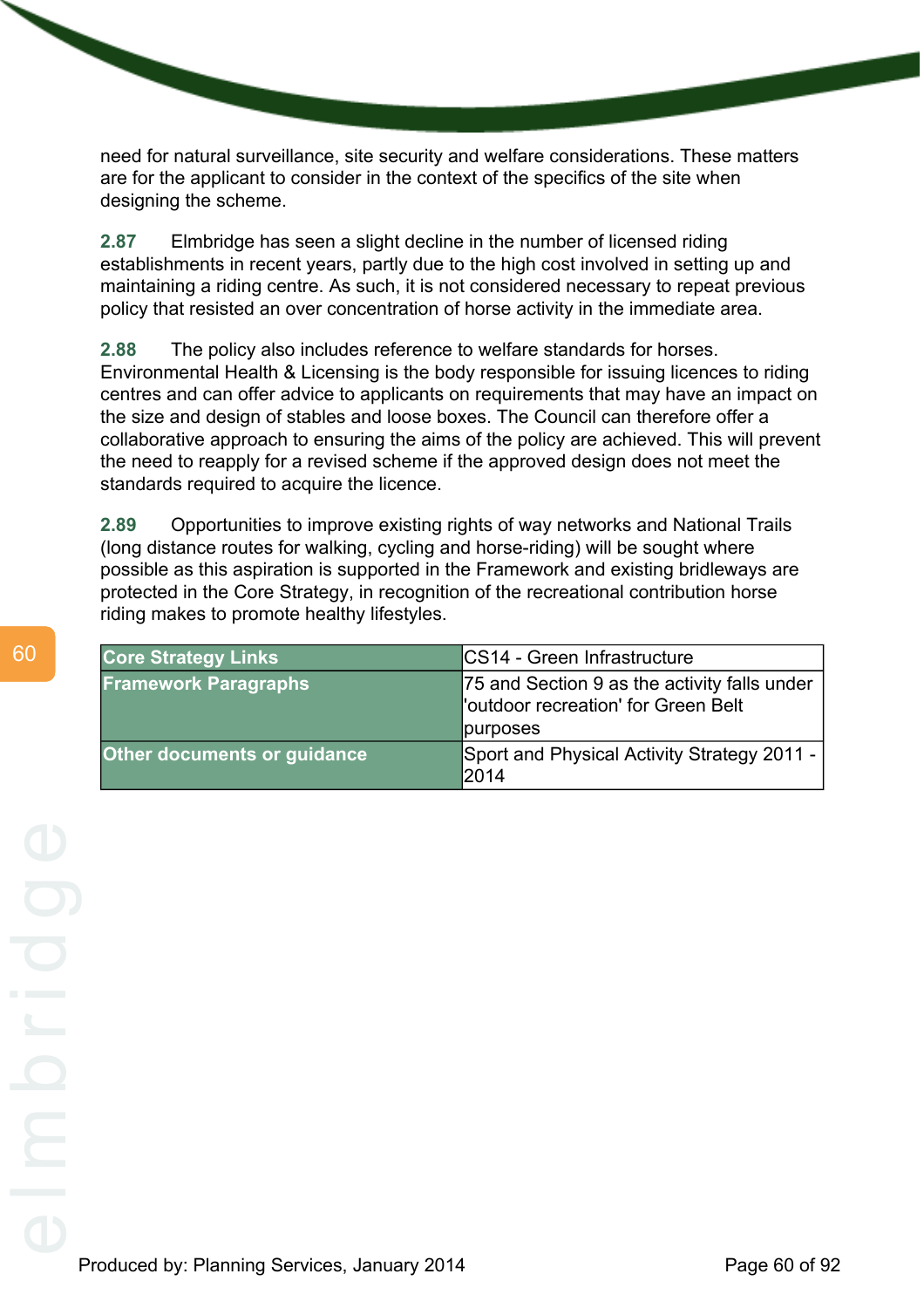### **DM20 - Open Space and views**

- a. Local Green Space<sup>34</sup> will be protected from inappropriate development unless there are very special circumstances that would clearly outweigh the potential harm. Uses and development that are deemed to be appropriate under Green Belt policy will be permitted provided that the character of the area is protected and there is no conflict with the purposes of designating that specific land as Local Green Space and the function it serves.
- b. Other areas of existing open space<sup>35</sup> should not be built on unless:
	- i. An assessment has been undertaken which has clearly shown the open space, buildings or land to be surplus to requirements,
	- ii. The loss resulting from the proposed development would be replaced by equivalent or better provision in terms of quantity and quality in a suitable location, or
	- iii. The development is for alternative sports and recreation provision, the needs for which clearly outweigh the loss.
- c. Development within Strategic Views or affecting Key Landmarks (as identified in the Policies Map and detailed in Appendix 3) will be permitted provided that it has been well designed to take account of the setting, character and amenity value of the view or landmark. Proposals should not obscure or adversely affect these views and landmarks and those that create new views or reinstate obscured views will be supported.

**2.90** The open space within Elmbridge is essential to its character and contributes to the quality of the landscape and the network of green infrastructure. It is very important to local people, who enjoy the visual benefits, wildlife habitats and the recreation function it provides. Whilst enjoying similar benefits, Green Belt serves five distinct purposes<sup>36</sup> that are not shared by land in more urban and residential parts of

<sup>34.[</sup>To be designated within the Settlement ID Plans.]

<sup>35.[</sup>National Planning Policy Framework definition: 'All open space of public value, including not just land, but also areas of water (such as rivers canals, lakes and reservoirs) which offer important opportunities for sport and recreation and can act as a visual amenity' (glossary) ]

<sup>36.[</sup>See Paragraph 80 of the National Planning Policy Framework ]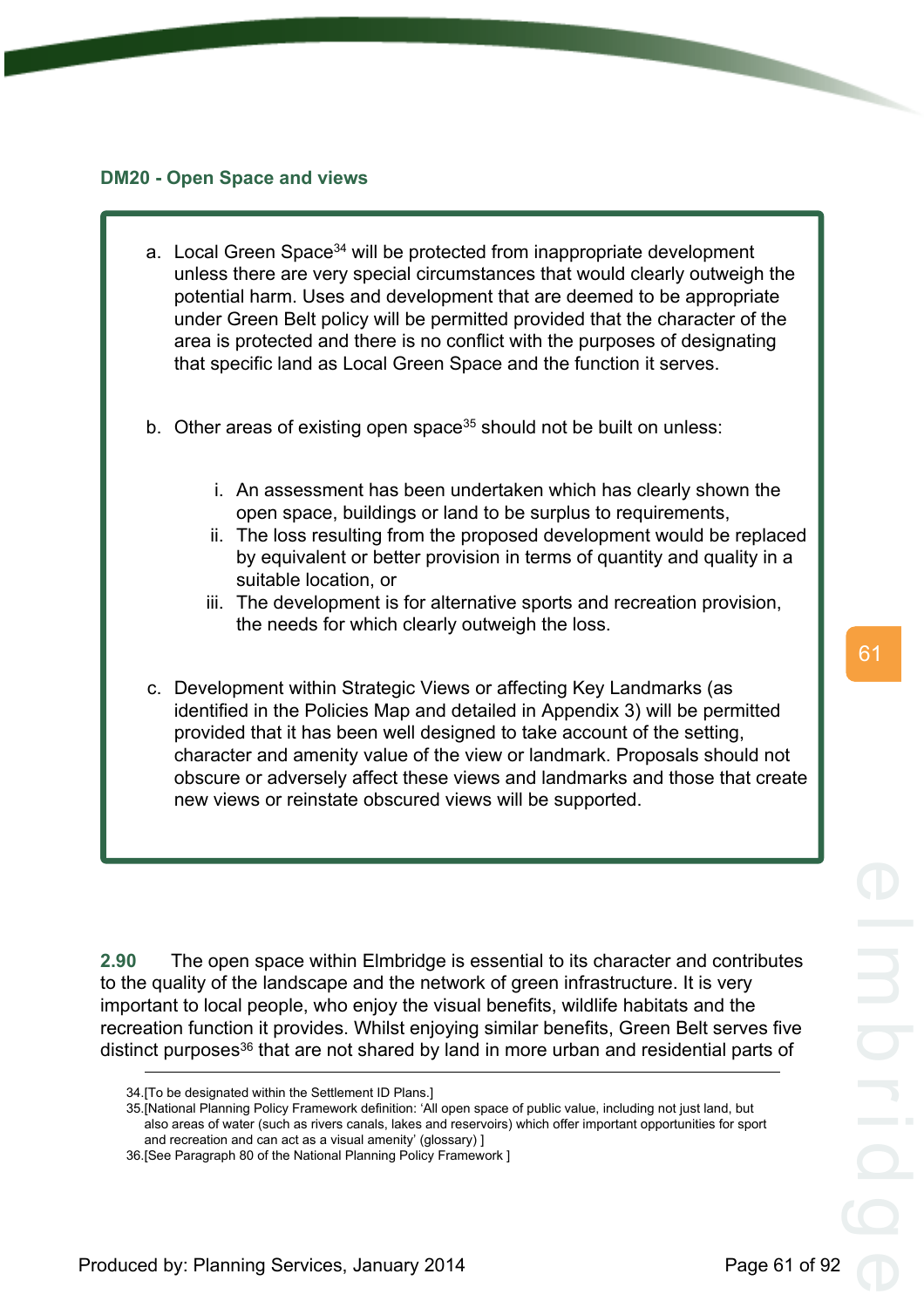the Borough. Therefore this policy does not cover all Green Infrastructure Assets, as defined in the Core Strategy (CS14 – Green Infrastructure), by excluding areas in the Green Belt that are covered by separate Development Management policies. CS14 also covers other Green Infrastructure Assets that this policy does not, such as Suitable Accessible Natural Greenspace, so they should be assessed together.

**2.91** Development of open spaces needs careful management to avoid the permanent loss of these valuable areas whilst ensuring there are opportunities to enhance recreation and biodiversity. Only very exceptionally will limited community and social infrastructure development of open space within the urban area be acceptable if the Council considers that the benefits delivered to the community outweigh the loss and compensatory qualitative improvements are secured<sup>37</sup>. The Framework introduced a new designation of Local Green Space for areas of particular local importance that communities could identify for special protection. Local Green Space is defined as "….special to the local community, and holds particular local significance because of its beauty, historic significance, recreation value… tranquillity and richness of its wildlife". Paragraph 77 of the Framework also states the following:

"The designation will not be appropriate for most green areas or open space. The designation should only be used:

- where the green space is in reasonable proximity to the community serves;
- where the green space is demonstrably special to the local community and holds a particular local significance, for example because of its beauty, historic significance, recreational value (including as a playing field), tranquillity or richness of its wildlife; and
- where the green area concerned is local in character and not an extensive tract of land."

**2.92** The Framework states that local policies for managing development within designated Local Green Space should be consistent with Green Belt policy<sup>38</sup>. As such, the policy resists inappropriate development but it is acknowledged that there are a number of uses and associated development that are deemed appropriate in the Green Belt. However, whilst an appropriate use may be compatible with the type of land falling within the Green Belt, such as a large tract of land on the periphery of a settlement, it may not be suitable for a smaller parcel of land within a more urban location that has been identified by the community as being important to the character of the area, such as a village green. Consistent with Green Belt policy which requires that facilities for appropriate uses do not conflict with the purposes of including land within the Green Belt, a similar proviso is included here so that the purpose of the land being designated as Local Green Space by the community is not compromised by a use or development that would not respect the character of the area.

37.[See Core Strategy policy CS29 - Monitoring, paragraph 8.18. ]

38.[See Paragraph 78 of the National Planning Policy Framework]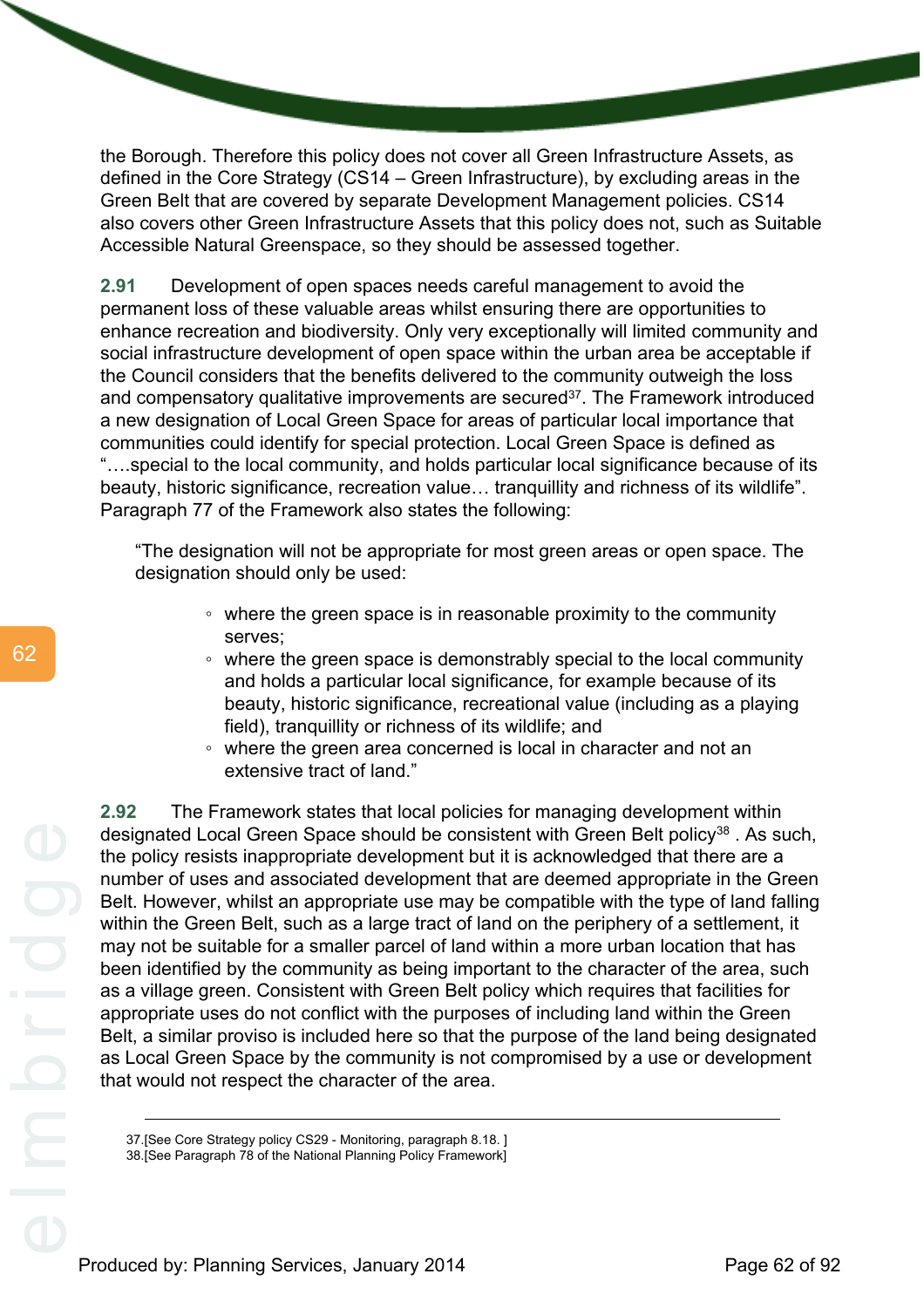**2.93** The Borough's natural and manmade landscape is distinctive and highly valued. This, together with the network of green spaces, provides a setting for strategic views and landmarks that contribute to the character of the landscape. These are often of historic significance and can extend beyond the borough boundaries. In assessing the impact of development on landmarks and within identified strategic views, consideration will be given to the features and landmarks within that view and their setting as detailed in Appendix 3.

| <b>Core Strategy links</b>         | <b>CS14 - Green Infrastructure</b>                   |
|------------------------------------|------------------------------------------------------|
| <b>Framework paragraphs</b>        | $I73-78$                                             |
| <b>Other documents or guidance</b> | Green Space, Sport & Recreation Study<br><b>2006</b> |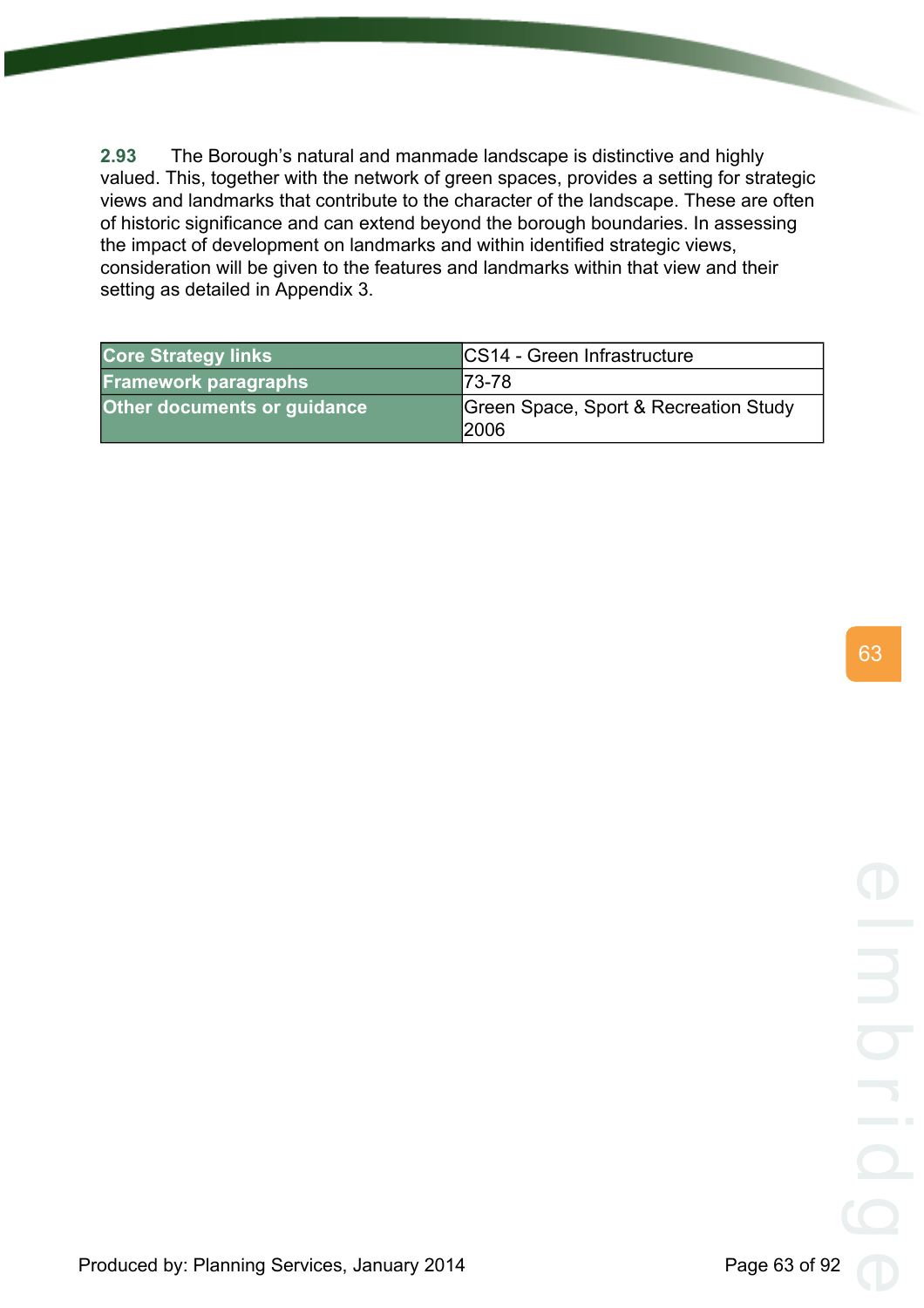### **DM21 - Nature conservation and biodiversity**

- a. In accordance with Core Strategy policy CS15 Biodiversity, all new development will be expected to preserve, manage and where possible enhance existing habitats and biodiversity features. The Council will work in partnership to explore new opportunities for habitat creation and restoration.
- b. Support will be given to proposals that enhance existing and incorporate new biodiversity features, habitats and links to habitat networks into the design of buildings themselves as well as in appropriate design and landscape schemes of new developments with the aim of attracting wildlife and promoting biodiversity. Conditions will be used to secure the provision of mitigation measures, as appropriate,
- c. Development affecting designated international sites of biodiversity importance and compensatory sites<sup>39</sup> will be considered against Core Strategy policies CS13 – Thames Basin Heaths Special Protection Area, CS15 – Biodiversity, the Framework and relevant legislation.
- d. Development affecting national sites of biodiversity importance<sup>40</sup> will not be permitted if it will have an adverse effect, directly or indirectly, individually or in combination, on the site or its features. In exceptional circumstances, proposals that have an adverse effect on a national site may be permitted if the benefits of the development clearly outweigh the harm. If a development is approved under these circumstances, appropriate avoidance, mitigation and compensation will be sought wherever possible.
- e. Development affecting locally designated sites of biodiversity importance<sup>41</sup> or sites falling outside these that support national priority habitats or priority species will not be permitted if it will result in significant harm to the nature conservation value of the site or feature.
- f. Sites identified on the Policies Map as having potential to be designated in future as Suitable Accessible Natural Greenspace (SANG) will be protected from development that may compromise its ability to serve that function, taking into account the level of existing SANG when the development is proposed and any wider benefits of the proposal.

<sup>39.[</sup>International sites listed on page 61 of the Core Strategy ]

<sup>40.[</sup>National sites listed on page 61 of the Core Strategy ]

<sup>41.[</sup>Local sites listed on page 61 of the Core Strategy and under Section 41 of the Natural Environment & Rural Communities (NERC) Act 2006]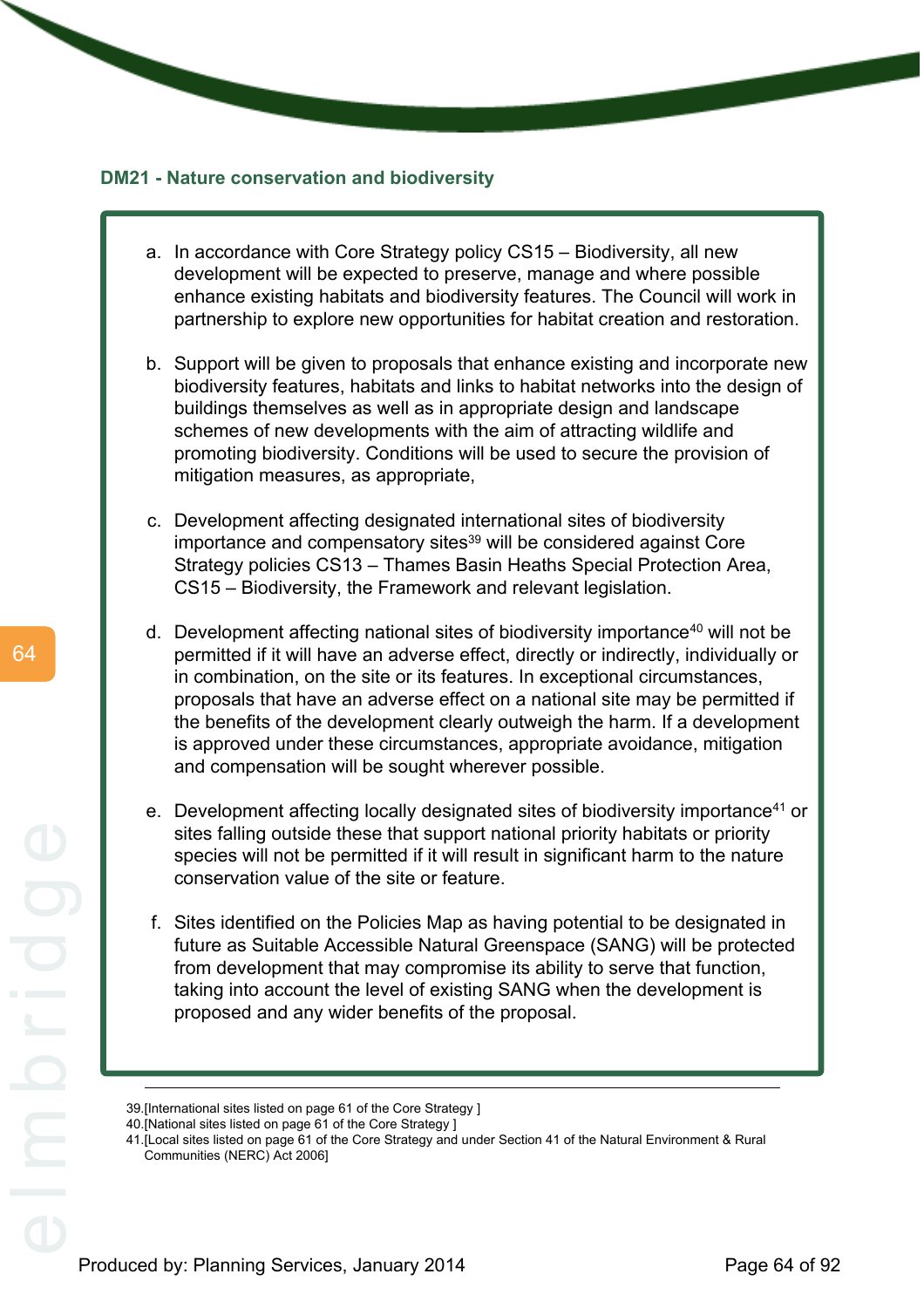**2.94** Elmbridge contains a rich network of green infrastructure that supports biodiversity, much of which falls within international, national or regional designations that ensure their continued protection and enhancement. The list of sites and their hierarchy is contained in Core Strategy policy CS15 – Biodiversity, which also sets out the policy for managing internationally designated sites (Chatley Heath, which forms part of the wider Thames Basin Heaths Special Protection Area, and Knight and Bessborough Reservoirs, which form part of the South West London Waterbodies Special Protection Area and Ramsar site). This policy aims to support the Core Strategy by providing detailed criteria to apply to nationally and locally designated sites, to ensure that growth can be accommodated in appropriate locations that do not have a negative impact on biodiversity. The policy also includes sites that have been identified as potential SANG, in order to manage development proposals in accordance with the level of provision across the Borough at the time of the proposal. This will allow the Council to maintain a suitable supply of SANG to mitigate impact on the Thames Basin Heaths Special Protection Area.

**2.95** The future Greenspace Strategy will continue this approach to strengthen and protect the Borough's natural resources, working in partnership to achieve the aims of the Surrey Nature Partnership Task Group, in reference to Biodiversity 2020: A strategy for England's wildlife and ecosystem services (Defra 2011) and improve the network of habitats such as wildlife corridors, rivers, woodlands and hedgerows.

**2.96** It is important to note that the presumption in favour of sustainable development (DM1 and the Framework) does not apply to development affecting international sites of biodiversity importance $42$ .

| <b>Core Strategy links</b>         | CS14 - Green Infrastructure<br><b>CS15 - Biodiversity</b> |
|------------------------------------|-----------------------------------------------------------|
| <b>Framework paragraphs</b>        | 109, 110, 111, 112, 113, 114, 117, 118,<br>119            |
| <b>Other documents or guidance</b> | Surrey Biodiversity Action<br> Plan                       |

65

42.[See Paragraph 119 of the National Planning Policy Framework]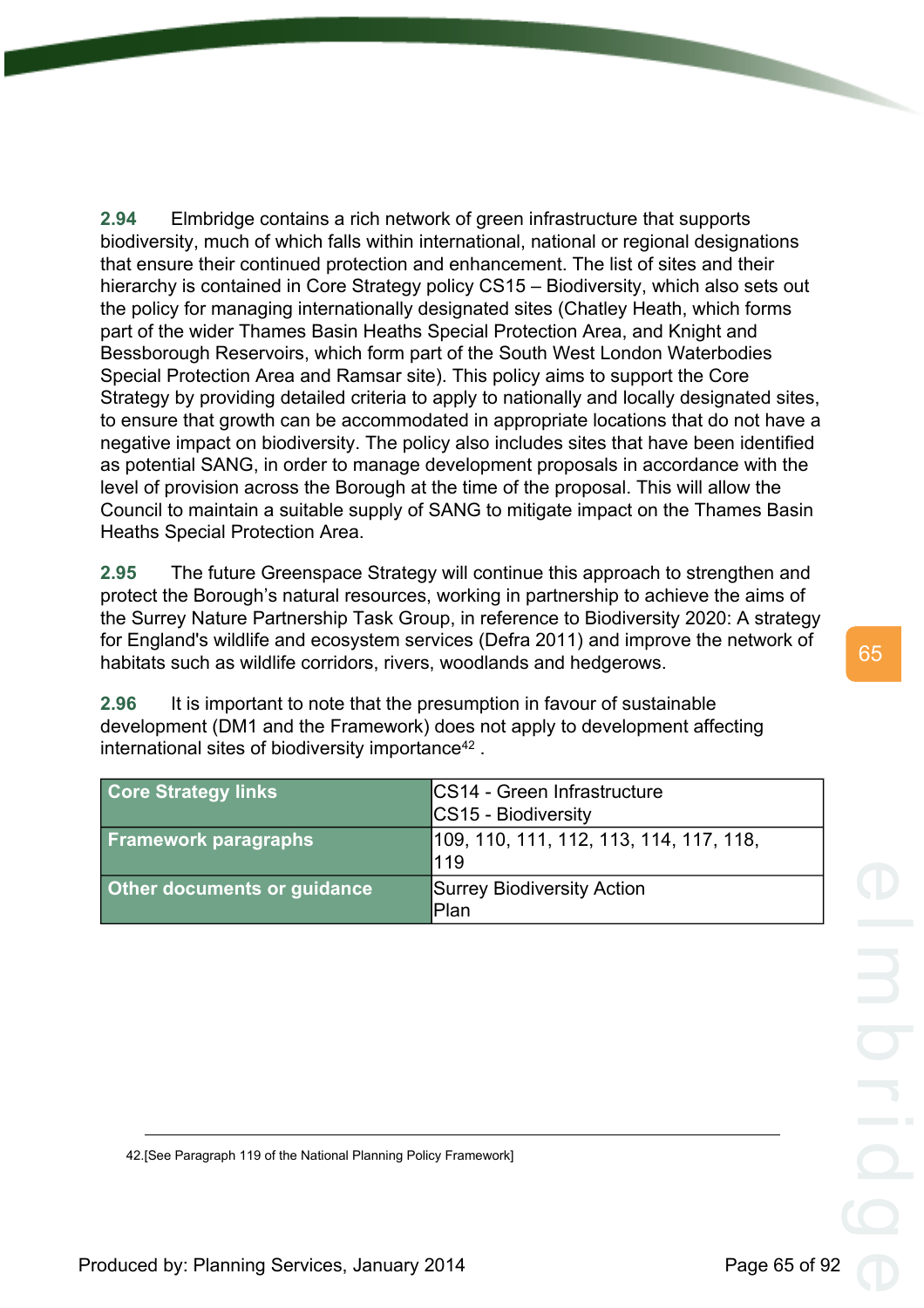#### **DM22 - Recreational uses of waterways**

The Council will promote the recreational use of the Thames, its tributaries and all other water areas including the riverbanks by:

- a. Resisting the loss of facilities that contribute to their enjoyment, and by encouraging the provision of new facilities and improvement to existing facilities, where the physical capacity of these rivers and environmental (including biodiversity) considerations allow,
- b. Encouraging recreational use of reservoirs, subject to water safety, health considerations and other planning policies, together with the need to protect areas of nature conservation value. The designation of some reservoirs as sites of national and international biodiversity significance will affect the type and extent of access and recreation uses. Any existing recreational uses of a reservoir if suspended during gravel extraction will require reinstatement.
- c. Encouraging public access to the river and its banks, the maintenance and improvement of existing provision and seeking opportunities to secure further access improvements and linkages with other green spaces,
- d. Permitting new hire bases and extensions to existing hire bases for motorised craft on the waterway provided there is no conflict with other users of the riverside and there is no adverse effect on local amenities, wildlife or the environment in general, and
- e. Permitting further permanent moorings or houseboats provided they protect the appearance of the riverside and do not add to river congestion.

**2.97** The recreational opportunities of the River Thames and tributaries are many and varied, ranging from on-river pursuits such as sailing, rowing, canoeing, and motorcruising, to bankside activities including walking, cycling, birdwatching and angling, or just simply taking in the view. There are a number of public parks and riverside paths including the Thames Path (a national trail) and the towpath along the Wey Navigation. The Council aims to encourage appropriate active and passive recreational uses while minimising conflicts between users, protecting the natural environment and retaining public access to the riverside. The policy supports the positive use of the water as a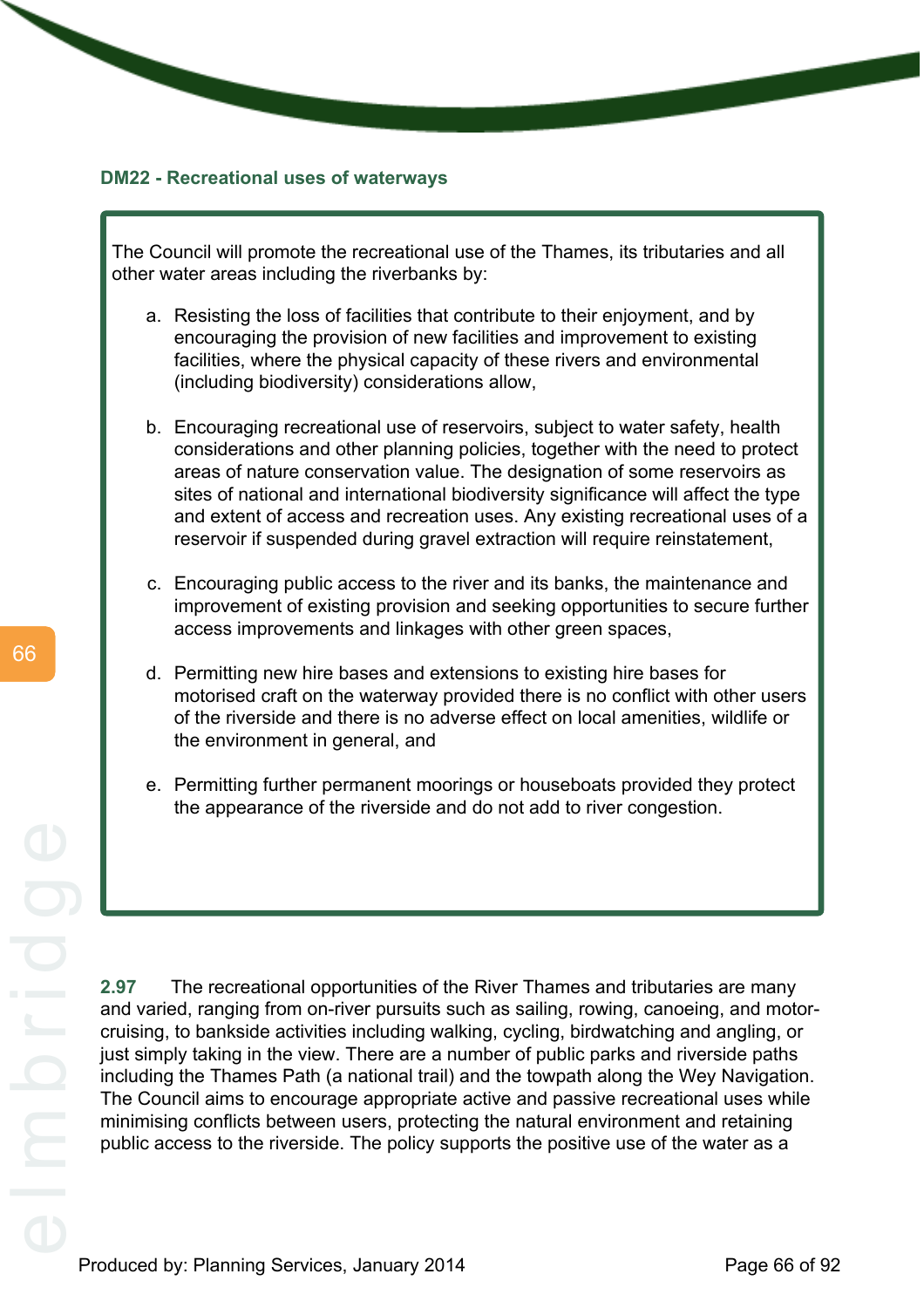recreation asset, which helps maintain the health and wellbeing of the Borough's communities.

**2.98** Apart from the Knight and Bessborough Reservoirs, which are in regular operational use as water supply reservoirs with access prohibited, the Council will ensure that the Borough's other reservoirs can be used for recreational pursuits provided that they meet the detailed requirements in criterion (b). Many of these contain areas of nature conservation and these will require protection.

**2.99** Proposed extensions to existing hire bases maybe considered acceptable, as they would continue to contribute to the local economy and provide leisure pursuits. However, they must not cause congestion and conflict between users and wildlife. The Council will not normally permit any new hire bases for motorised craft along the River Thames or on side channels because new hire cruisers can cause significant congestion on the River Thames, which is a threat to wildlife and can cause environmental damage. In addition, the landward sides of hire bases require extensive areas of car parking which can be unsympathetic to the river environment.

**2.100** The permanent mooring of houseboats is also a contributory cause of congestion on the Thames. Such congestion has both public safety and environmental implications, contrary to the Council's objectives to preserve and enhance the Borough's waterways. The Council, therefore, will only permit permanent moorings provided they protect the appearance of the riverside and do not add to river congestion.

**2.101** Areas of water (such as rivers and reservoirs) are defined as Open Space in the Framework and so policy DM20 - Open Space and Views will also be of relevance when considering any proposals for recreational uses on the waterways. Built development associated with recreational uses of waterways will also be assessed against DM13 - Riverside Development and Uses as well as the Universal Policies.

| <b>Core Strategy links</b>  | CS1 - Spatial Strategy<br>CS12 - The River Thames and its<br><b>Tributaries</b> |
|-----------------------------|---------------------------------------------------------------------------------|
| <b>Framework paragraphs</b> | 73, 74, 75, 77, 165                                                             |
| Other documents or guidance | Sport & Physical Activity Strategy 2011 -<br>l2014                              |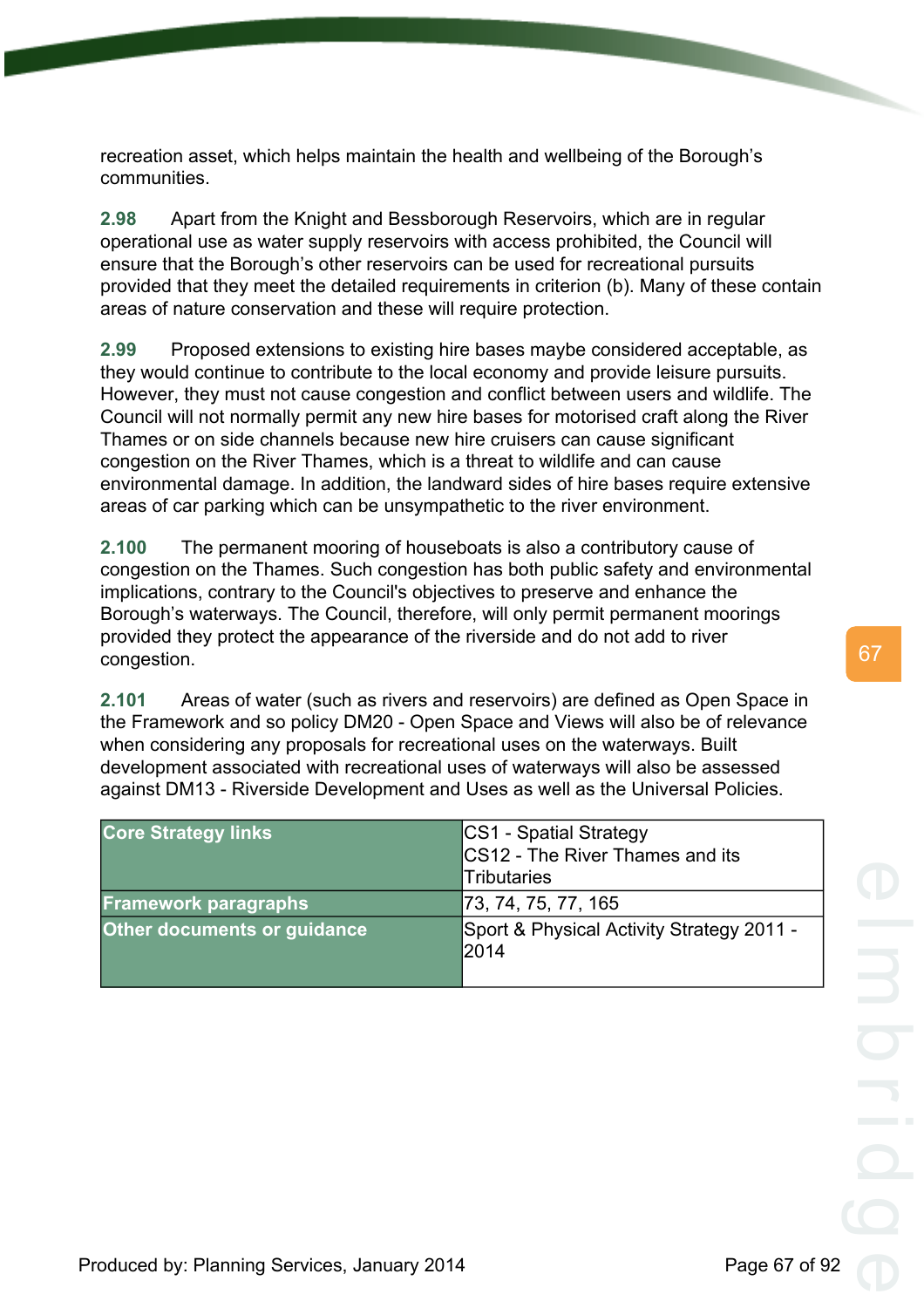# **3 Appendices**

# **Appendix 1: Elmbridge Parking Standards (DM7 - Access and Parking)**

**3.1** These parking standards have been developed in conjunction with the Surrey County Council Vehicular and Cycling Guidance 2012 and use local evidence with regard to car ownership in Elmbridge.

**Evidence (Indicators taken from Paragraph 39 of the Framework):**

**The Accessibility of the Development**- this is based on location and for Elmbridge this relates to town centre, edge of centre or suburban characteristics.

**The Type, Mix and Use of Development-** the table below features the different types, mixes and use of development.

**The Availability of and Opportunities for Public Transport-** evidence has been taken from the settlement strategy, which highlights the local bus services and train routes within the settlements. Since then, changes have been made to certain bus routes and this impacts on the Borough's need to use a car to get to various locations within and outside the Borough.

**Local Car Ownership Levels**- Elmbridge Borough Council has a slightly higher car ownership compared with the Surrey average. 12.7% do not have a car in the Borough compared with 14% in Surrey. 41.7% of people in Elmbridge have one car or van and 35.1% have two cars or vans. While Surrey overall has 40.5% people with one car or van and 34.7% with two cars. Elmbridge has the highest amount of wealthy people living in the most sought after neighbourhoods in Surrey. One of the key findings of this group is the amount of car and vans that people own, which is often more than 3.

**An Overall Need to Reduce the Use of High-Emission Vehicles**- Core Strategy policy CS25 Travel and Accessibility seeks to improve the environmental impact of transport. It also requires the application of maximum parking standards in order to promote improvements to sustainable travel.

# **The Parking Standards**

- All parking levels relate to gross floor area and are recommended as a maximum.
- Provision for uses marked **"individual assessment"** will require their own justification and the inclusion of parking management plans, travel plans and cycle strategies where appropriate.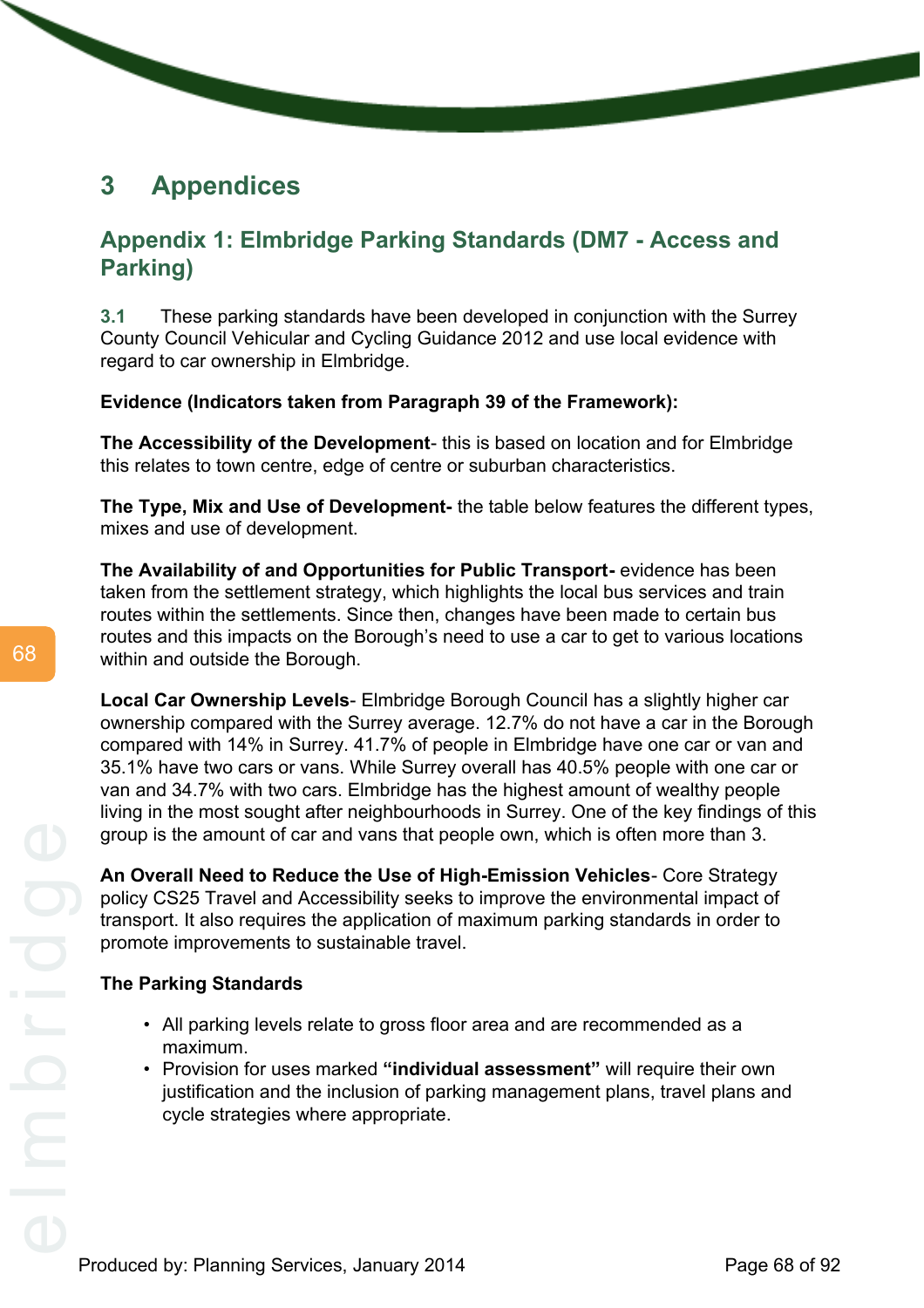• Standards are also provided regarding parking for people with disabilities, school parking, car clubs and electric vehicle charging points.

| <b>Use Class</b>                                                                         | Maximum per m <sup>2</sup> ground floor area                                   |  |
|------------------------------------------------------------------------------------------|--------------------------------------------------------------------------------|--|
| A1 Retail                                                                                |                                                                                |  |
| Food or non-food retail eg: small parades of<br>shops serving the local community (up to | 1 car space per 30m <sup>2</sup>                                               |  |
| 500m <sup>2</sup> )*                                                                     |                                                                                |  |
| Food retail (500 m <sup>2</sup> to 1000m <sup>2</sup> )*                                 | 1 space per 25m <sup>2</sup>                                                   |  |
| Food retail (above 1000m <sup>2</sup> )*                                                 | 1 car space per 14m <sup>2</sup>                                               |  |
| Non-food retail (500m <sup>2</sup> or more)*                                             | 1 space per 25m <sup>2</sup>                                                   |  |
| *Suggested reductions as stated or greater,                                              | Town Centre 75%                                                                |  |
| to be applied based on location.                                                         | District Centre 50%                                                            |  |
| Note: Retail parking to be provided as shared                                            | Local Centre 25%                                                               |  |
| use where appropriate.                                                                   | Other 0%                                                                       |  |
| <b>A3 Food and drink</b>                                                                 |                                                                                |  |
| Restaurants, snack bars and café's. For sale &                                           | 1 car space per 6m <sup>2</sup>                                                |  |
| consumption on the premises (if located beyond<br>Town Centre locations).                | No parking required in town centres                                            |  |
| A4 Drinking establishments                                                               |                                                                                |  |
| Public houses, wine bars or other drinking                                               | Individual assessment/justification                                            |  |
| establishments but not nightclubs (if located                                            | No parking required in town centres                                            |  |
| beyond Town Centre locations).                                                           |                                                                                |  |
| <b>A5 Hot Food Takeaways</b>                                                             |                                                                                |  |
| For sale & consumption of hot food off the                                               | 1 car space per 6m <sup>2</sup>                                                |  |
| premises (if located beyond Town Centre                                                  | No parking required in town                                                    |  |
| locations).                                                                              | centres                                                                        |  |
| <b>B1 Business</b>                                                                       |                                                                                |  |
| Offices, research & development, light industry                                          | A maximum range of 1 car space per                                             |  |
| appropriate in a residential area - threshold of<br>2500m <sup>2</sup>                   | 30m <sup>2</sup> to 1 car space per 100m <sup>2</sup><br>depending on location |  |
| <b>B2 General Industrial</b>                                                             |                                                                                |  |
| General industrial use                                                                   | 1 car space per 30m <sup>2</sup>                                               |  |
| B8 Storage/distribution (including open air storage)                                     |                                                                                |  |
| Warehouse - storage                                                                      | 1 car space per 100m <sup>2</sup>                                              |  |
|                                                                                          | 1 lorry space per 200m <sup>2</sup>                                            |  |
| Warehouse - distribution                                                                 | 1 car space per 70m <sup>2</sup>                                               |  |
|                                                                                          | 1 lorry space per 200m <sup>2</sup>                                            |  |
| Cash and carry                                                                           | 1 car space per 70m <sup>2</sup>                                               |  |
|                                                                                          | 1 lorry space per 200m <sup>2</sup>                                            |  |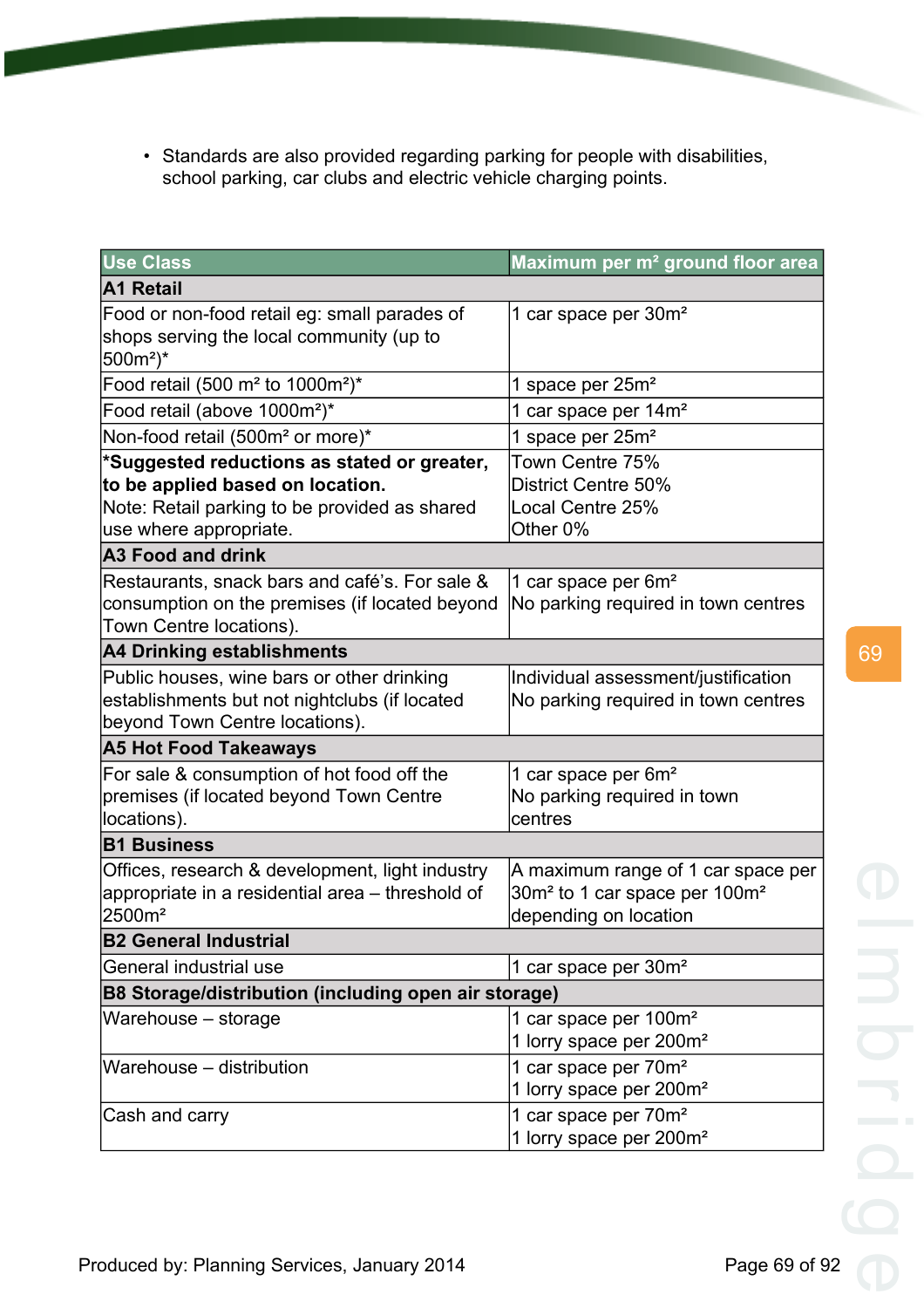| C1 Hotels                                                                                                                                |                                                                                                                |
|------------------------------------------------------------------------------------------------------------------------------------------|----------------------------------------------------------------------------------------------------------------|
| Hotels, boarding and guest houses where no<br>significant care is provided                                                               | 1.5 car spaces per bedroom plus 1<br>coach space per 100 bedrooms OR<br>Individual assessment/justification    |
| <b>C2 Residential Institutions</b>                                                                                                       |                                                                                                                |
| Care home<br>Nursing home                                                                                                                | 1 car space per 2 residents OR<br>Individual assessment/justification                                          |
| <b>Hospitals</b>                                                                                                                         | 1 car space per 4 staff plus 1 car<br>space per 3 daily visitors OR<br>Individual assessment/justification     |
| Residential colleges                                                                                                                     | Individual assessment/justification                                                                            |
| Training centres                                                                                                                         | 1 car space per 2 staff OR Individual<br>assessment/justification                                              |
| C3 Dwelling houses (family houses, up to 6<br>residents living as a single household,<br>including households where care is<br>provided) | See Figure 1                                                                                                   |
| Elderly (sheltered)                                                                                                                      | 1 car space per 1 or 2 bed self<br>contained unit OR 0.5 per communal<br>unit OR Individual Assessment         |
| <b>D1 Non-residential institutions</b>                                                                                                   |                                                                                                                |
| Day Nurseries/Crèche                                                                                                                     | 0.75 car spaces per member of staff<br>plus 0.2 spaces per child                                               |
| Doctor's practices                                                                                                                       | 1 car space per consulting room.<br>Remaining spaces on individual<br>assessment                               |
| Dentist's practices                                                                                                                      | 1 car space per consulting room.<br>Remaining spaces on individual<br>assessment                               |
| Veterinary pracitces                                                                                                                     | 1 car space per consulting room.<br>Remaining spaces on individual<br>assessment                               |
| Libraries, museums and art galleries                                                                                                     | 1 car space per 30m <sup>2</sup> OR Individual<br>assessment/justification                                     |
| Public halls licensed for entertainment,<br>unlicensed youth and community centres and<br>Scout huts etc                                 | 1 car space per 3 persons OR per 3<br>seats OR per 20 m <sup>2</sup> OR Individual<br>assessment/justification |
| Places of worship                                                                                                                        | 1 car space per 10 seats OR<br>Individual assessment/justification                                             |
| Schools/colleges/children's centres                                                                                                      | Individual assessment/justification -<br>see additional notes below                                            |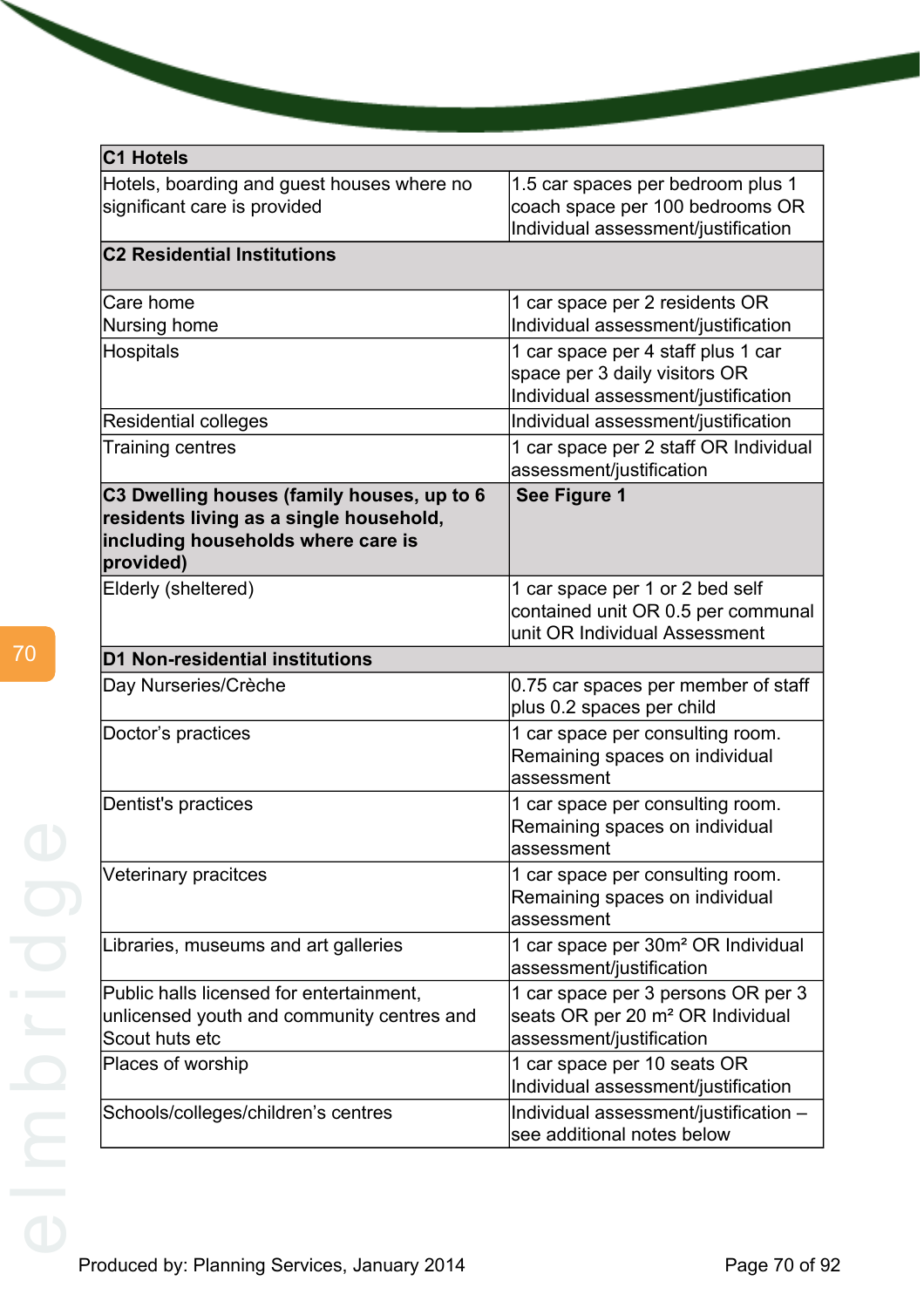| <b>D2 Assembly and leisure</b>                        |                                                                                                 |  |
|-------------------------------------------------------|-------------------------------------------------------------------------------------------------|--|
| Cinemas, bingo clubs, dance halls and clubs           | 1 car space per 5 licensed persons<br>OR Individual assessment/<br>iustification                |  |
| <b>Conference Centres</b>                             | 1 car space per 5 seats OR<br>Individual assessment/justification                               |  |
| <b>Exhibition Halls</b>                               | 1 car space per 6 m <sup>2</sup> OR Individual<br>assessment/justification                      |  |
| Stadia                                                | 1 car space per 15 seats OR<br>individual assessment/justification                              |  |
| Health clubs/leisure centres                          | Individual assessment/justification                                                             |  |
| Tennis and Badminton Clubs                            | 4 car spaces per court OR Individual<br>assessment/justification                                |  |
| Squash Clubs                                          | 2 car spaces per court OR Individual<br>assessment/justification                                |  |
| Marinas and water sports                              | 3 car spaces per hectare of water OR<br>Individual assessment/justification                     |  |
| <b>Field Sports Clubs</b>                             | 1 car space per 2 playing participants<br>OR Individual assessment/<br>justification            |  |
| Golf Clubs and driving ranges                         | 1 car space per 0.3 holes OR per<br>driving bay OR Individual<br>assessment/justification       |  |
| Equestrian centres                                    | 1 car space per stable OR Individual<br>assessment/justification                                |  |
| <b>Other uses</b>                                     |                                                                                                 |  |
| Pick your own fruit farms                             | 9 car spaces per hectare of farmland<br>OR Individual assessment/<br>liustification             |  |
| Vehicle repair, garage and spares stores              | 1 car space per 20m <sup>2</sup> OR Individual<br>assessment/justification                      |  |
| Car sales establishments                              | 1 car space per 50m <sup>2</sup> car display<br>area OR Individual assessment/<br>justification |  |
| <b>Exhaust and tyre centres</b>                       | 1 car space per 0.3-0.5 bays OR<br>Individual assessment/justification                          |  |
| Sui Generis and all other uses not mentioned<br>above | Individual assessment/justification                                                             |  |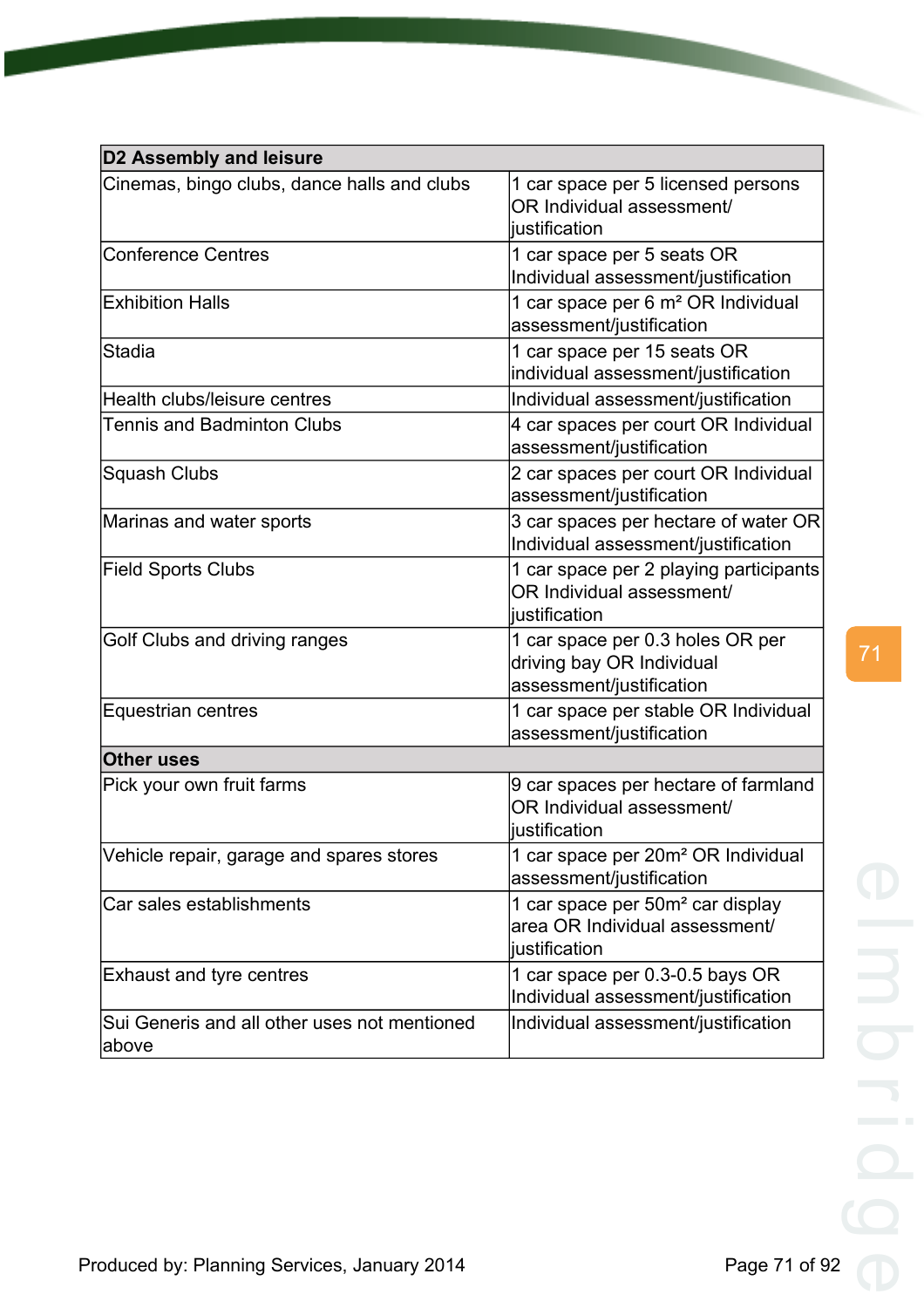# **Parking for People with Disabilities**

**3.2** Parking for drivers with disabilities should be designed and provided in accordance with the appropriate government guidance<sup>[43</sup>]. As a starting point, for nonresidential development, an additional 5% of total parking spaces should be allocated for disabled users or a minimum of 1 space per 750m² (whichever is the greater) to meet demand. Such spaces should have dimensions of 3.6m by 5m and be located no further than 50m from an accessible entrance, (ideally the main entrance), clearly signed and under cover if possible.

# **School Parking**

**3.3** New Schools, or those where expansion is proposed, are expected to develop, update and monitor School Travel Plans.

# **Cars**

**3.4** Operational requirements (broadly defined as staff and visitors) should be provided for only, together with overflow parking areas for community uses. Parent parking, pupil parking should not be provided as this is a disincentive to travelling by sustainable modes. Existing sites may be an exception if further on-street parking reduces highway safety or emergency access.

**3.5** Measures to discourage parking should be considered first and could include car sharing, staggered school days, parking restrictions, parking permits issued on the basis of need and other measures as appropriate.

**3.6** A parking management plan should be prepared and submitted as an integral part of any planning application where parking is an acknowledged problem.

# **Coach/ Bus**

**3.7** On all new school sites where it is likely that pupils will travel to and from school in coaches, sufficient space should be reserved to allow coaches to enter the site, drop off and pick up pupils. Where appropriate, bus stops, bays, raised kerbs, seating and shelters shall be provided on the highway by the applicant.

# **Cycles and non-motorised scooters**

**3.8** Provision of cycle and non-motorised scooter\* parking will be a condition of any new or expanded school. Whenever possible, improvements to cycle routes and other appropriate safety measures should be provided by the applicant.

\*for Pre-school and Primary School education

<sup>43.[</sup>Department for Transport Traffic Advice Leaflet 5/95 can be obtained at http://webarchive.nationalarchives.gov.uk/20090505152230/http://www.dft.gov.uk/adobepdf/165240/244921/ 244924/TAL\_5-951 ]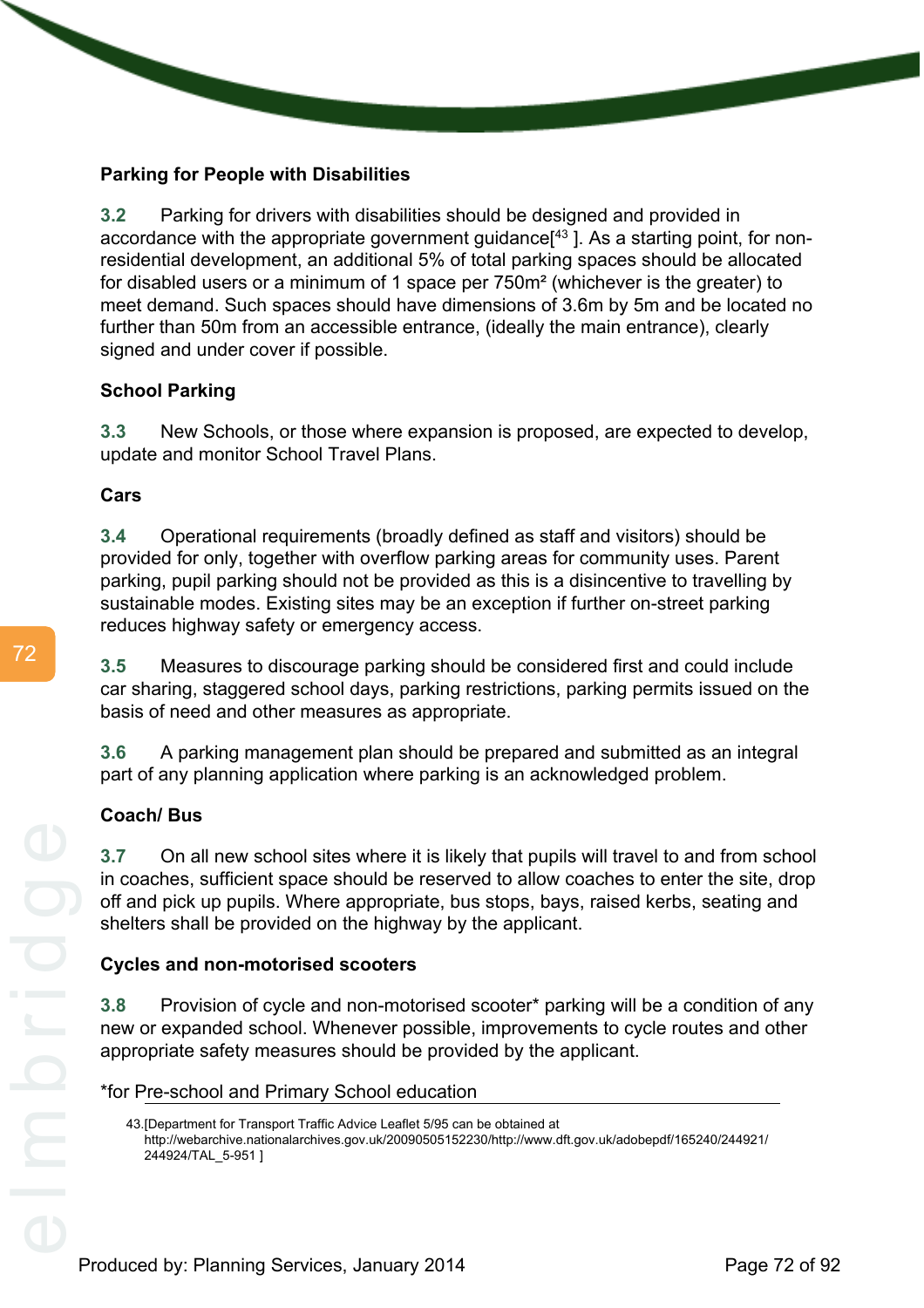# **Electric Vehicle Charging**

**3.9** The Council will seek the provision of electric vehicle (EV) charging points within all new developments as set out below. These standards have been based upon a mid range scenario which assumes that environmental incentives grow at their current rate and that the number of electric vehicles on UK roads will increase from a projected estimate of 600,000 at 2020 to 1,600,000 by 2030. It also assumes that the whole life cost of an electric vehicle is comparable to an internal combustion powered vehicle by 2015 (ref: "Investigation into the Scope for the Transport Sector to Switch to Electric Vehicles and Plug-in Hybrid Vehicles" produced jointly by Department for Business Enterprise and Regulatory Reform (BERR) and the Department for Transport (DfT) 2008).

**3.10** EV charging is a developing technology and the Council will seek to ensure that connection points are installed in line with emerging technical requirements. Standardised connections will be used wherever possible. With continuing development in technology, it is expected that wired charging will eventually be replaced by passive wireless charging which allows to vehicles to park over a pad buried beneath the surface. The Council will expect new installations to be passive when this method of charging becomes cost effective for general use.

**3.11** There are currently three speeds for electric vehicle charging – trickle, fast and rapid. Trickle charging is currently the only method that uses standardised plugs and sockets. Trickle charging is therefore likely to be the most common method of charging in future. The standards set out below for residential developments are set at a higher level than the other uses due to the duration of charge needed and the ease at which low cost trickle charging points can be integrated into new housing developments. However, commercial land uses such as offices can give rise to long periods of stay making EV charging viable and for some large mixed-use developments, economies of scale may also allow the viable provision of fast and rapid charging.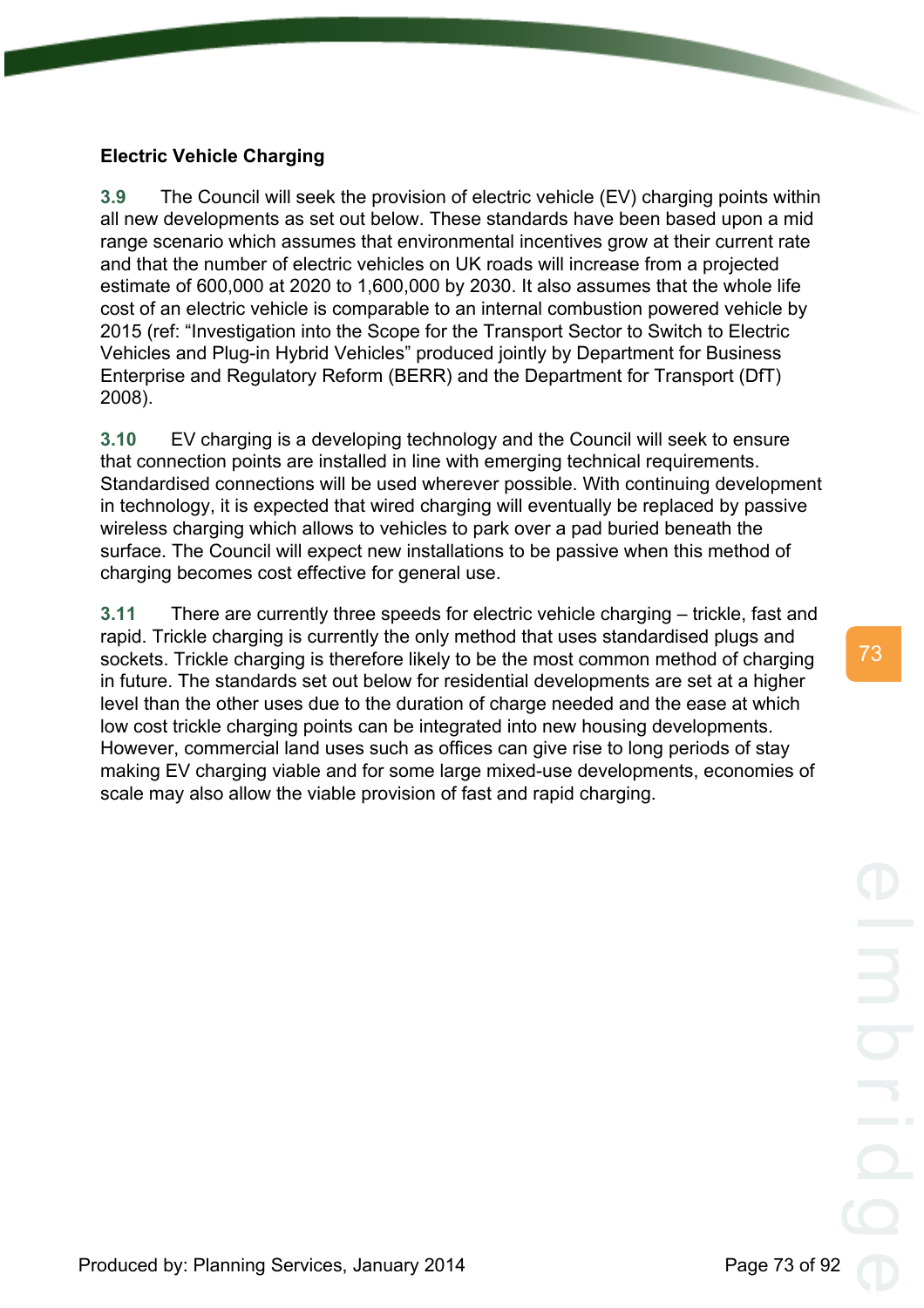| <b>Residential Development</b>                                      |                                                                                                                                                   |
|---------------------------------------------------------------------|---------------------------------------------------------------------------------------------------------------------------------------------------|
| Single Dwellings:                                                   | 1 Trickle charging point per dwelling                                                                                                             |
| Flats/Apartments                                                    | 20% of available spaces to be fitted with a<br>trickle charging point                                                                             |
| <b>Commercial Development</b>                                       |                                                                                                                                                   |
| Individual developments requiring a Travel<br>Plan:                 | 5% of available spaces to be fitted with a<br>trickle charging point.                                                                             |
| Large Commercial/ Mixed Use<br>Development requiring a Travel Plan: | 3% of available spaces to be fitted with a<br>trickle charging point, plus<br>2% of available spaces to be fitted with a<br>fast charging point*. |
| <b>Major Commercial Mixed Use</b><br>Development:                   | On individual merit                                                                                                                               |

*\* Where non-standard charging plugs are impractical, trickle charging points may be used depending upon the land use.*

# **Parking Standards for Residential Parking**

| <b>Locational Characteristics</b> | <b>Town Centre/ Edge of Centre</b> | Suburban                  |
|-----------------------------------|------------------------------------|---------------------------|
| 1 bed residential unit            | 1 space per unit                   | 1 space per unit (a)      |
| 2 bed residential unit            | $ 1.5$ space per unit              | $ 1.5$ space per unit (a) |
| 3 bed residential unit            | 2 space per unit                   | 2 space per unit $(a)$    |
| $ 4 +$ bed residential unit       | 2 space per unit                   | $ 2$ space per unit (a)   |

- a. Where space permits, it may be appropriate to consider provision for visitors
- b. Allocated or unallocated parking may be acceptable where appropriate.
- c. Unallocated parking should be available only to the proposed development.
- d. Garages, open carports and/or car barns are acceptable subject to good design (please see the Design and Character SPD for advice). It is acknowledged that in certain locations garages may be used for purposes other than parking.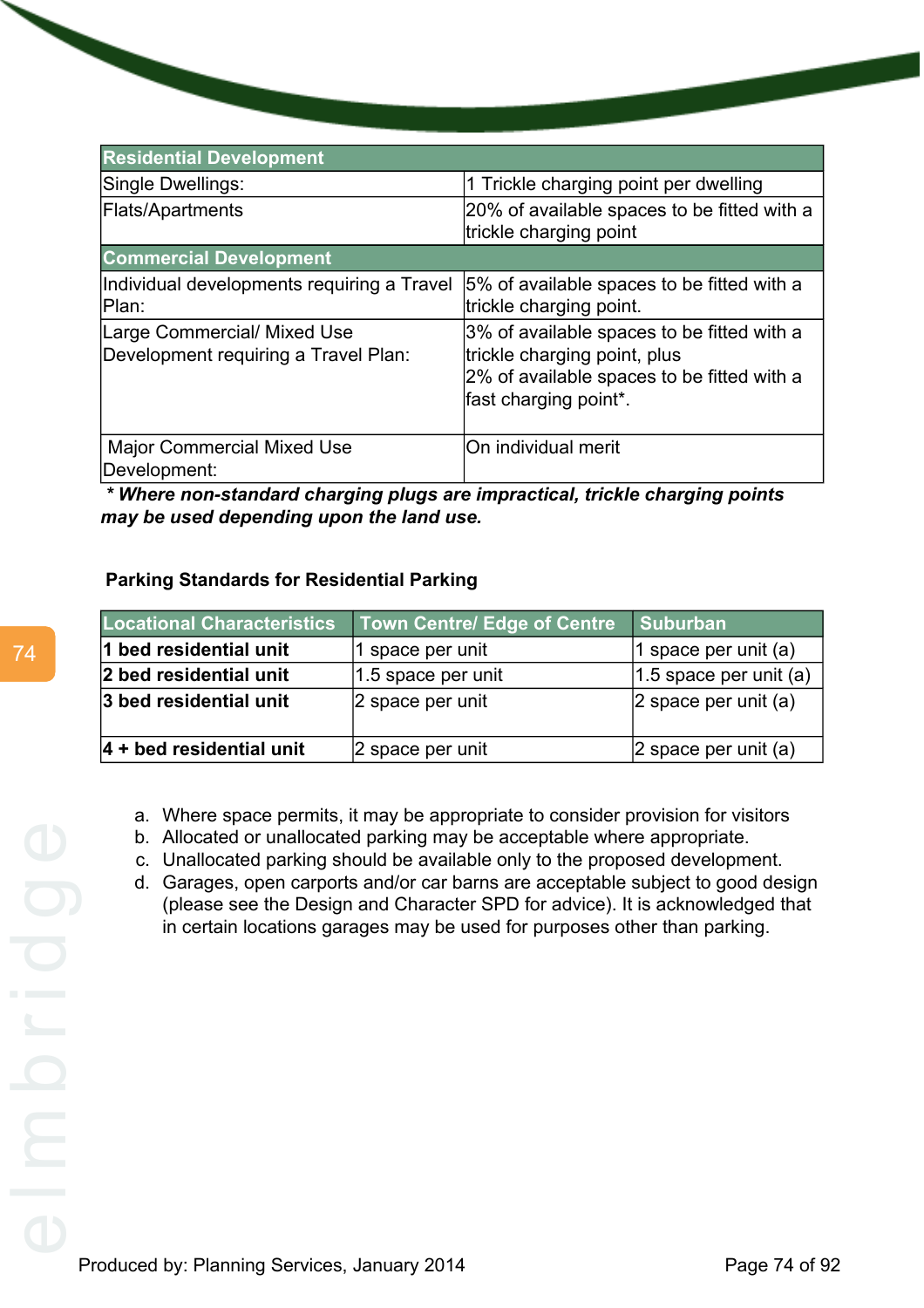# **3.12 Minimum Cycle Parking Levels**

Cycle parking should be designed and provided in accordance with the appropriate government guidance. Current guidance suggests that such parking should be undercover, lit, secure, adequately signed and as close to the destination as possible (within 20m).

| <b>Use Class</b>                                                                                                             | <b>Minimum Standard</b>                                                                                                      |
|------------------------------------------------------------------------------------------------------------------------------|------------------------------------------------------------------------------------------------------------------------------|
| A1 Retail                                                                                                                    |                                                                                                                              |
| Food Retail                                                                                                                  | 1 space per 350m <sup>2</sup> (out of centre) 1<br>space per 125m <sup>2</sup> (town/local centre)                           |
| Non-food retail                                                                                                              | 1 space per 1500m <sup>2</sup> (out of centre)<br>with minimum 4 spaces 1 space per<br>300m <sup>2</sup> (town/local centre) |
| Garden Centre (can also be classed under sui<br>generic)                                                                     | 1 space per 300 m <sup>2</sup> (min 2 spaces)                                                                                |
| All other retail uses                                                                                                        | <b>Individual Assessment</b>                                                                                                 |
| A4 Food and drink                                                                                                            |                                                                                                                              |
| Restaurants, snack bars and café's. For sale &<br>consumption on the premises (if located<br>beyond Town Centre locations)   | 1 space per 20 seats (min 2 spaces),<br>town centre parking not necessarily<br>required                                      |
| A4 Drinking establishments                                                                                                   |                                                                                                                              |
| Public houses, wine bars or other drinking<br>establishments but not nightclubs (if located<br>beyond Town Centre locations) | 1 space per 100m <sup>2</sup> (min 2 spaces),<br>town centre parking not necessarily<br>required                             |
| <b>A5 Hot Food Takeaways</b>                                                                                                 |                                                                                                                              |
| For sale & consumption of hot food off the<br>premises (if located beyond Town Centre<br>locations)                          | 1 space per 50m <sup>2</sup> (min 2 spaces), town<br>centre parking not necessarily<br>required                              |
| <b>B1 Business</b>                                                                                                           |                                                                                                                              |
| <b>Offices</b><br>Research & development/light industry                                                                      | 1 space per 125m <sup>2</sup> (min 2 spaces)<br>1 space per 250m <sup>2</sup> (min 2 spaces)                                 |
| <b>B2 General Industrial</b>                                                                                                 | 1 space per 500m <sup>2</sup> (min 2 spaces)                                                                                 |
| B8 Storage or distribution (inc. open air<br>storage)                                                                        | 1 space per 500m <sup>2</sup> (min 2 spaces)                                                                                 |
| <b>C1 Hotels/Guest houses</b>                                                                                                | <b>Individual Assessment</b>                                                                                                 |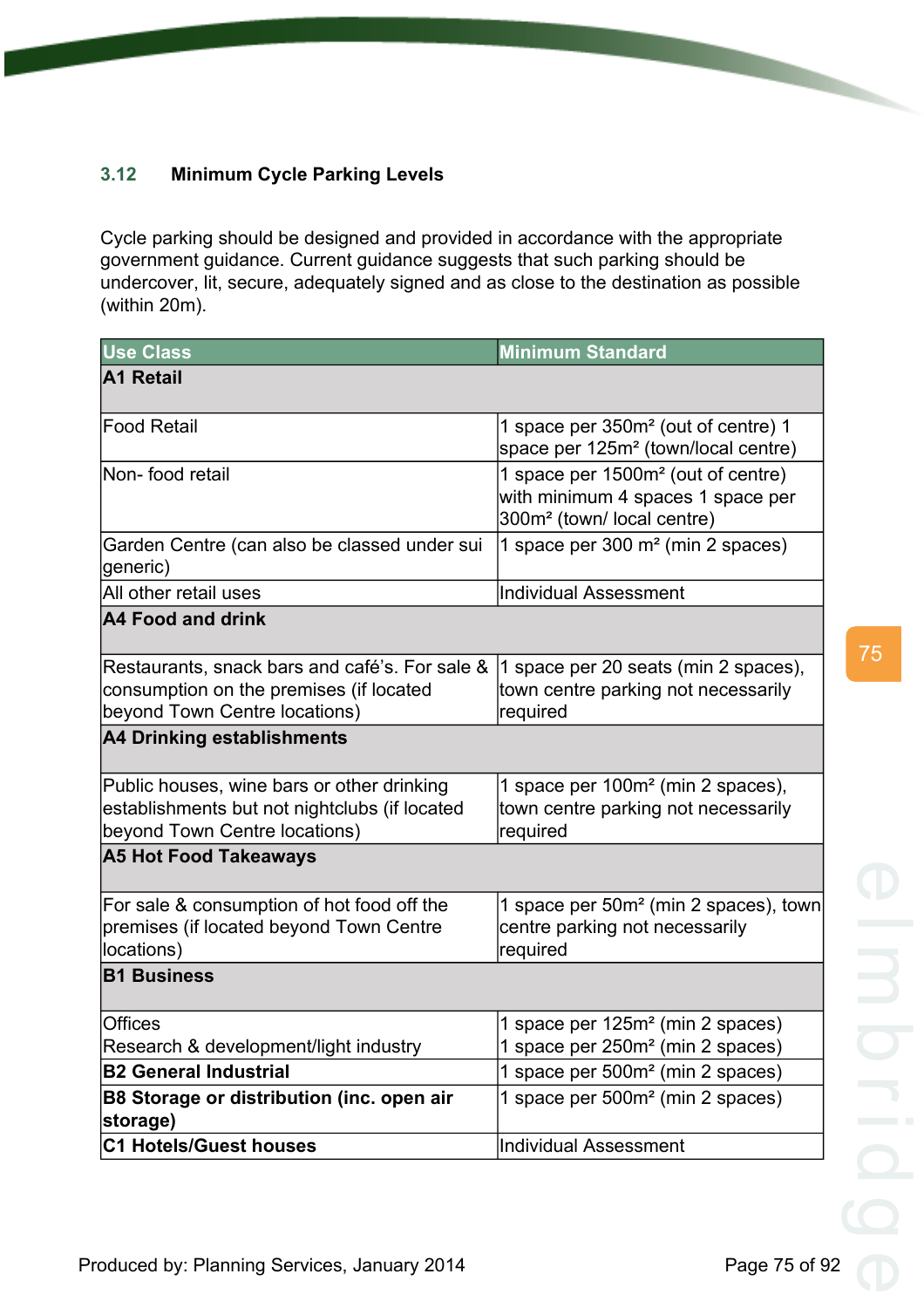| <b>C2 Residential Institutions</b>                                                                                                 |                                                                                                            |
|------------------------------------------------------------------------------------------------------------------------------------|------------------------------------------------------------------------------------------------------------|
| Care homes/Nursing homes                                                                                                           | <b>Individual Assessment</b>                                                                               |
| Hospitals                                                                                                                          | <b>Individual Assessment</b>                                                                               |
| <b>Residential colleges</b>                                                                                                        | 1 space per 2 students<br>1 space per 2 staff                                                              |
| <b>Training Centres</b>                                                                                                            | <b>Individual Assessment</b>                                                                               |
| C3 Dwelling houses (family houses, up to 6 residents living as a single<br>household, including households where care is provided) |                                                                                                            |
| Flats/ houses without garages or gardens:<br>1 & 2 bedroom unit<br>3 or more bedroom unit                                          | 1 space<br>2 spaces<br>See the Elmbridge Design and<br>Character SPD for further advice on<br>bike storage |
| D1 Non-residential institutions                                                                                                    |                                                                                                            |
| Day Nurseries/Crèche                                                                                                               | 1 space per 5 staff plus minimum 2<br>spaces                                                               |
| Doctor's practices                                                                                                                 | 1 space per 2 consulting rooms<br>minimum 2 spaces                                                         |
| Dentist's practices                                                                                                                | 1 space per 2 consulting rooms<br>minimum 2 spaces                                                         |
| Veterinary practices                                                                                                               | 1 space per 2 consulting rooms<br>minimum 2 spaces                                                         |
| Libraries, museums and art galleries                                                                                               | <b>Individual Assessment</b>                                                                               |
| Public halls licensed for entertainment,<br>unlicensed youth and community centres and<br>Scout huts etc                           | <b>Individual Assessment</b>                                                                               |
| Places of worship                                                                                                                  | <b>Individual Assessment</b>                                                                               |
| School and colleges                                                                                                                | School Travel Plan required, to<br>incorporate a site specific cycle<br>strategy                           |
| D2 Assembly and leisure                                                                                                            | <b>Individual Assessment</b>                                                                               |
| Sui Generis and all other uses not mentioned<br>labove                                                                             | <b>Individual Assessment</b>                                                                               |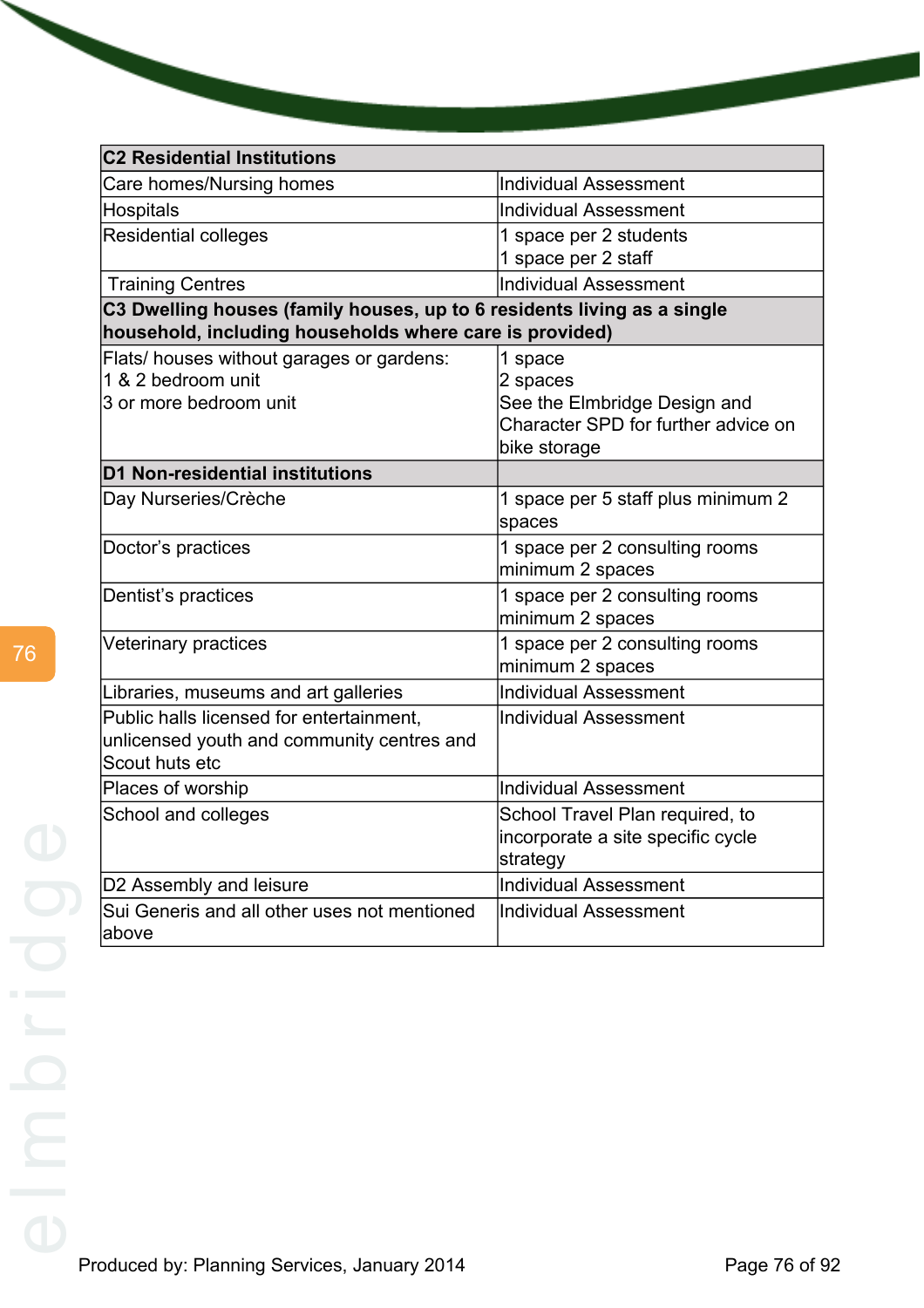# **Appendix 2: Heritage Assets (DM12 - Heritage)**

### **3.13** The Borough's heritage assets include:

i. Listed Buildings

Approximately 750 buildings in Elmbridge are statutorily listed by the Department for Culture, Media and Sport as being of special architectural or historic interest, and are graded according to their importance.

#### ii. **Conservation Areas**

Statutory areas defined by national planning legislation as having special architectural or historic interest, the character or appearance of which it is desirable to preserve or enhance. There are currently 24 designated conservation areas within the Borough, which cover more than 1800 properties.

23 of the 24 conservation areas have conservation area Designation Statements. Character Appraisals and Management Plans (CAMPs) have been prepared for 9 conservation areas

#### **Walton**

- 1. Walton Riverside, CAMP endorsed in April 2013
- 2. Walton Bridge/Church Street, CAMP endorsed in April 2013

# **Weybridge**

- 3. Weybridge Town Centre, CAMP published December 2006
- 4. Monument Green, Weybridge, CAMP published December 2006
- 5. Brooklands, Weybridge
- 6. Wey Navigation

#### **Hersham**

- 7. Whiteley Village, CAMP published 2012
- 8. Hersham

#### **East Molesey**

- 9. Bridge Road, East Molesey, CAMP published April 2006
- 10. Old Village, East Molesey, CAMP published April 2006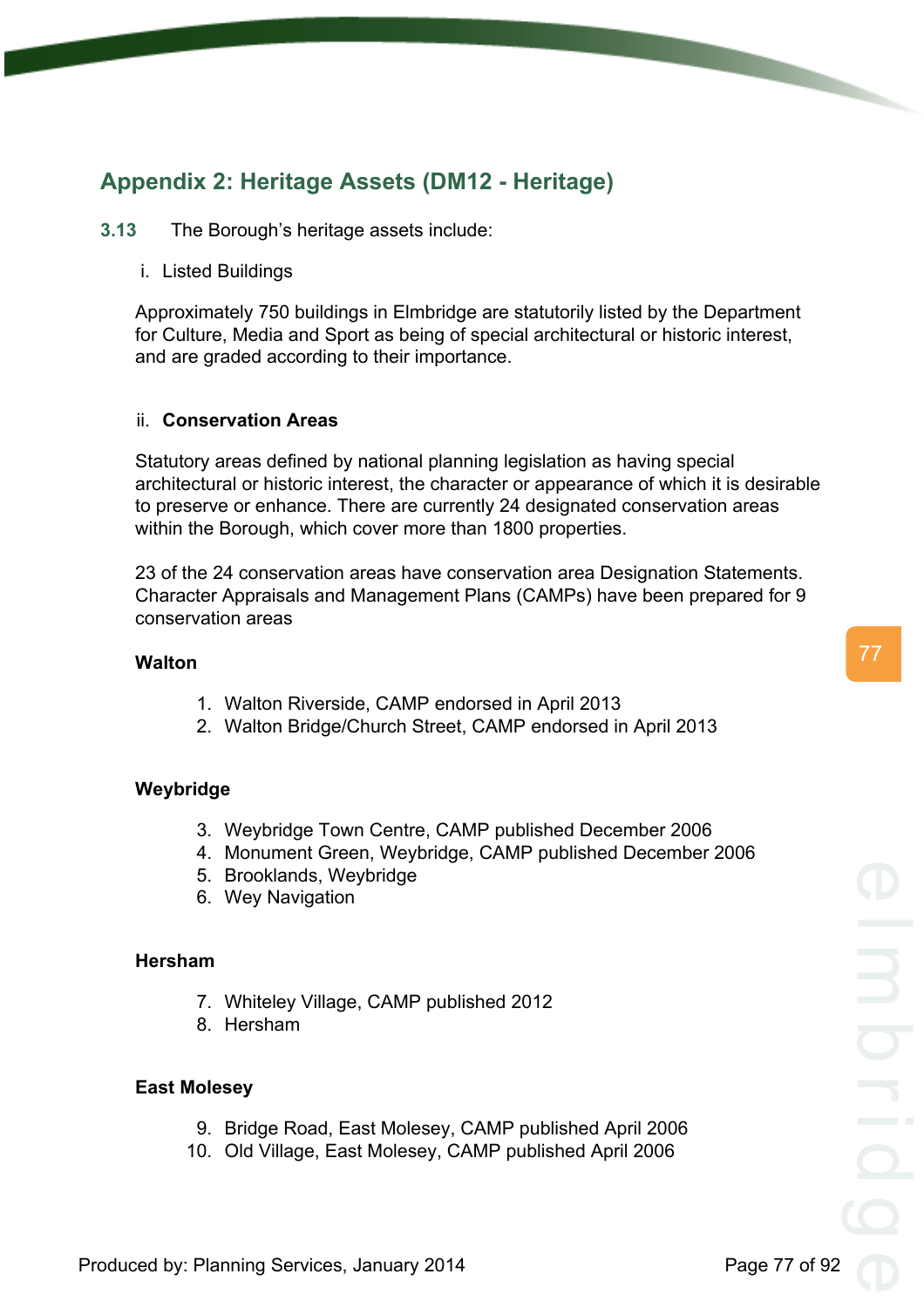11. East Molesey (Kent Town) Conservation Area, CAMP published December 2011

# **Thames Ditton, Long Ditton, Hinchley Wood and Weston Green**

- 12. Thames Ditton, CAMP published October 2009
- 13. Giggs Hill Green, CAMP published October 2009
- 14. Long Ditton
- 15. Weston Green

#### **Esher**

- 16. Esher Town Centre, CAMP published February 2008
- 17. West End, Esher

# **Cobham, Oxshott, Stoke D'Abernon and Cobham Downside**

- 18. Cobham Area
- 19. Cobham Plough Corner
- 20. The Tilt, Cobham
- 21. Downside, Cobham
- 22. Stoke D'Arbernon, Cobham

#### **Claygate**

- 23. Foley Estate, Claygate
- 24. Claygate Village

# iii. **Parks and Gardens of Special Historic Interest**

Sites on the Historic Parks and Gardens Register prepared by English Heritage in Elmbridge include:

- 1. Claremont (Grade I)
- 2. Painshill (Grade I)
- 3. Oatlands Park (Grade II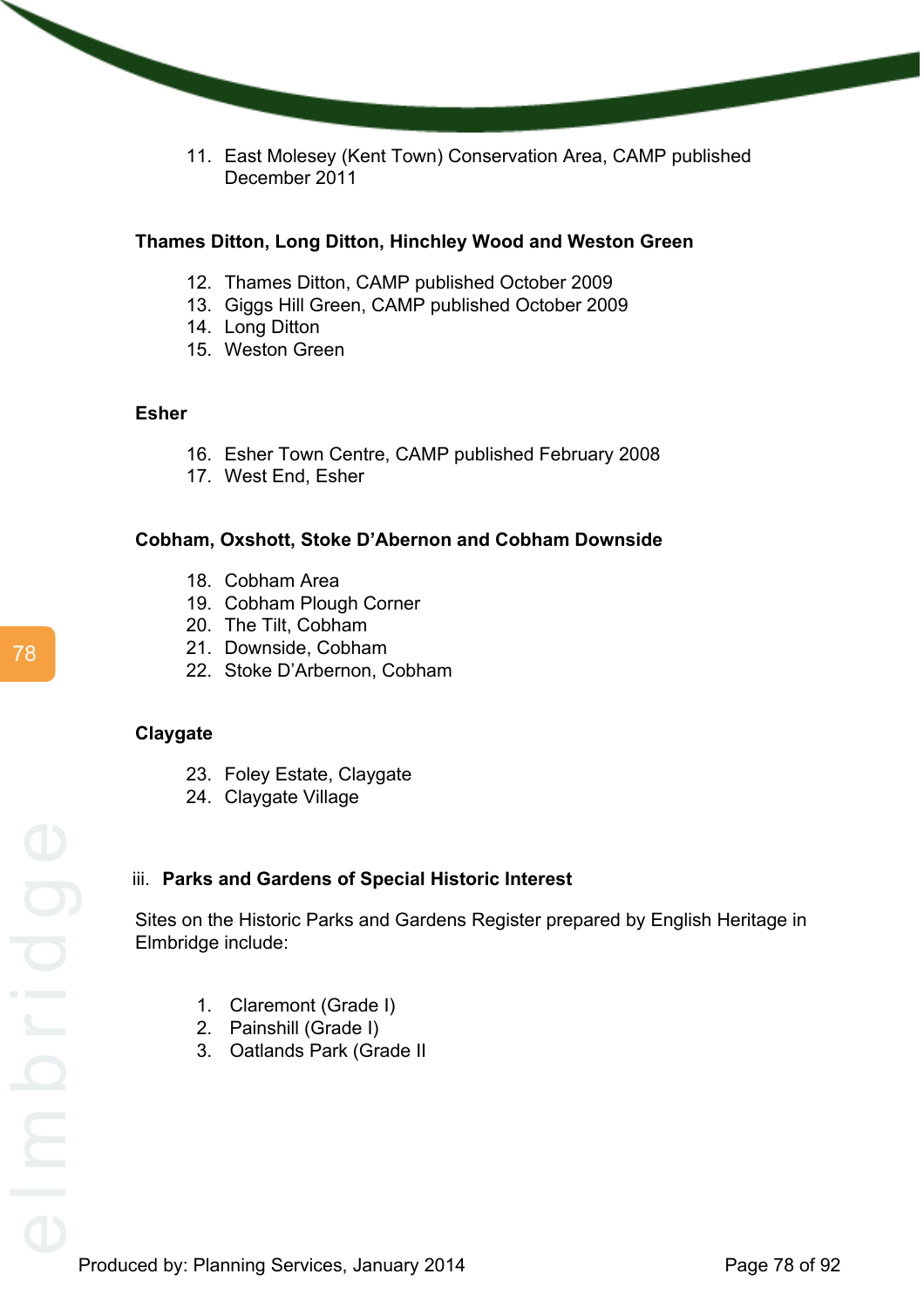# iv. **Scheduled Ancient Monuments (SAM) and County Sites of Archaeological Importance (CSAI)**

Archaeological remains of national importance that have special protection under the Ancient Monuments and Archaeological Areas Act 1979. The following archaeological sites in Elmbridge have been identified as of national importance and are given statutory protection, many of which are also designated as County Sites of Archaeological Importance by Surrey County Council<sup>44</sup>. These are:

- i. Large Multivallate fort on St George's Hill (SAM and CSAI)
- ii. The White Lady, Milestone, junction of Portsmouth Road and Station Road (SAM only)
- iii. Brooklands motor track (SAM and CSAI)
- iv. Site of Oatlands Palace (SAM and CSAI)
- v. Late Roman bath house at Chatley Farm (SAM and CSAI)
- vi. The Belvedere, Claremont (SAM and CSAI)
- vii. Chatley Semaphore Tower (CSAI only, structure is now a listed building)

# v. **Areas of High Archaeological Potential**

Sites that are based on information contained in the Surrey County Council's Sites and Monuments record where there is evidence for the existence of archaeological remains from maps and previous finds.

# vi. **Locally Listed buildings and assets**

Although non-designated these are of local significance and provide a positive contribution to the Borough's historic environment, there are approximately 350 buildings and a number of other assets are in the process of being identified.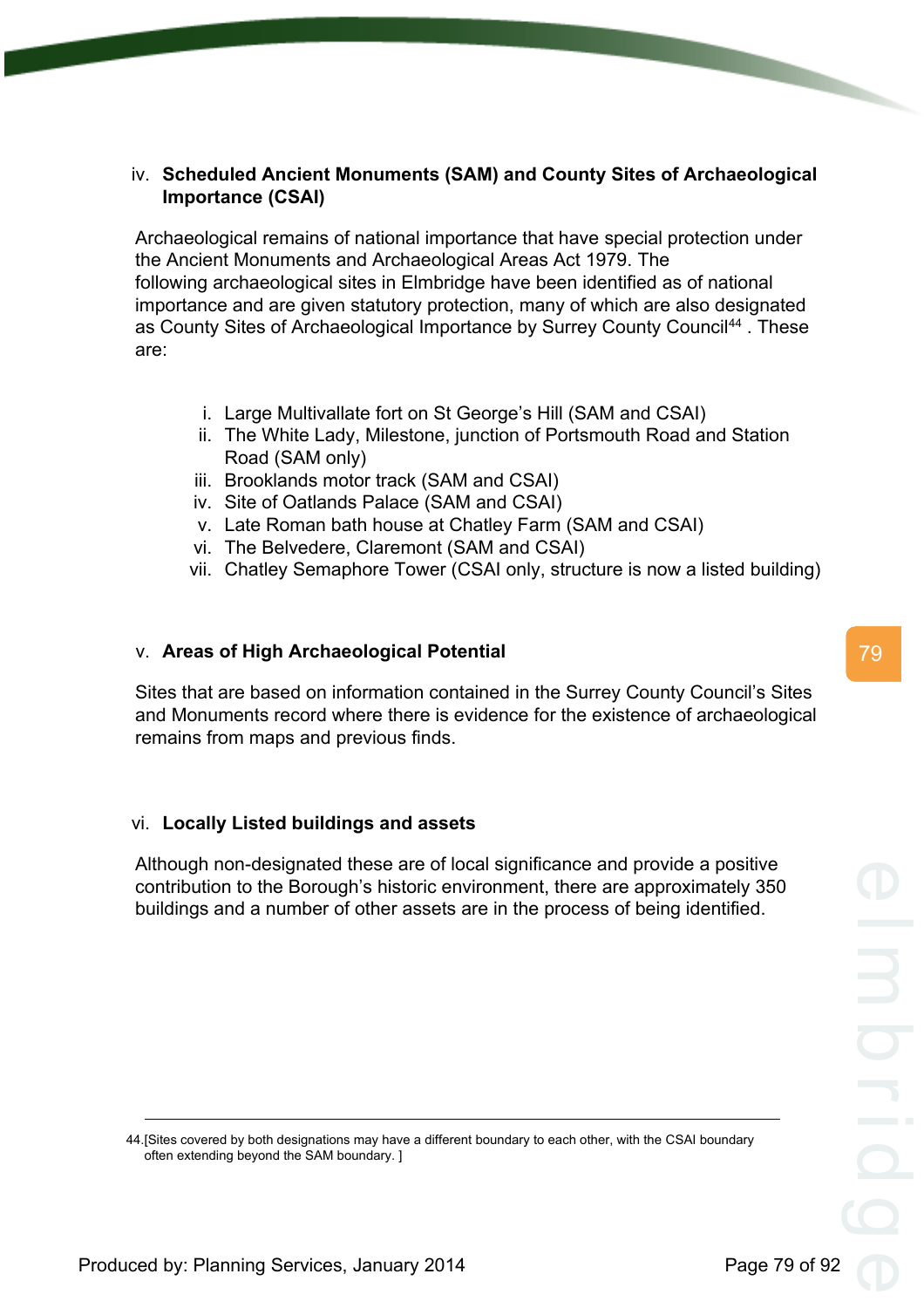# **Appendix 3: Views and Landmarks (DM20 - Open space and views)**

**3.14** Twenty key landmarks and seven strategic views are identified and listed in Core Strategy policy CS14 - Green Infrastructure and on the Policies Map. Descriptions for the views are as follows:

# i. **River Thames meadowlands from St Mary's Church, Hampton**

Vista lines, also identified in the Thames Landscape Strategy, emanate from St Mary's Church (Key Landmark 1) and Garrick's Temple dedicated to Shakespeare (Key Landmark 2), within the London Borough of Richmond upon Thames, and continue south-east to the spire of St Paul's Church, East Molesey (Key Landmark 3). The view includes mature trees along Hurst Road, Molesey extends across open riverside lands including areas of vegetation within Hurst Meadows District Park, Garrick's Ait and the River Thames.

# ii. **Surrey Hills from Hampton Court**

This vista line, identified in the Thames Landscape Strategy, emanates from Hampton Court Palace (Key Landmark 5) and the Privy Garden, a Grade I listed building and a Scheduled Ancient Monument of international significance within the London Borough of Richmond upon Thames, and continues due south across the River Thames to the semi natural, riverside banks of Albany Reach and sports facilities at Ditton Field. The view is interrupted by a line of Lombardy poplars with glimpses beyond of the distant Surrey Hills on the skyline.

# iii. **Talman vista from Hampton Court towards Surbiton Water Treatment Works**

This vista line, also identified in the Thames Landscape Strategy, emanates from Hampton Court Palace (Key Landmark 5), within the London Borough of Richmond upon Thames, and continues south-east following an avenue of lime trees within the Royal Park grounds over the River Thames and its settling basins terminating at the Seething Wells Pumping Station, a Grade II listed building (Key Landmark 6).

# iv. **Broadwater Farm and Thames floodplain from the Terrace, at the Oatlands Park Hotel**

A mostly rural, panoramic, view to the north-west from the terrace of the Oatlands Park Hotel (Key Landmark 9) of open farmland within the Thames floodplain. The view includes trees on the slope of the river terrace within the hotel grounds, and parkland trees around the Broadwater Lake in the foreground. Beyond are farm buildings in the middle distance, and far views of high rise buildings at Sunbury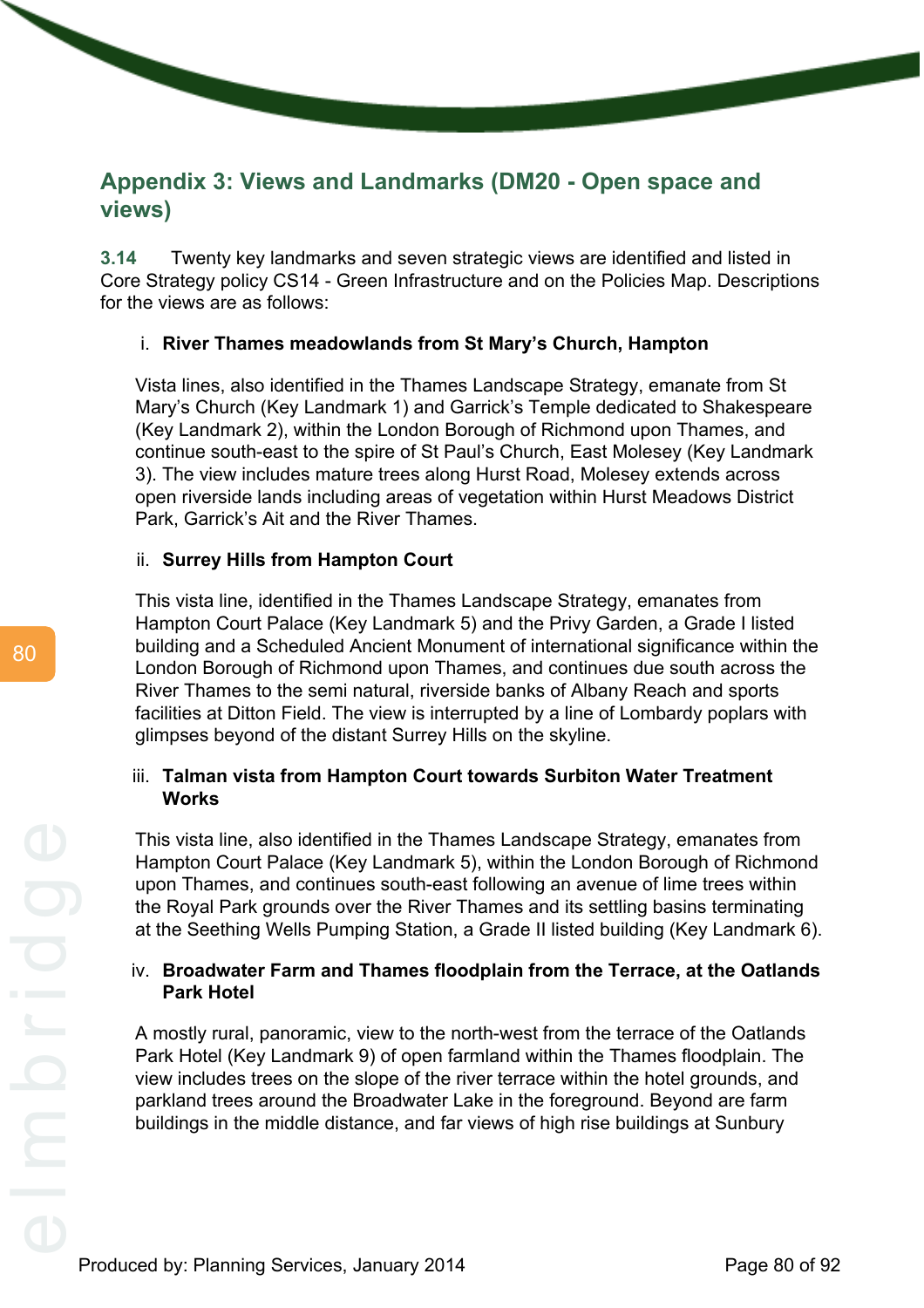Cross and the Grandstand at Kempton Park which are within the Borough of Spelthorne.

# v. **Valley of the River Mole from The Ledges at Esher**

There is a wide panoramic view from the public footpaths along the Ledges, Esher. In the foreground there are glimpsed views of open arable land with associated farm buildings from the steep, wooded slopes of the river terrace and in the background there are further wooded slopes. Even though pylons traverse the area, it is considered that the views merits protection. Glimpsed views can be seen of Whiteley Village (Key Landmark 17) and the American Community School due west; Hersham Parish Church (Key Landmark 13) and the residential properties of Hersham due north-west; and Hersham Air Products, the Hersham Centre and Paul Vanson Court, Hersham due north.

# vi. **Winey Hill from Telegraph Hill, Hinchley Wood**

There is a wide panoramic view to the south-east, although restricted by tree growth, from the public footpaths at Telegraph Hill, Hinchley Wood. In the foreground there are glimpsed views of open arable land and Claygate Village and in the background views of Ruxley Towers (Key Landmark 16), and the vegetation at Winey Hill, which is within the Royal Borough of Kingston upon Thames.

# vii. **Dorking Gap from Oxshott Heath**

Panoramic view due south and south-east of the North Downs, bisected by the Dorking Gap and including the spire of Ranmore Church within the District of Mole Valley approximately 10 miles distant. The view in the foreground is of the open heathland and woodland of Oxshott Heath with limited visibility of the residential properties of Oxshott.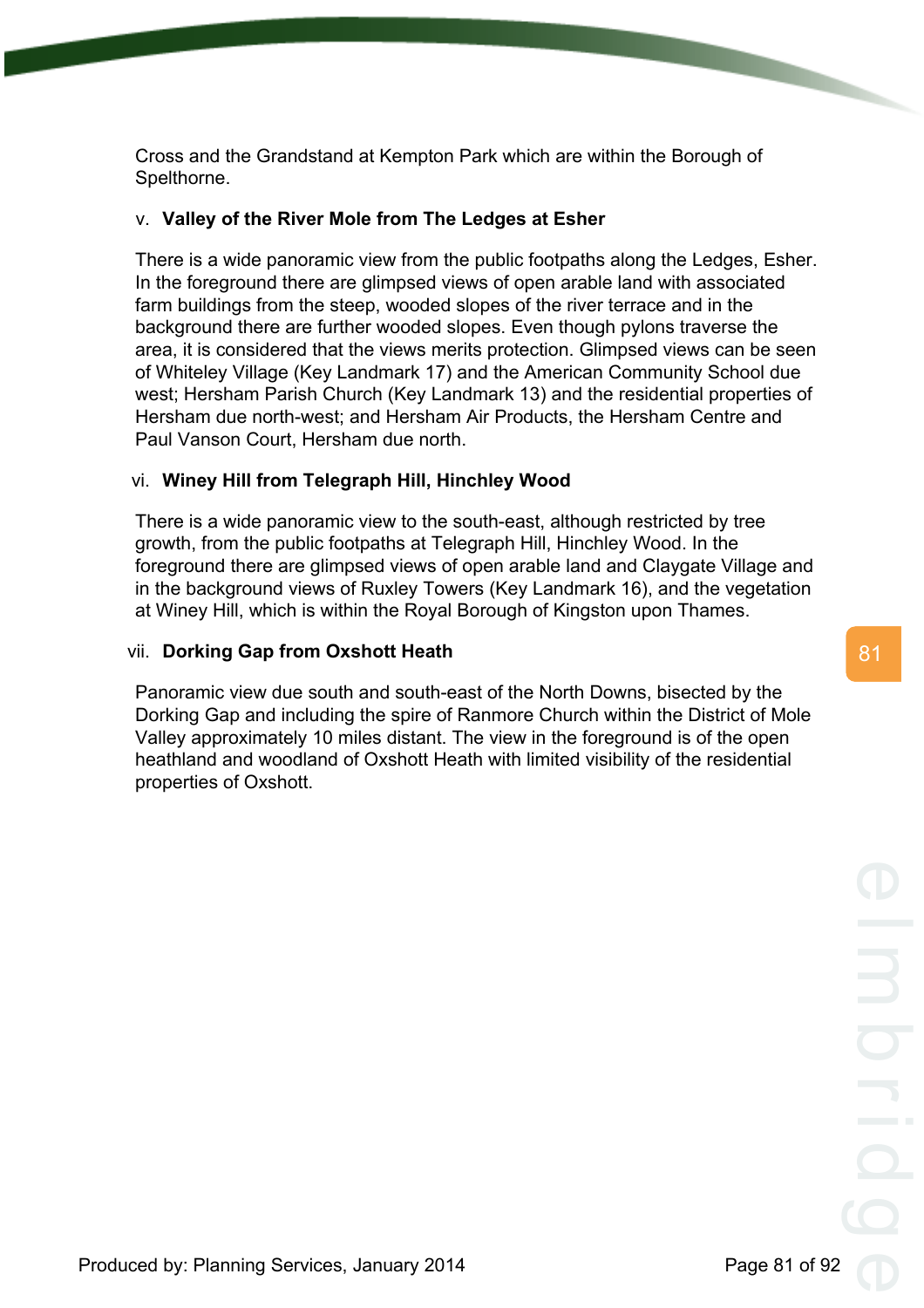# **Appendix 4: Schedule of replaced policies from the Replacement Elmbridge Borough Local Plan 2000**

| <b>REBLP 2000 Policy</b>                                       | <b>Superseded by DM policy</b>                           |
|----------------------------------------------------------------|----------------------------------------------------------|
| <b>GEN7: Mixed use development schemes</b>                     | DM3 - Mixed uses                                         |
| GEN11: Comprehensive development                               | DM4 - Comprehensive                                      |
|                                                                | development                                              |
| <b>GRB1: Definition of Green Belt boundary</b>                 | DM17 - Green Belt (development<br>of new buildings)      |
| GRB5: Extension/replacement of a dwelling in the<br>Green Belt | DM18 - Green Belt (development<br>of existing buildings) |
| GRB15: The protection and retention of existing                | DM21 - Nature conservation and                           |
| woodland                                                       | biodiversity                                             |
| GRB17: Built development for outdoor sport in the              | DM17 - Green Belt (development                           |
| Green Belt                                                     | of new buildings)                                        |
| <b>GRB19: Equestrian centres</b>                               | DM19 - Horse-related uses and<br>development             |
| GRB20: Stables and loose boxes                                 | DM19 - Horse-related uses and                            |
|                                                                | development                                              |
| GRB27: Development of land adjoining the Green                 | DM17 - Green Belt (development                           |
| <b>Belt</b>                                                    | of new buildings)                                        |
| HSG8: Loss of residential accommodation                        | DM10 - Housing                                           |
| HSG12: Conversion of existing units to form larger             | DM10 - Housing                                           |
| or smaller dwellings                                           |                                                          |
| HSG15: Ancillary residential accommodation                     | DM10 - Housing                                           |
| HSG16: Design and layout of residential                        | DM2 - Design and amenity                                 |
| development                                                    |                                                          |
| HSG18: Development of land located to the rear of              | DM10 - Housing                                           |
| existing residential properties                                |                                                          |
| HSG19: Garaging and car parking                                | DM7 - Access and parking                                 |
| HSG20: Extensions and alterations to existing                  | DM2 - Design and amenity                                 |
| dwellings                                                      |                                                          |
| HSG23: Non residential development in residential              | DM2 - Design and amenity                                 |
| areas                                                          |                                                          |
| ELE5: Employment development and residential                   | DM2 - Design and amenity                                 |
| amenity                                                        |                                                          |
| ELE8: Working from a dwelling                                  | DM11 - Employment                                        |

 $\overline{\phantom{0}}$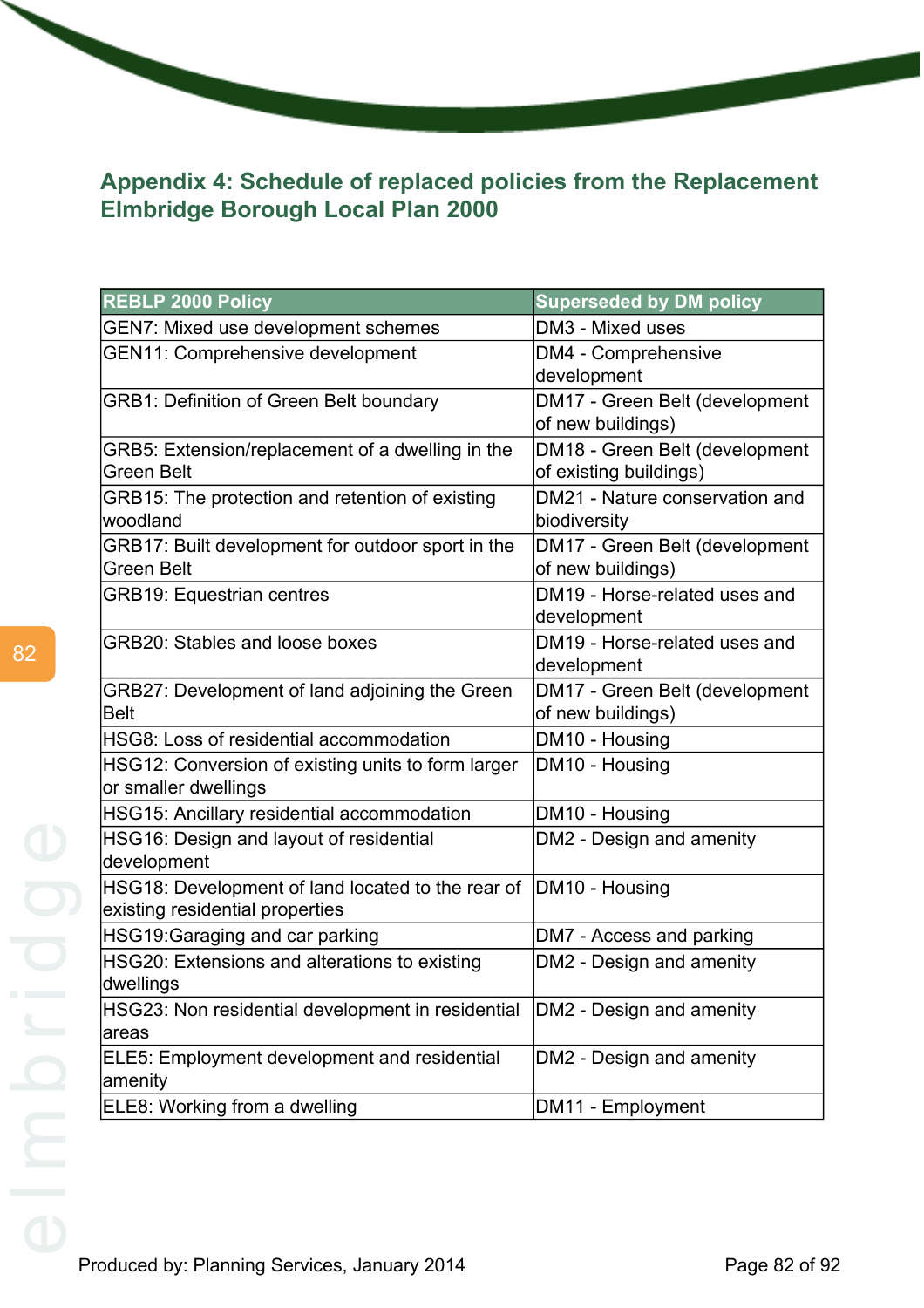| STC10: Takeaway hot food shops, cafés,<br>restaurants etc                                    | DM14 - Evening economy                   |
|----------------------------------------------------------------------------------------------|------------------------------------------|
| STC11: Vehicle hire premises                                                                 | DM14 - Evening economy                   |
| ENV2: Standard of design                                                                     | DM2 - Design and amenity                 |
| <b>ENV3: Safe and secure environments</b>                                                    | DM2 - Design and amenity                 |
| <b>ENV5: External staircases</b>                                                             | DM2 - Design and amenity                 |
| <b>ENV8: Partial demolition of sites</b>                                                     | DM4 - Comprehensive                      |
|                                                                                              | development                              |
| ENV9: Provision of domestic recycling facilities                                             | DM8 - Refuse and recycling               |
| ENV11: Landscape considerations in the                                                       | DM6 - Landscape and trees                |
| development process                                                                          |                                          |
| ENV12: Retention of trees on development sites                                               | DM6 - Landscape and trees                |
| ENV21: Light pollution                                                                       | DM5 - Pollution                          |
| ENV22: Floodlighting                                                                         | DM5 - Pollution                          |
| <b>ENV25: Commercial Telecommunications</b>                                                  | DM16 - Telecommunications                |
| Development                                                                                  |                                          |
| <b>ENV27: Strategic views and key landmarks</b>                                              | DM20 - Open space and views              |
| ENV28: Strategic Open Urban Land                                                             | DM20 - Open space and views              |
| ENV31: Development affecting internationally                                                 | DM21 - Nature conservation and           |
| designated sites                                                                             | biodiversity                             |
| ENV32: Development affecting nationally                                                      | DM21 - Nature conservation and           |
| designated sites                                                                             | biodiversity                             |
| ENV33: Development affecting locally designated                                              | DM21 - Nature conservation and           |
| sites                                                                                        | biodiversity                             |
| HEN5: Advertisements on a listed building                                                    | DM15 - Advertisements,                   |
|                                                                                              | shopfronts and signage                   |
| HEN8: Locally listed buildings and features                                                  | DM12 - Heritage                          |
| HEN11: Development within conservation areas<br>HEN13: Shopfronts within a conservation area | DM12 - Heritage                          |
|                                                                                              |                                          |
|                                                                                              | DM15 - Advertisements,                   |
|                                                                                              | shopfronts and signage                   |
| HEN14: Blinds or canopies in a conservation                                                  | DM15 - Advertisements,                   |
| ∣area                                                                                        | shopfronts and signage                   |
| HEN16: Areas of archaeological importance                                                    | DM12 - Heritage                          |
| HEN17: Development within areas of high                                                      | DM12 - Heritage                          |
| archaeological potential                                                                     |                                          |
| HEN18: Parks and gardens of special historic<br>linterest                                    | DM12 - Heritage                          |
| RTT2: Development within or conspicuous from the                                             |                                          |
| <b>Thames Policy Area</b>                                                                    | DM13 - Riverside development<br>and uses |
| RTT3: Loss of riverside uses and features                                                    | DM13 - Riverside development             |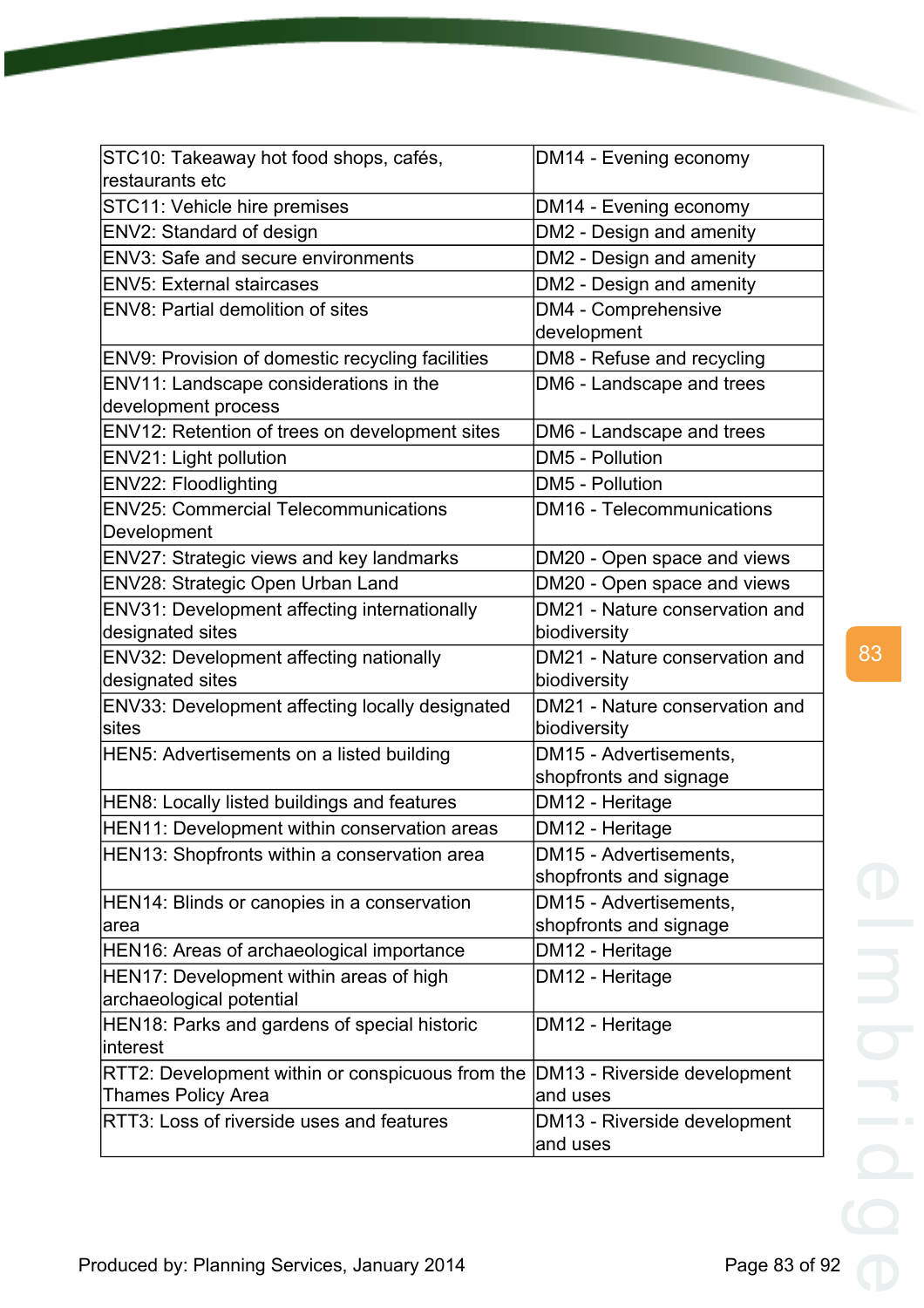| RTT6: Land adjacent to the River Thames        | DM13 - Riverside development<br>and uses |
|------------------------------------------------|------------------------------------------|
| <b>RTT7: Riverside development</b>             | DM13 - Riverside development             |
|                                                | and uses                                 |
| RTT8: Public access to the riverside           | DM22 - Recreational uses of              |
|                                                | waterways                                |
| RTT9: Hire bases for motorised craft           | DM22 - Recreational uses of              |
|                                                | waterways                                |
| RTT10: Permanent mooring of houseboats         | DM22 - Recreational uses of              |
|                                                | waterways                                |
| <b>RTT11: Recreational opportunities</b>       | DM22 - Recreational uses of              |
|                                                | waterways                                |
| RTT12: Recreational use of reservoirs          | DM22 - Recreational uses of              |
|                                                | waterways                                |
| <b>LER7: Footpath and bridleways</b>           | DM19 - Horse-related uses and            |
|                                                | development                              |
| LER9: Horse rides                              | DM19 - Horse-related uses and            |
|                                                | development                              |
| LER12: Arts and cultural facilities            | DM9 - Social and community<br>facilities |
|                                                |                                          |
| COM3: Provision of health service facilities   | DM9 - Social and community<br>facilities |
| COM4: Provision of educational facilities      | DM9 - Social and community               |
|                                                | facilities                               |
| COM5: Provision of day nursery and childcare   | DM9 - Social and community               |
| lfacilities                                    | facilities                               |
| MOV2: The movement implications of development | DM7 - Access and parking                 |
| MOV4: Traffic impact of development proposals  | DM7 - Access and parking                 |
| MOV6: Off street parking                       | DM7 - Access and parking                 |
| MOV7: Servicing facilities                     | DM7 - Access and parking                 |
| MOV10: Cycling facilities                      | DM7 - Access and parking                 |
| MOV13: Loss of station car parking             | DM7 - Access and parking                 |
| MOV19: Public off street parking               | DM7 - Access and parking                 |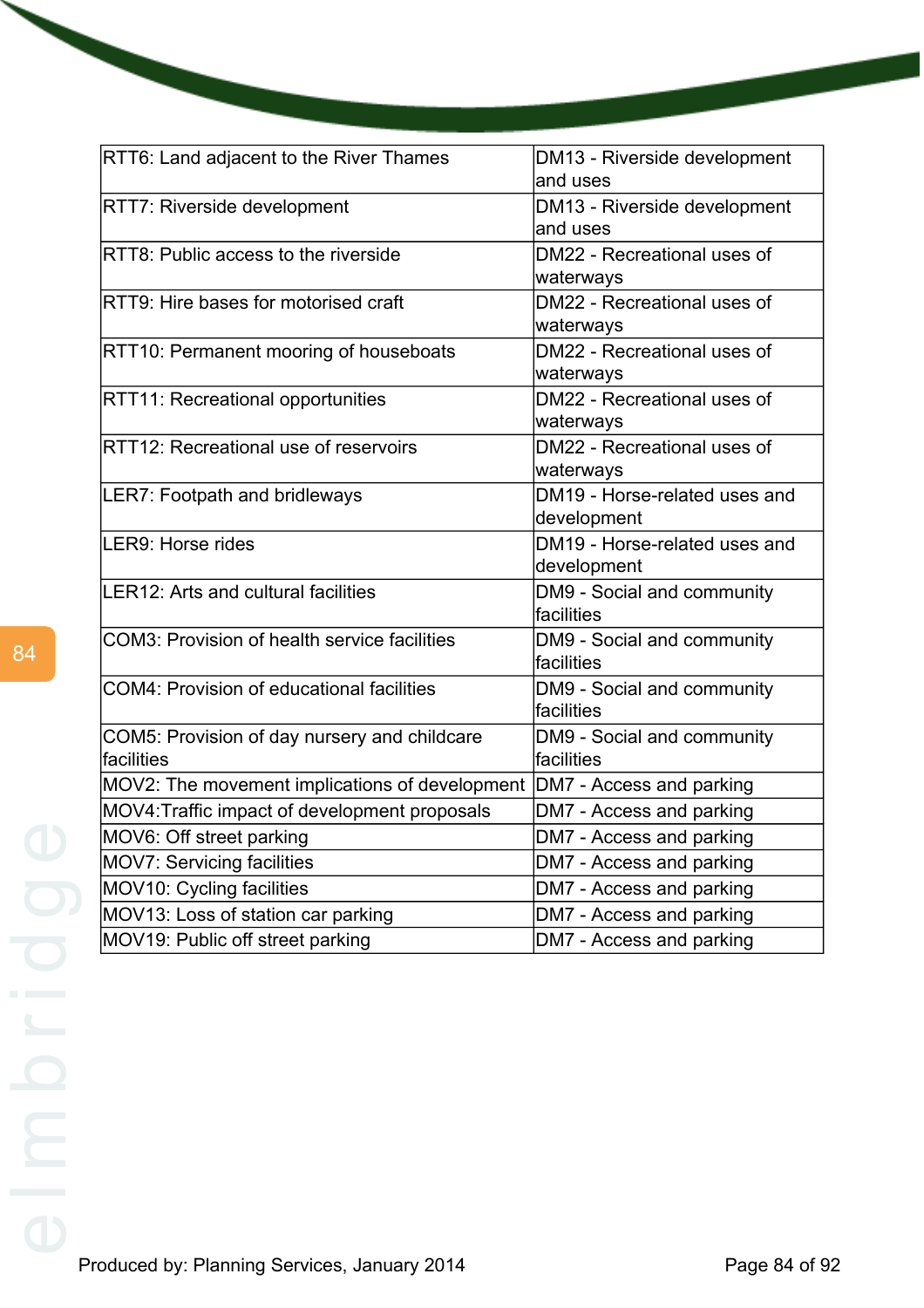# **Appendix 5: Schedule of deleted policies from the Replacement Elmbridge Borough Local Plan 2000**

| <b>REBLP Policy</b>                                                                              | <b>Reason for deletion</b>                                                                                                                                                   |
|--------------------------------------------------------------------------------------------------|------------------------------------------------------------------------------------------------------------------------------------------------------------------------------|
| <b>GRB4: Countryside</b><br>management                                                           | Not a 'development management' policy                                                                                                                                        |
| <b>GRB23: Brooklands College</b><br>major developed site in the<br><b>Green Belt</b>             | To Settlement ID Plans                                                                                                                                                       |
| <b>GRB25: Plotland areas</b>                                                                     | Designation removed                                                                                                                                                          |
| HSG4: Major allocated<br>housing sites                                                           | To Settlement ID Plans                                                                                                                                                       |
| HSG17: Special low density<br>lareas                                                             | To Settlement ID Plans and in Design & Character<br><b>SPD</b>                                                                                                               |
| <b>ENV6: Provision of</b><br>environmental art through<br>development                            | <b>To Settlement ID Plans</b>                                                                                                                                                |
| <b>ENV10: Environmental</b><br>improvement schemes                                               | <b>To Settlement ID Plans</b>                                                                                                                                                |
| HEN9: Designation and<br>review of conservation<br>lareas                                        | Not a 'development management' policy. This will be<br>included in the future Heritage Strategy                                                                              |
| <b>RTT13: Environmental</b><br>improvement schemes for the<br>Thames and tributaries             | <b>To Settlement ID Plans</b>                                                                                                                                                |
| LER2: New parks and<br>extensions to parks                                                       | To Settlement ID Plans                                                                                                                                                       |
| LER4: Residential<br>development and public<br>outdoor playing space and<br>facilities provision | Dealt with adequately by Core Strategy policy CS14 -<br>Green Infrastructure, which requires public on-site<br>facilities on schemes over 50 dwellings, where<br>appropriate |
| bed and breakfast<br>laccommodation                                                              | LER14: Hotels, guest houses, Dealt with adequately by Core Strategy policy CS24 -<br>Hotels & Tourism and will be subject to generic DM<br>policies on design and parking    |
| LER15: Camping and<br>caravan sites                                                              | Policy rarely, if ever, used and other policies can cover<br>its provisions (eg Green Belt, landscape and access)                                                            |
| MOV15: Development<br>generating or attracting<br><b>HGVs</b>                                    | Dealt with adequately by Core Strategy policy on Travel<br>and Accessibility- CS25                                                                                           |